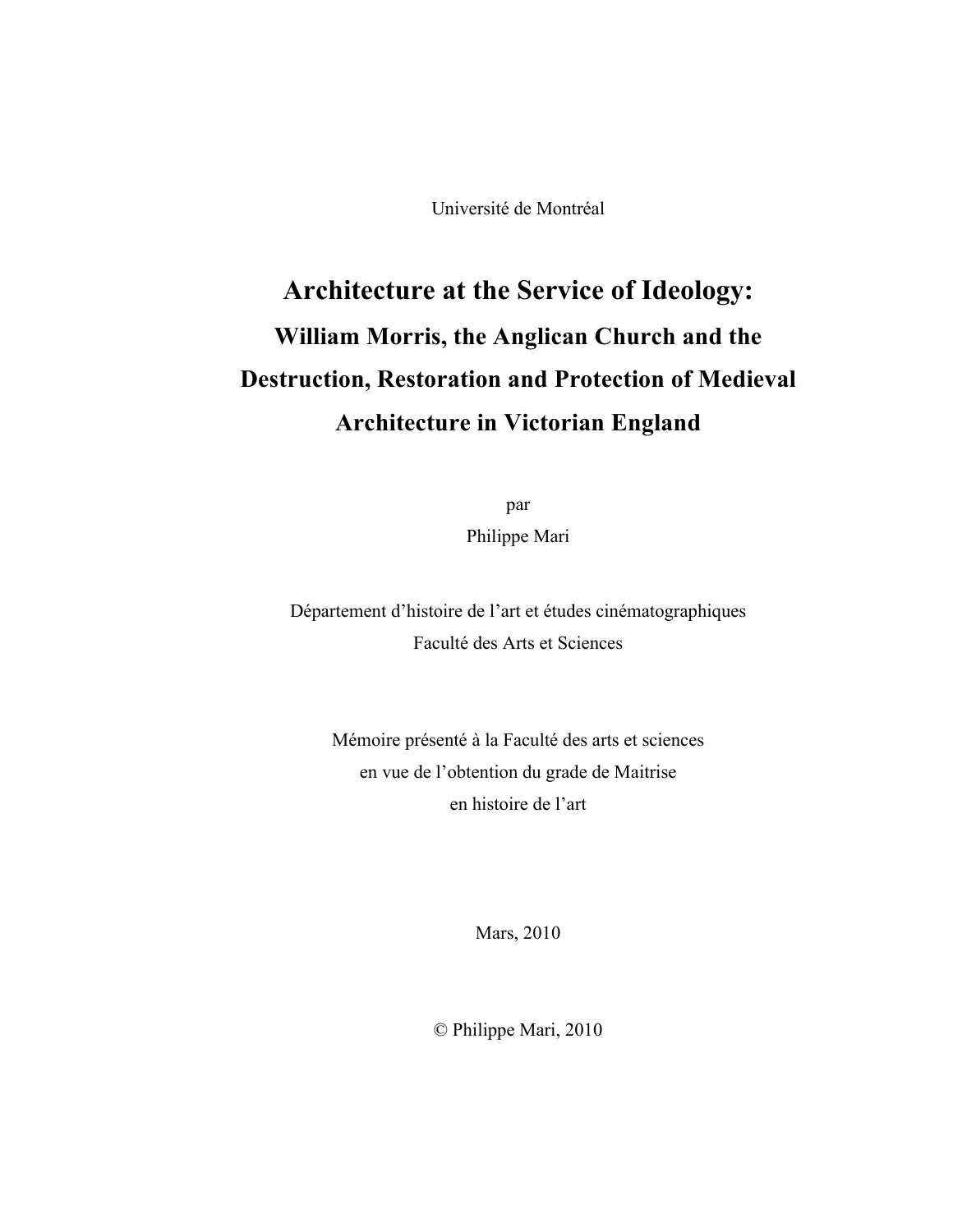Université de Montréal

Faculté des études supérieures et postdoctorales

Ce mémoire intitulé:

Architecture at the Service of Ideology: William Morris, the Anglican Church and the Destruction, Restoration and Protection of Medieval Architecture in Victorian England

> Présenté par : Philippe Mari

a été évalué par un jury composé des personnes suivantes :

Todd Porterfield, directeur de recherche Nicole Dubreuil, president-rapporteur Michael Eberle-Sinatra, membre du jury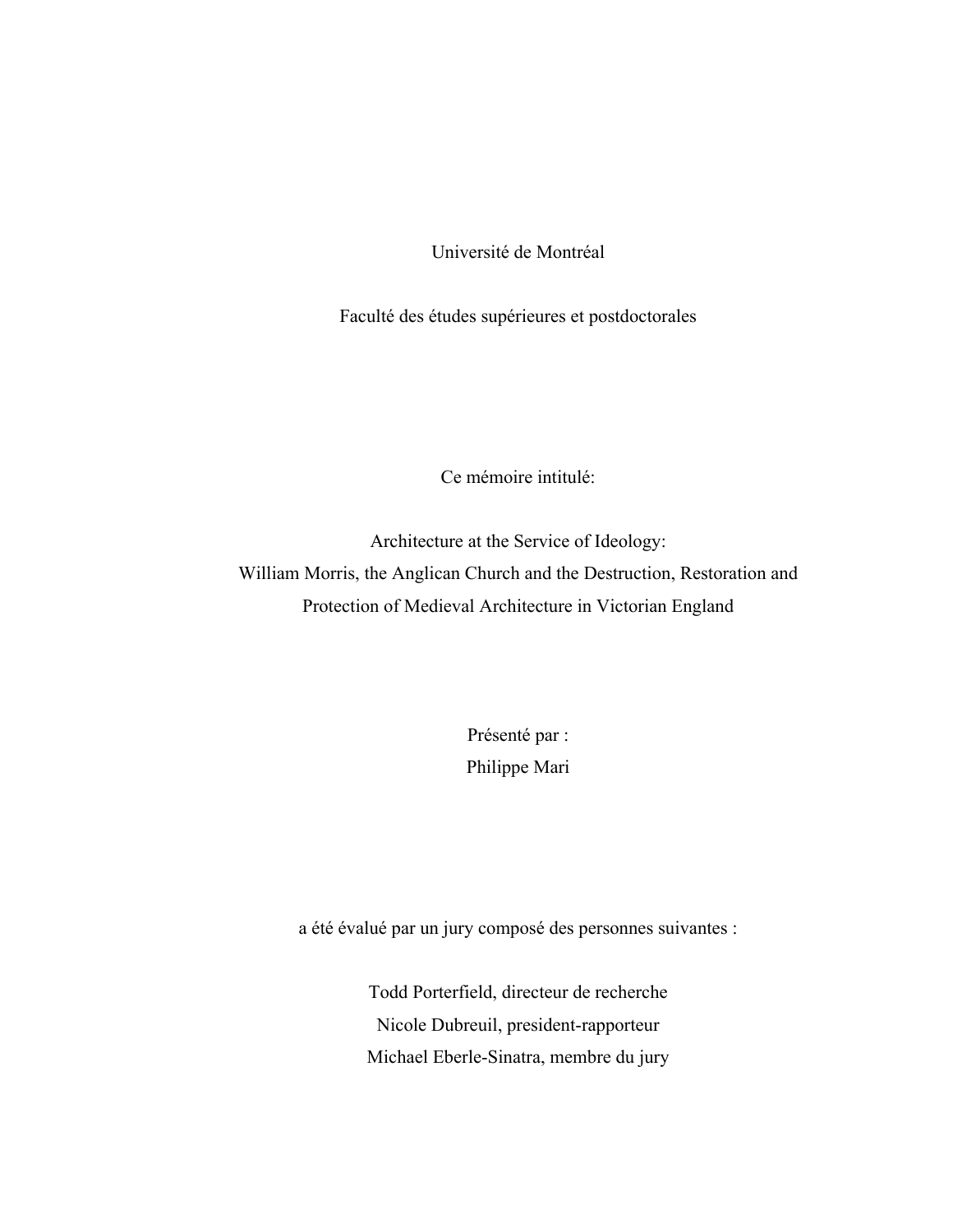## **Abstract**

This research seeks to examine and contextualize the origins of the modern architectural conservation movement. In this context, William Morris' founding of the Society for the Protection of Ancient Buildings is considered to be the culmination of a complex history and process that lead to the movement's creation. Its genesis is presented as having resulted from the confrontation between diverging views and idealizations of the middle ages, the Anglican Church, and William Morris. An extensive survey of the origins, results, and effects of Gothic Revival points to the literary, ideological, and religious components which gave it its main impetus. The widespread restoration programs carried out in Victorian England in the nineteenth century are largely examined in relation to the Anglican Church and presented as having been motivated by its ideological concerns. Although this research does not manage to demonstrate unequivocally that William Morris' founding of the modern architectural conservation movement sprang from a direct reaction to the Anglican Church's religious program in the nineteenth century, it does reevaluate the causes and impact of the Gothic Revival and demonstrates how these were at odds with some of Morris' most fundamental beliefs and principles.

While there is a sizeable body of scholarly work examining William Morris' work as a poet, artist and socialist, his great contribution to the conservation of ancient buildings has clearly been minimized in comparison. This research project examines the factors and conditions that led Morris towards the creation of an organization which to this day remains highly pertinent and influential.

**Keywords**: William Morris, Anglican Revival, SPAB, Victorian England, Architectural Conservation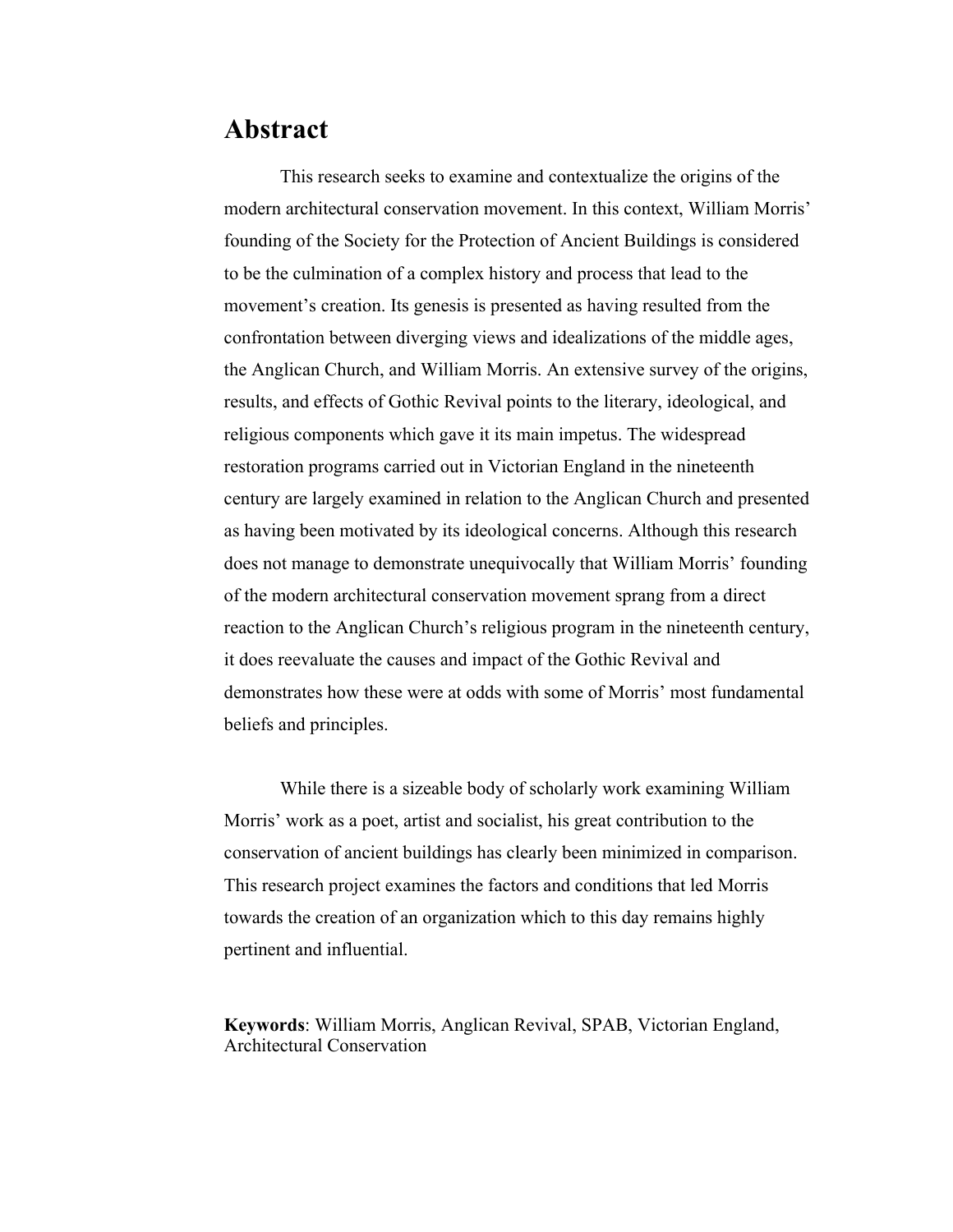## **Résumé**

Cet ouvrage examine les fondements du mouvement de conservation architecturale moderne. Dans ce contexte, la création de la « Society for the Protection of Ancient Buildings » par William Morris est considéré comme le point culminant d'un processus historique qui mena à l'apparition du mouvement. Sa genèse est présentée comme ayant été le résultat d'une confrontation entre deux visions utopiques du moyen-âge; celle de l'Église Anglicane et celle de William Morris. Un survol détaillé des origines, des résultats et des effets de la « Renaissance Gothique » ouvre tout grand sur les sources littéraires, idéologiques et religieuses qui y donnèrent sa force. Les grands programmes de restaurations qui ont vu le jour en Angleterre à l'ère victorienne sont examinés en relation avec l'Église Anglicane et caractérisés par les motivations idéologiques de celle-ci. Bien que ce memoire ne réussit pas à démontré de manière sans équivoque que la création du mouvement de conservation architectural moderne par Morris fut essentiellement en reaction au programme idéologique de l'Église Anglicane au dix-neuvième siècle, nous y retrouvons néanmoins une réévaluation des causes et de l'impact de la « Renaissance Gothique » qui, de manière significative, allaient à l'encontre des croyances et des principes les plus chers à Morris.

Il existe une quantité admirable d'ouvrages examinant les travaux et l'impact de William Morris en littérature et en arts, ainsi que son activisme socialiste. Cependant, il serait juste de constater qu'en comparaison, la grande contribution qu'il apporta à la protection de l'architecture patrimoniale a certainement été négligée dans les publications à son sujet. Ce projet de recherche examine les éléments et les conditions qui ont motivé Morris à créer un mouvement qui encore aujourd'hui continue de croitre en importance et en influence.

**Mots clés**: William Morris, Église Anglicane, SPAB, Angleterre Victorienne, Conservation Architecturale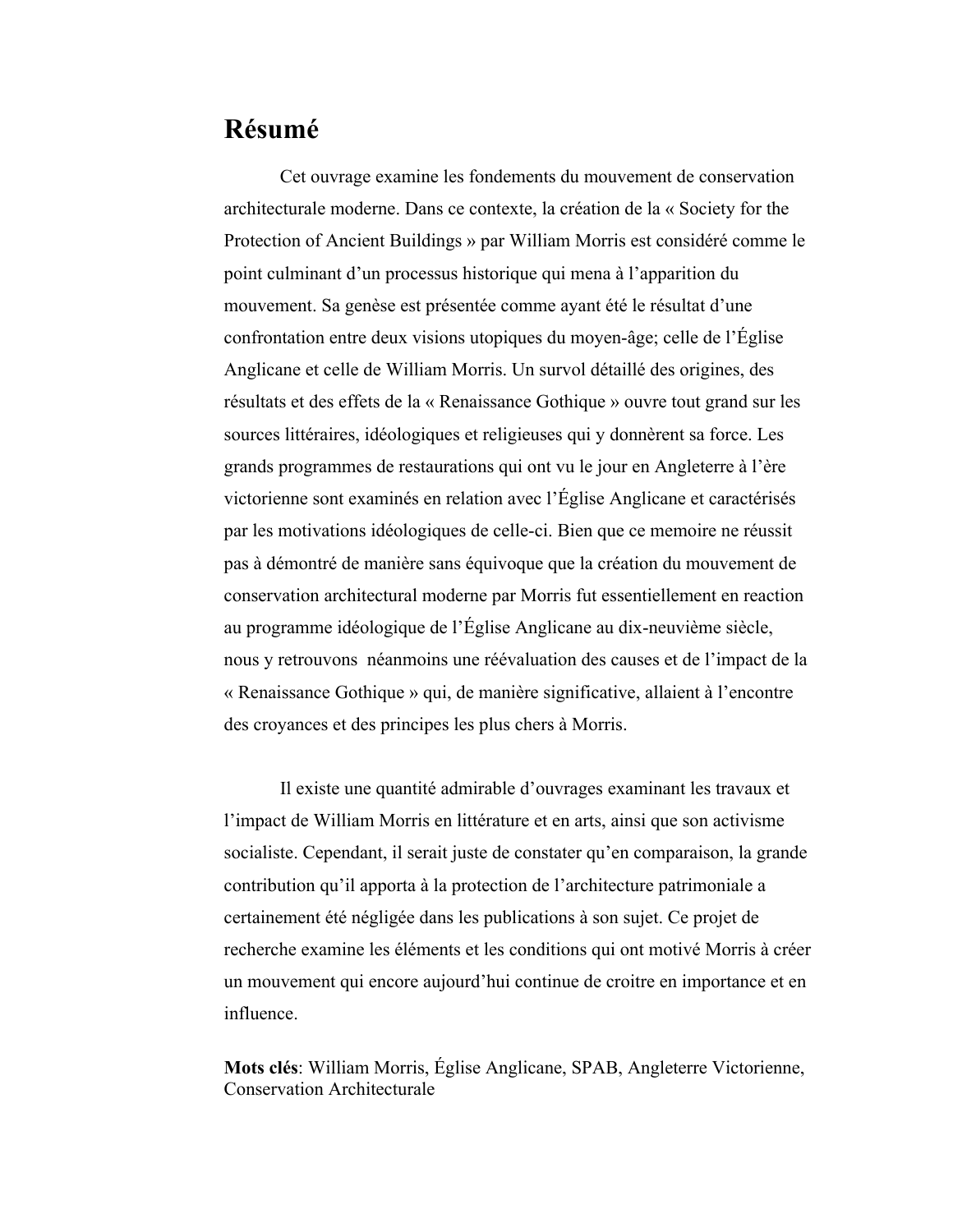# **Table of Contents**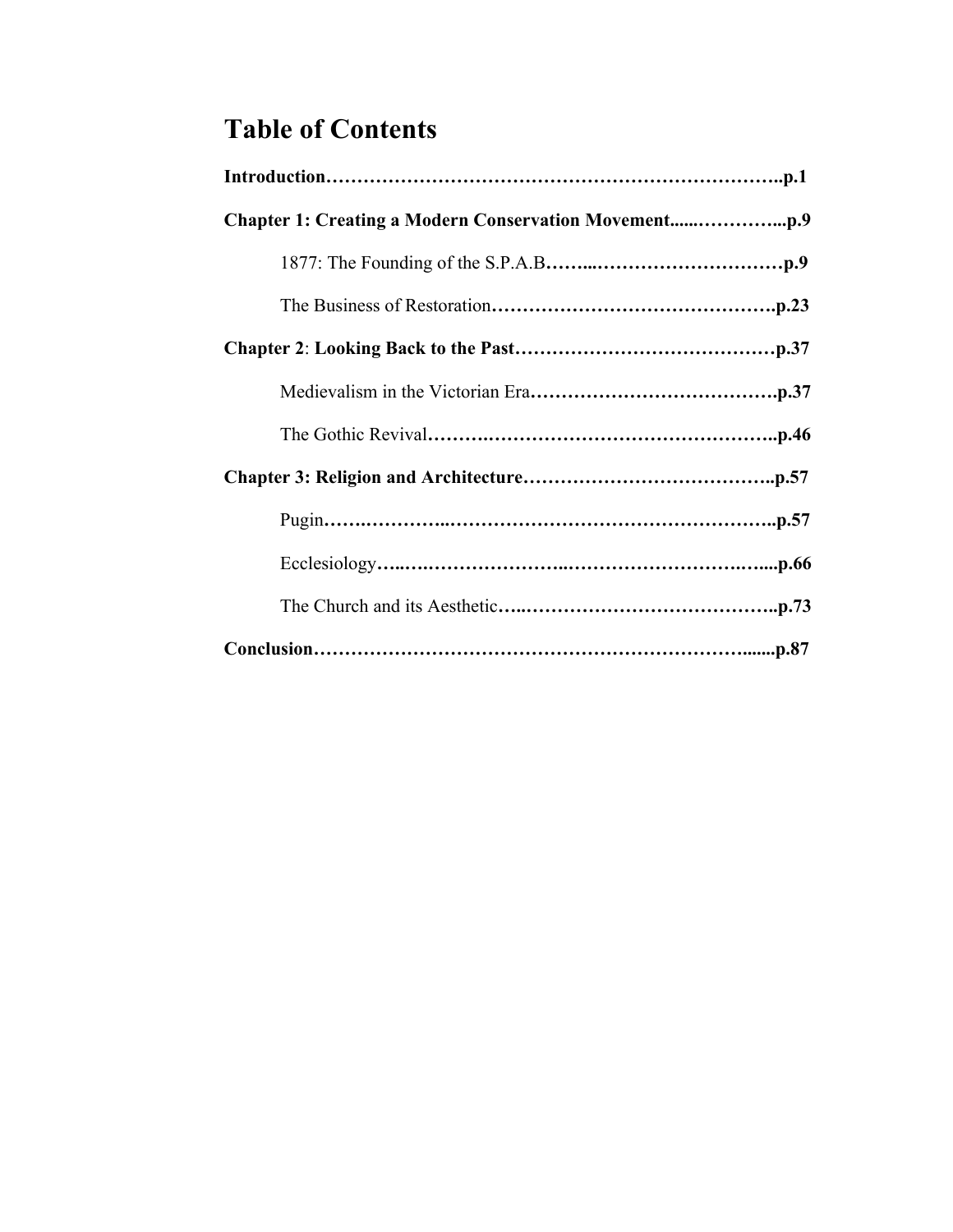# **List of Appendixes**

### **Appendix I**

*The Manifesto of the Society for the Protection of Ancient Buildings, 1877 by William Morris*

### **Appendix II**

*Letter to the Athenaeum,10 March 1877 by William Morris*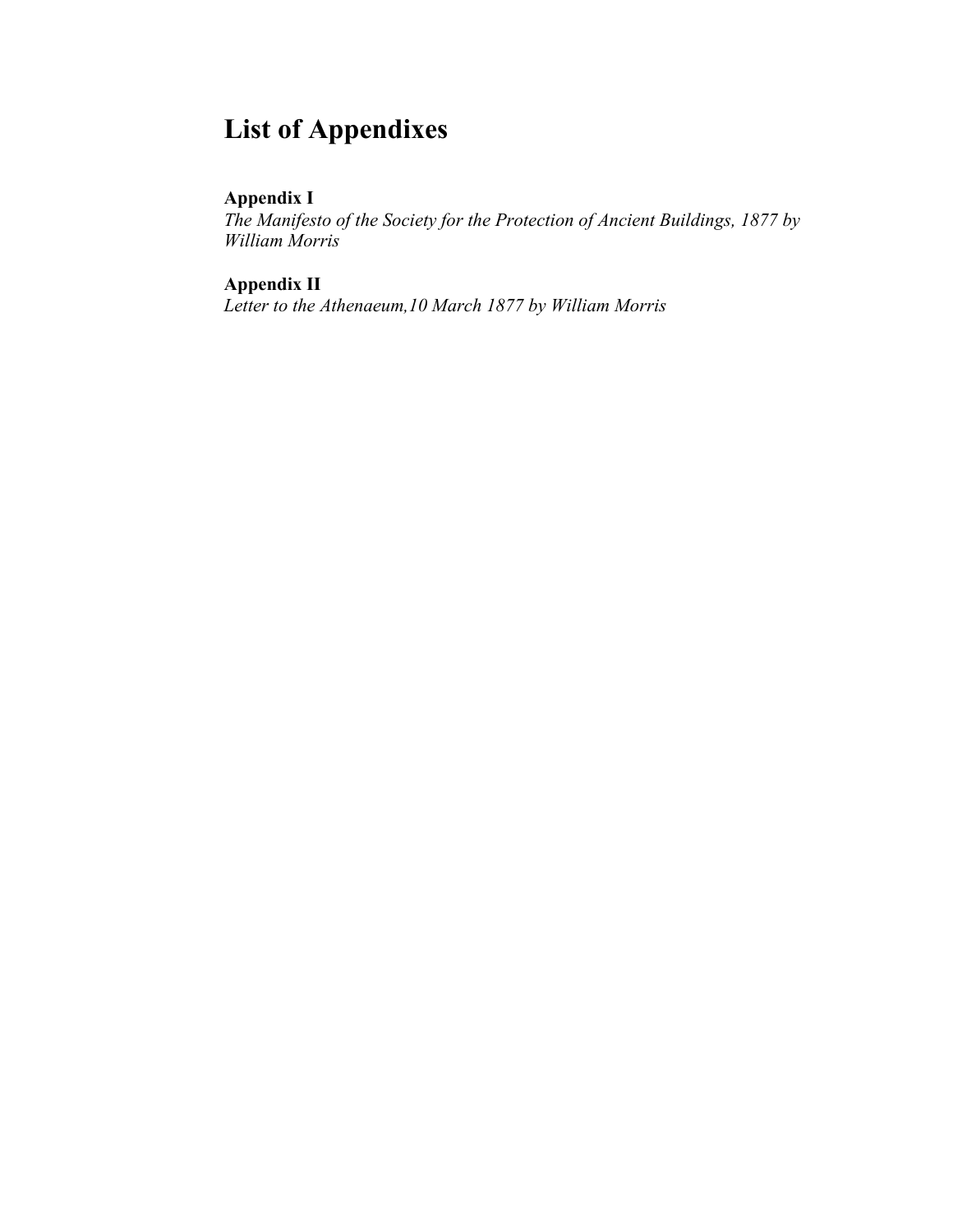## **Introduction**

Modernity in art and architecture is often defined by an imitation of the past. One of the most significant characteristics of modernity in art and culture is that almost all its phases or movements are the result of an artist's or a society's admiration for the past. If we are to consider that to many the beginning of the Modern era in the arts is marked by the arrival of the Romantic Movement, others may place the Renaissance as the starting point. Regardless of these specifics, it is clear that since the widespread resurfacing of classical forms, shapes and ideas in the fifteenth century, most if not all subsequent modern movements have found a basis for their most distinctive characteristics in the past. Whether it is classical, medieval, prehistoric and primitive or naïve, the aesthetics of the past have been omnipresent in the modern era of art. The nineteenth century in England was certainly no exception. The advent of "medievalism" as it is well known to many had a decisive effect on the future of architecture and how buildings and artifacts were to be treated from then on.

This research project seeks to establish that the genesis of the modern architectural conservation movement can essentially be traced back to the opposing forces of two different idealized visions of the middle ages in England: that of the Anglican Church and of William Morris. The importance of Morris' disgust with the physical effects of the Gothic Revival on the country's most prized ecclesiastical architecture has been discussed in many accounts relating to the creation and founding of the Society for the Protection of Ancient Buildings in 1877, but it has rarely been subjected to an in depth analysis in light of all the facts relating to it, most notably in relation to the Anglican Church and its development in the nineteenth century. The core of the subject we wish to investigate further has everything to do with uncovering the sources and origins of the SPAB, or more broadly, the modern architectural conservation movement. With William Morris being the founder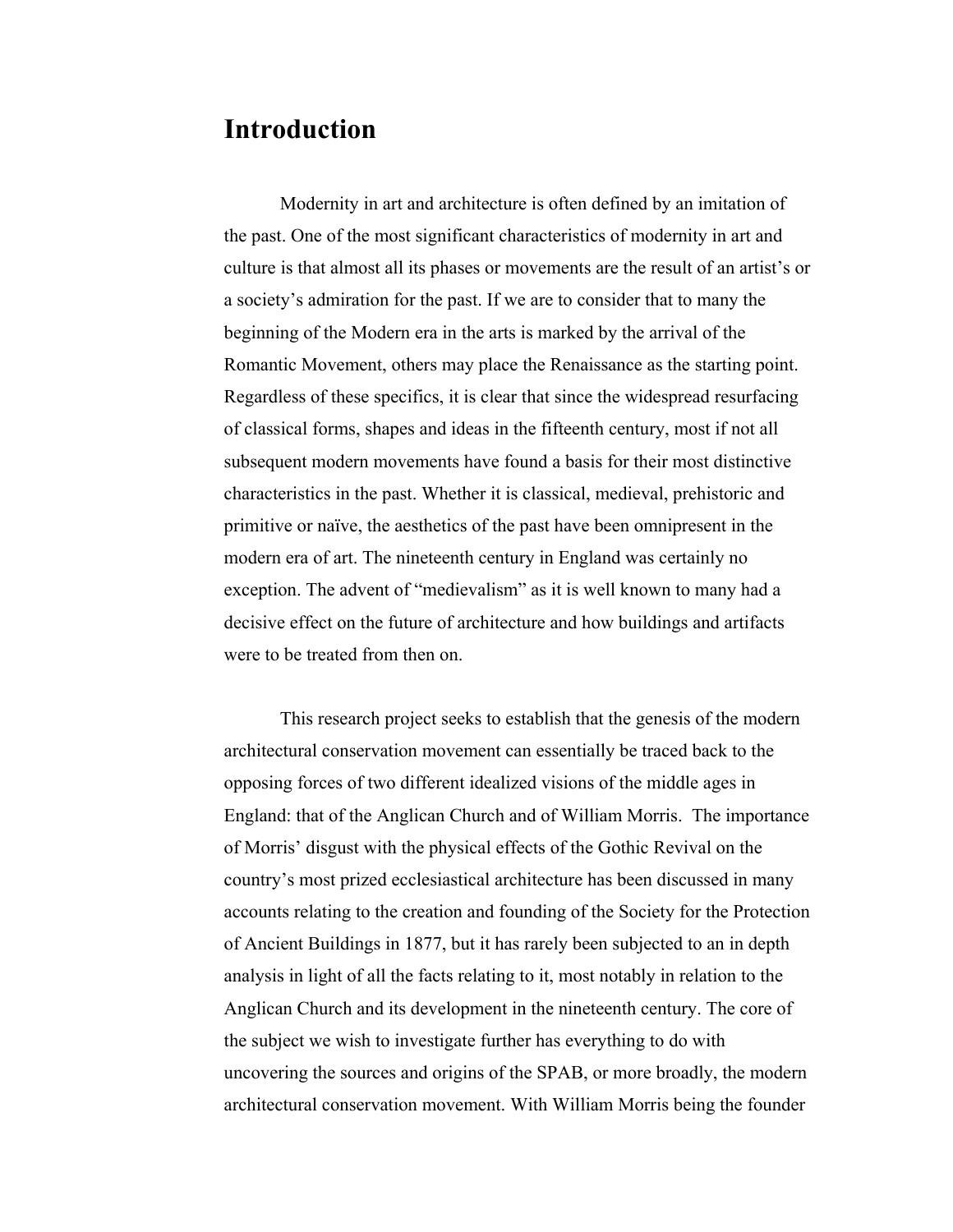of the Society, we wish to better understand the passion and commitment that drove him, as well as the forces he was working against. More precisely, we will attempt to better ascertain the conditions and context that influenced his decisions and actions on the road to founding the SPAB in 1877. Although he is well known as an artist, a poet and medievalist, his work and identity as a socialist played a great role in defining his relationship with the built heritage of England and certainly had a decisive impact on how he would move from a quiet reflective life to one of outright militancy. Likewise, the stirrings in the Anglican Church of the late eighteenth and nineteenth centuries eventually went from theory and opinion to wide scale architectural movement. As it will be essential to demonstrate that the most infamous results of the Revival were ideologically driven, we wish to point out that this has not often been discussed as being directly related to William Morris and the founding of the SPAB.

As Andrea Elizabeth Donovan reminds us in her book on the subject of William Morris and the SPAB, scholarship on this subject is surprisingly scarce<sup>1</sup> and often quite dated or narrow in scope. The link between religion and the Gothic Revival has obviously been established and accepted by many, but it is rarely addressed as one of the primary elements that led to the creation of the modern conservation movement. Likewise, William Morris is very well known for his artistic, literary and political undertakings but has received much less attention than we may believe he deserves concerning his efforts in architectural conservation. This paper seeks to bring these two elements to the forefront in a discussion and survey of the elements that first created the need for architectural conservation, in particular how William Morris went about addressing the issue. The role of religion in any examination of the founding of the SPAB and the conditions that created a

<sup>&</sup>lt;sup>1</sup> Andrea Elizabeth Donovan. William Morris and the Society for the Protection of Ancient Buildings. New York: Routledge, 2008. p.12.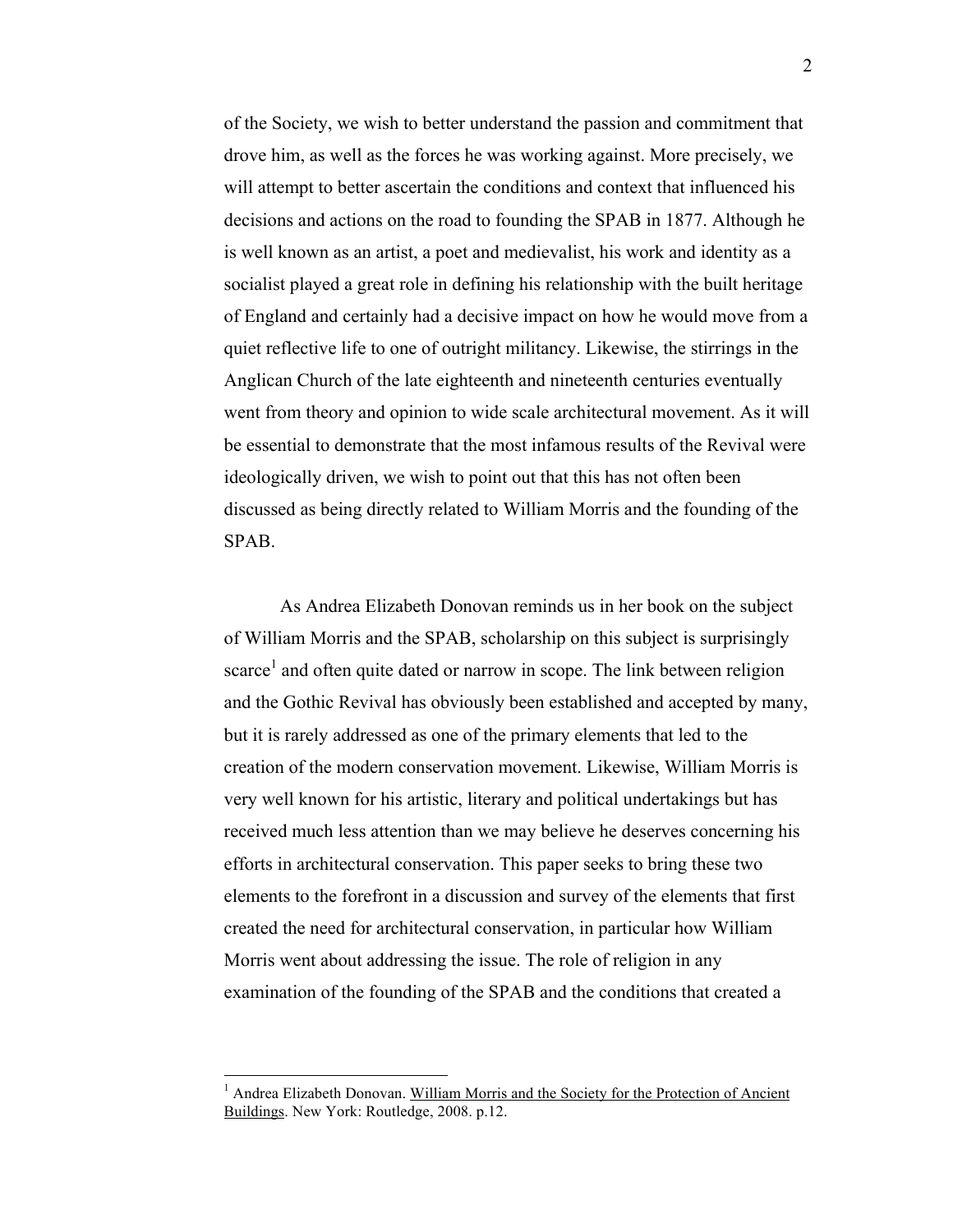need for its existence have been either neglected or minimized. We will seek to remediate this situation.

By the dawn of the nineteenth century, one could argue that a set of particularly secular values had exerted a substantially negative effect on the interest in traditional religious ideas and attendance in churches all over England. Although the actual causes and extents of this phenomenon are still subject to discussion, the fact that it really occurred is certainly not. There is quite significant literature supporting the idea that by the late eighteenth century, the Anglican Church in particular, saw the number of faithful dwindle quite steadily<sup>2</sup>, and for a number of reasons. The efforts that were made to stop this erosion are at the very heart of this research project. In this particular case, the Anglican Church turned to its inventory of medieval churches in order to regain popular favor. As pointed out by Miele, the period between 1840 and 1875 gave rise to a massive program of church restorations<sup>3</sup> whose total cost and budget dwarfed that of any new construction projects. The main buildings affected by these programs were the thousands of medieval churches all over Great Britain. As the Anglican Church owned the vast majority of buildings whose construction dated back to the middle ages, they could do with them what they liked. And it would seem that this is precisely what happened. The period in question greatly contributed to fuelling the aesthetic or architectural movement known as the "Gothic Revival". As the budgets for restoration and the total number of projects continued to swell, so did the interest and taste for the Gothic aesthetic. As the Revival gained momentum, it is generally recognized that a great number of run down yet authentic buildings were restored in the hope of increasing their "Gothicness." Authenticity was sacrificed in the name of restorations. Copies and imitations replaced weathered originals. Of course we may suppose that

<sup>&</sup>lt;sup>2</sup> Owen Chadwick. The Victorian Church. London: Adam & Charles, 1966, 1970.

<sup>&</sup>lt;sup>3</sup> Christopher Miele. "The first conservation militants: William Morris and the Society for the Protection of Ancient Buildings." Preserving the Past: The rise of Heritage in Modern Britain. Stroud, Gloucestershire: Alan Sutton Publishing, 1996. p.16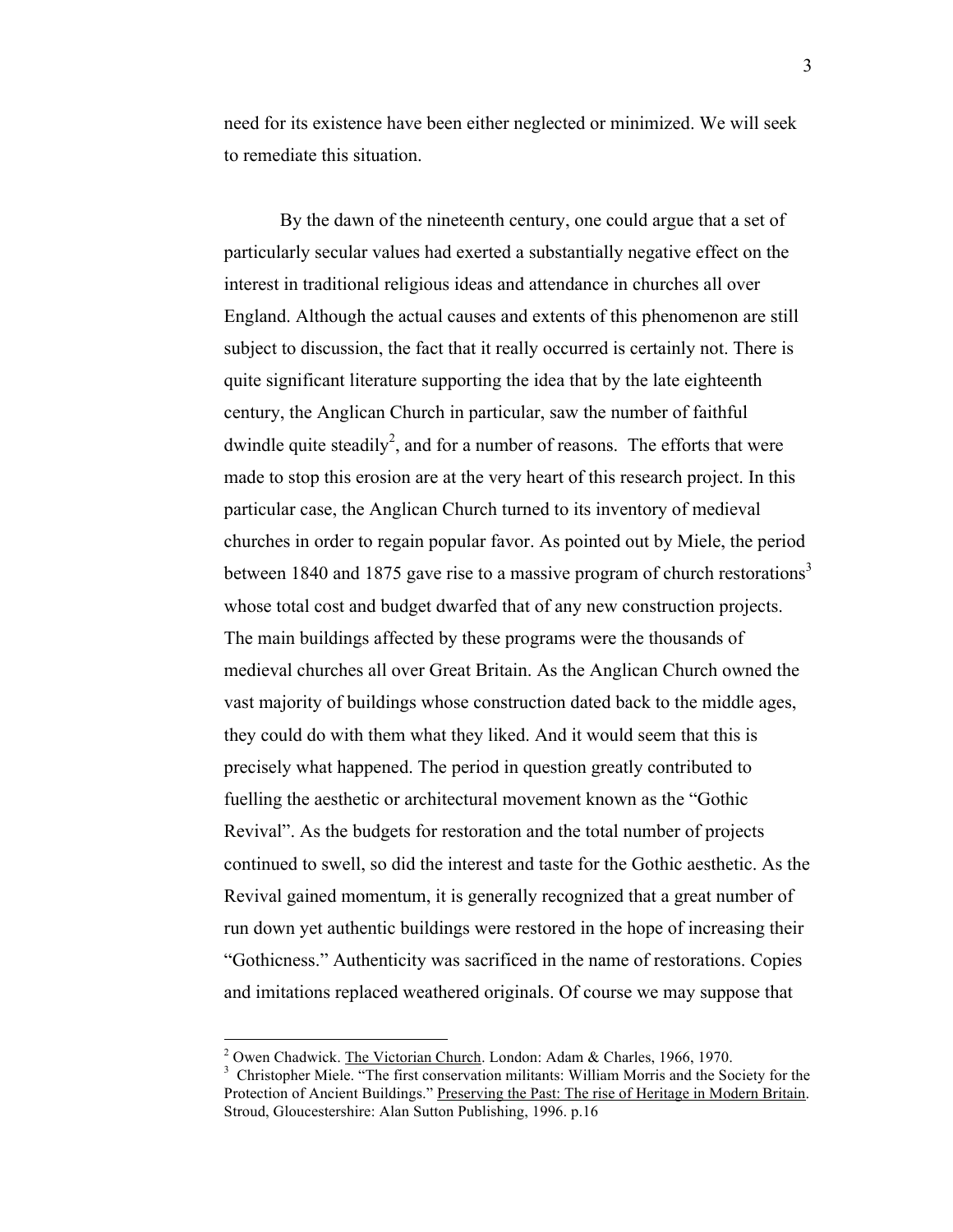the true intention behind this was to increase attendance in churches or at least give the impression that the erosion was under control.<sup>4</sup> It would seem as though certain Church officials believed that the affection for and interest in Gothic aesthetics and features might have had a positive impact on the number of practicing faithful. This is a great point of interest in the context of this research project, for it is quite evident that the Church's struggle against the ideology and practice of secularism and non-conformity had a definitive effect on the physical buildings the SPAB would later fight to keep as authentic as possible. It is a fine case to investigate, considering the clear implications of architectural aesthetics being used as a tool or weapon of sorts by the Anglican Church.

Through this period between 1840 and 1875, there were still a few lonely voices crying out against the restoration of medieval architecture. Not so much in reaction to the fact that it was mainly an operation sponsored and carried out by the Anglican Church, but rather because it seemed important to protect the authenticity of these buildings from the destruction wrought upon them by both a slew of "restoration architects" and Church officials hungry to see their seats filled with willing members. The most famous "antirestoration" activist or, some may say, forefather to any such movement in its early days was John Ruskin. Until the late eighteenth century it can be argued that any architecture having to do with the middle ages was still not recognized as being the most noble and interesting. It still was considered a barbarous time with limited cultural output and impact on the generations that followed, making architectural artifacts from the period expendable to a certain extent. Until the Victorian era, the revival of Ancient or Classical models in Art and architecture had been the dominant aesthetic movement in almost all regions of Europe. This new popular interest and respect for the aesthetic and culture of the middle ages was, without a doubt, directly

 $\frac{1}{4}$  Christopher Miele. "A small Knot of Cultivated People: William Morris and Ideologies of Protection." Art Journal. Vol.54, Summer 1995, p.73.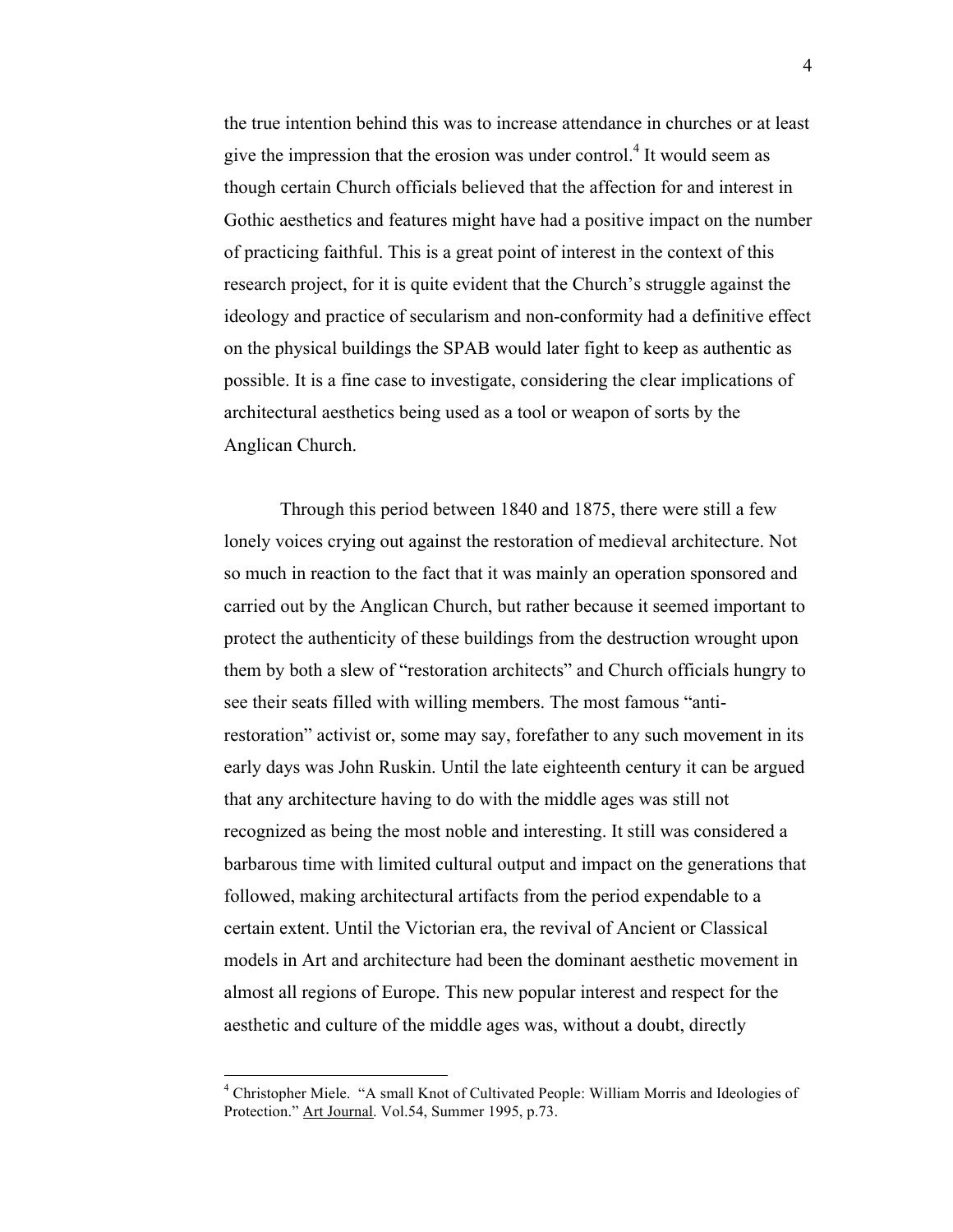resulting from the impact of the Romantics in the century that preceded the Victorian era.

Ruskin's chapter in his *Stones of Venice* entitled "The Nature of Gothic<sup>"5</sup> is still considered to be one of the finest and most concise defenses of the ideology behind architectural conservation. The impact on William Morris, founder of the SPAB, was quite fundamental. As Morris came of age at the height of the great Anglican restoration projects, it was clear that his disgust and contempt for them would not long remain secret. As the nineteenth century progressed, Morris became more vocal about the evils of restoration and the obvious benefits to society when ancient buildings are conserved in their most original forms, with the least amount of modifications made to any of their features. His idea of conservation became known as "anti-restoration" and eventually put him at odds with those who were carrying out these restorations, i.e. the Anglican Church and the architects who benefited from their commissions. These entities would not only find themselves at odds with Morris on the subject of conservation for simply aesthetic reasons, but also due to religious, socio-economic issues and, in Morris' opinion, their involvement in perpetuating capitalist values. While Morris would later devote a substantial amount of his time and energy as a militant socialist, it seems important to point out that the creation of the SPAB in 1877 still had more to do with architecture and religion than with socialism. With the dividing line between Morris' political, artistic and aesthetic views increasingly blurred as the century wore on, the years preceding the creation of the SPAB are certainly the most informative for our purposes. A great portion of this is to better understand the role of religion or "anti-religion" as an important building block in the creation of the SPAB.

 $\frac{1}{5}$  $<sup>5</sup>$  John Ruskin. "The Nature of Gothic", On Art and Life, London: Penguin Books, 2004. p.1-</sup> 57.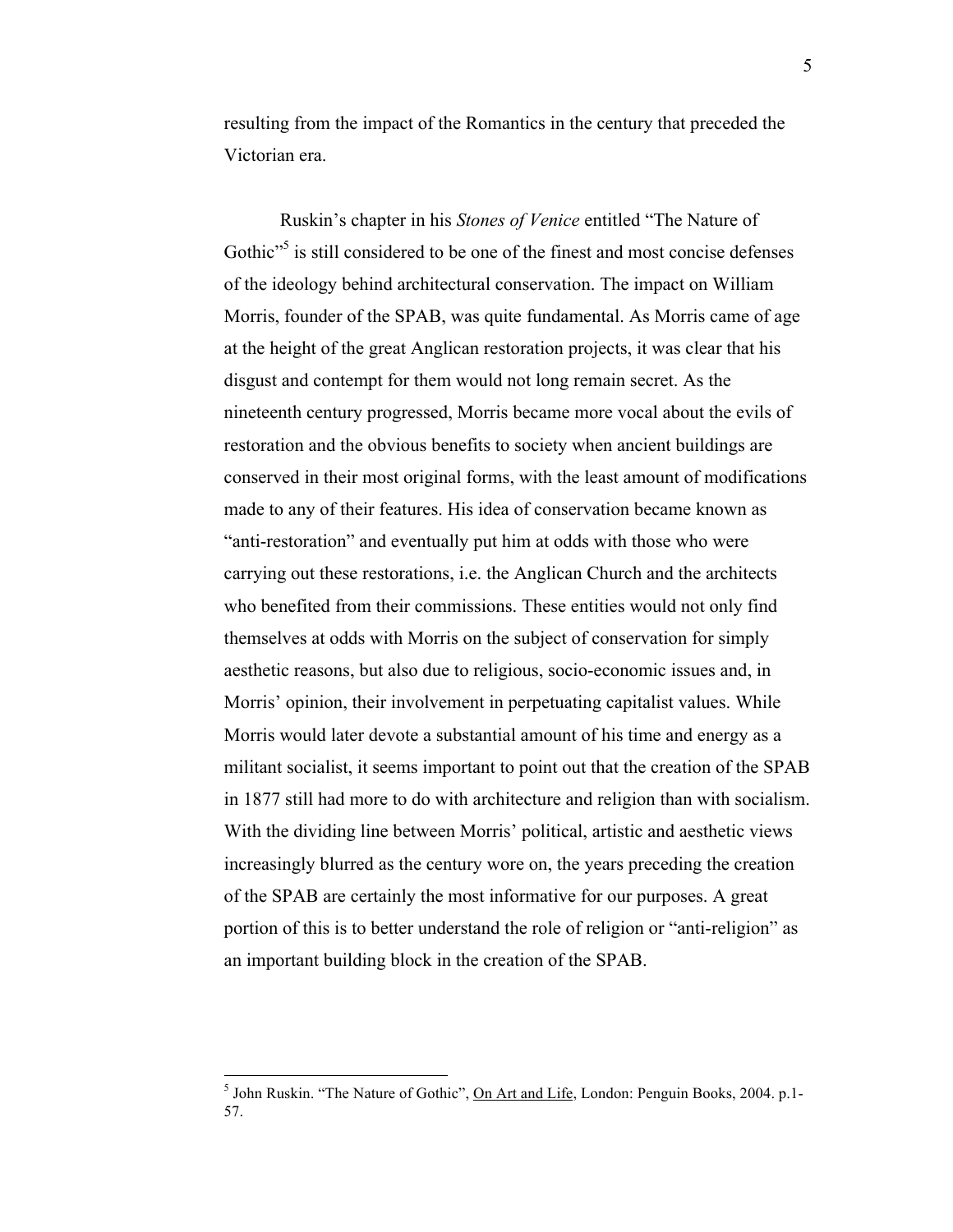As mentioned by Miele, it is common knowledge that certain historians, such as E.P. Thompson $6$  put forward the now quite generally accepted hypothesis that the SPAB may have been created with the true intention of serving as a vehicle for Morris' socialist views and beliefs. Although this view may be accepted by some, it exposes a very limited interpretation of one of Morris' greatest accomplishments. While his socialist views are well known and emphasized, his love of knowledge and history, his aesthetic awareness and sincere desire to preserve the authenticity of monuments for future generations cannot be underestimated. Moreover, the traditionally secular and even "anti clerical" tendencies usually associated with socialism are nowhere to be found, at least explicitly, in Morris' discourse on conservation. On the other hand, his annoyance with and dislike for the Church as careless owners of the nation's greatest architectural treasure certainly is. It is fascinating to examine Morris' relationship with religion, as it is remarkably absent in his adult life. Professor George P. Landow expresses this quite well:

> Unlike Pugin, his medievalism included no place for a revival of Roman Catholic or any other faith, and when he creates his ideal worlds in fantasies, religion never plays any role. In his mature years, Morris seems simply to have ignored religion and did not follow one of the usual Victorian paths — becoming an atheist (as did Swinburne and Thomson), or developing his own form of liberal Christianity (as did Ruskin, Tennyson).<sup>7</sup>

Morris may not have followed in his contemporaries' footsteps regarding religion, but he certainly was deeply influenced by his fellow medievalist Ruskin, especially concerning the symbolic potential held by architecture. As we began to touch upon earlier, Ruskin links the quality of a work to the conditions of the worker who made it, be it social, cultural or

 <sup>6</sup> E.P. Thomson. William Morris: Romantic to Revolutionary. Revised edition, London: Merlin Press, 1977.

<sup>&</sup>lt;sup>7</sup> Landow, George P. "Religion in Willam Morris's Work". .The Victorian Web. April  $25<sup>th</sup>$ , 2010. <http://www.victorianweb.org/authors/morris/wmrelig.html>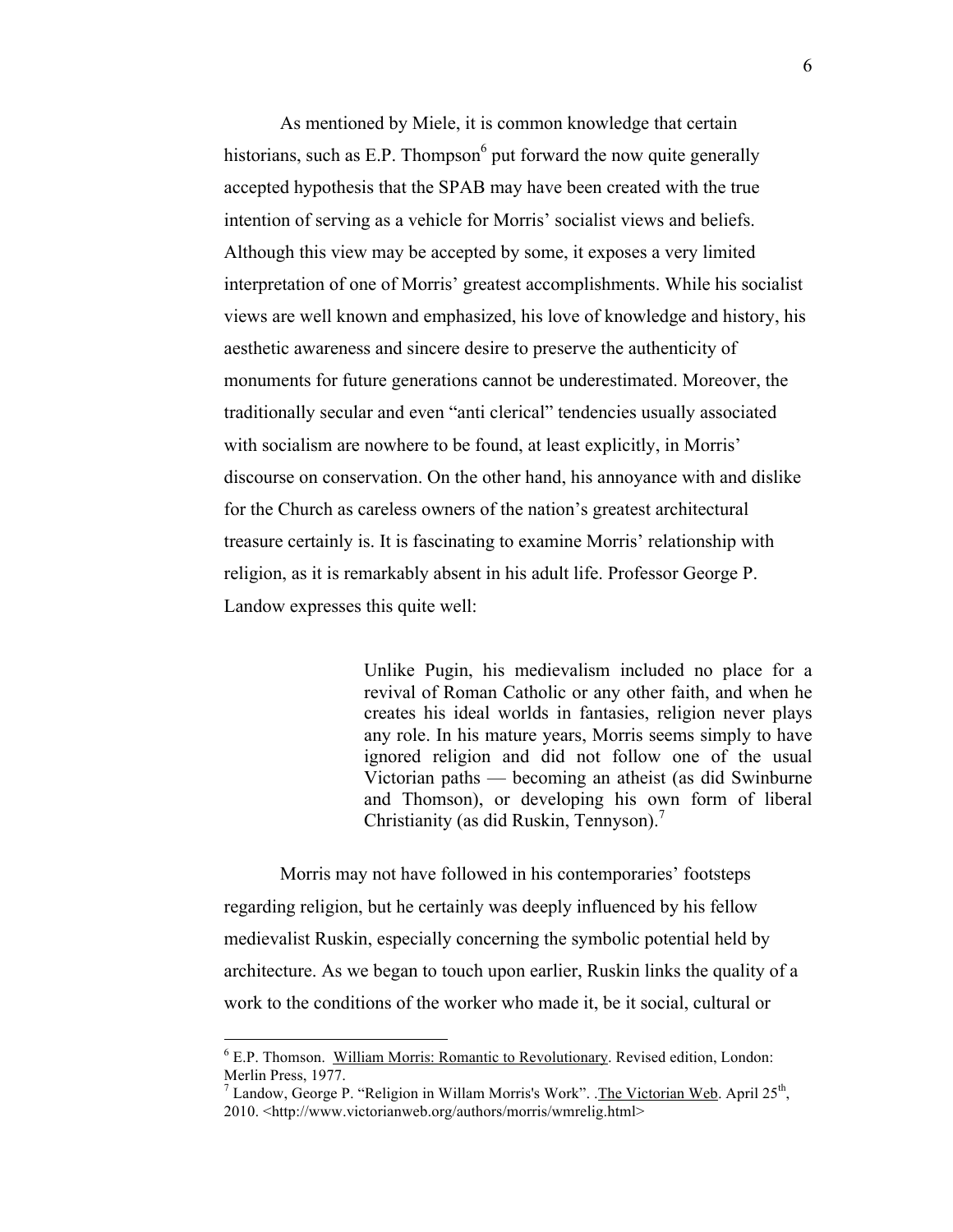economic, and then moves on to suggest that the architecture of the middle ages is superior in all aspects to that of his own time. Morris often mentions this concept put forward by Ruskin in his speeches and writings on art and architecture. It would be fair to declare that both men idealized the middle ages along with its cultural and artistic production. This ideal of centuries long past came to permeate all aspects of Morris' philosophy and often served to fuel his critique of modern society. We will examine the question of how this idealization which Morris projected onto the middle ages affected or inspired his work as an architectural conservationist. More importantly, how did this idealization come to be at odds with that of the Anglican Church and various ecclesiological groups?

The research undertaken here will further examine the motives of actors in the Gothic Revival most notably Church officials, ecclesiological groups, and architects. We will do so in constant relation to Morris's creation of the SPAB as an active group that defended ancient buildings from restoration or destruction. In his socialistic mindset, Morris saw the conservation of authentic medieval architecture as a way to inform his contemporaries of the excellence achieved by "free" laborers living and working in a pre-industrial, non-capitalist world. He also seemed to find satisfaction in challenging the validity of the Church as a figure of authority and most important owner of English architectural artifacts. By contrast, Church officials who pushed for massive restoration programs saw the Gothic aesthetic as a way to lure back or at least stop the erosion of church attendance, somehow appealing to the populations' affection for "gothicness" in their places of worship. Therefore we can infer that through the Church's eyes, the restoration movement was a means to increase its power, prosperity, and influence, while Morris saw it as a means for them to erase meaningful pieces of social history. Although these concepts are not "symmetrically" opposed, there is definitely a conflict worth examining.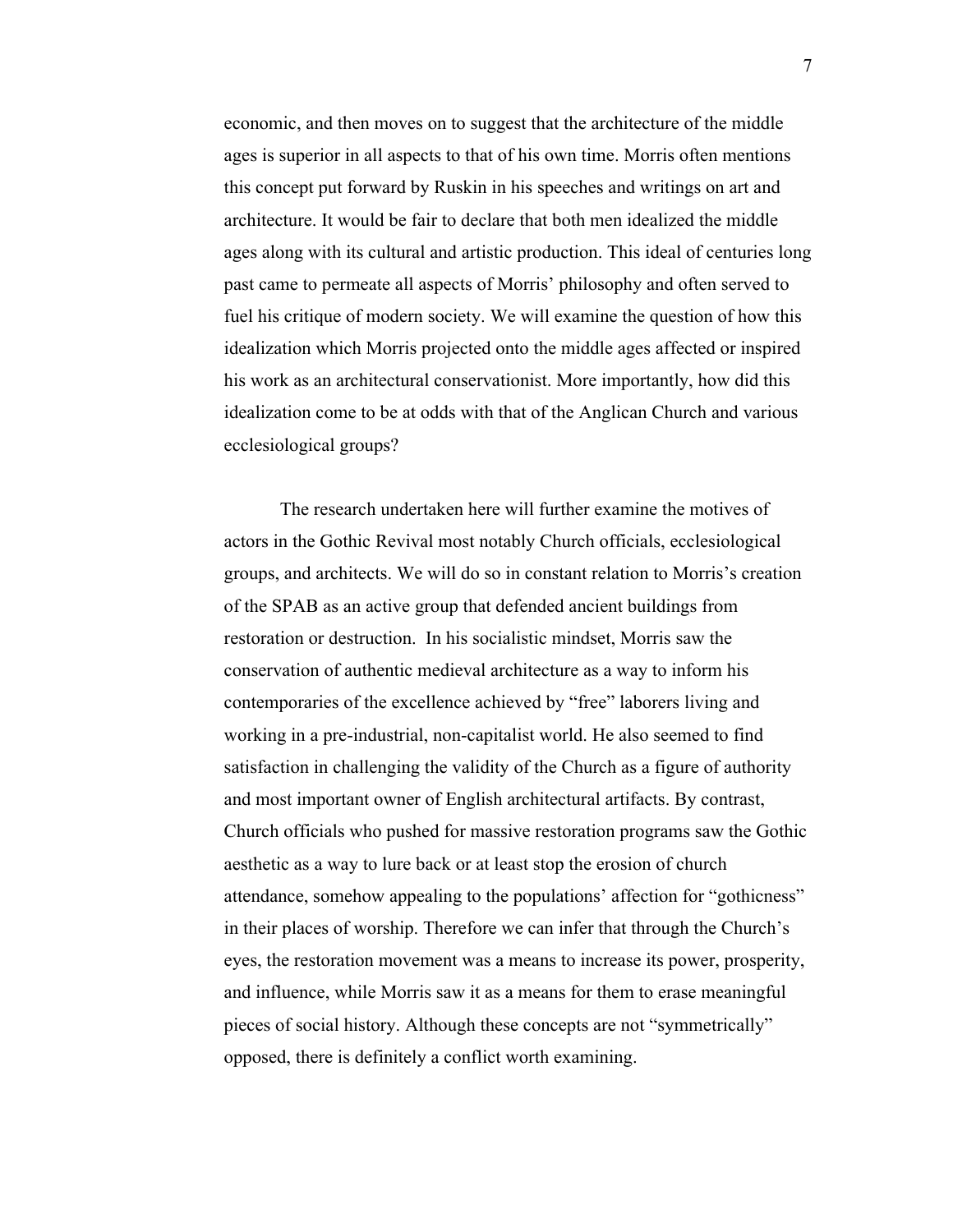As we will further outline, the original architectural features of medieval Catholic churches that were directly linked to liturgy and ceremony were considered highly important to restore and rebuild by ecclesiological groups. While carefully avoiding accusations of promoting a return to Catholicism or "popism," these groups essentially advocated the return of medieval pomp and ceremony to their institutions. In the wake of all this enthusiasm for the Gothic aesthetic and the return of the "ancient" Christian mass to the churches of England, the line between Catholic and Anglican was once again being blurred. According to most of the literature on the subject, it hardly was an issue for ecclesiological societies at the height of the Gothic Revival. Their passion and preference for the medieval ceremony can easily be interpreted as supporting an idealized conception of their Church in the middle ages, and longing for direct links to the early Church. At times this interpretation of history even seemed aimed at erasing certain other major, undeniable developments from people's memory. As Miele points out, some even suggested that the restoration programs were deliberately aimed only at accentuating pre-reformation work, ${}^{8}$  where a sixteenth century addition or independent construction, for example, would be willingly destroyed in order to better show restored, Gothic elements. Through its selective restoration programs the Church created a system of fundraising, designing and building which left almost no authentic medieval church untouched in all of England. Although it was later said, even by one of their own, that restorations had no direct effect on church attendance,<sup>9</sup> the thirty-five year building program gave way to the creation of the modern architectural conservation movement and left William Morris with ample justification to charge the Church with carelessness, ignorance, and destruction of public property.

 <sup>8</sup> Christopher Miele. "The first conservation militants: William Morris and the Society for the Protection of Ancient Buildings." Preserving the Past: The rise of Heritage in Modern Britain. Stroud, Gloucestershire: Alan Sutton Publishing, 1996. p.23 <sup>9</sup>  $9$  Ibid. p.22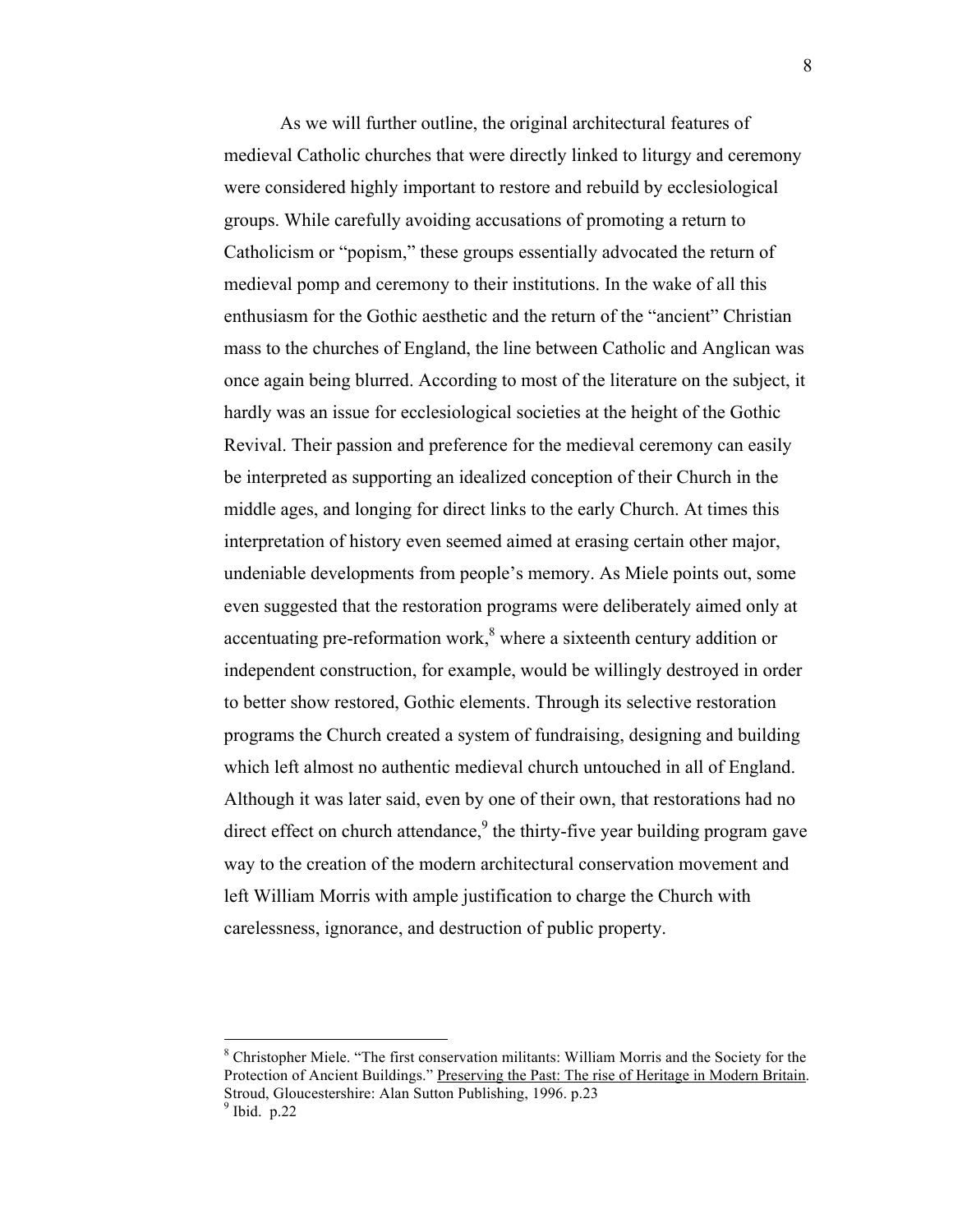## **Chapter 1 Creating a Modern Conservation Movement**

### **1877: The founding of the SPAB**

"History (so called) has remembered the kings and warriors, because they destroyed; Art has remembered the people, because they created."<sup>10</sup>

William Morris was a controversial figure in his time; his temper and uncompromising attitude could potentially have been his undoing, yet it certainly was not the case. When we seek to understand the impetus behind his creation of the SPAB and his impact in the early years of its existence, it is clear that Morris did not choose the easiest route to accomplish his goals. While it remains unsure what these goals actually were, there is certainty in the fact that the SPAB survives to this day and has arguably become the most reputed and recognizable name in architectural conservation. Morris was a highly contradictory figure at times, as we will mention later when we demonstrate that, while he was critical of restoration, his firm also benefited from it handsomely. While it is our firm conviction that Morris' idealization of the middle ages, as well as his opposition to the Church's, was at the very root of his reasons for creating the SPAB, we have yet to locate any text where he would claim this in a clear and explicit manner. It is rather through an examination of certain constants in his work that we shall be successful in demonstrating this fundamental element.

Concerning the arts, architecture and conservation, a few elements were continuously present in the writings and actions of William Morris; most notably his seemingly unwavering belief in the superiority of the past, as well

<sup>&</sup>lt;sup>10</sup> William Morris. "The Art of the People" (1879). William Morris on Art and Socialism. Ed. Norman Kelvin. Mineola, NY: Dover Publications, 1999. p.22.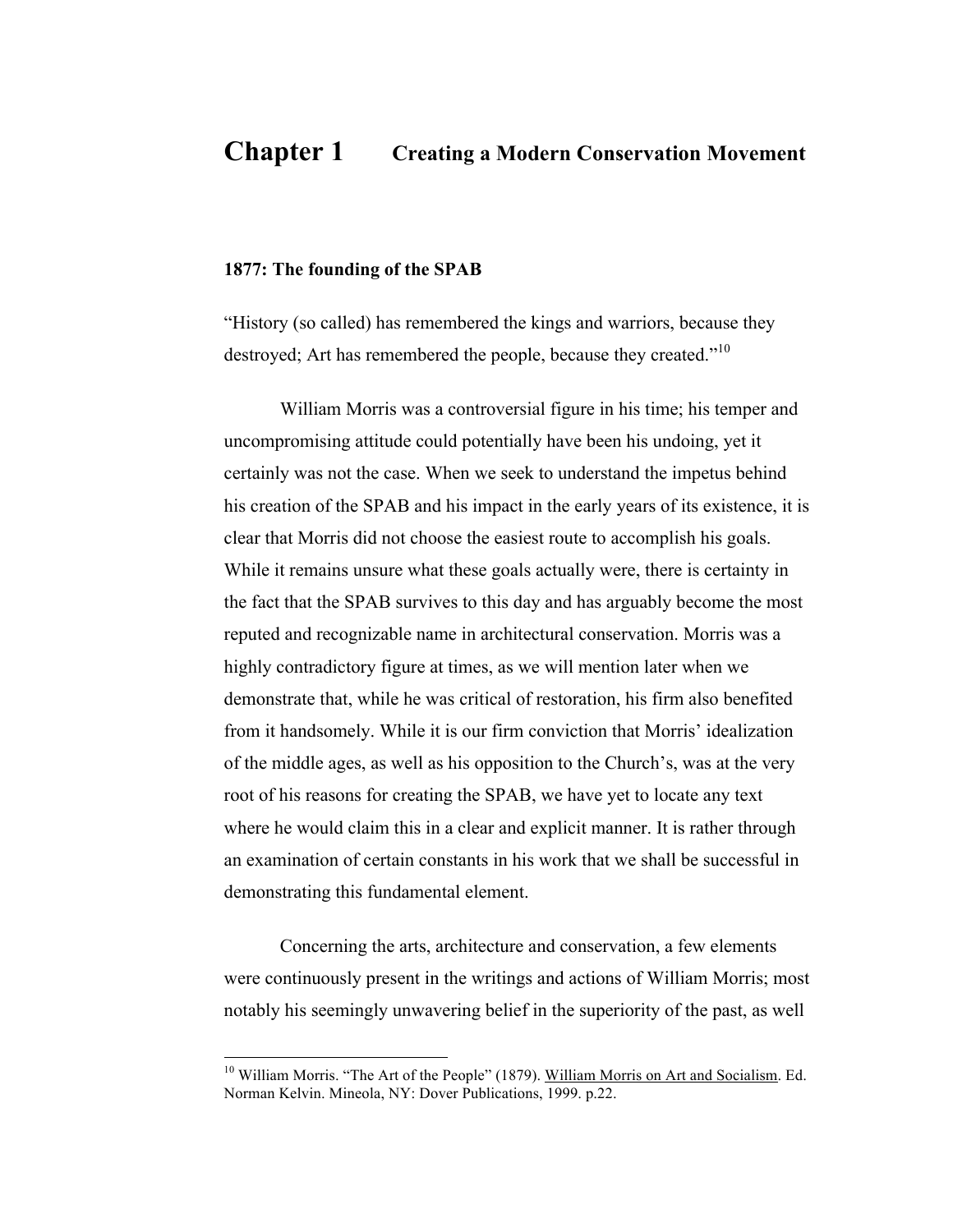as his belief that architecture serves an essential didactic function. Both these propositions serve to strengthen our argument claiming that Morris' idealization of the middle ages was an integral part of the creation of the architectural conservation movement. We shall examine more specific examples in regards to this in the following paragraphs, as the work of Morris is quite imbued with it throughout. The passion and the unrestrained anger that is recognizable in his letter sent to *The Atheneum* in 1877 may reveal many things about Morris' temperament, but it also serves as a reference point from which we can contrast and evaluate the more moderate *Manifesto* he wrote a short while afterwards. In nurturing his image as a man of the people with a noble purpose, Morris himself fed into the sort of elitism he sometimes condemned, further convincing us that his seemingly humanistic endeavor as a conservationist may have been somewhat tainted by the pursuit of his own personal goals. As we will continue to examine the makings of the modern architectural conservation movement and the part played by William Morris, we will be faced repeatedly with the irony and contradictions that have made a myth of the man.

The story of Morris' conversion to "antirestoration" is well known to those interested in such things, and, as Chris Miele points out, when it came in 1877 "it was sudden and total, just as his politicization had been in the previous autumn."<sup>11</sup> Some have presented the exact moment of "conversion" as something of a revelation or realization, not unlike episodes on the road to Damascus, Archimedes' bath, or Newton and the apple. While this may be the result of significant exaggeration, the famous letter to *The Athenaeum* does tell the tale of a man who was carrying on his normal routine, when he was stopped in his tracks by what he considered to be completely unacceptable, as the opening lines demonstrate: "My eye just now caught the word 'restoration' in the morning paper, and, on looking closer, I saw that this time it is nothing less than the Minster of Tewkesbury that is to be destroyed by Sir

<sup>&</sup>lt;sup>11</sup> Christopher Miele. "A Small Knot of Cultivated People: William Morris and Ideologies of Protection." Art Journal. vol.54, summer 1995, p.75.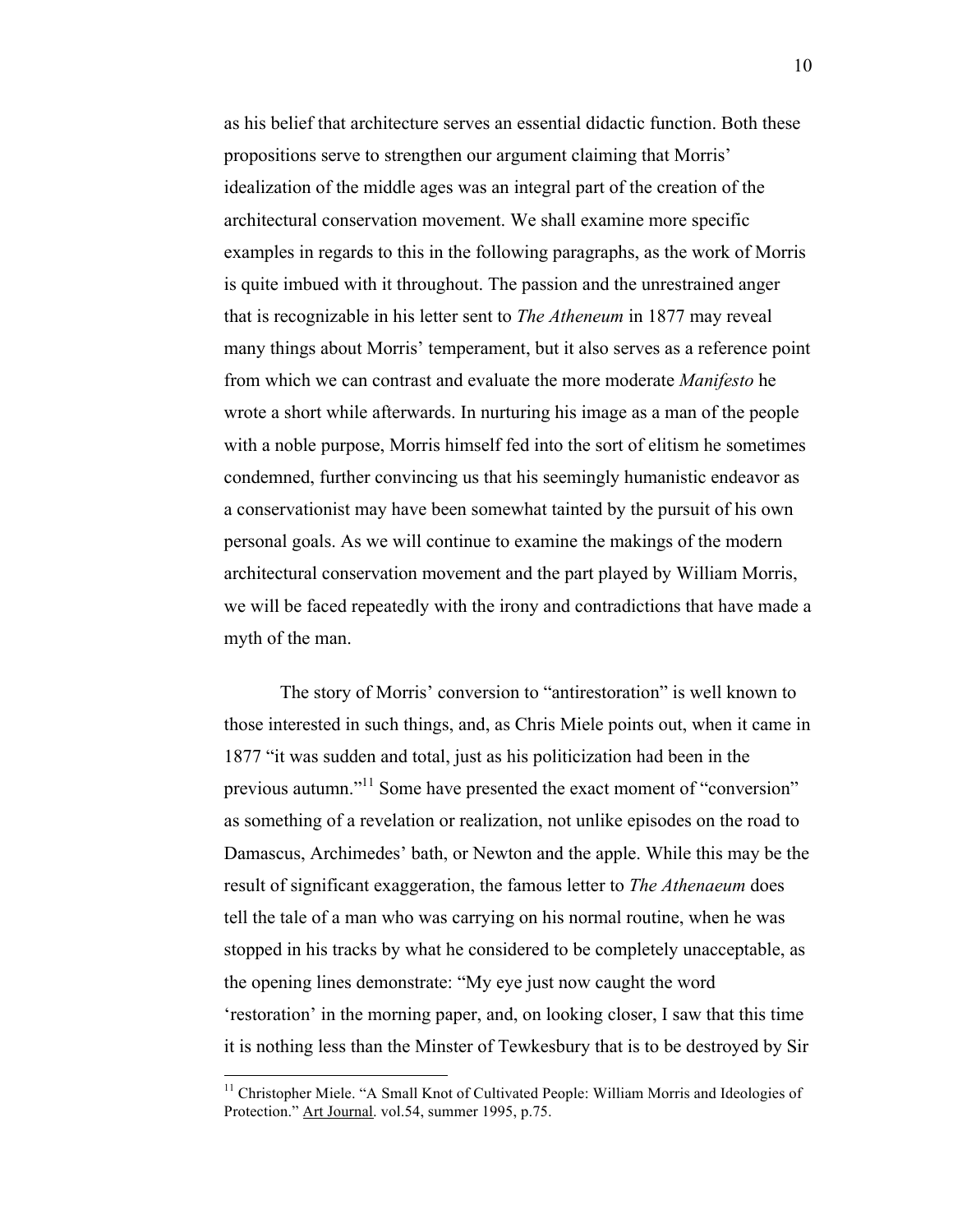Gilbert Scott."<sup>12</sup> Apart from the exasperation we detect in his voice, the direct attack on a well known architect sets the tone for the rest of the letter, which, although it is a clear call to arms for conservationists, comes off as some sort of a rant from another perspective. The utter contempt William Morris had for the profession of architect at this time will be properly outlined in the following section, yet it is remarkable how in this very same letter to the *Athenaeum*, he goes after both the Church and the profession in a fairly arrogant and uncompromising manner. In his plea to assemble like-minded patrons of architectural conservation, he seems to be doing his best to alienate himself from those who have the greatest power and influence on the buildings he wishes to protect:

> Though I admit that the architects are, with very few exceptions, hopeless, because interest, habit, and ignorance bind them, and that the clergy are hopeless, because their order, habit, and an ignorance yet grosser, bind them; still there must be many people whose ignorance is accidental rather than inveterate, whose good sense could surely be touched if it were clearly put to them that they were destroying what they, or, more surely still, their sons and sons' sons, would one day fervently long for, and which no wealth or energy could ever buy again for them. $^{13}$

The mention of interest, habit, and ignorance in this letter brings to mind the article by Miele we will be carefully reviewing in the following section on the business of restoration. While the letter to *The Athenaeum* sent by Morris was certainly more extreme than the manifesto for the SPAB that would later be submitted, it may be considered more truthful and to the point in its lack of diplomacy, as it was made clear early on that the SPAB was not going to compromise in order to influence or appease those parties we would think it wished to bring over to its side. Miele describes the early incarnation

<sup>&</sup>lt;sup>12</sup> William Morris. "Letter to Athenaeum, 10 March 1877." William Morris: On Architecture. Sheffield: Sheffield Academic Press, 1996.  $^{13}$ Ibid.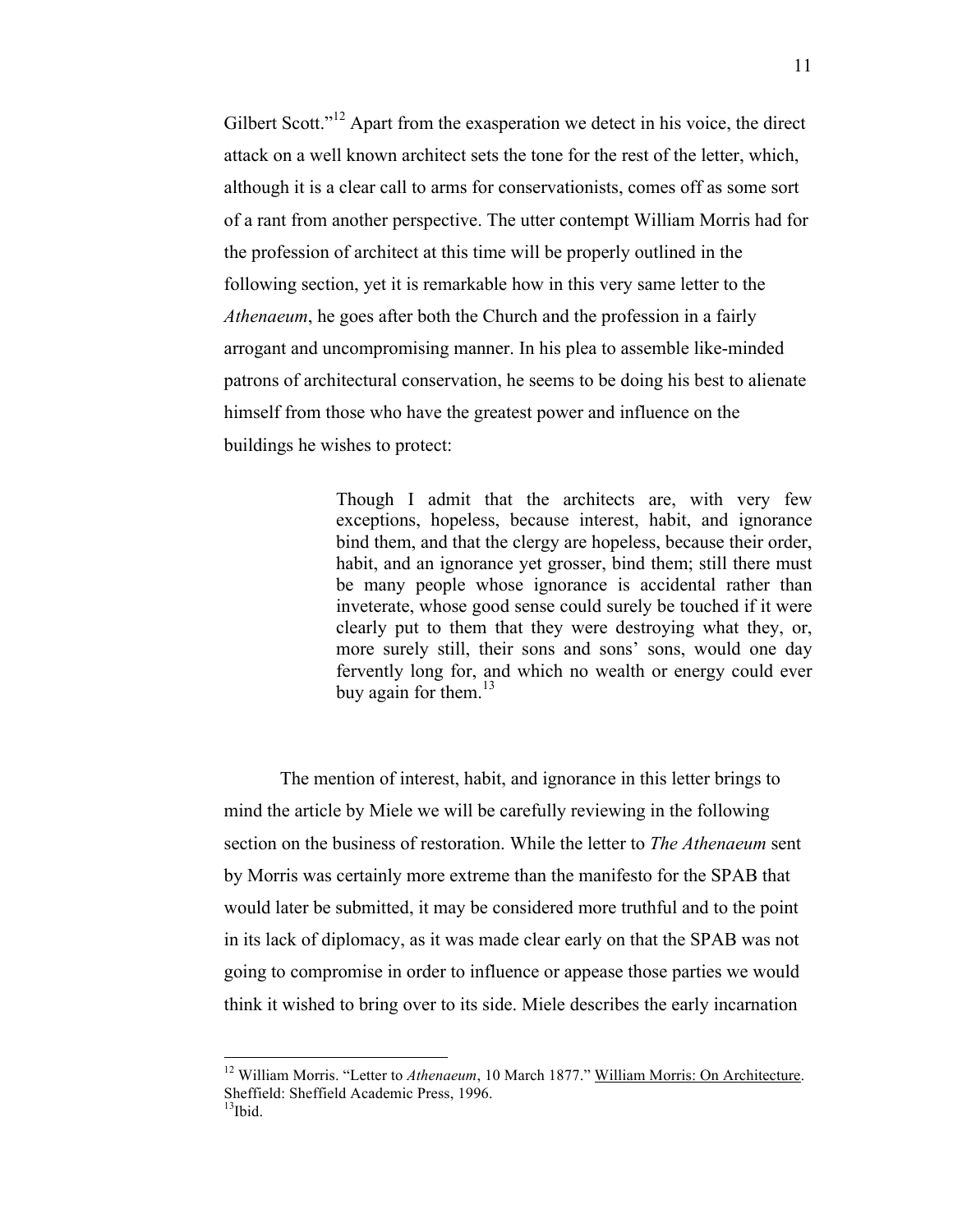of the SPAB and the effect this may have had on its progress: "Strongly secular in character (at times positively anti-clerical) and hostile on almost all occasions to professional architects, it was cut off from the very institutions it had to influence."<sup>14</sup> Although it was a proper "Society" after its founding in the fall of 1877, the SPAB remained strongly centred around William Morris in its first years. As the founder, the major patron and principle ideologue, Morris set the tone and determined the line that would be followed along with a restricted number of his associates, most notably Philip Webb.

The extremism of Morris' language in the famous letter is also remarkable on how it endangers the chance for the society's own success. When he explicitly names Gilbert Scott, who will apparently "destroy" the Minster of Tewkesbury, Morris risked awakening the anger of the single most important potential contributor to the cause. As we know that Scott was probably the professional architect who came to be the very embodiment of the business-minded "restoration architect," he metaphorically held the keys to the kingdom, as Miele points out:

> Scott was one of a handful of architects in touch with the church building elites who could actually have helped the society (…) He had the respect of the Incorporated Church Building Society and countless local architectural societies, in addition to many influential contacts among the diocesan hierarchy and parochial clergy. More important though was the respect he commanded within his own profession.<sup>15</sup>

We may interpret Morris' affront to the likes of Scott, the whole profession, and the Church as his being either reckless or calculating in some way. Either way, the strategy, if there was any, did not leave anyone indifferent. The following step was much more moderate in its passion, tone and impact.

<sup>&</sup>lt;sup>14</sup> Christopher Miele. "The first conservation militants: William Morris and the Society for the Protection of Ancient Buildings." Preserving the Past: The rise of Heritage in Modern Britain. Stroud, Gloucestershire: Alan Sutton Publishing, 1996. p.20  $15$ Ibid. p.24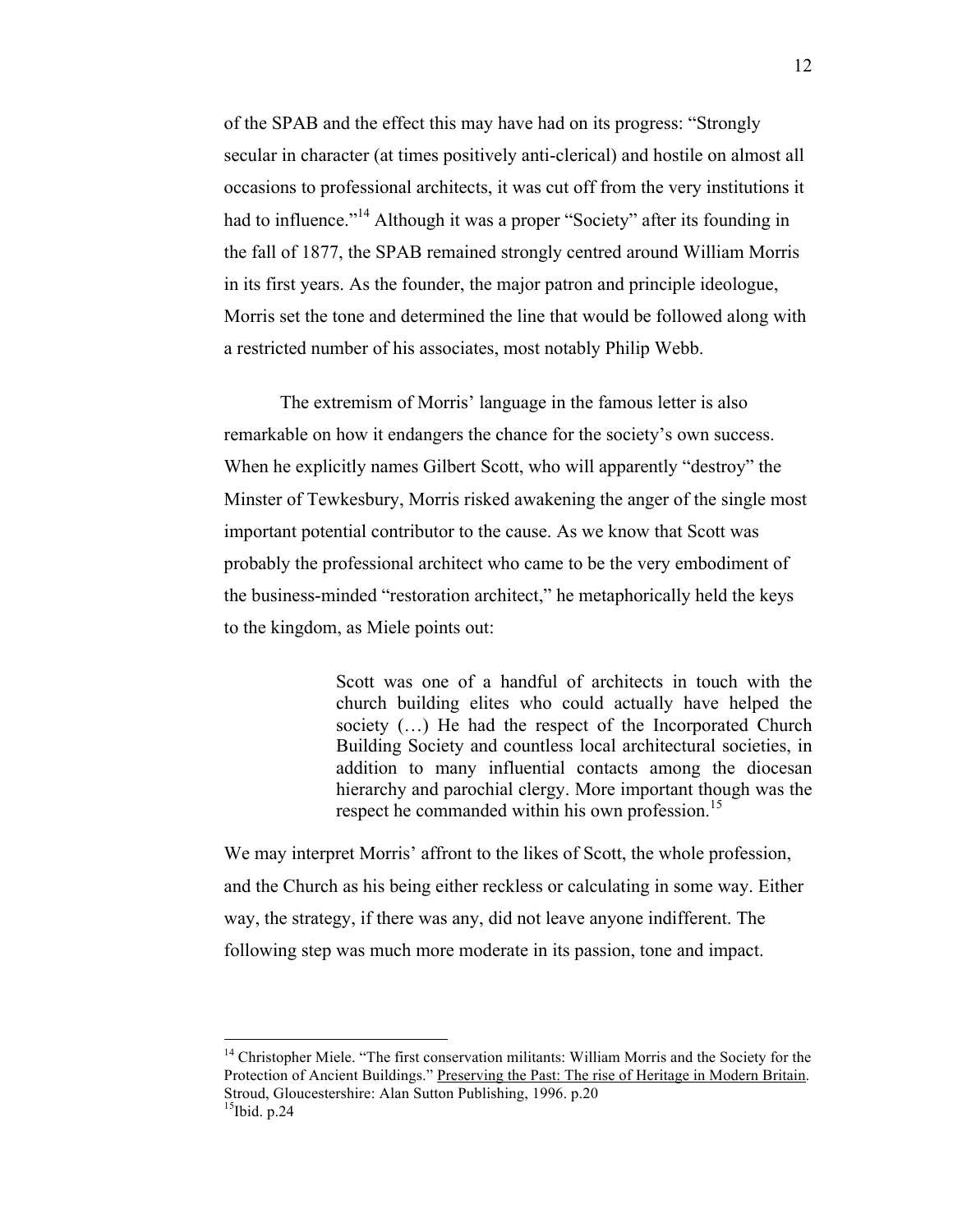In all truth, the "Manifesto for the Society for the Protection of Ancient Buildings of 1877" presents itself as a complete "about face" when compared to the famous letter to *The Athenaeum*. The anger and antagonism are all but gone and the denunciation has given way to an almost apologetic or sympathetic approach, as Miele points out: "In its final form the Society's manifesto forgives architects for having been seduced by the false doctrines of the Gothic Revival into believing that a great modern style could be founded on the study of past architecture.<sup>16</sup> In taking such an approach, Morris also readjusted his position in reference to the "ignorance" of the churchmen and architects he referred to in the almost libellous letter. Although he may have expressed an appreciation for the great interest and knowledge of the Gothic aesthetic in the Victorian era, he never could admit that the architects that were his contemporaries had anything valuable or original to offer: "For Architecture, long decaying, died out, as a popular art at least, just as the knowledge of medieval art was born. So that the civilised world of the nineteenth century has no style of its own amidst its wide knowledge of the styles of other centuries."<sup>17</sup> These were harsh words for his contemporaries, but certainly not without justification; it would be difficult to characterize the work of restoration architects as anything more than copies or imagined forms born from the study of those from a bygone era. The fact that Morris recognised value in the great popularity and passion for the medieval aesthetic that had arisen in his day is to be expected, as men like him, Pugin, and Ruskin had all been part of this fervour. In the opening lines of the manifesto, Morris does his best to praise the interest and knowledge, yet does not fail to point out the destructive force of what may at first seem without reproach:

> No doubt within the last fifty years a new interest, almost like another sense, has arisen in these ancient monuments of art; and they have become the subject of one of the most interesting of studies, and of an enthusiasm, religious, historical, artistic,

<sup>&</sup>lt;sup>16</sup> Christopher Miele. "A Small Knot of Cultivated People: William Morris and Ideologies of Protection." Art Journal. vol.54, summer 1995, p.75

<sup>&</sup>lt;sup>17</sup> William Morris. "Manifesto for the Protection of Ancient Buildings." (1877) William Morris: On Architecture. Ed. Christopher Miele. Sheffield: Sheffield Academic Press, 1996.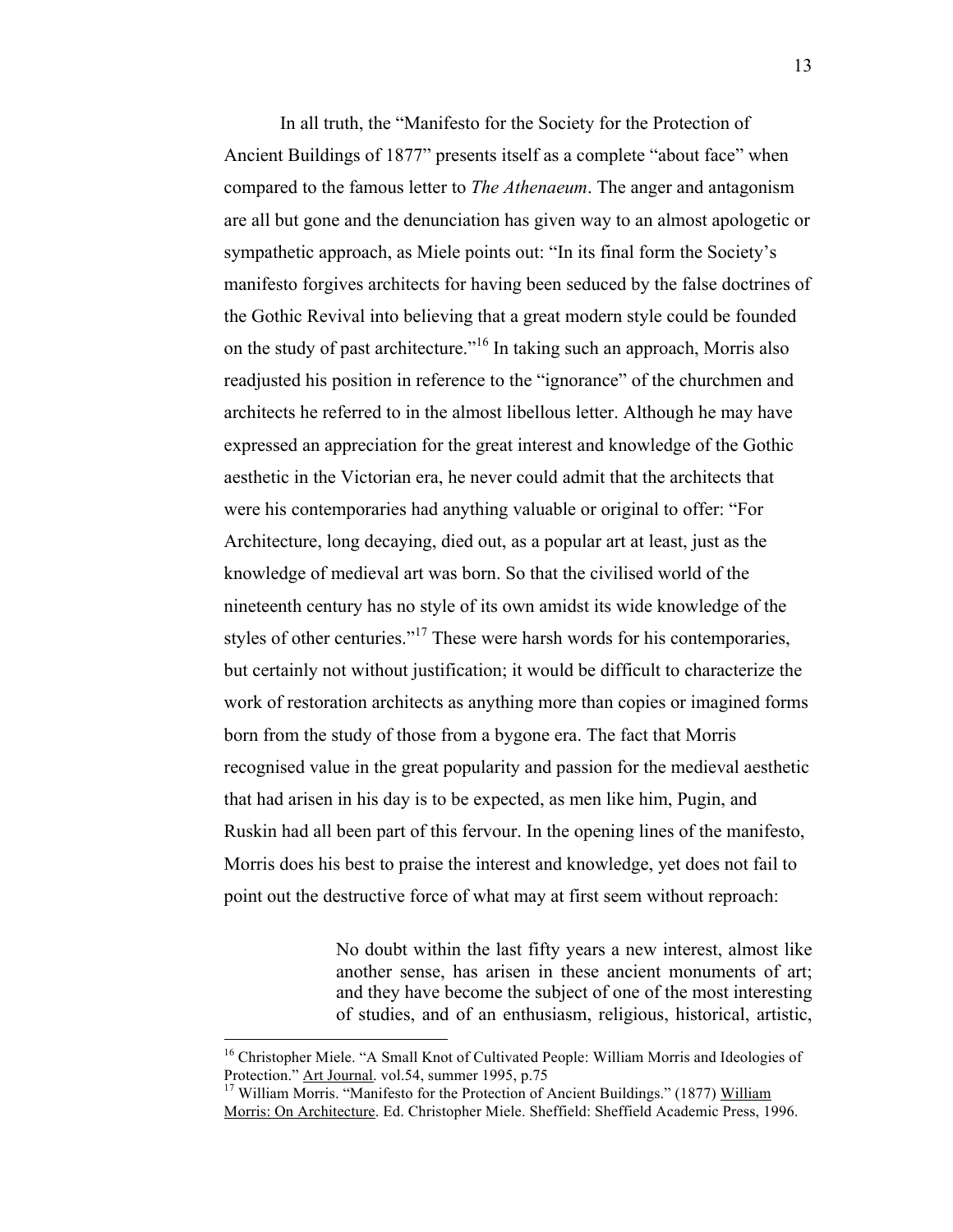which is one of the undoubted gains of our time (…) We think that those last fifty years of knowledge and attention have done more for their destruction than all the foregoing centuries of revolution, violence and contempt.<sup>18</sup>

Morris' appreciation for the interest his contemporaries had in medieval architecture leads us to the question of his belief in the superiority of the past. Although there are numerous passages available for the purposes of demonstrating his dislike for the "wretched" times he lived in, Morris never quite came to admit in any explicit manner that he favoured societal models from England's medieval past. We can even point out that he took care of denying this very fact in a clear manner in the opening passages of a lecture on the lesser arts entitled "The Decorative Arts", given before the Trades Guild of Learning in London on May 2, 1877. In this passage, Morris prepares the crowd for one of his elegant tongue lashings by pre-emptively interpreting how the elements of his speech may be received by the crowd. It would seem as though Morris was quite conscious of his reputation and well aware that he was believed to favour the past, despise the present and remain sceptical of what the future could possibly hold, as he demonstrates here:

> I must ask you therefore from the outset to believe that whatever I may blame or whatever I may praise, I neither, when I think of what history has been, am inclined to lament the past, to despise the present, or despair of the future; that I believe all the change and stir about us is a sign of the world's life, and that it will lead-by ways, indeed, of which we have no guess-to the bettering of all mankind.<sup>19</sup>

Although I can believe that Morris was sincere in writing this, I also believe he was somewhat forgetful of all he had written or said prior to this

<sup>&</sup>lt;sup>18</sup> William Morris. "Manifesto for the Protection of Ancient Buildings". William Morris: On Architecture. Ed. Christopher Miele. Sheffield: Sheffield Academic Press, 1996.<br><sup>19</sup> William Morris. "The Lesser Arts (1877)". <u>William Morris on Art and Socialism</u>. Ed.

Norman Kelvin. Mineola, NY: Dover Publications, 1999. p.1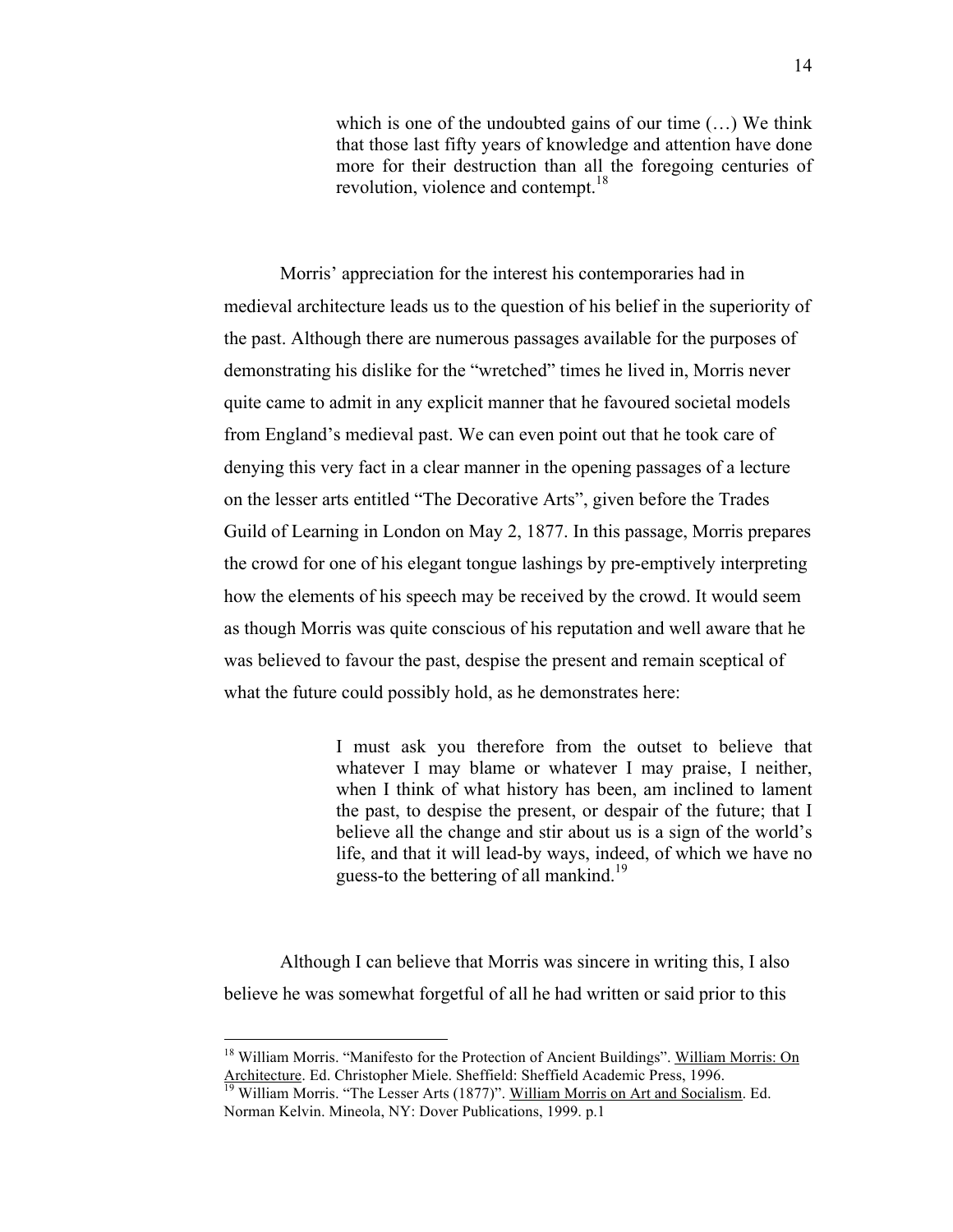and all that would follow. I suspect that this speech given on March 2, 1877, was written just before Morris awoke to a morning paper where the announcement of the restoration of Tewksbury Minster led him to write the famous letter mentioned earlier. In all truth it is quite difficult to see how Morris did not "lament" the past as both his artistic and political contributions were completely imbued with the spirit of the middle ages or at least with his interpretations of what it may have been. Furthermore, if we are to admit for the sake of argument that Morris did not idealize the middle ages as times superior to his own in many ways, his very grim outlook on the Victorian period could hardly be denied. As we have mentioned earlier, Morris, much like Ruskin, could not dissociate art and the worker, more specifically the relationship between the conditions of the worker and the quality of art he produced. In the midst of the nineteenth century when mechanization and the division of labour had become commonplace as the most profitable modes of production, Morris could not help but be severely critical of what he saw in his contemporary world. On one occasion in speaking critically of his own times, he went as far as to speak of "the danger that the present course of civilization will destroy the beauty of life.<sup> $20$ </sup> He then proceeded to inform the audience that he had actually carefully weighed these words and still decided to utter them: "these are hard words, and I wish I could mend them, but I cannot, while I speak what I believe to be the truth."<sup>21</sup> Words such as these were obviously not spoken by someone who was enchanted by his own contemporary world. Although we have yet to prove that Morris thought the contemporary world to be beyond redemption, it is clear that he looked to the past in search of superior societal models. He often expressed his admiration of the medieval era as a source of inspiration for a future society.

The "heavy" outlook on things to come as it is expressed by Morris in the above mentioned quote is intimately related to the production of art, and,

 $20$  William Morris. "The Beauty of Life (1880)". William Morris on Art and Socialism. Ed. Norman Kelvin. Mineola, NY: Dover Publications, 1999. p.37<sup>21</sup> Ibid. p.37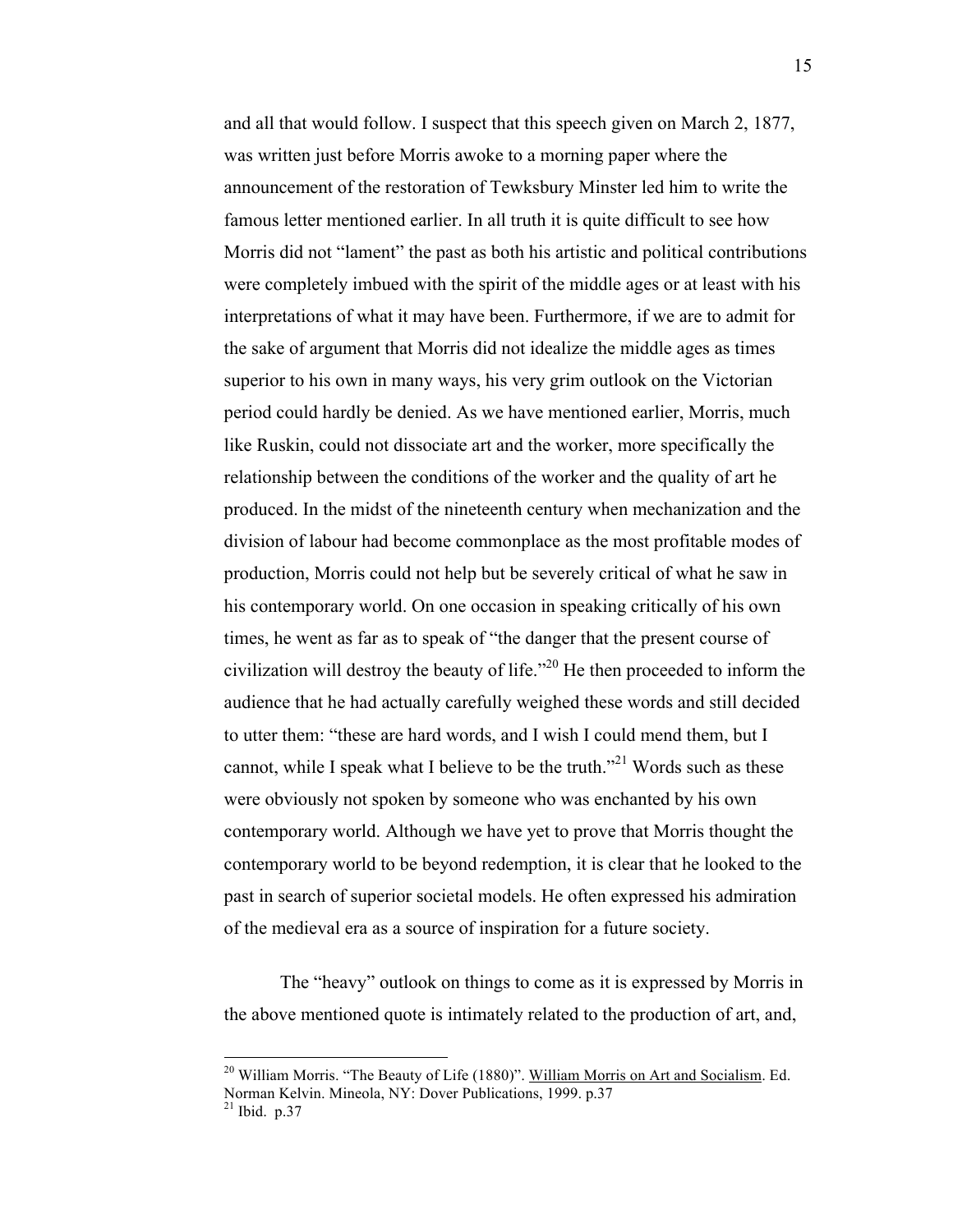more particularly, architecture. As it is a well known fact that Morris' interest in conservation came about almost simultaneously with his interest in socialism, making him an activist for both these ideologies at the same period in his life, which is quite detectable in his texts. As his great love and knowledge for the middle ages had existed from his very early years as a poet and medievalist, Morris admiration for the old guild systems and high regard for what was then considered to be the "lesser arts" or crafts sometimes led him to rationalize everything in the name of art. In one of his speeches entitled "The Art of the People (1879)," Morris briefly touched upon the brutality of the times he so admired, yet still found a way to position art as a source of salvation amongst the misery: "Once men sat under grinding tyrannies, amidst violence and fear so great that nowadays we wonder how they lived through twenty-four hours of it, till we remember that then, as now, their daily labour was the main part of their lives, and that that daily labour was sweetened by the daily creation of Art."<sup>22</sup> Morris would further develop on this subject by suggesting how things should be in light of the negative effects he saw in the modern manufacturing process, which unlike traditional artisan and craftsmanship, he understood as being useless. He once again speaks of the link between the happiness of the worker and the purpose he serves while creating art that is useful, which in Morris' opinion was the norm and situation before his time.<sup>23</sup> His analysis of modern manufacturing is quite clear on what he thought should remain and what should not in his contemporary setting:

> As to the bricklayer, the mason, and the like-these would be artists, and doing not only necessary, but beautiful, and therefore happy work, if art were anything like what it should be. No, it is not such labour as this we need to do away with, but the toil which makes the thousand and one things which nobody wants." $24$

<sup>&</sup>lt;sup>22</sup> William Morris. "The Art of the People  $(1879)$ ". William Morris on Art and Socialism. Ed. Norman Kelvin. Mineola, NY: Dover Publications, 1999. p.23<br>
<sup>23</sup> Ibid. p.23-31<br>
<sup>24</sup>Ibid. p.31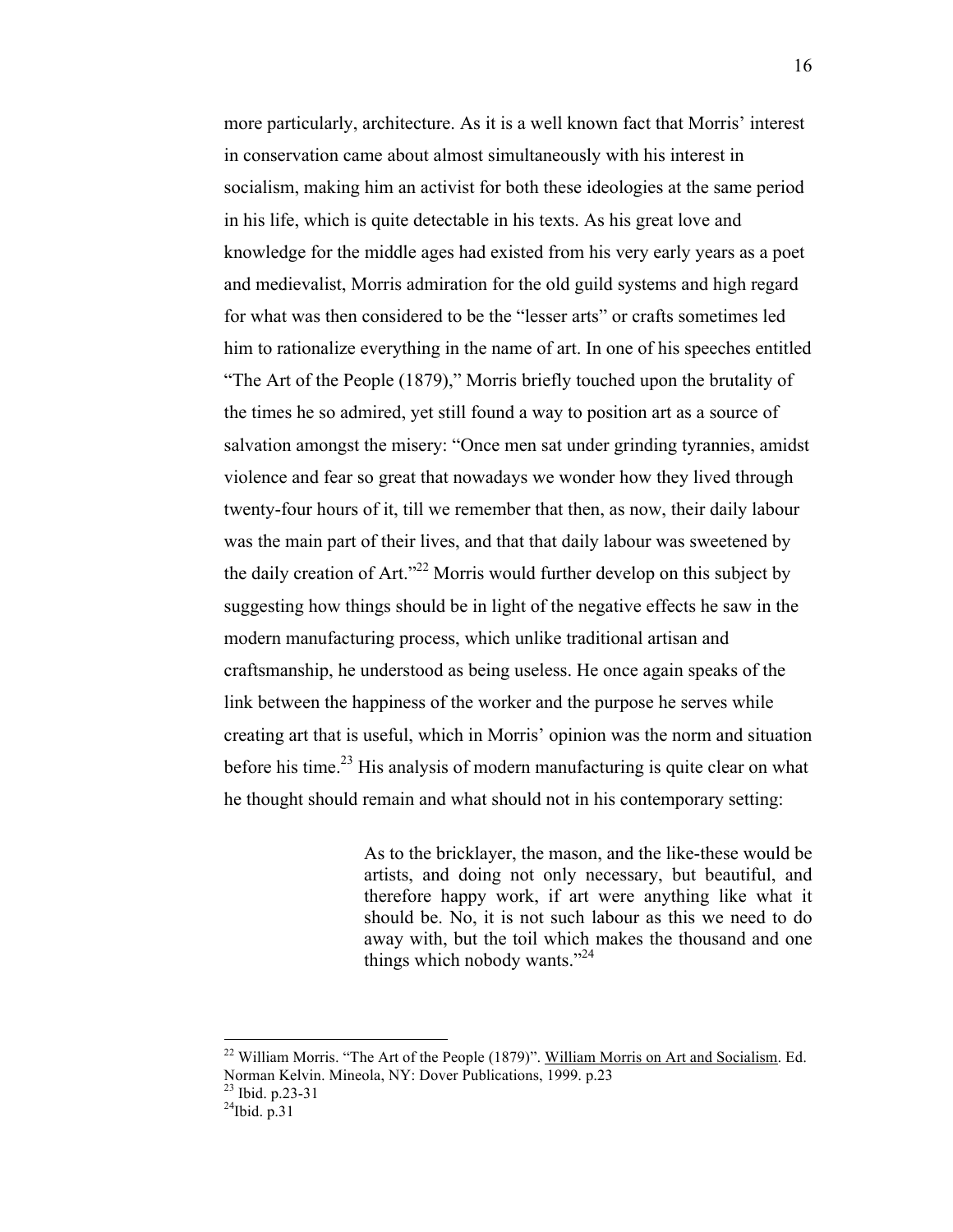Before we needlessly go further into Morris' more specific socialist ideas, it seems important to continue stressing the fact that Morris seemed to despise the present and favour the artistic and architectural production of the medieval past. While maintaining that the art of the past was meaningful because it was made for the people by the people, he did not shy away from denying that this was no longer the case in present times, regardless of the Victorian fascination and knowledge of medieval architecture:

> So much is now known of the periods of art that have left abundant examples of their work behind them, that we can judge of the art of all periods by comparing these with the remains of times of which less has been left us; and we cannot fail to come to the conclusion that down to very recent days everything that the hand of man touched was more or less beautiful; so that in those days all people who made anything shared in art, as well as all people who used the things so made; that is, *all* people shared in art.<sup>25</sup>

It seems negligible to emphasize that the preceding passage makes a strong statement about the superiority of art "down to very recent days." It must be said that the general term of art that has been abundantly used by Morris in our examples thus far certainly includes architecture. Moreover, as can be imagined, Morris held a special affection and interest in architecture as it was, for him, the greatest and most apparent manifestation of man's artistic creation in civilization.

Through his writings and lectures, Morris constantly emphasized the fact that a small country home or modest parish church was equally if not more important than the grand monuments that many people constantly fussed over. As we can understand, this was perfectly in line with his views on art being created for the people and by the people. In this same line of thought, Morris did not fail to speak of domestic architecture as also exemplary of beauty from the past and ugliness of the present. In another one of his lectures

<sup>&</sup>lt;sup>25</sup> William Morris. "The Beauty of Life (1880)". William Morris on Art and Socialism. Ed. Norman Kelvin. Mineola, NY: Dover Publications, 1999. p.31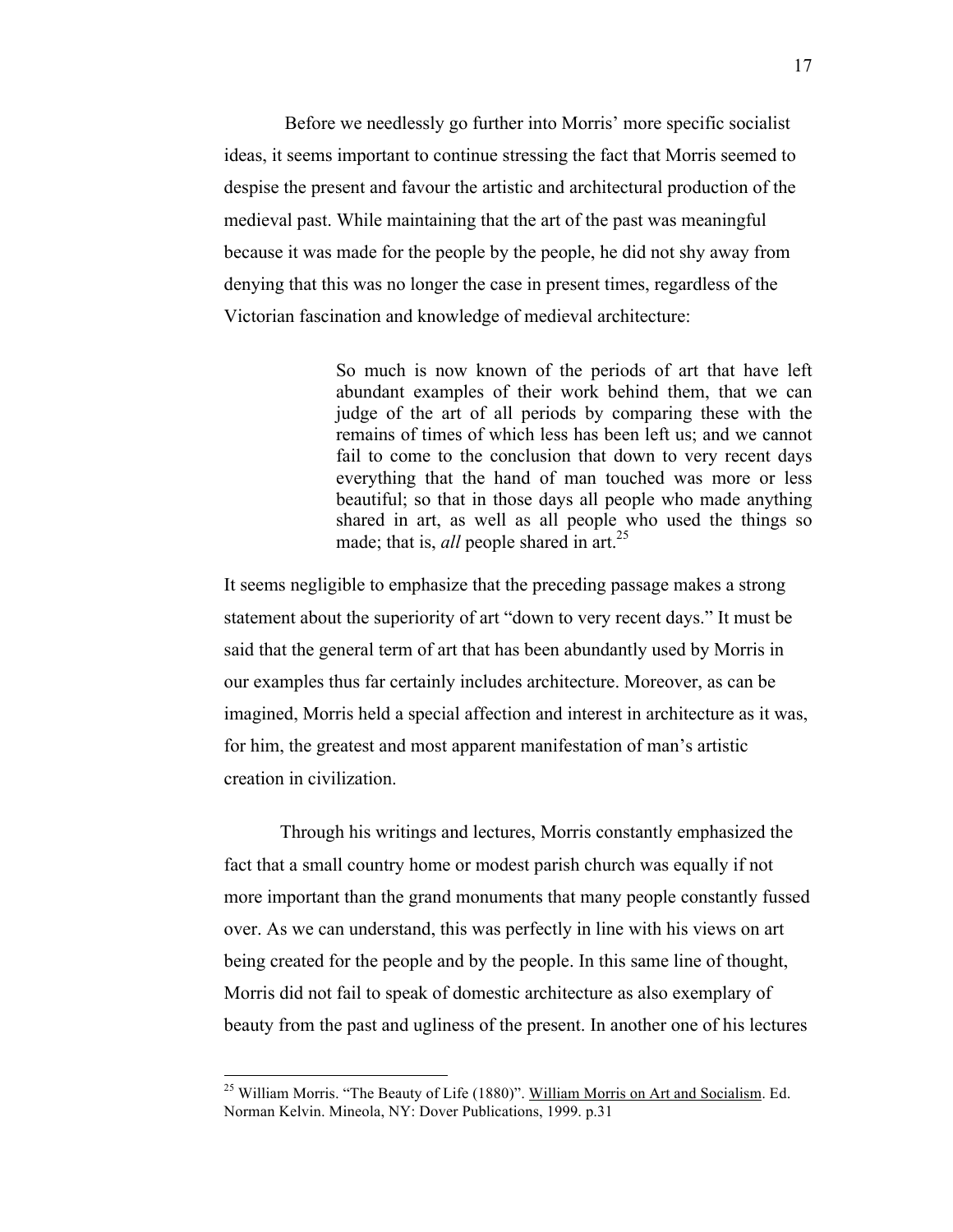entitled "The Prospects of Architecture in Civilization (1881)," Morris pondered the question as to why the common man could not be expected to understand how "towns whose houses are largely ancient, should be beautiful and romantic; all modern ones should be ugly and commonplace."<sup>26</sup> Furthermore, he leaves no doubt as to the importance and centrality of architecture within his idea of the foundations of civilization in more ancient times, while once again expressing his hate for his times and his longing for the beauty of the past:

> Therefore I will say that the contrast between past art and present, the universal beauty of men's habitations as they were fashioned, and the universal ugliness of them as they are fashioned, is of the utmost import to civilization, and that it expresses much; it expresses no less than blind brutality which will destroy art at least, whatever else it may leave alive: art is not healthy, it even scarcely lives; it is on the wrong road, and if it follow that road will speedily meet its death on it.<sup>27</sup>

The importance of architecture in William Morris' whole world view, if we may be so bold, is largely defined by the didactic function it served. As a great lover of history especially that of the middle ages, we can conclude that he thought it essential to keep physical records of past times. Beyond the general appreciation for all things from the past, Morris also was a great connoisseur of the arts and probably saw it fit to protect and promote beautiful aesthetic elements issued from the periods preceding his. Furthermore, Morris was becoming a well known Marxist at the time of the founding of the SPAB, and much like Ruskin, often characterized architecture from the middle ages as superior to that of Victorian England in light of the apparent happiness of the workers which was unfortunately not in any way analogue to those of modern times. Finally, the didactic function that architecture was believed to

<sup>&</sup>lt;sup>26</sup> William Morris. "The Prospects of Architecture in Civilization (1881)". William Morris on Art and Socialism. Ed. Norman Kelvin. Mineola, NY: Dover Publications, 1999. p.58<br><sup>27</sup> Ibid. p.58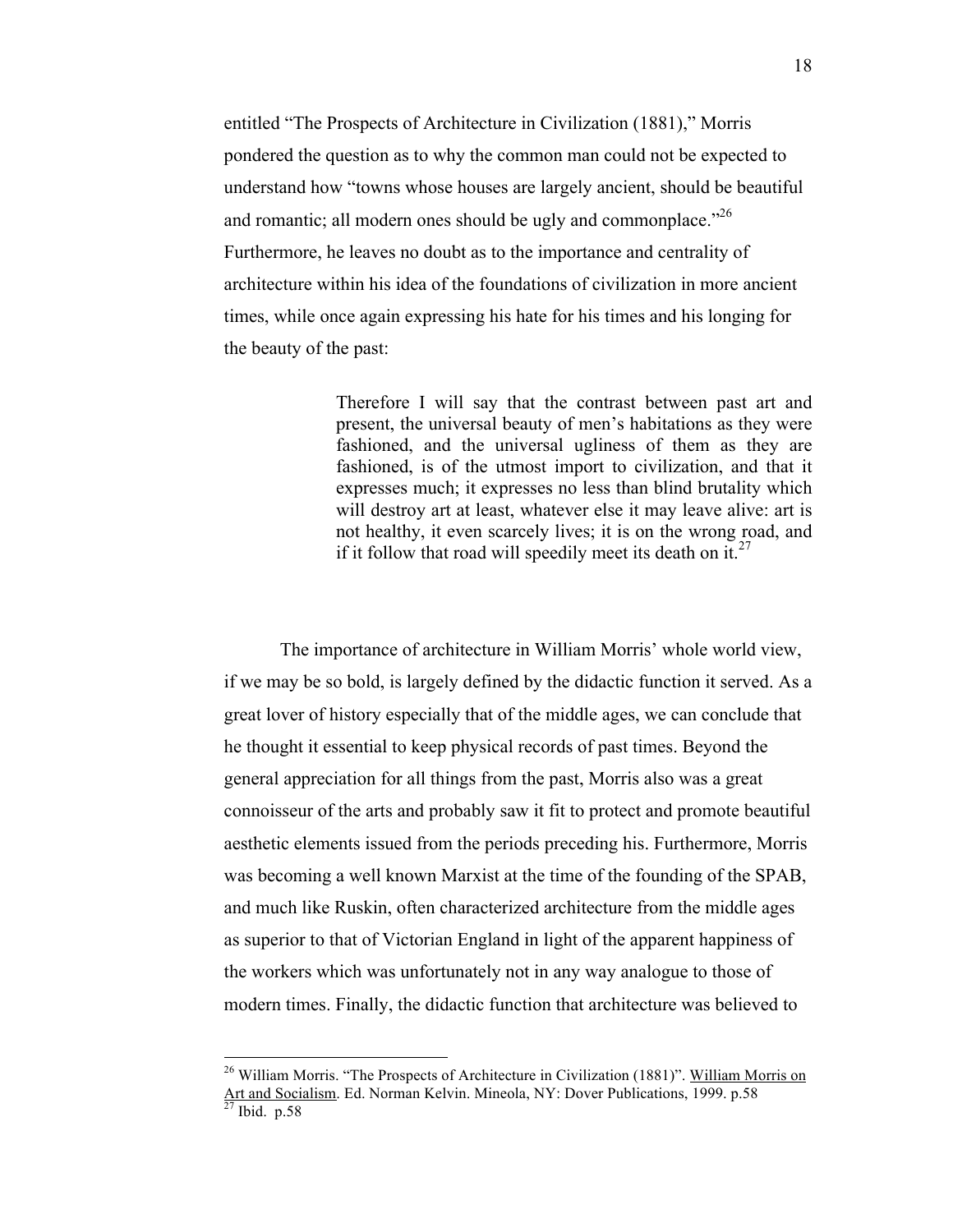serve by providing an authentic artefact worthy of study was also appreciated as serving a certain nationalistic function. The disappearance of typically English medieval architecture was of great concern to Morris, as he thought it tragic for examples of work from the nation's greatest period to disappear for the coming generations to learn from them: "Such was the English art, whose history is in a sense at your doors, grown scarce indeed, and growing scarcer year by year, not only through greedy destruction, of which there is certainly less than there used to be, but also through the attacks of another foe, called nowadays 'restoration'."<sup>28</sup>

In Morris' opinion, the didactic function served by medieval buildings was in part enriched by the additions and renovations that had taken place during the centuries that followed the original construction. As Morris put it in the *Manifesto*, these subsequent alterations were mainly valuable in how whatever history they may have destroyed, they "left history in the gap."<sup>29</sup> He added in his speech on the "Lesser Arts" that "these old buildings have been altered and added to century after century, often beautifully, always historically; their value, a great part of it lay in that.<sup>330</sup> The great difference between this and restoration was pointed out by Morris on many occasions as the former being worthy of some sort of originality, whereas the latter was nothing more than a vulgar attempt to copy something that had already been done. Morris verbalized his contempt for this concept and its origin quite clearly when he said that:

> But of late years a great uprising of ecclesiastical zeal, coinciding with a great increase of study, and consequently of knowledge of medieval architecture has driven people into spending their money on these buildings, not merely with the purpose of repairing them, of keeping them safe, clean, and

 $^{28}$  William Morris. "The Lesser Arts (1877)". William Morris on Art and Socialism. Ed. Norman Kelvin. Mineola, NY: Dover Publications, 1999. p.12<br><sup>29</sup> William Morris. "Manifesto for the Protection of Ancient Buildings(1877)". William

Morris: On Architecture. Ed. Christopher Miele. Sheffield: Sheffield Academic Press, 1996.<br><sup>30</sup> William Morris. "The Lesser Arts (1877)". <u>William Morris on Art and Socialism</u>. Ed. Norman Kelvin. Mineola, NY: Dover Publications, 1999. p.12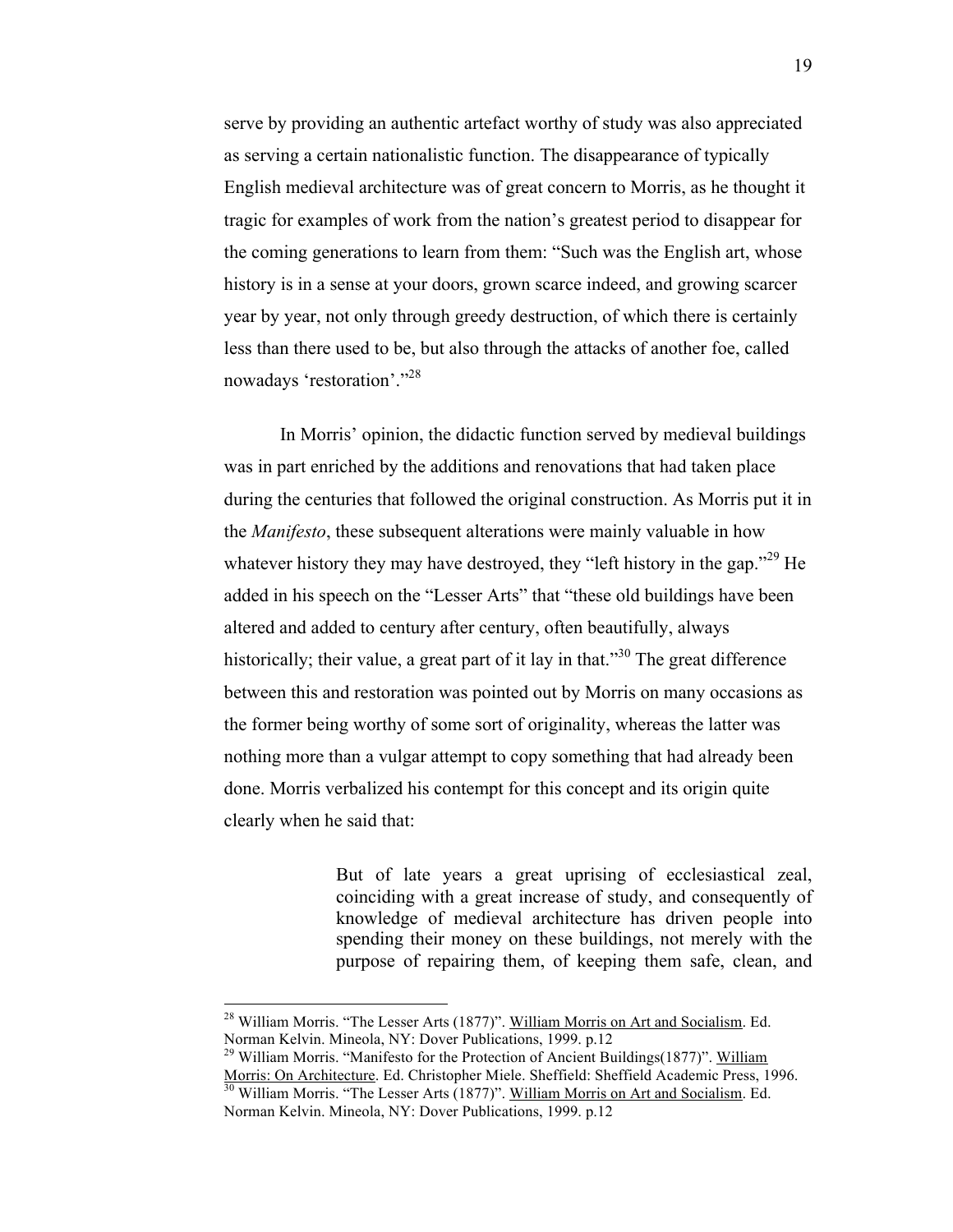wind and water-tight, but also of "restoring" them to some ideal state of perfection; sweeping away if possible all signs of what has befallen them at least since the Reformation, and often since dates much earlier. $31$ 

This idea of architects restoring buildings to some sort of "ideal state of perfection" was certainly one of the most powerful arguments discrediting restoration architects, as it forced them to justify their decisions. More often than not, they could not demonstrate in any credible manner how they came to rebuild a certain section or feature of a church in a certain style or fashion, other than the fact that they admired medieval aesthetics and learned to copy examples from existing buildings. It was their imagination, rarely fact, which informed the choices of design in a restoration project.

That this new passion and knowledge of medieval architecture animated both the destructive power of restoration and the conservation movement further emphasizes the irony of the situation. While Morris obviously encouraged the study of medieval architecture for all, he certainly thought it best to study it from "unrestored" originals. He was also quite conscious that the knowledge of and enthusiasm for the aesthetic led many professional architects to believe they were free to tamper with national monuments as they saw fit. The approach used in the manifesto of the SPAB was quite clear on this, as Miele points out: "Morris describes the Revival as an evil doctrine whose principal feature was a narrow system of historical knowledge empowering architects to say what was right and wrong with old buildings and then make the necessary corrections without any regard for what imperfections and peculiarities might show about past life.<sup>33</sup> The empowerment of the architects was not only derived from their "knowledge" but mostly from their association with the Anglican clergy and administration. The fact that the Church was the owner of the most impressive collection of

<sup>&</sup>lt;sup>31</sup> William Morris. "The Lesser Arts (1877)". William Morris on Art and Socialism. Ed. Norman Kelvin. Mineola, NY: Dover Publications, 1999. p.12<br><sup>32</sup> Christopher Miele. "The first conservation militants: William Morris and the Society for the

Protection of Ancient Buildings." Preserving the Past: The rise of Heritage in Modern Britain. Stroud, Gloucestershire: Alan Sutton Publishing, 1996. p.22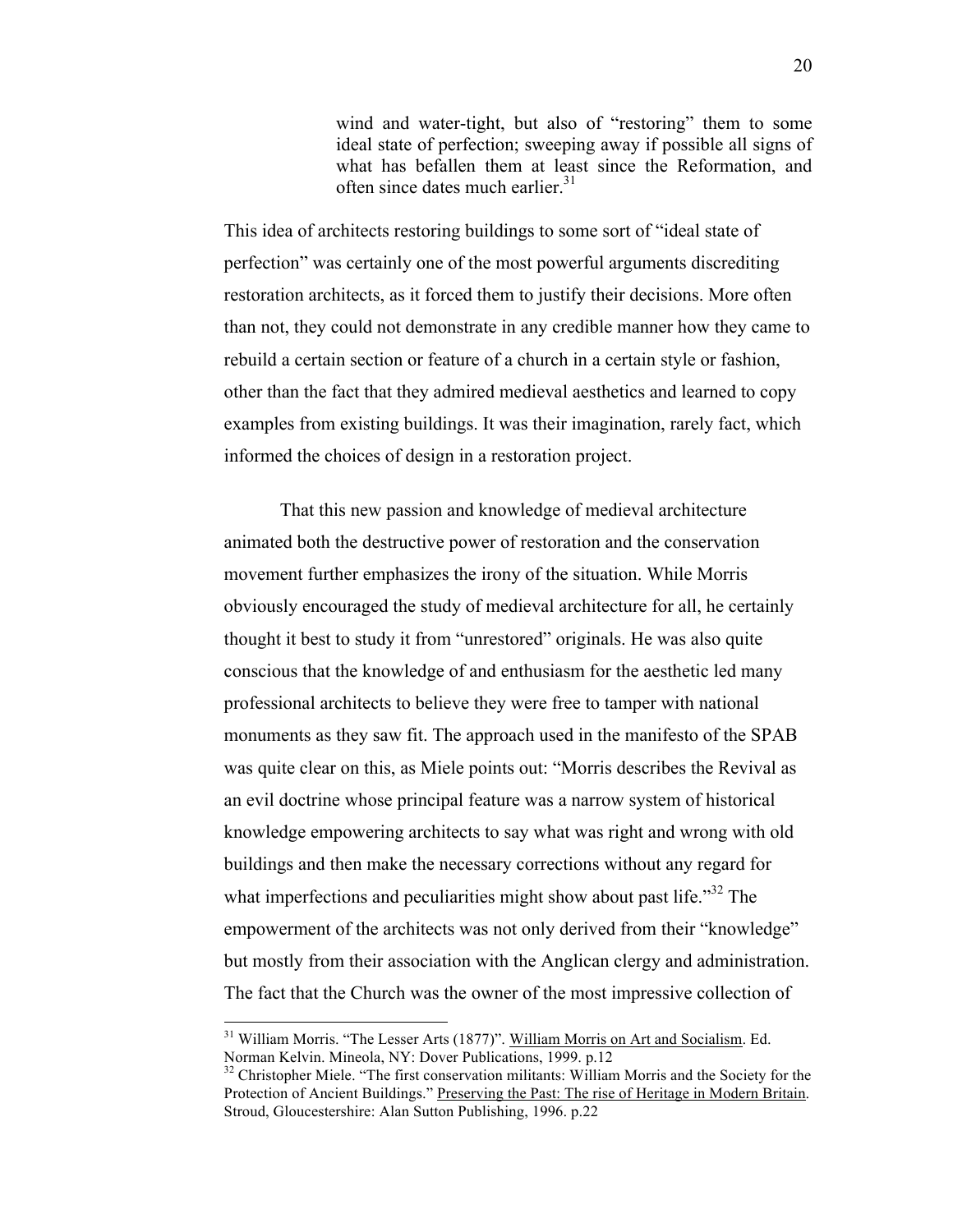medieval buildings in the United Kingdom is certainly one that is not negligible in light of our current discussion.

The very fact that the Anglican Church was such an important owner of what were arguably national monuments and decided to alter and rebuild these monuments in the pursuit of their own devices certainly was at the heart of Morris' motivation for creating the modern conservation movement through the founding of the SPAB. In the very earliest instances of the SPAB, before the manifesto was even written, Morris attacked the Anglican Church with all his passion and vocabulary. Morris' grumblings were often portrayed as opportunism for the forwarding of his socialist ideals. It is understandable how certain comments on his part may have been interpreted as such by his critics and biographers, for what he was suggesting on occasion could have been considered outright seditious within the context of his reality. As Miele mentioned, Morris claimed once claimed in an open letter to *The Times* that "I think our ancient historical monuments are national property and ought no longer to be left to the mercy of the many and variable ideas of the ecclesiastical propriety that may be prevalent among us."<sup>33</sup> Miele continues by pointing out that with this comment "private landownership was being challenged in principle by progressive thinkers at this time, so that his words would have borne associations of revolution and not merely secularism."<sup>34</sup> Whether Morris was challenging private landownership through his sincere desire to protect medieval architecture, through a desire to promote his socialist agenda, or through a combination of elements has yet to be proven beyond any doubt. We can say with much certainty that his views on the function and meaning of architecture were issued from his socio-political thought as much as they were from his aesthetic sensibility.

<sup>&</sup>lt;sup>33</sup> Christopher Miele. "A Small Knot of Cultivated People: William Morris and Ideologies of Protection." Art Journal. vol.54, summer 1995, p.76<br><sup>34</sup> Ibid. p.76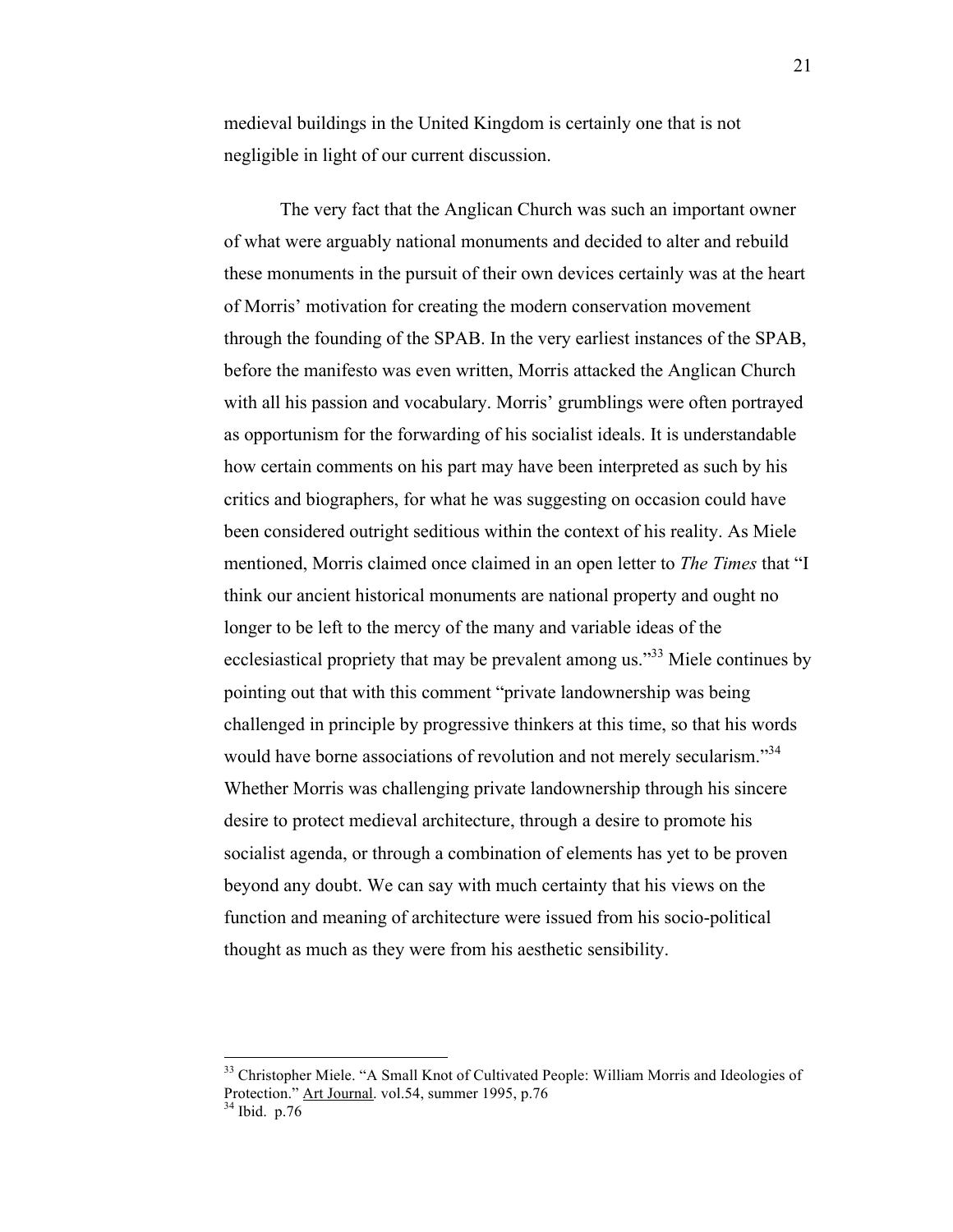In attributing such great importance to the didactic function of architecture, Morris proved that he was lobbying for the protection of the nations ancient buildings for a number of reasons, especially as the embodiment of all he thought good and worthy of admiration in society. Although he explicitly mentions that certain monuments or works from periods other than the medieval were quite worthy of protection, Morris' exceptional love and knowledge of the middle ages put this specific period at the forefront of his concerns. Moreover, the Gothic Revival was the most important architectural current to have taken hold of English society in the Victorian era, and along with the impetus given to it by the Anglican Church in an attempt to increase its own popularity, it was inevitable that this specific style would come under attack following restorations. The fact that Morris challenged the right for the Church to own its own inventory of medieval churches was perfectly in line with his secular and socialist views and was also a direct challenge to the Church's plans for self promotion. It is therefore quite plausible to understand the founding of the SPAB as an act of resistance to the Anglican Church's fight for expansion. We can interpret the creation of Morris' *Society* as a direct reaction to the Anglican restoration projects and as a counter measure to the threat that a significant amount of authentic ecclesiastical architecture may be lost forever.

### **The Business of Restoration**

"Architecture, that grandest of sciences, is fallen to a mere trade, and conducted not by artists, but by men of business."<sup>35</sup>

These words by H.R. Hitchcock quoting Pugin describe a situation that was reaching its zenith in the mid 1850's. By the second half of the nineteenth century, the once venerable profession of architect had sometimes come to be

<sup>&</sup>lt;sup>35</sup> H.R. Hitchcock. Introduction. Contrasts. By A.W.N. Pugin. New York: Humanities Press, 1969. p.16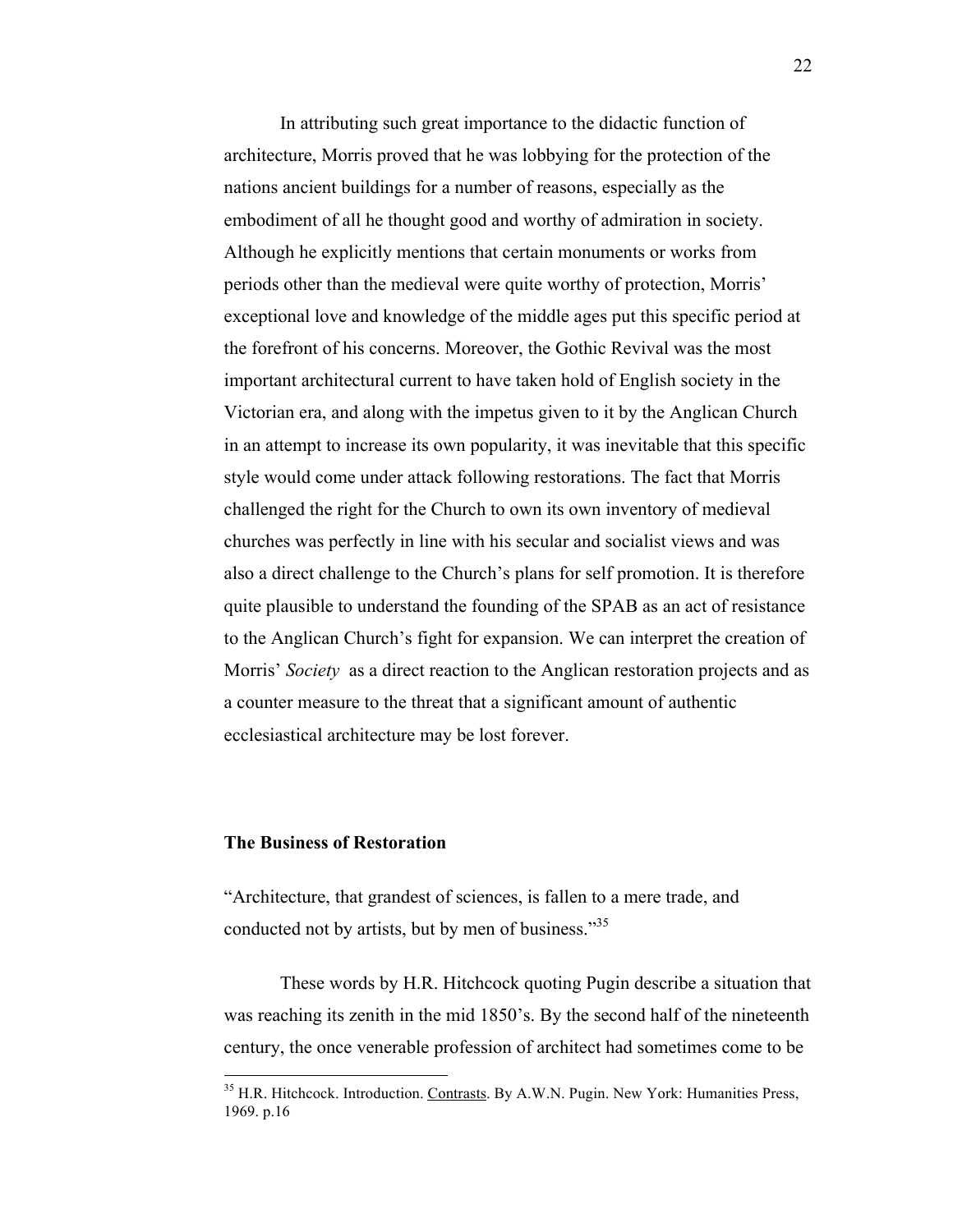portrayed as a questionable practice, almost worthy of contempt. Although it may have been considered an unquestionably venerable profession prior to this, it had only been so for a short time; a few centuries at most. Caricaturists and satirists now poked fun at the architects who grew rich from the vast amount of lucrative commissions that became more and more common as the Anglican Revival's ideologically driven building program continued to gain momentum. This was especially true in the case of restorations which, as we will examine shortly, vastly outnumbered the quantity of new constructions that were commissioned in the mid and late nineteenth century. Where as Church building had once been considered a true and noble art conducted with emotional input and utmost intimacy between the building and its designer, the wealth and commercial concerns that came to surround the profession led many to consider them with a fair amount of cynicism. Although names like William Butterfield, G.E. Street and Sir Gilbert Scott may belong to a select group of the most brilliant architects of all time in the opinion of some, to many of their contemporaries they became symbolic of the sick and negative effects of capitalism. With the public's fervor for the Gothic aesthetic and the will of the Anglican Church to "Gothicize" its image, these professionals came to appreciate and make conscious efforts to maintain the steady flow of commissions. It can be said that this sort of situation inevitably led to certain decisions being made with profit as its main concern, rather than the protection of a nation's architectural treasure.

We can consider that the "nature" of the profession had not yet been completely defined. While in present times it has become of common acceptance that an architect is to be considered at once an artist and an engineer, the nineteenth century was the first to truly see the English architect add the title of businessman to his list of responsibilities. The time and place that is of interest to us here, in some ways also "ennobled" the practice as a gentleman's profession before the allegations of commercial interest overriding all others began to be more widespread. Although it certainly was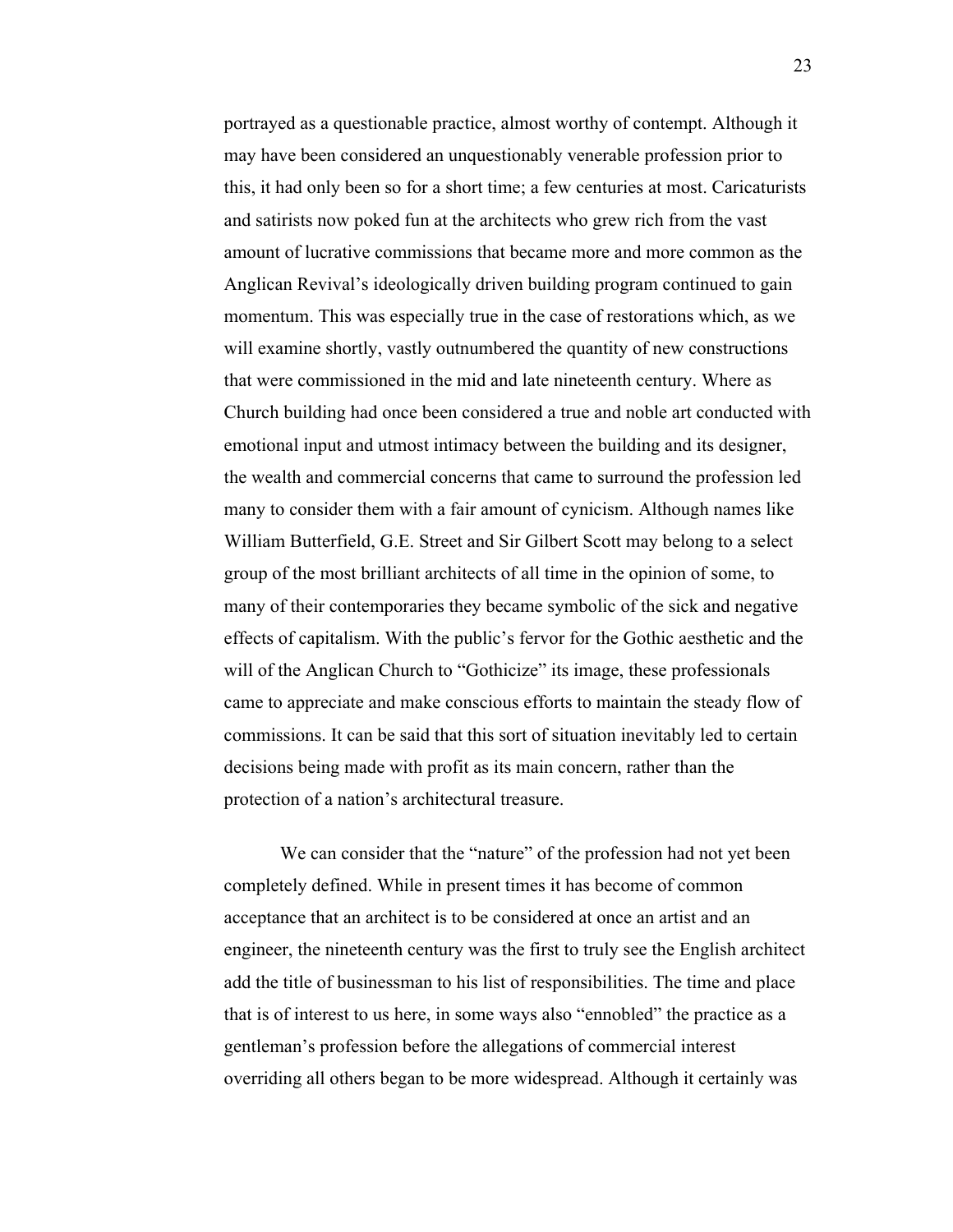not new, the reconsideration of the popular understanding of architecture at this time of great interest for the middle ages was also significant and symbolic in many ways. While the greatest Gothic cathedrals of Europe had, for the most part, been the life's work of very talented master masons, it would appear that the occupation itself had been reduced to a mere trade by the Victorian era. Furthermore, most accounts describing the phases of design and planning of Gothic Cathedrals in the middle ages mention a fair amount of learning and modifying as the limits of the medium and materials were constantly being pushed further with every new construction project as it developed. In essence, the building of a Gothic Cathedral as it was to be understood by men like Ruskin and Morris was definitely a "non-static," fluctuating piece of work that gradually took on the distinctive character of the mason who would not only execute plans but also be part of the design scheme.

The advent of the architect in England as an authoritative voice and man of stature, whose final word was to be taken quite seriously, is closely related to the rise of classicism. With this phenomenon we saw figures such as Wren become celebrities in their day, as their built work was not their only contribution, but their theories and drawings also gained much attention. This most certainly contributed to the image of the architect as not only an artist but also a wise man of sorts. In a manner quite contrary to this, the famous names that saw the light of day in the Victorian era were greatly associated with the pursuits of business and commerce. This very fact can be understood as having further aggravated the situation for authentic medieval architecture in England at the time. While we attempt to understand that the Gothic Revival was the result of both romantic and religious pursuits hoping to achieve a certain ideal, by the middle of the nineteenth century it was clear that a new dimension had been dragged into the equation: profit.

The "system" to which professional architects were accused of adhering in order to line their pockets while destroying the nation's medieval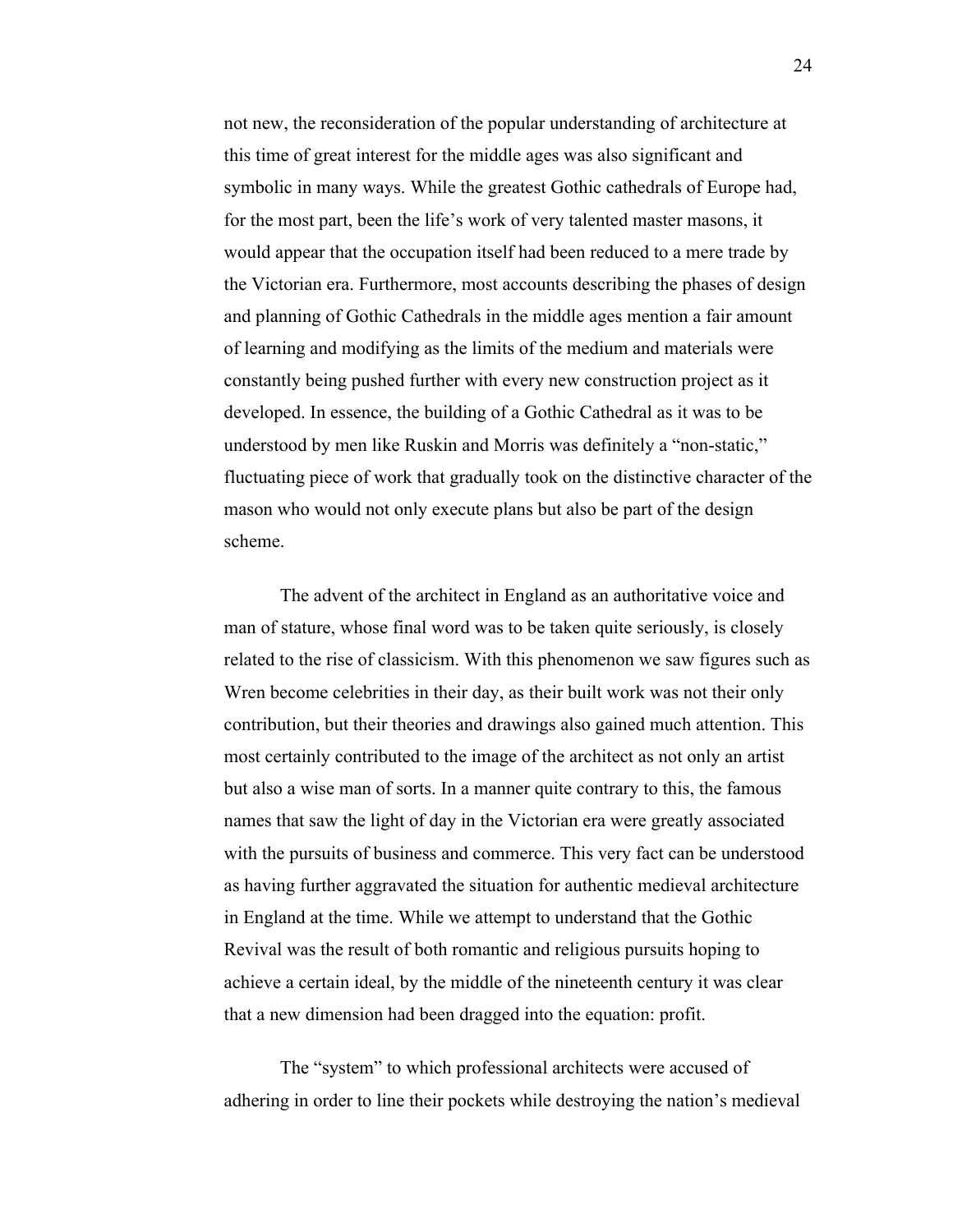architecture can definitely be considered a vast subject in itself. While more recent scholarship by Christopher Miele has come to question the apparently overly simplistic understanding of the debate on the Victorian architect's role in restoration practices, the fact remains that to some of their contemporaries and later critics, the Church made funds available to an undeserving profession that then made unreasonable decisions destroying authentic medieval features. It is the whole system and process of church building, including its financing that was under fire in the Victorian era. Pugin expresses this idea in his characteristically passionate way:

> I cannot conclude this part of my subject without making a few observations on the present system of church and chapel building-a system so vile, so mercenary, and so derogatory to the reverence and honor that should be paid to divine worship, that it is deserving of the severest censure; and I will say, that among the most grievous sins of the time, may be ranked those of trying for small a sum religious edifices can be erected, and how great a percentage can be made, for money advanced for their erection, by the rental of pews. It is a trafficking in sacred things that vastly resembles that profanation of the temple which drew such indignation from our Divine Redeemer, that, contrary to the mild forbearance he had ever before shown, he cast forth the polluters of holy place with scourges and stripes. $36$

While we are greatly concerned with understanding the genesis of a modern architectural conservation movement as resulting from a confrontation between the ideals of Morris and a self promoting Church of England, other important angles also need to be examined. By this we mean to shed light on the whole process of financing and funding to which Pugin was hinting, for it was also an integral part of the Restoration process. It would seem fair to say that the very lucrative commissions that came out of the great Anglican building campaigns also greatly contributed to Morris' anger at the whole situation in economic terms. This time we may speak of Morris the militant

 <sup>36</sup> A.W.N. Pugin. Contrasts. New York: Humanities Press, 1969. p.48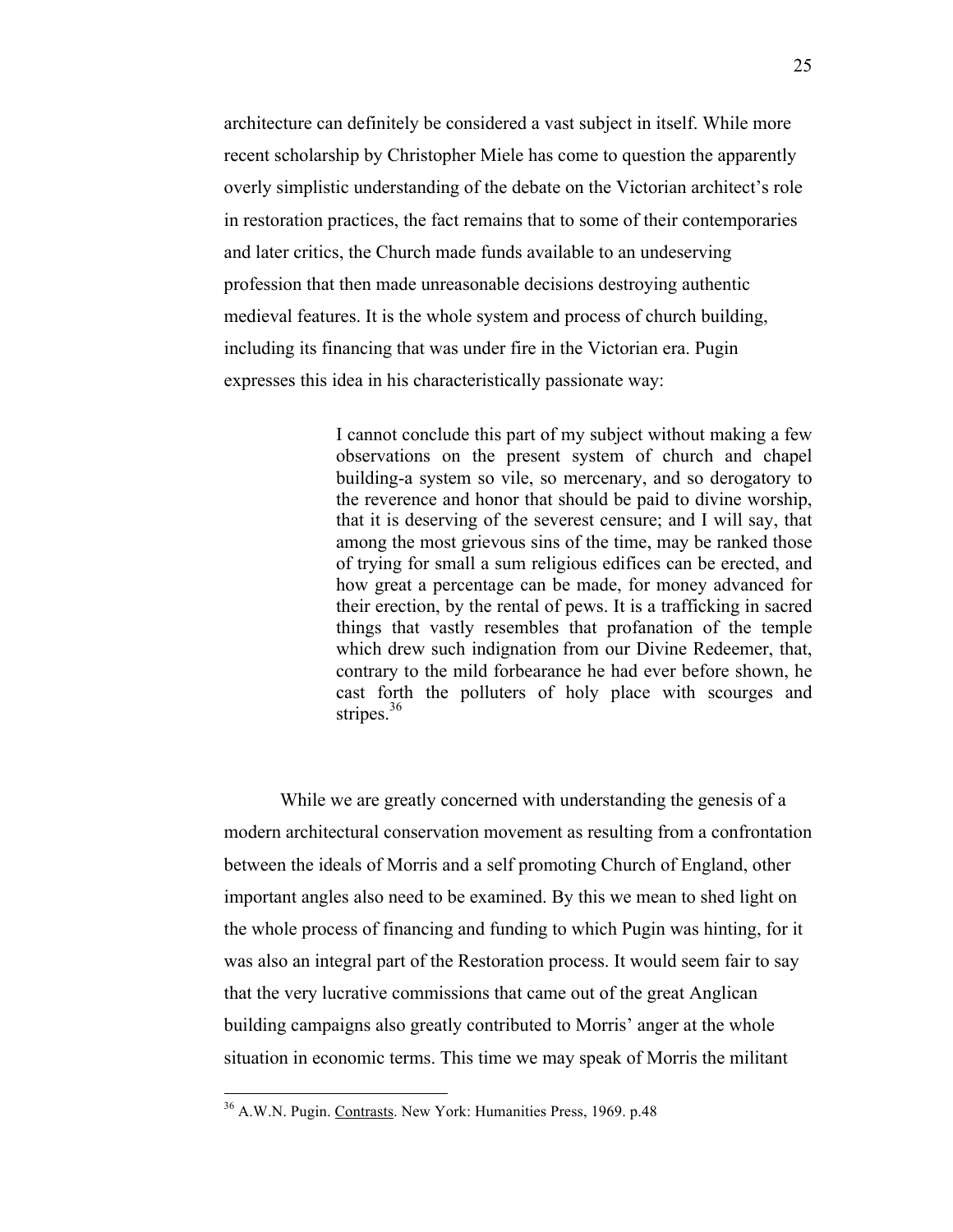socialist, facing off against the Church's system of construction bids and commissions. Yet the simple fact remains that Morris himself participated in the alleged "orgy" of restoration commissions handed out in the nineteenth century. It is a well known fact that his firm's stained glass found its way into a number of restored churches, making him and his partners quite wealthy in the process. As Miele points out:

> The financial success of Morris, Marshall, Faulkner and Co. had been assured by commissions for stained glass installed in churches built or restored by Scott, Street, Bodley and Garner. More Morris glass went into ancient churches than into modern ones through the mid-1870's. Morris only began to attack restoration after his firm's domestic product line was well established and profitable.<sup>37</sup>

Although the irony here may be remarkable, it is only further troubling to learn the extents to which Morris participated in the enabling of what he would later denounce with much virulence. It would be impossible for Morris to claim that he was unaware of the cycle to which he participated, for as Miele put it: "It is no secret that church restoration and the Gothic Revival were tools of Anglican reform. The Church of England, by promoting church building and restoration, brokered a huge transfer of capital from the purses of church patrons to the purses of church architects."38 Therefore we can suppose that he was at once critical of the Anglican Church and the conduct of professional architects at the time, while on the other hand benefiting quite handsomely from their supposed crimes against England's architectural treasures.

<sup>&</sup>lt;sup>37</sup> Christopher Miele, "Their interest and habit: Professionalism and the Restoration of Medieval Churches, 1837-77". The Victorian Church: Architecture and Society. New York: Manchester University Press, 1995.p.152<br><sup>38</sup> Christopher Miele, "Their interest and habit: Professionalism and the Restoration of

Medieval Churches, 1837-77". The Victorian Church: Architecture and Society. New York: Manchester University Press, 1995.p.166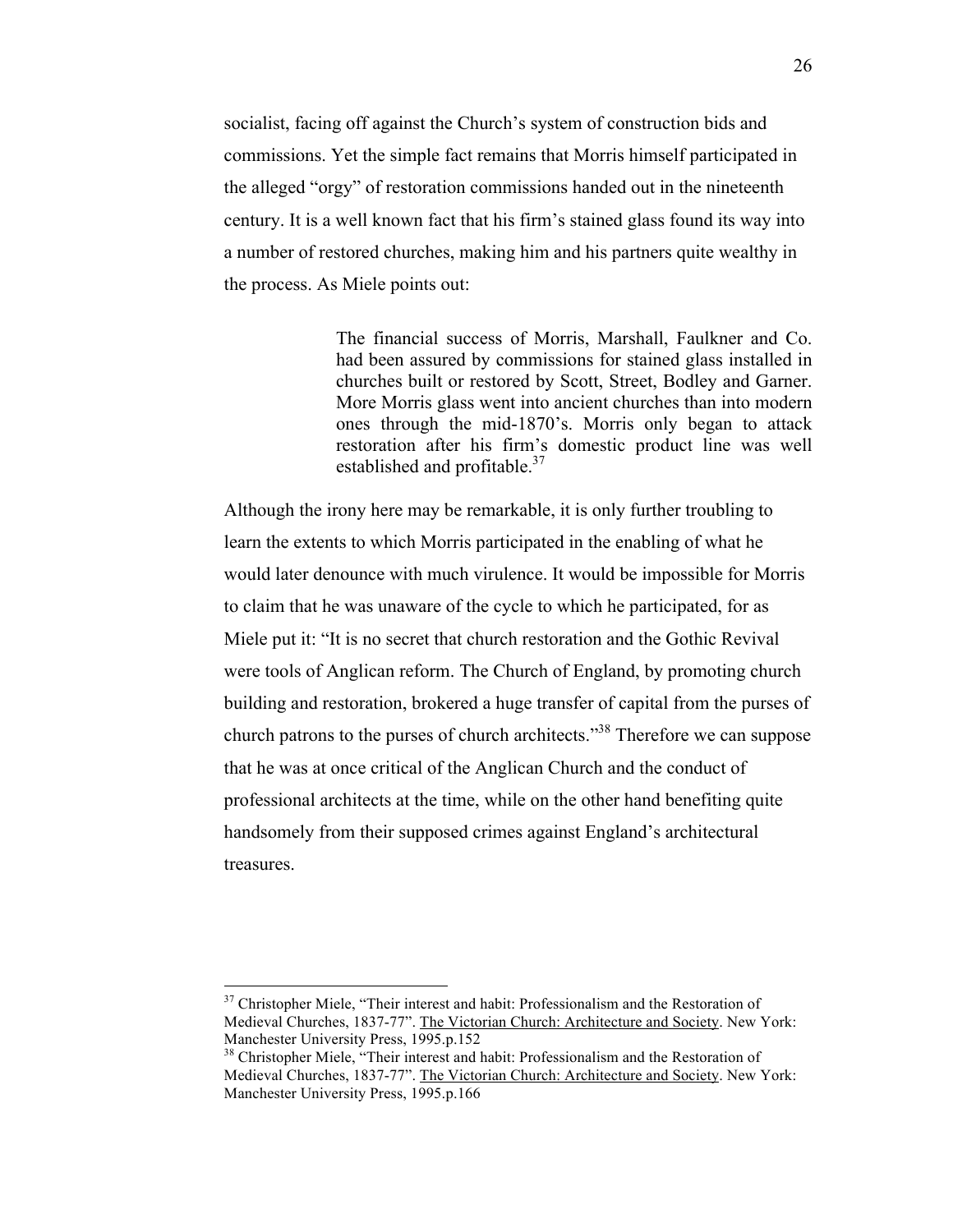While we have had the occasion to review a number of scholarly sources depicting the inner workings of the Victorian Church, a detailed discussion of these elements are certainly not our primary concern here. Although it may be interesting to note that most accounts reveal practices that would be considered quite questionable according to today's standards, we cannot plunge into such matters without giving the subject the full attention that it requires. Regarding the ultimate purpose of our undertaking, it would seem sufficient to say that the methods and practices used in obtaining a parish or vicarage for example, as well as the influence peddling and predatory systems of taxation and acquisition of land were perfectly in line with the "customs" of the day in all areas, not more so in the Church. In very general terms, the vast majority of funds that were used to build, rebuild or restore churches in nineteenth century England came from the pockets of the Anglican flock. It is quite evident that some larger donors could occasionally be called upon to make a contribution for a specific project, but in the majority of situations, a parish collected funds on a regular basis in the manner in which it saw fit. Earlier in our text, a quote from Pugin expressed his disgust at the rental of pews as one specific practice. Such practices were not necessarily perceived as reprehensible by all Victorians. Moreover, as there was a hierarchy and centralized administrative bodies in the Anglican Church, it is quite evident that not all funds collected would necessarily stay within the parish where they were gathered.

We must not forget the involvement of Parliament in the structure of the Church, and by extension, in the care and rehabilitation of its buildings. As it is well known that the Anglican Church was and still is the official Church of the state and its sovereign, it seems only natural that the legislative arm of the government had some involvement in the most crucial and important matters concerning it. Yet by the early nineteenth century, it was clear that changes had to be made in order for the Church and its flock to feel like they, as well as Parliament, were working towards a common good. As both

27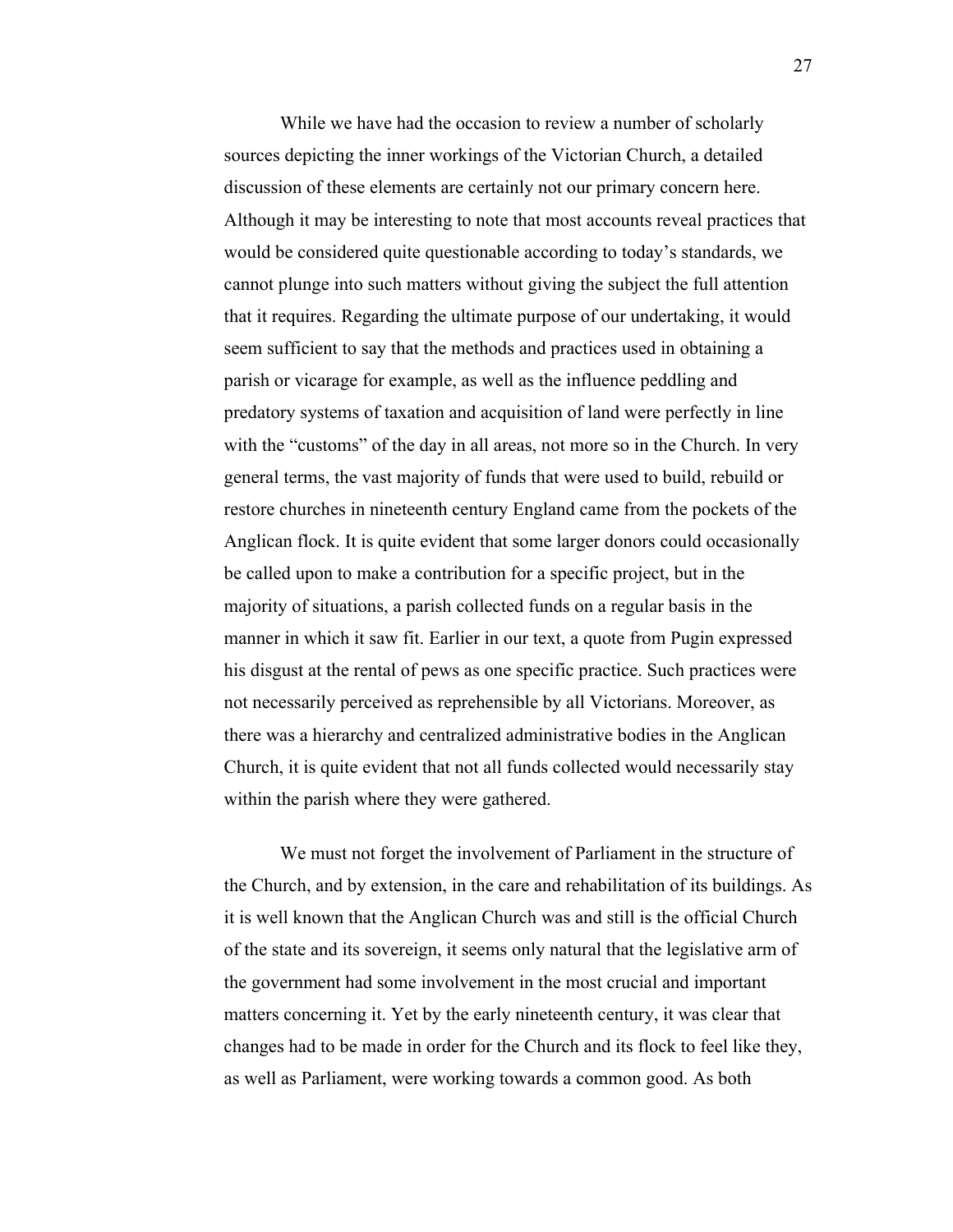Eastlake and Clark made clear in their critical accounts of the Gothic Revival, there were very few churches built in the late eighteenth and very early nineteenth century. On the surface level, the reasons for this can be interpreted as being related to our earlier discussion of the ground that had been gained by the "non-conformist" sects, as well as the dwindling amount of people attending Anglican Church services at the time. The words of Clark shed some light on the root causes, including the different situation in the urban setting:

> But undoubtedly the chief reason why so few Gothic churches were built between 1760 and 1820 is that very few important churches of any kind were built during that period. In the middle ages the country had been overstocked with churches, and the increase in the rural population during the seventeenth and eighteenth centuries was not so great as to demand much new building. This is not true of the towns; London had been admittedly in want of churches at the very beginning of the eighteenth century, and fifty were to have been built there in Queen Anne's reign.<sup>39</sup>

Likewise, Eastlake's comments on the reasons why no Churches were built at the time and makes it quite clear that it was a simple matter of attendance. While the geographical size of a parish, considering those in rural settings were very large, is explained to be inconsequential to the number of parishioners, Eastlake avoids venturing very far into the causes of the phenomenon: "A large parish does not always, and certainly did not in those days, mean a large congregation. In plain language, it would have been absurd to build new churches while the old ones remained half filled. How far the clergy, and how far the people themselves, were responsible for this state of things, it is difficult to estimate." $40$ 

By the opening decades of the nineteenth century, the demographic shift towards the country's urban areas, coupled with a growing fervor in the

<sup>&</sup>lt;sup>39</sup> Kenneth Clark. <u>The Gothic Revival</u>. London: John Murray, 1962. p.95  $^{40}$  Charles L. Eastlake. <u>A History of the Gothic Revival</u>. Ed. and Intro. J. Mordaunt Crook. New York: Humanities Press, 1970. p.116-117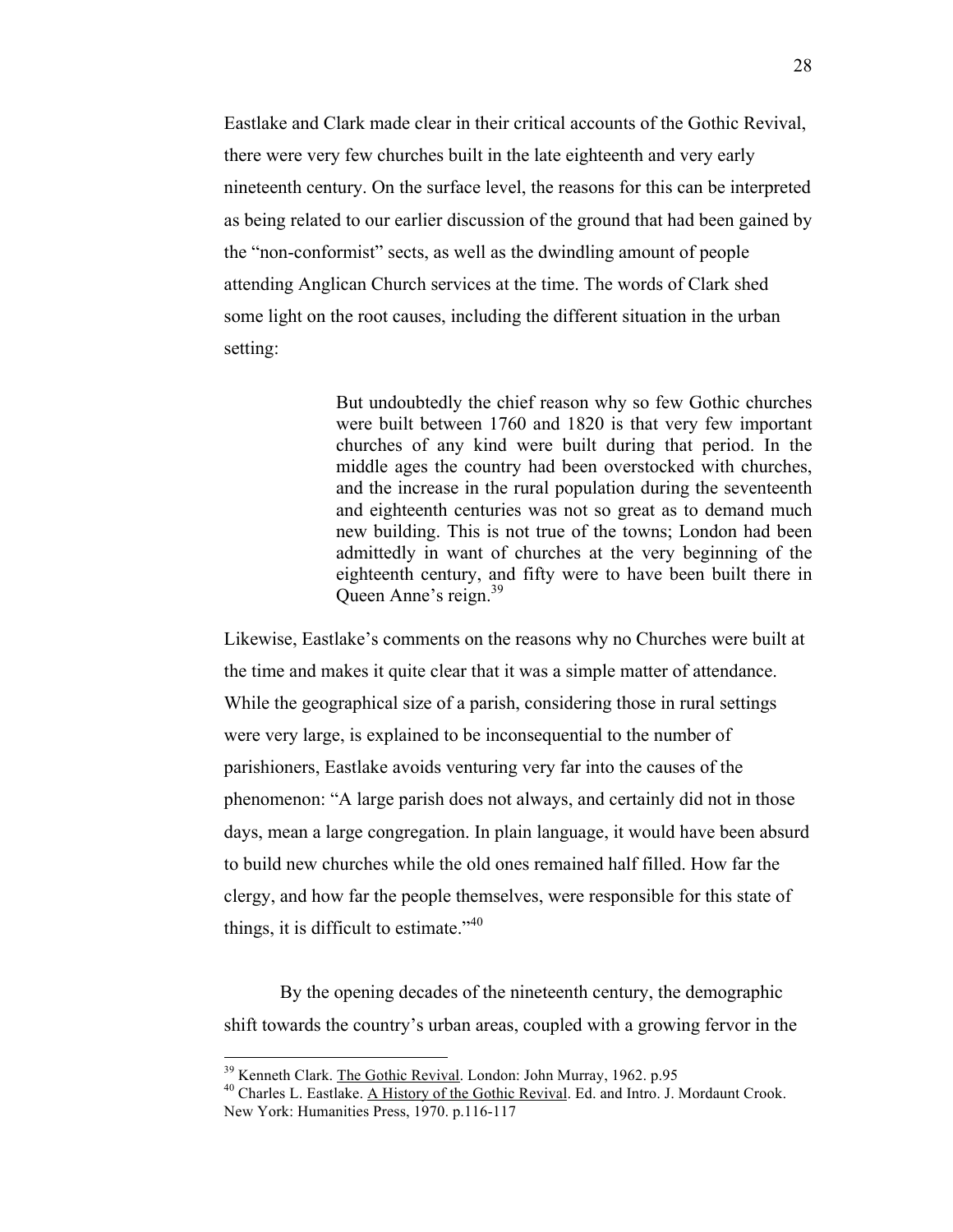Anglican faith made the need for new Churches or spaces of worship felt quite decisively. Characteristically, the Church's faithful members provided the initiative that would lead to the founding of a Church building society that would eventually be incorporated by an act of Parliament and secure state financial resources for new projects. Kenneth Clark elaborates on this defining moment: "In 1818 there appeared the Church Building Society, and the extraordinary success of this pious enterprise shamed the government into action. A bill was passed which granted a million pounds to be spent on building churches in populous districts, and from 1818 to 1833 it is calculated that at least six millions were spent on church building."<sup>41</sup> He then continues and takes care in reminding us of the importance of the Gothic aesthetic in these new constructions: "Two hundred and fourteen churches were erected as a result of the Church Building Act (1818); and of these a hundred and seventy-four were in a style then described as Gothic, and which it is perhaps impossible to classify in any other manner."<sup>42</sup> The importance of the year 1818, is not only so in relation to the act of parliament or the formation of the Church Building Society, but it is rather remarkable in how it marks the beginning of a renewal for the administrative body of the Anglican Church, for as G. Kitson Clark put it: "The machinery of the Church of England had not been recast since the Middle Ages."<sup>43</sup>

In the very same text, Kitson Clark also points out that prior to 1818, the Anglican Church needed an act of Parliament to be passed in order to take care of its own business in the manner that it saw fit. This was certainly true regarding the creation of new parishes through the division of older ones. This was considered a necessary operation as the populations began to increase at this time in urban areas. Through new pieces of legislation and an increasingly active Anglican population, the Church managed to renew its outdated and inefficient structure, which also had the effect of initiating a greater number of

<sup>&</sup>lt;sup>41</sup> Kenneth Clark. <u>The Gothic Revival</u>. London: John Murray, 1962. p.95<br><sup>42</sup> Ibid. p.95-96<br><sup>43</sup> G. Kitson Clark. The Making <u>of Victorian England</u>. London: Methuen, 1965. p.154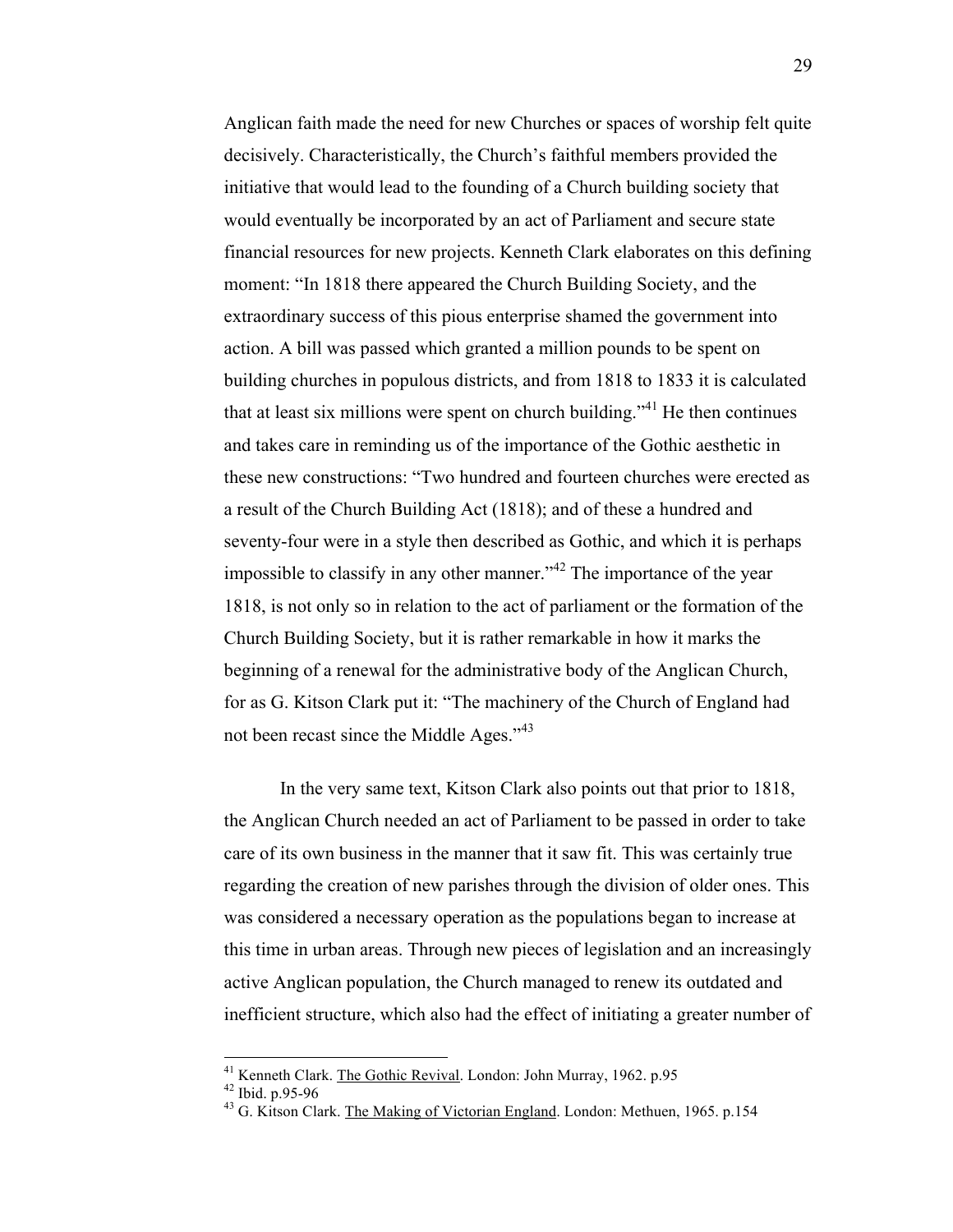Church building projects. It then seems correct to say that 1818 also brought with it a new form of state financing that would set the tone for the rest of the century. Kitson Clark is quite clear and concise in his explanation of the impact that the events of this very important year brought with it:

> In 1818 Parliament was persuaded to hand over 1,000,000£ over to the Church Commissioners to build churches in populous districts. This was the beginning of the flood of money to be poured into church building, at the same time some 200,000£ had been privately subscribed, and in 1824 Parliament was persuaded to add another 500,000£ to what they had already granted. Apart from the money it granted, the Act of 1818 is very important because it began that alteration of the law which facilitated the creation of new livings.<sup>44</sup>

Furthermore, the impetus that these events provided for the Anglican Revival, as well as the Gothic Revival in architecture that followed, inevitably led to the considerable enrichment of the profession that made it its business to build or restore Anglican churches. As the Revival progressed into the second half of the nineteenth century and the number of new constructions dwindled in comparison to the number of restoration projects, it became quite evident that the architectural profession was firmly in control of this new wealth that sprang forth from the Church's desire for renewal. The fact of whether or not the architects themselves were directly responsible for encouraging the destruction of original medieval churches in the process of restoring them is still quite contentious. Their involvement was always in direct relation to that of the Church and it remains open to debate and interpretation as to their true intentions as a profession in what concerns the impact the Revival had on the nation's architecture. Although there is one element that remains constant: the active involvement of the Church in the unprecedented amount of restorations that took place in nineteenth century. As the rightful owners of the vast majority of the United Kingdom's inventory

 $44$ Ibid.. p.155-156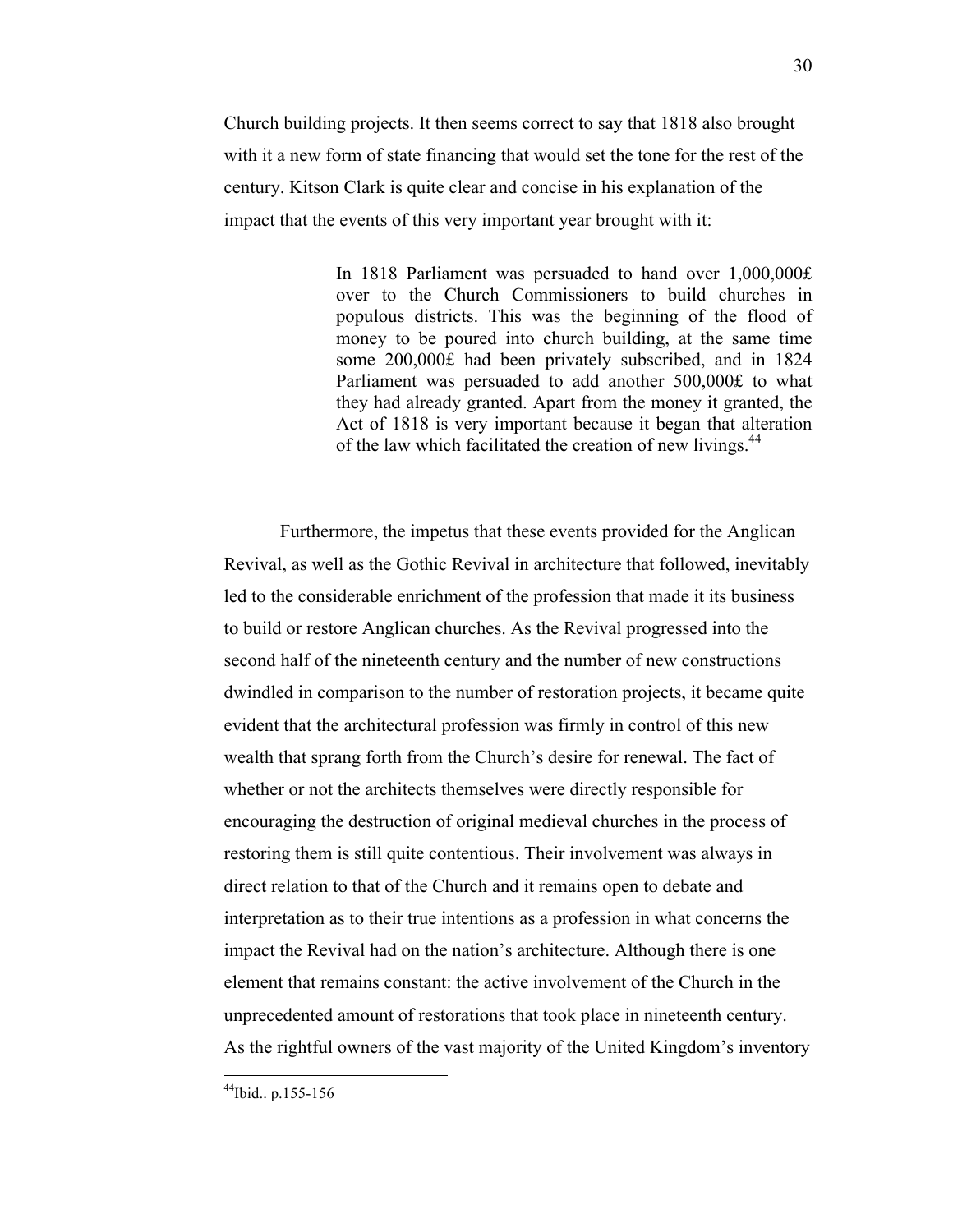of medieval buildings, we can honestly suppose that the Anglican Church would never have proceeded with such a vast undertaking unless it had a serious reason to do so. The harsh criticism that was handed to the profession by men like Morris may not have been as credible and justified as originally thought. Although it must be mentioned that while he was critical of restoration architects, he was equally condemning of the Church concerning the same matters.

As it has already been suggested earlier, the subject of Morris' criticism of the Architectural establishment as one of the leading causes of the destruction of medieval churches is examined under a new light by Christopher Miele in his article entitled "Their interest and habit: Professionalism and the Restoration of Medieval Churches, 1837-77." While we could argue quite convincingly that much of the destruction that was brought upon the country's inventory of medieval churches is most widely understood as being caused by the greedy and careless architects of the time, Miele makes a very convincing argument challenging this notion. The author demonstrates through a series of examples that beginning in the 1840's, the architectural profession was much more concerned with the protection and conservation of the nation's medieval buildings than we could have originally thought. As a leading scholar on the subject of William Morris and the Society for the Protection of Ancient Buildings, Miele also sheds new light on Morris' denunciation and criticism of famous architects of the period. He explains:

> Morris, who had close personal and professional contacts with the most advanced architects of the day including Bodley, Scott and Street, knew that restoration practice had changed since the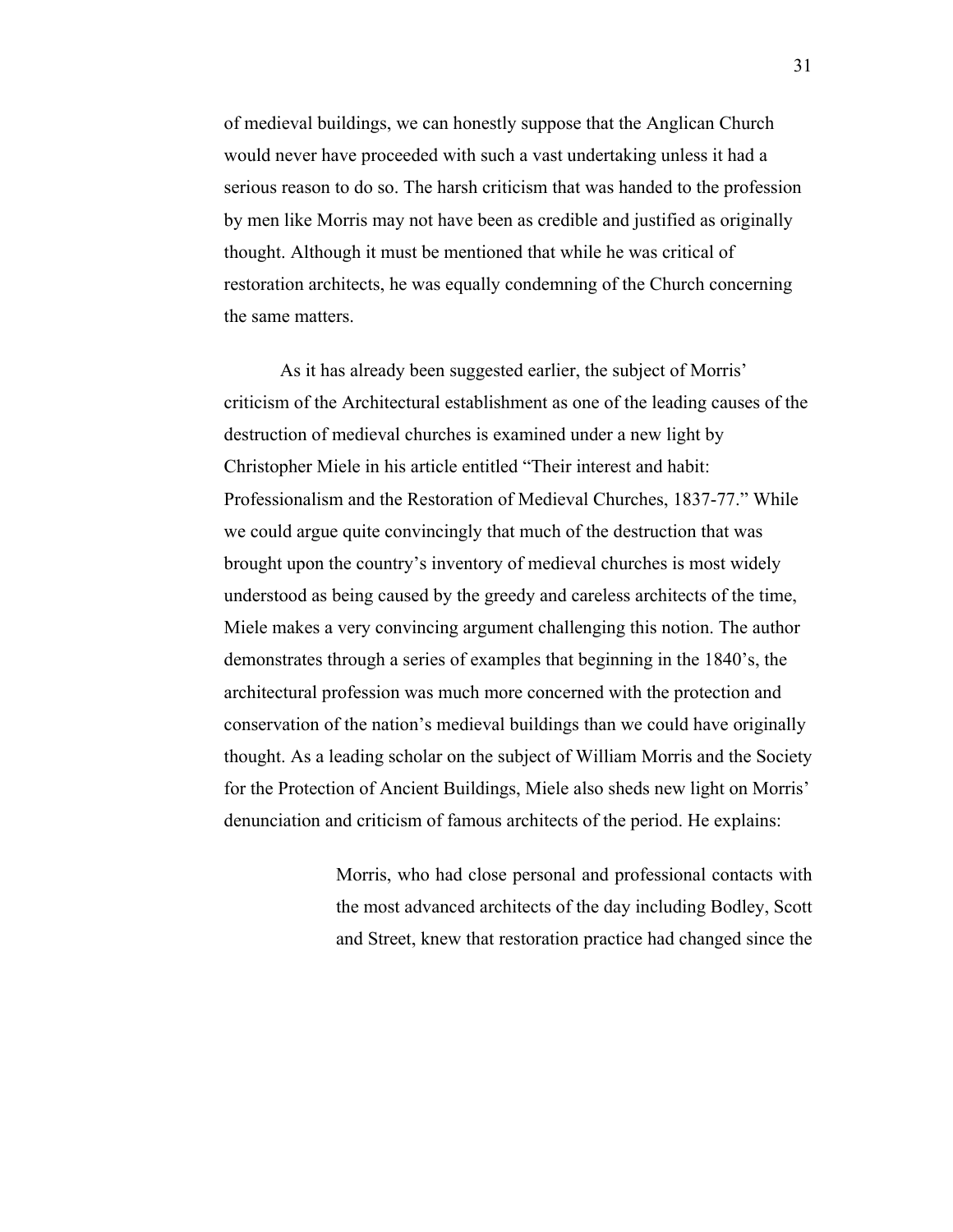early days of the Revival, but he simply could not resist the rhetorical potency of the before-and-after view.<sup>45</sup>

This idea that is brought forth by Miele is quite revolutionary in the sense that it directly challenges the popular, as well as traditional scholarly conception of William Morris as the great hero of Architectural Conservation. This idea of Morris as the faultless champion of an unpopular cause, who metaphorically swam against a tide of opposition carefully organized by his contemporaries, is simply not true when considering such credible arguments. There is further reason to adhere to this theory when considering that although Miele allows himself to criticize Morris in the article named above, in much of his other work he takes care of offering much praise for William Morris and the SPAB. While he is critical of some actions taken by Morris, Miele's article has the more noble intention of rectifying or rehabilitating the understanding of the role and relationships between the Church and professional architects during the construction "boom" that took place between 1840 and 1875. It would be too simplistic to say that history was simply blaming the wrong entity for the destruction of medieval churches. The facts seem to indicate that as early as the founding of the Royal Institute of British Architects in 1834, professional architects were striving towards the establishment of higher standards and practices when dealing with heritage buildings. As Miele points out, architects, as well as a host of other "new" professionals at the time were greatly concerned with standardizing, regulating and regimenting their practices in order to gain greater respect, credibility and ultimately augment their social standing: "The professions sought to replace advancement by patronage with advancement by merit and called for recognized qualifications and systems of instruction. They tried to

<sup>&</sup>lt;sup>45</sup> Christopher Miele, "Their interest and habit: Professionalism and the Restoration of Medieval Churches, 1837-77". The Victorian Church: Architecture and Society. New York: Manchester University Press, 1995.p.152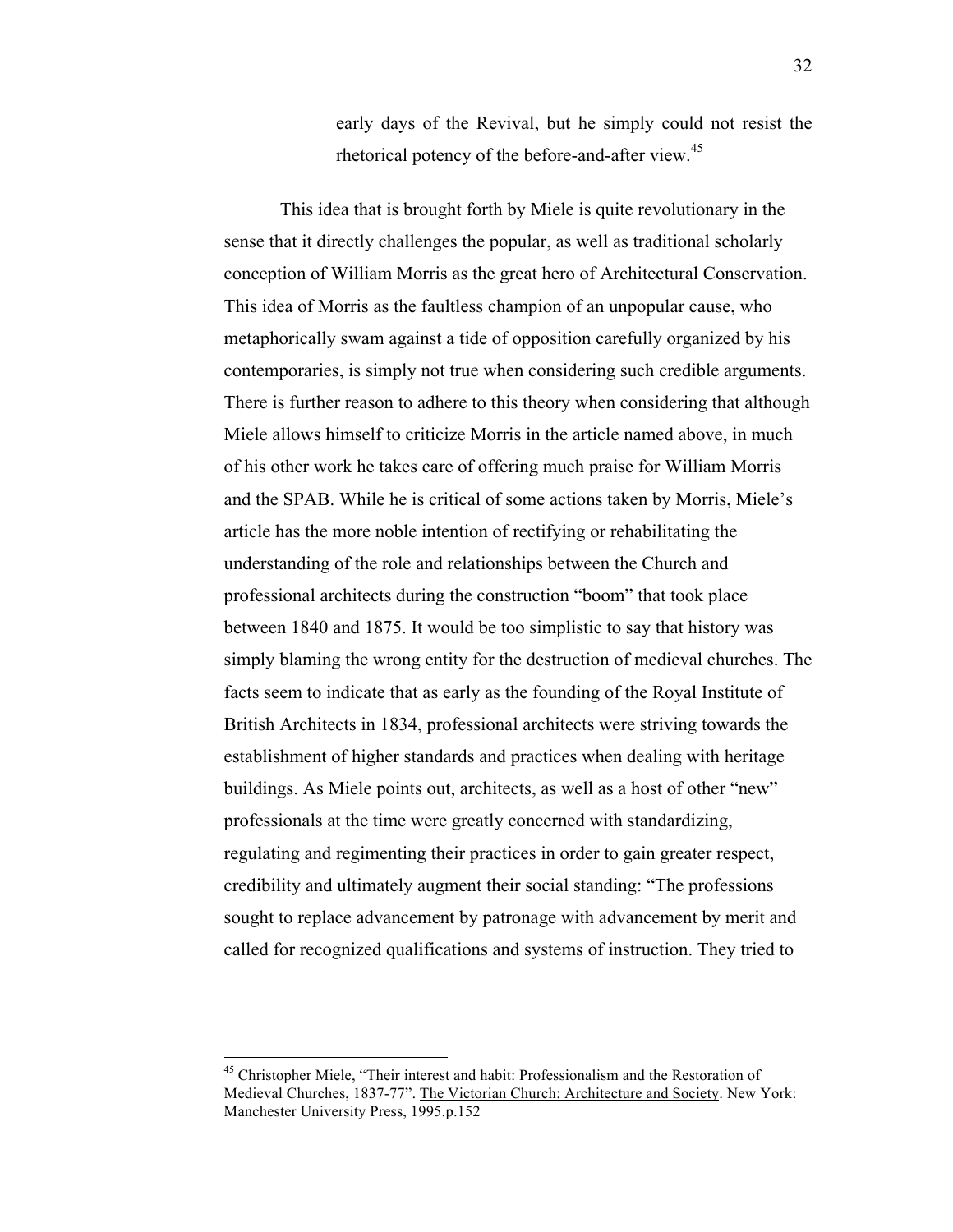define areas of activity by spreading a body of knowledge codified in a specialist language."<sup>46</sup>

The involvement of the Church is also brought into question by Miele in this very same article. The once popular idea of the businessman architect making victims out of innocent, uninformed, incapable churchmen in the ruthless pursuit of profit with complete disregard for the state of authentic medieval architecture is simply refuted. As Miele points out: "Clergy were not sluggish and easy marks led astray by a greedy profession. Morris exaggerated the charges against architects, deliberately ignoring more than four decades of professional attempts to reform the practice of restoration."<sup>47</sup> The arguments presented seem to be more in line with the aims and aspirations of our undertaking, suggesting a conscious and deliberate set of actions by the Church carrying out or commissioning careless restoration projects. In this article the Church is not so much being charged with having acted in malice, but Miele seems rather more concerned with condemning its amateurism. As Miele indicates, the increasing involvement of professional architects after 1834 should be considered a step forward, in contrast to what the typical process had been prior to this: "Before the formation of the RIBA in 1834, the care of ancient fabrics was not as a rule entrusted to architects but rather to local builders or craftsmen, usually instructed by the churchwarden."<sup>48</sup>

While Miele's article entitled, "Their interest and habit: Professionalism and the Restoration of Medieval Churches, 1837-77," does much to clear up or at least lessen the charges against architects as the principle "destroyers" of authentic medieval architecture in Victorian

 <sup>46</sup> Christopher Miele, "Their interest and habit: Professionalism and the Restoration of Medieval Churches, 1837-77". The Victorian Church: Architecture and Society. New York: Manchester University Press, 1995.p.154 47 Ibid. p.154

<sup>&</sup>lt;sup>48</sup>Christopher Miele, "Their interest and habit: Professionalism and the Restoration of Medieval Churches, 1837-77". The Victorian Church: Architecture and Society. New York: Manchester University Press, 1995.p.152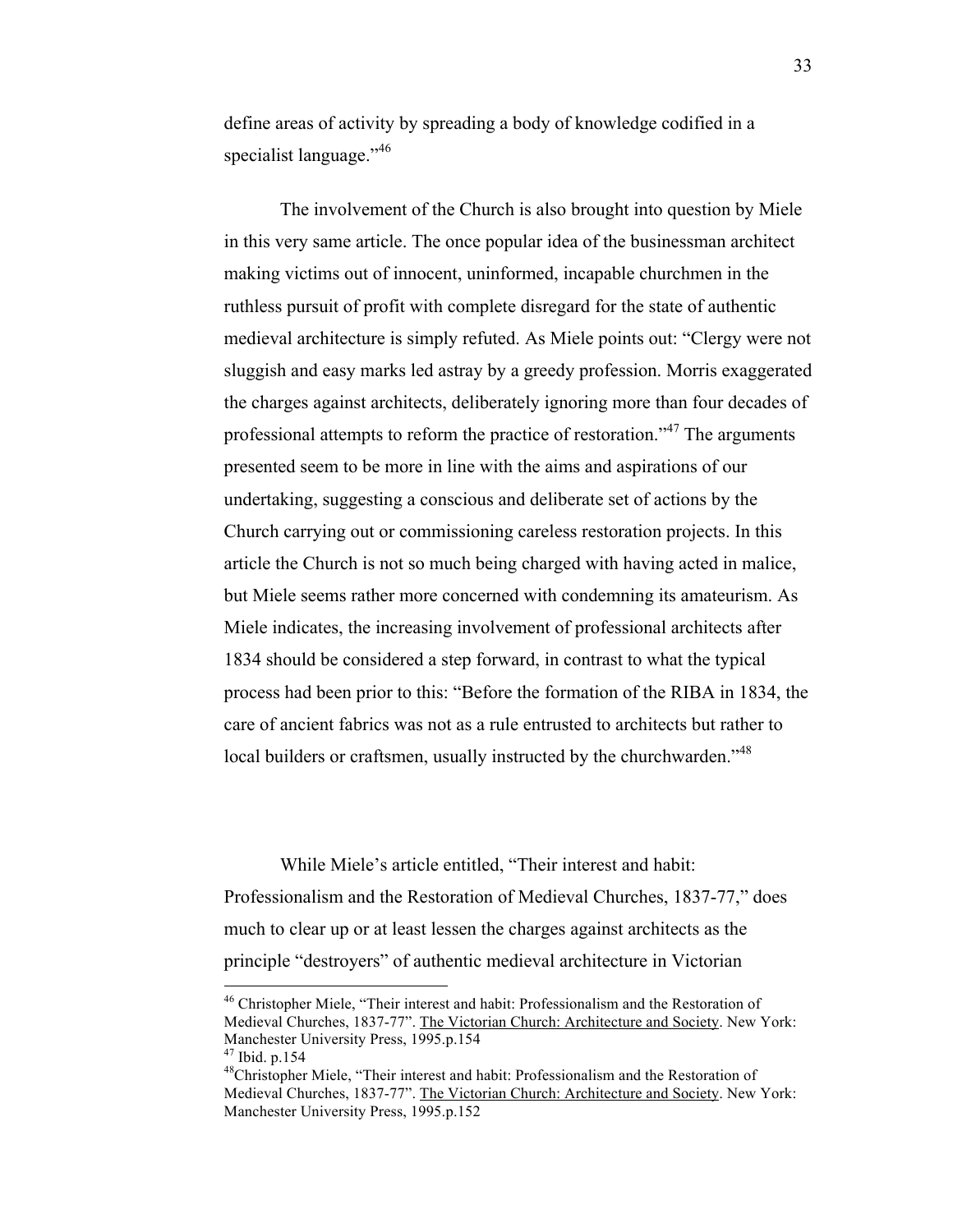England, we cannot underestimate the massive sums that were allocated to Church building and restoration in the nineteenth century. The High Anglican revival had a definitive effect and resulted in an unprecedented building program which inevitably made rich men out of many architects. The actual figures vary from one scholar to another, but the following commentary by Chris Brooks from the introduction to an anthology he edited entitled "The Victorian Church" gives us a very good idea of the tremendous proportions and unprecedented business opportunity for a growing profession:

> The achievements of the church-building program that grew directly from the Anglican Revival of the 1830's and 1840's are impressive. Between 1835 and 1875 3,765 new or rebuilt Anglican churches were consecrated, 1,010 of them in the peak decade of the 1860's; over the forty year period an average of 96 consecrations took place each year.<sup>49</sup>

While also giving us an idea of the proportions involved, Miele further emphasizes the abundance of projects within the same period in his own article from the very same anthology: "More to the point, between 1840 and 1875 more than 7,000 medieval parish churches were restored, rebuilt or enlarged. This represented nearly 80 per cent of all old parish churches in England and Wales, and is more than double the number of new churches built over the same period."<sup>50</sup> When considering these figures, we can realistically consider the situation of the nineteenth century English restoration architect as one that was greatly reflective of the capitalist ideal that was discussed earlier. It is without question a success story from the point of view of the new capitalist system that had grown to be the norm in this time period. With that being said, it is not our intention to question the right a nineteenth century professional may have had to actively pursue wealth and position, but rather to evaluate the real impact and implications all of this may

<sup>&</sup>lt;sup>49</sup> Chris Brooks. Introduction. The Victorian Church: Architecture and Society. Ed. Chris Brooks and Andrew Saint. New York: Manchester University Press, 1995. p.9<br><sup>50</sup> Christopher Miele, "Their interest and habit: Professionalism and the Restoration of Medieval Churches, 1837-77". The Victorian Church: Architecture and Society. New York: Manchester University Press, 1995.p.156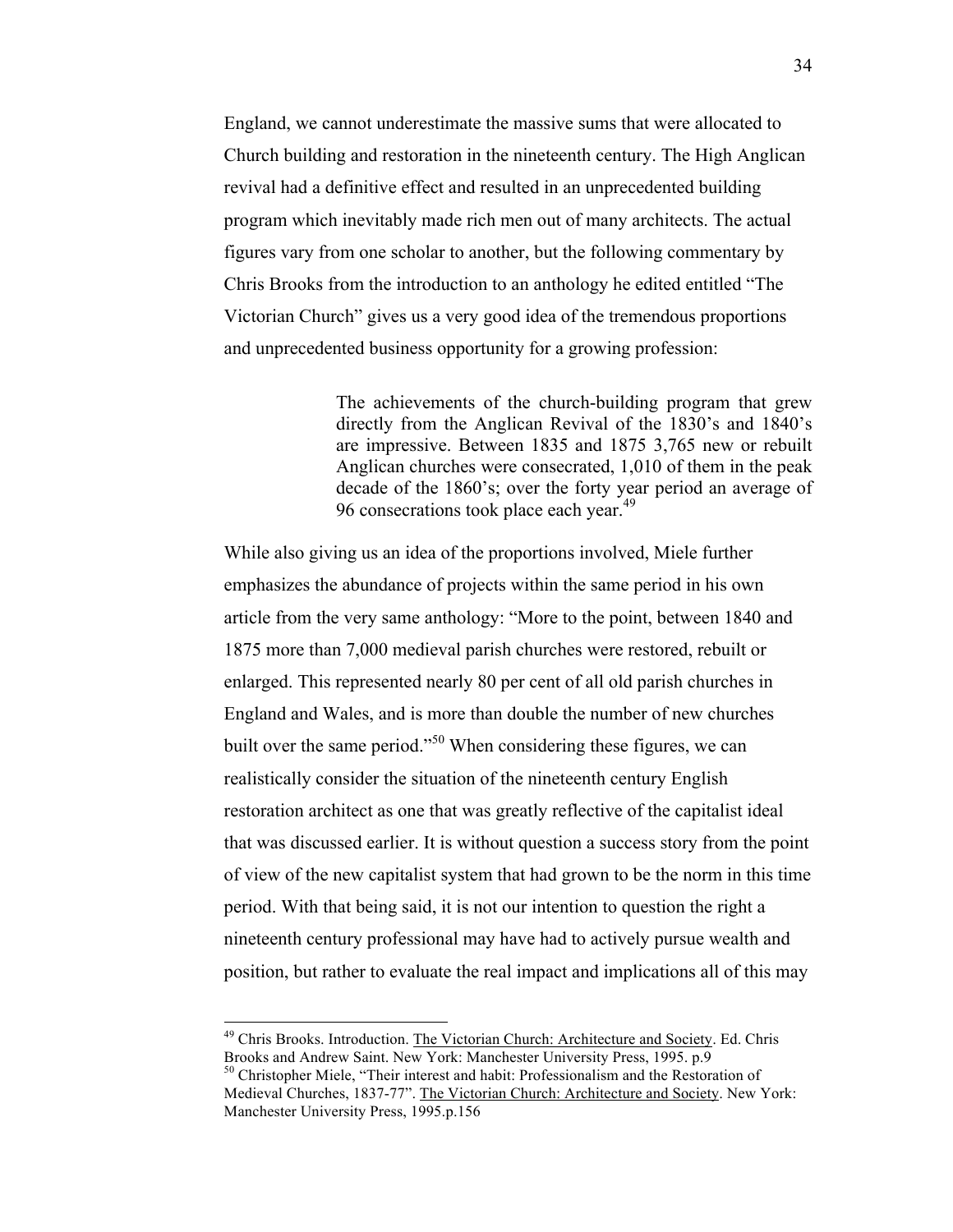have had on the nation's collection of medieval architecture. Moreover, the idea of placing blame on the architectural profession, rather than the Church or vice versa seems somewhat unsatisfying and inconclusive.

It can be said with great certainty that both the Anglican Church and the Architectural profession worked in concert to restore a huge number of medieval buildings to varying degrees in the period between 1840 and 1875. The question as to whether William Morris directed his anger towards one entity more than the other may not seem essential to our case, but it is quite important in establishing the true involvement of the Anglican Church. We can claim after reading Miele that there is significant evidence supporting the fact that Morris knowingly exaggerated claims against contemporary architects in order to increase the potency of his attacks on restorations. All of this seemingly contributed to perpetuating the idea that the Churchmen in charge of construction at their respective establishments were somehow innocent victims of greedy architects which had the capacity to dupe them. This does not however eclipse the fact that the Anglican Church would also be regarded with great contempt by Morris in his articles and speeches, although maybe in a less constant and aggressive manner. And it is our firm belief that the huge number of nineteenth century restorations would never have been carried out had the Church not been willing and active participants. Furthermore, the evidence reviewed on the subject would lead us to conclude that the great involvement of the architectural profession in the restoration movement actually helped save some authentic medieval buildings and features. These elements once compounded are definitely in line with the evidence required in bringing strength and evidence to the precepts of our undertaking.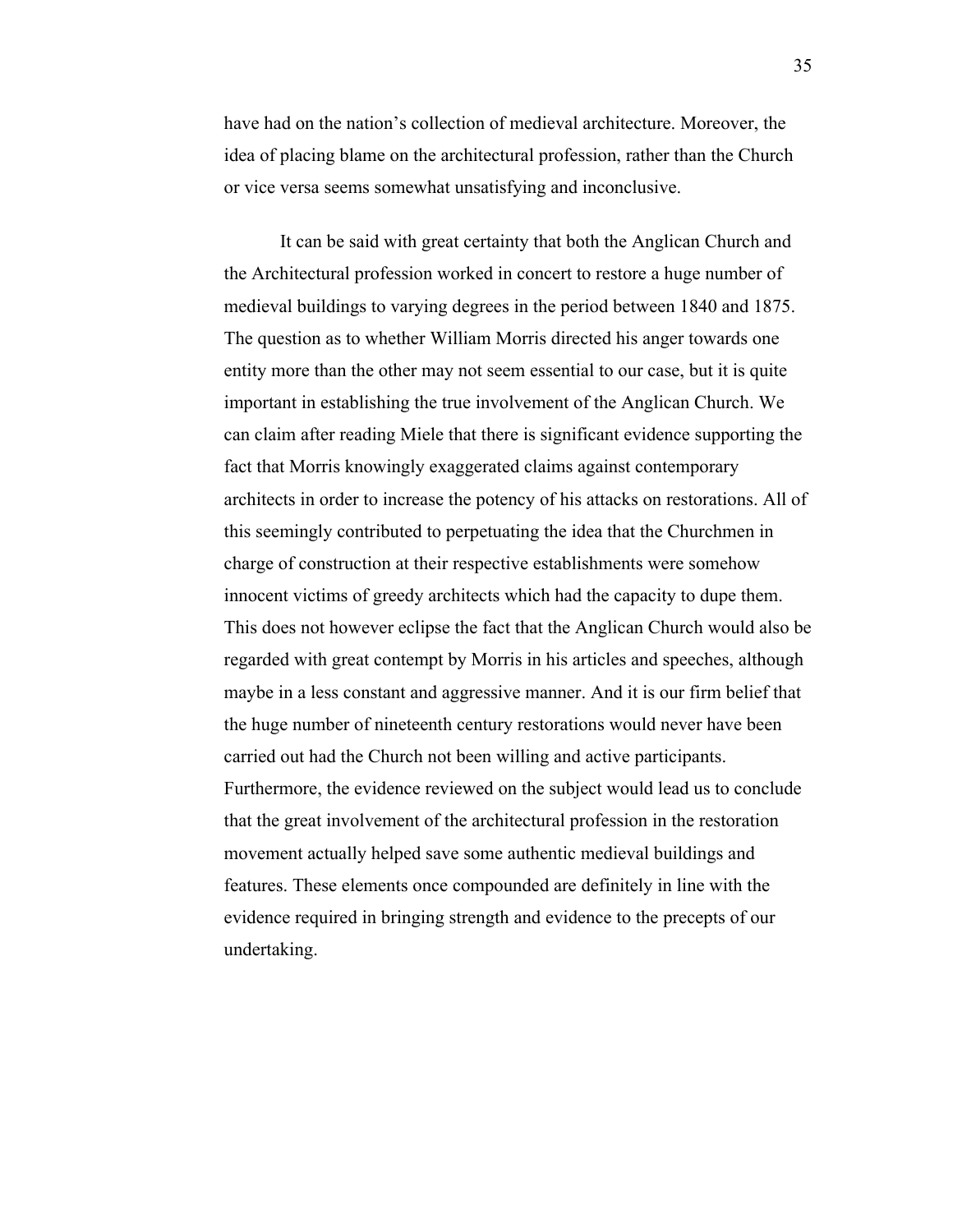# **Chapter 2 Looking Back to the Past**

## **Medievalism in the Victorian Era**

As we attempt to bring greater meaning to the revival of the Gothic aesthetic in Victorian England, as well as better understand the implications for and of William Morris and the Anglican Church, it would appear essential to provide some context to such an important and complex cultural phenomenon. While we seek to better understand the genesis of the modern architectural conservation movement, it would seem quite appropriate to first legitimize the very existence of the great Gothic Revival and explore the various elements that contributed to its appearance, be it directly or indirectly. Some, like Howard Colvin,<sup>51</sup> explore the idea of "Gothick" survival as opposed to Gothic Revival, and that in architecture at least the Gothic aesthetic never really ceased to be used in English architecture. Denying the fact that a distinct literary, artistic and cultural movement reviving the aesthetics of the Christian middle ages first gained prominence in late seventeenth century England, and in some ways defined the Victorian period, is somewhat difficult to admit. It would therefore seem appropriate to provide a brief picture of Victorian society regarding the matters at hand, as well as a preliminary exploration of the characters and organizations that are essential to achieving the main objectives of this research.

Although William Morris is often considered to be a great artist, poet, visionary and founder of a movement that has lasted unto this day, his identity as a "medievalist" was certainly not what truly differentiated him from his contemporaries in the Victorian era. A very significant characteristic that contributes to our understanding of the Victorian period is the fact that by the

<sup>&</sup>lt;sup>51</sup> Howard Colvin. Gothic Survival and Gothick Revival in: "Essays in English Architectural History". New Haven: Yale University Press, 1999. p.217-243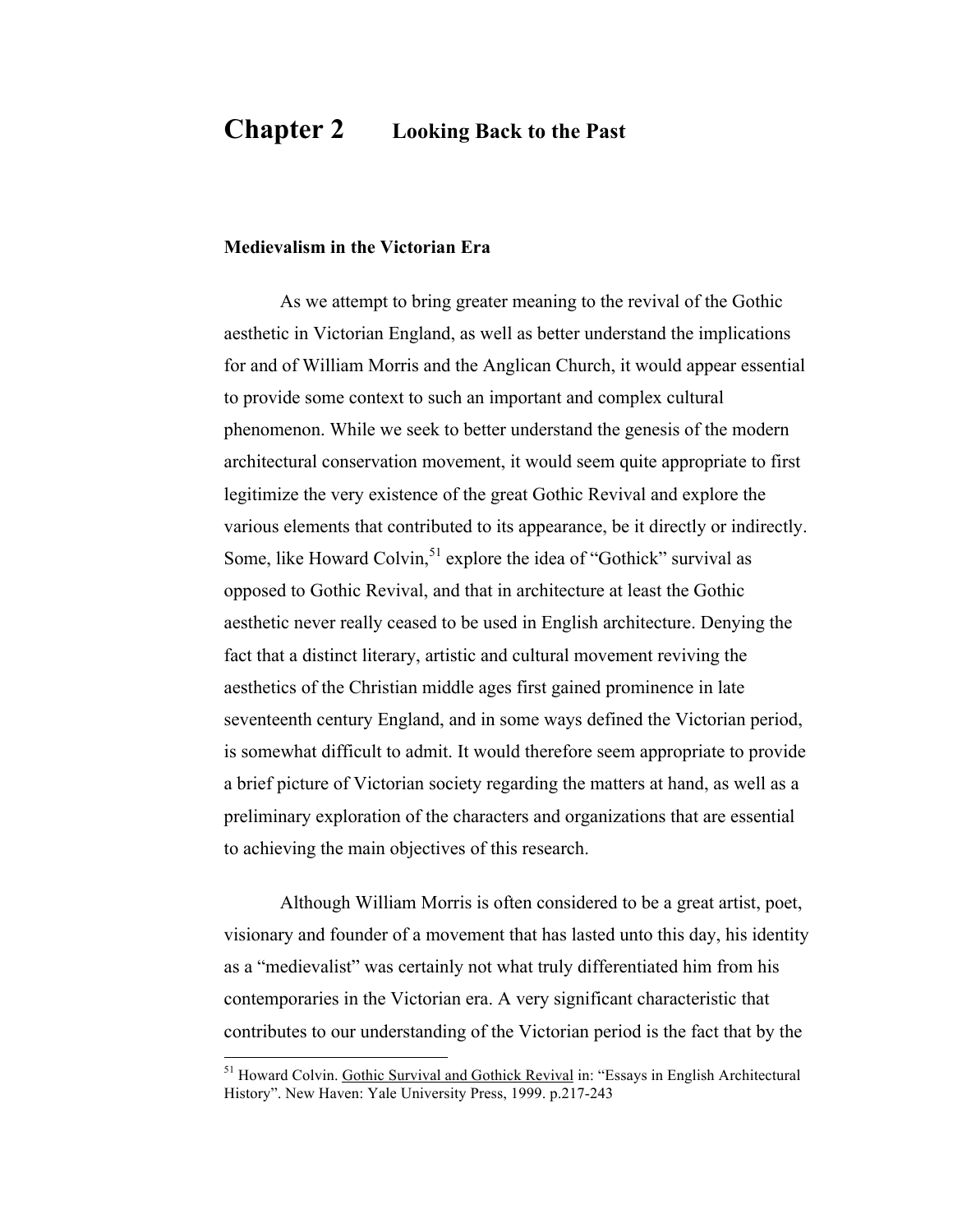late eighteenth century a veritable "obsession" for the middle ages had taken root in England and would continue to grow well into the following century. This overwhelming interest and passion for the middle ages was present in numerous areas of existence, most notably in those concerned with artistic or cultural production. The paramount or most symbolic example in England for a significant resurgence of a medieval aesthetic in the common psyche would probably be the novels of Sir Walter Scott, whose works such as *Ivanhoe*, gained widespread popularity in the first half of the nineteenth century. His tales set in the middle ages, with their summary descriptions of dress, architecture, pastimes and activities of the period profoundly marked the imaginary of his fellow citizens. Earlier examples of "gothic" fiction had, from the later eighteenth century, become a very popular genre which made household names of Horace Walpole, Anne Radcliff, and Mary Shelley. While this style of literature owed more to its use of supernatural phenomenon and the desire to call upon the sublime to move its readers, the mood that these novels set was perfectly in line with the various elements that would later converge in creating fertile conditions for the Revival. The name of Walpole is particularly interesting for he went on to build one of the most cited examples of early Gothic Revival architecture with his Strawberry Hill villa, considered by many to be the starting point of the Revival in Architecture.

As Kenneth Clark points out, the importance of the Strawberry Hill commission cannot be underestimated, for it is quite characteristic of the early phases of the Gothic Revival. This was a period where wealthy gentlemen set the tone for a "new" architectural aesthetic. This passion for the medieval aesthetic, demonstrated mostly by literary figures, was to fuel a very significant change in popular taste for architecture. This of course was quite unusual in the establishment of styles, fads, and fashions:

> In most changes of taste the artist dictates to the public; but in its early stages the Gothic Revival was uninfluenced by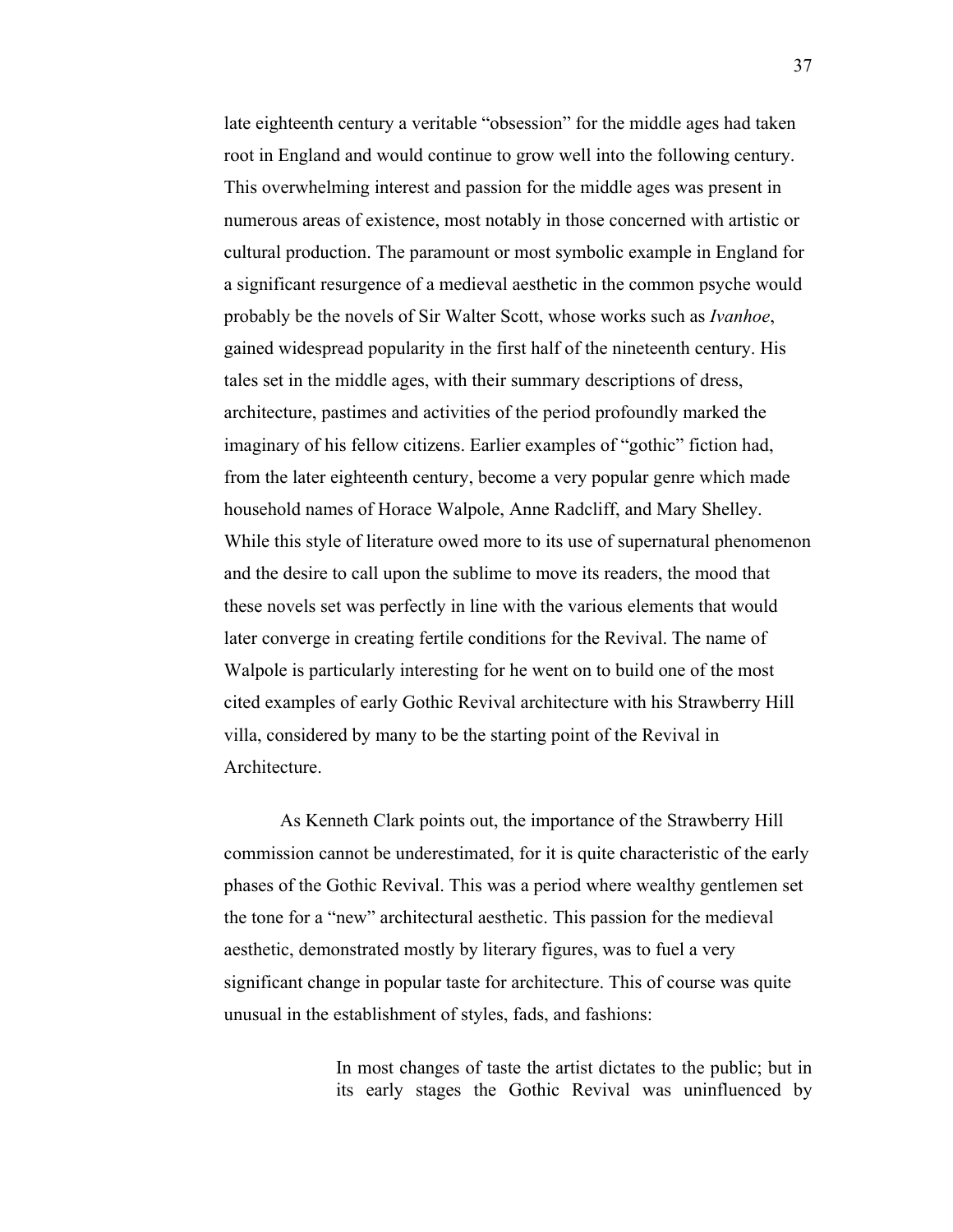architects. Literary men with no particular architectural bent had started a demand for Gothic which was largely satisfied by amateurs. When professional architects employed the style, they did so purely at the dictates of their patrons.<sup>52</sup>

The important impact and involvement of literature and literary men cannot be underestimated when discussing the causes, origins, and manifestations of Medievalism and the Gothic Revival. It was with the Romantic movement in literature that we first saw manifested such a great passion and adoration for the medieval period; the writings of Keats, Coleridge and Byron are most often cited as prime examples, although some may reach back to Blake in these matters. The early writings of Morris himself, most notably his first real success with *The Defence of Guenevere and other Poems* of 1858, are seen by most as being thoroughly imbued with the spirit and aesthetic of Keats and of others while revealing their own originality in the process. Thompson points out the sources that moved Morris and influenced his writing:

> If the master influence is that of Keats, two more immediate influences can be felt in the poems-the sensuous lyricism of Tennyson, the rough vigor of early Browning. But, while many poems in the volume are directly derivative from these two poets, and others are little more than bizarre "medieval" experiments, the best among them are entirely original, in the sense that Morris has thoroughly absorbed the influence of his fore runners, and achieved a synthesis of his own (…) They are, indeed, among the last true and uncorrupted works of the Romantic Revolt<sup>53</sup>

This last sentence emphasizes the fact that by the time Morris was coming of age at Oxford, the Romantic movement or "Revolt" in literature was "already in its autumn,"<sup>54</sup> as Thompson also takes care of mentioning. Although this may have been the case, Romanticism served as a stepping

<sup>&</sup>lt;sup>52</sup> Kenneth Clark. <u>The Gothic Revival</u>. London: John Murray, 1962. p.80<br><sup>53</sup> E.P. Thompson. William Morris: Romantic to Revolutionary. Revised edition, London:

Merlin Press, 1977. p.77-78<br><sup>54</sup> Ibid. p.78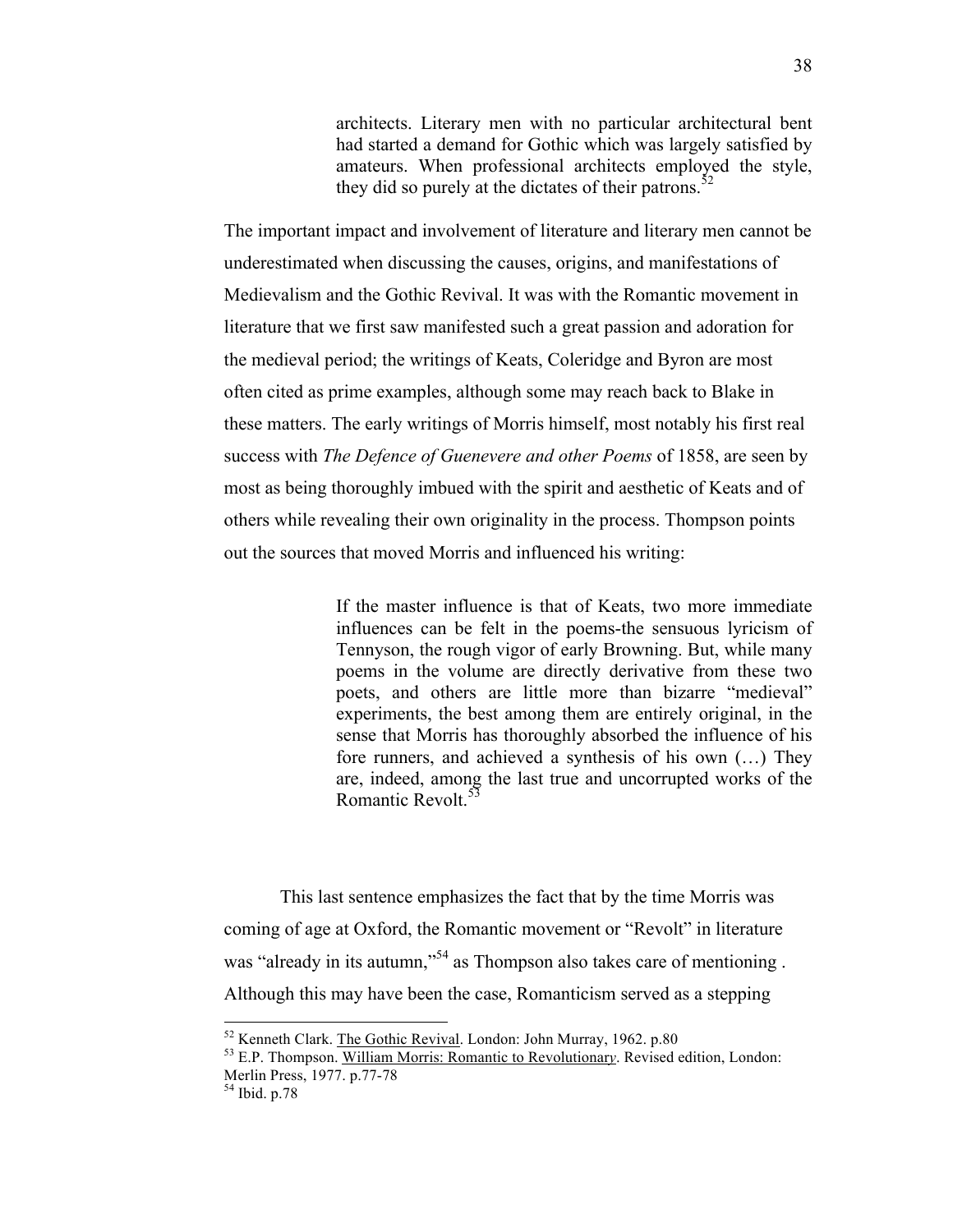stone for the type of medievalism that Morris and some of his contemporaries would join, defend, and champion. The escapist nature of Romanticism, with its quest to find beauty in values of heroism and chivalry imagined in the past, was mirrored by the same instinct in Victorian medievalists. Being chronologically and geographically linked, it is obvious that the grievances were also similar; both movements and cultural occurrences were born of a clear dissatisfaction with the conditions of present times. The effects of industrialization on the physical world, as well as the effects of capitalism and the rising middle class were seen as negative by anyone who seemed to care about such things. Furthermore, the similarities between Romanticism and Medievalism do not necessarily continue into the heart of the matter; where Romanticism searched for happiness in nostalgia with a somewhat defeatist attitude, Morris' brand of medievalism looked to the past in the hope of finding a realistic model for the present and future. Thompson explains this less militant slant in Romanticism:

> The Romantic Movement was escapint to a world of "romance," in compensation for the poverty of life, where beauty, the energies of youth, love, and heroism, were conjured up in ancient heroic or medieval chivalric settings, or by frequent allusions to the culture of the past, or by hypnotic and sensuous incantation. But always in this dream-world these values are evoked with a savor of nostalgia, of loss, of the unattainable.<sup>55</sup>

Morris' fascination with the middle ages was not only aesthetic or nostalgic, but political, economical and cultural. He could wish to see many aspects of medieval life in England resurfacing in the great struggle to reform society. He idealized this period in its capacity to provide a new model to be followed in his "holy war" against the Victorian age. While we have already mentioned his denial of idealizing the past at the expense of the present and future, it is clear that William Morris gave his interpretation of the middle ages a central role in his utopian visions of the years ahead.

 <sup>55</sup> E.P. Thompson. William Morris: Romantic to Revolutionar*y*. Revised edition, London: Merlin Press, 1977. p.78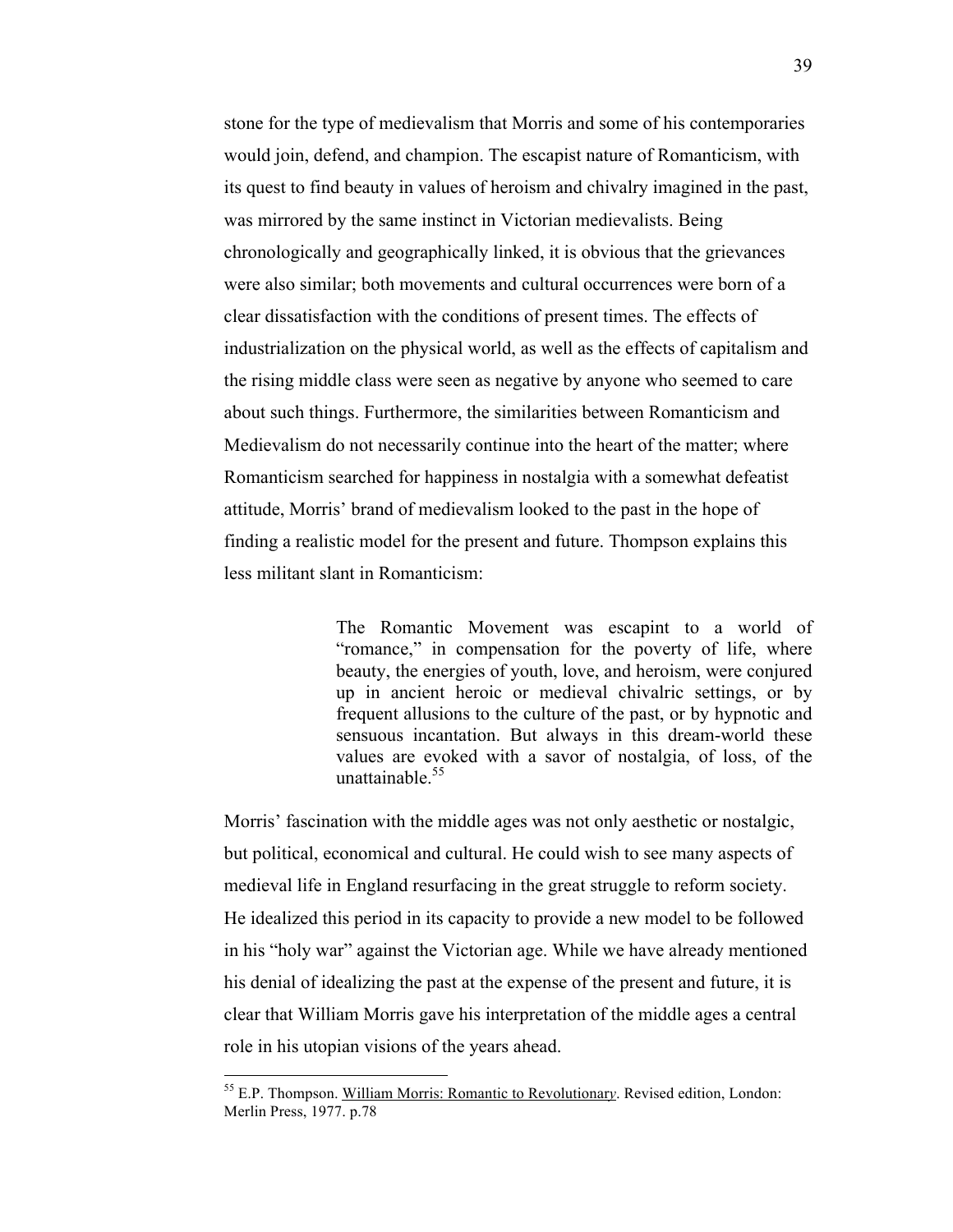One of the most defining characteristics of medievalism was the simple fact that it was a manifestation of the rehabilitation of the historical period in the eyes of most educated people. The "new history," as it is called in Margaret R. Grennan's biography of William Morris, was at once a biproduct of a literary movement as mentioned earlier, but also found enthusiasts in a variety of areas, as Morris himself realized:

> With his acute awareness of the inner springs of action working beneath the "raree show" of the Victorian present, he arrived at the conclusion modern scholarship has since confirmed-that this "gift of the epoch," the new history, arose with the romantic impulse in literature and was intimately related to it. He saw this concern with times past, begun in the era of Scott, deepen with the movements that drew from it their own life: the Anglo-Catholic revival in religion, the Gothic in art, the Pre-Raphaelite in poetry and painting.<sup>56</sup>

Morris watched with delight as his contemporaries questioned and rejected the traditionally negative vision of the period, "an attitude that involved the final rejection of the idea of the medieval as an era of accidental confusion between two periods of order, classical and modern."<sup>57</sup> With his dislike of modern times and industrialization being quite evident, his very positive perception of the medieval period gained importance as his greatest source of inspiration for all his undertakings. The fact that common knowledge and opinion shifted positively during the Victorian era was certainly welcome by Morris for fundamental reasons, as Grennan points out: "justice done to the middle ages was particularly welcome since at the root of his beliefs was the conviction that those times must be revaluated and their contributions preserved if men were not to lose, under the illusion of progress, traditions of lasting worth<sup>558</sup>. Here Morris is connected to the concept of conservation and it must be pointed out that all aspects of medieval life interested Morris as he was well versed in them himself. From the literary and artistic production of the times,

<sup>&</sup>lt;sup>56</sup> Margaret R. Grennan. William Morris: Medievalist and Revolutionary. New York: King's Crown Press, 1945. p.51<br><sup>57</sup> Ibid. p.51

<sup>58</sup> Ibid. p.52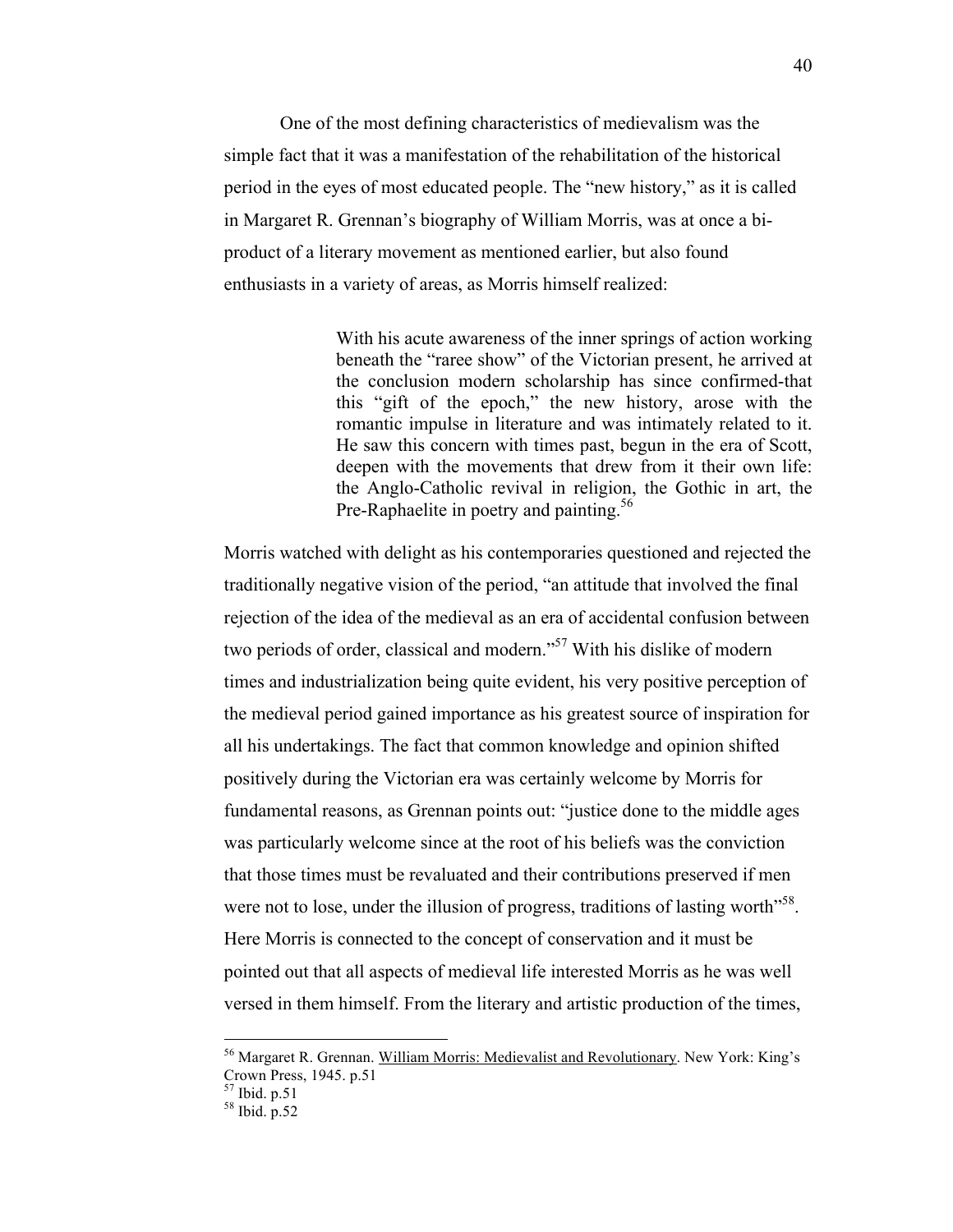to the political and labor relations which could be found in England close to a thousand years before his time, the first for which Morris had a particular affection earlier in his life and a passionate interest for the latter when he devoted himself to socialism in his later years.

Another aspect that is central to Morris' brand of medievalism and also what made it most powerful and influential amongst others is his adherence and use of the principles laid out by John Ruskin. We are not claiming here that the influence of the great writer and critic was in some way exclusive to Morris. It is quite well known that Ruskin's status as a giant of the Victorian era is supported by the idea that he cast a long shadow over the whole period and had an impact on his contemporaries that would be quite difficult for others to match. We seek only to point out or establish that Morris was, in some ways, an heir to Ruskin. We may consider that he actually set Ruskin's theories into practice. When regarding architecture, sculpture, or any sort of masonry work from the favored period, Morris echoes the words found in Ruskin's chapter "The Nature of Gothic" by linking the quality of the work to the conditions of the worker producing it. Although many concentrate on the obvious link between the principles laid out by Ruskin and the socialist ideas Morris was to later defend in the last decades of his life, Ruskin's influence lends more to Morris the Romantic and not the Revolutionary. It is well documented that in his time at Oxford, along with his friend Burne-Jones, Morris was exposed to Ruskin in a way that can only be described as revelation.

The discovery of such a great writer and inspired art theorist had an undeniable impact on the young William Morris. Ruskin's defense and support of Turner and of the Pre-Raphaelites, a group to whom certain members played an integral part in Morris' life, gave him the confidence that Ruskin had the capacity and desire to change conservative perceptions in art. But it was in Ruskin's *Seven Lamps of Architecture* that Morris discovered the most coherent and complete set of architectural principles based on aesthetic,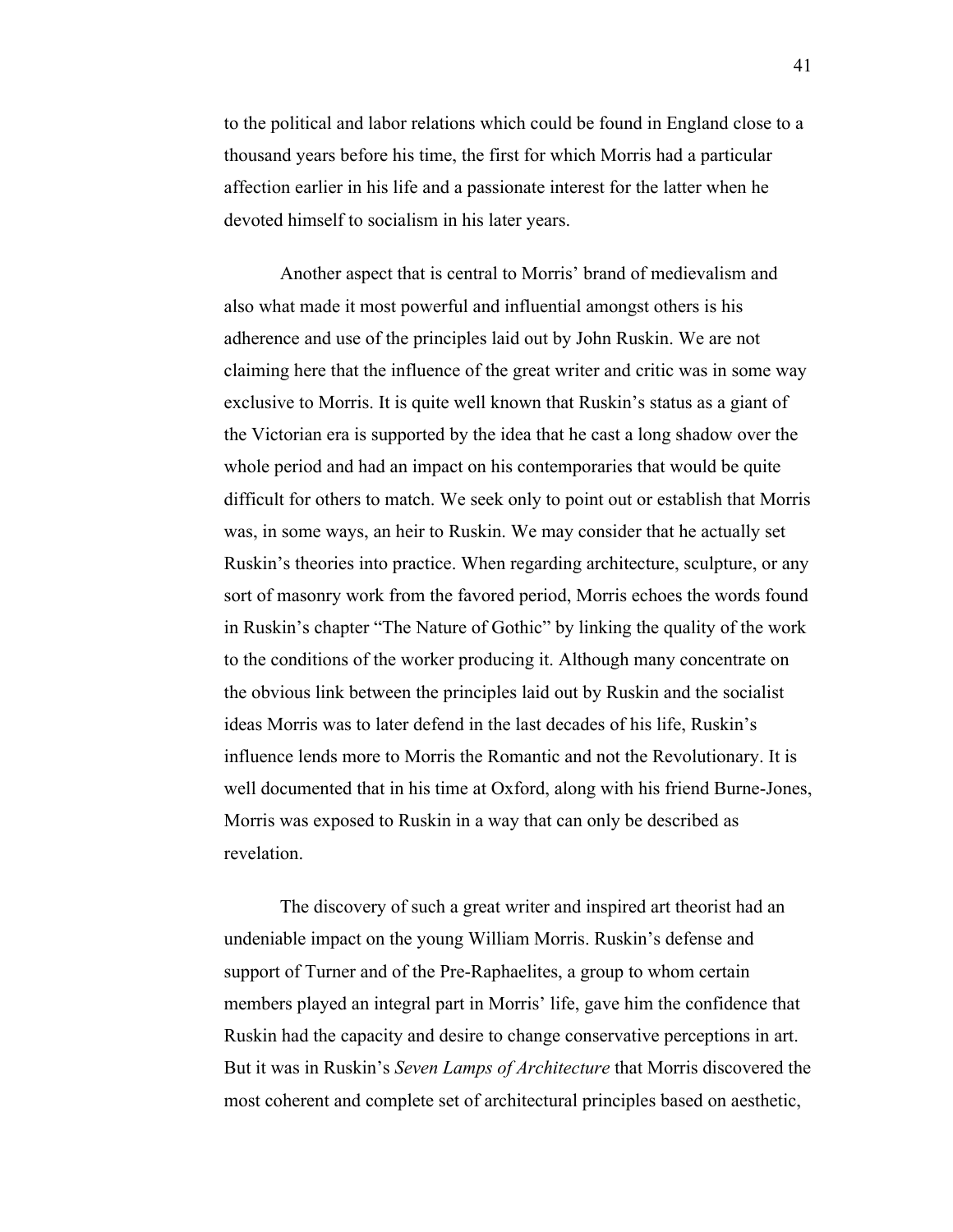moral, and social grounds, ideas with which he could not agree more. The final work that Morris was to carry with him to the end was *The Stones of Venice*, and more specifically the chapter entitled "The Nature of Gothic," as mentioned earlier. In this definitive work, enthusiasts of medievalism were provided with a strong argument promoting the aesthetic superiority of an architectural style and the society that produced it. We can believe that in this work, Morris found a theoretical basis for the brand of socialism he would later develop. Furthermore, to those who were willing to read into it in such a way, it offered a clear warning to the British Empire and those who thought it to be indestructible. As it had been with the doges of medieval Venice, the arrogance of the British aristocracy, and industrialists on the international stage was to one day be the cause of their downfall.

Although Morris' respect and admiration for Ruskin was great, it gradually dimmed as the nineteenth century drew closer to its end, when Morris became less preoccupied with a passive brand of medievalism and was rather more interested in a militant form of socialist activism. The relative lack of enthusiasm Ruskin had regarding Morris' architectural conservation initiatives such as the saving of San Marco in Venice, or his reluctance in formally joining the SPAB were highly indicative. There was a definitive break between the positions of both men when Morris set out to take more decisive action as a socialist in the early 1880's. Thompson describes Morris' break with "passive" medievalism quite well:

> Here, indeed he might have remained, had his work for Anti-Scrape, his lectures and practice of the arts been his only line of advance. However revolutionary his theoretical insight into the problems that most concerned him, he was likely to fall into hopelessness or nostalgia if he did not have practical confidence in the possibility of overthrowing capitalism, practical contact with the working class. This was the point at which Morris broke so decisively with both Ruskin and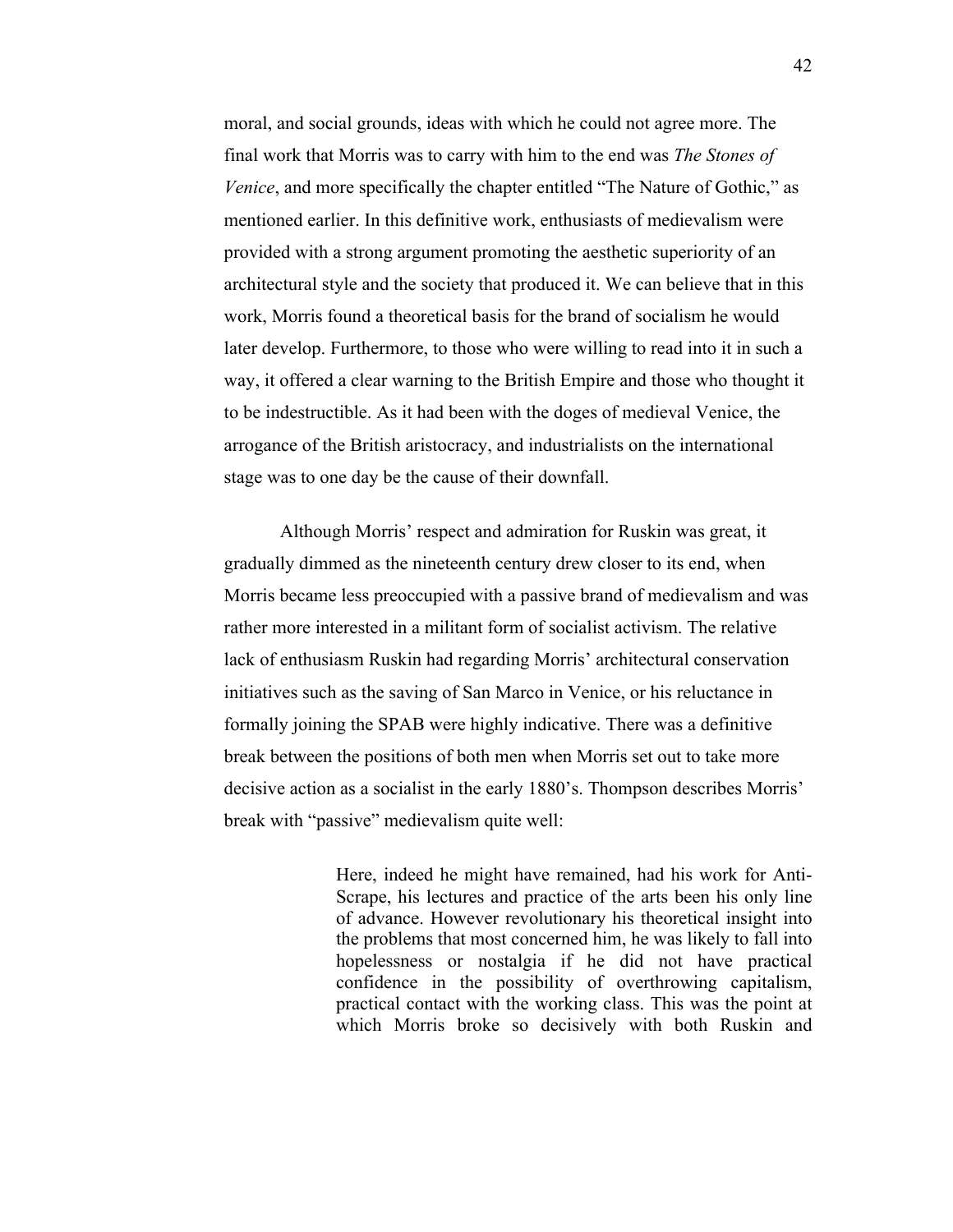Arnold: "To do nothing but grumble and not act-that is throwing away one's life."<sup>59</sup>

The paintings of Rossetti, Millais, and Hunt, as well as Morris' own success designing fabrics, furniture, and "objets d'art," are all testaments to the very fashionable nature of medievalism in the Victorian era. Morris himself was quite aware of this well established interest in medieval history, aesthetics, and customs amongst his contemporaries, and, though the origins of this rebirth are more easily identifiable to us now with hindsight, it may certainly not have been the case for himself and his contemporaries. When Margaret Grennan points to a question like: What were the Victorians searching for within their obsession with the middle ages?<sup>60</sup> it reveals a great deal of uncertainty regarding the cause and purpose of the Revival. While it was a very general and popular current, only the most vocal and prolific figures of the time have left enough behind for us to try and understand. Examining Morris' fight when initiating the modern architectural conservation movement certainly is a great source of answers to this question.

In the realm of arts and crafts, the medievalism of the nineteenth century was unique in its glorification of the ordinary. As many modern artistic movements contemporary to it or that would follow, it released itself from the self-imposed obligation of striving to imitate nature and its forms perfectly through geometry and perspective. It rather put the emphasis on the artists and craftsmen producing the work and inevitably investigated the conditions under which they created and executed. This admiration and interest for "subjectivity" was definitely something new and it is not surprising that Ruskin's defense of the hazy and dreamlike quality of works by Turner or the Pre-Raphaelites was applauded by Morris. Less importantly

 <sup>59</sup> E.P. Thompson. William Morris: Romantic to Revolutionar*y*. Revised edition, London: Merlin Press, 1977. p.258<br><sup>60</sup> Margaret R. Grennan. William Morris: Medievalist and Revolutionary. New York: King's

Crown Press, 1945. p.4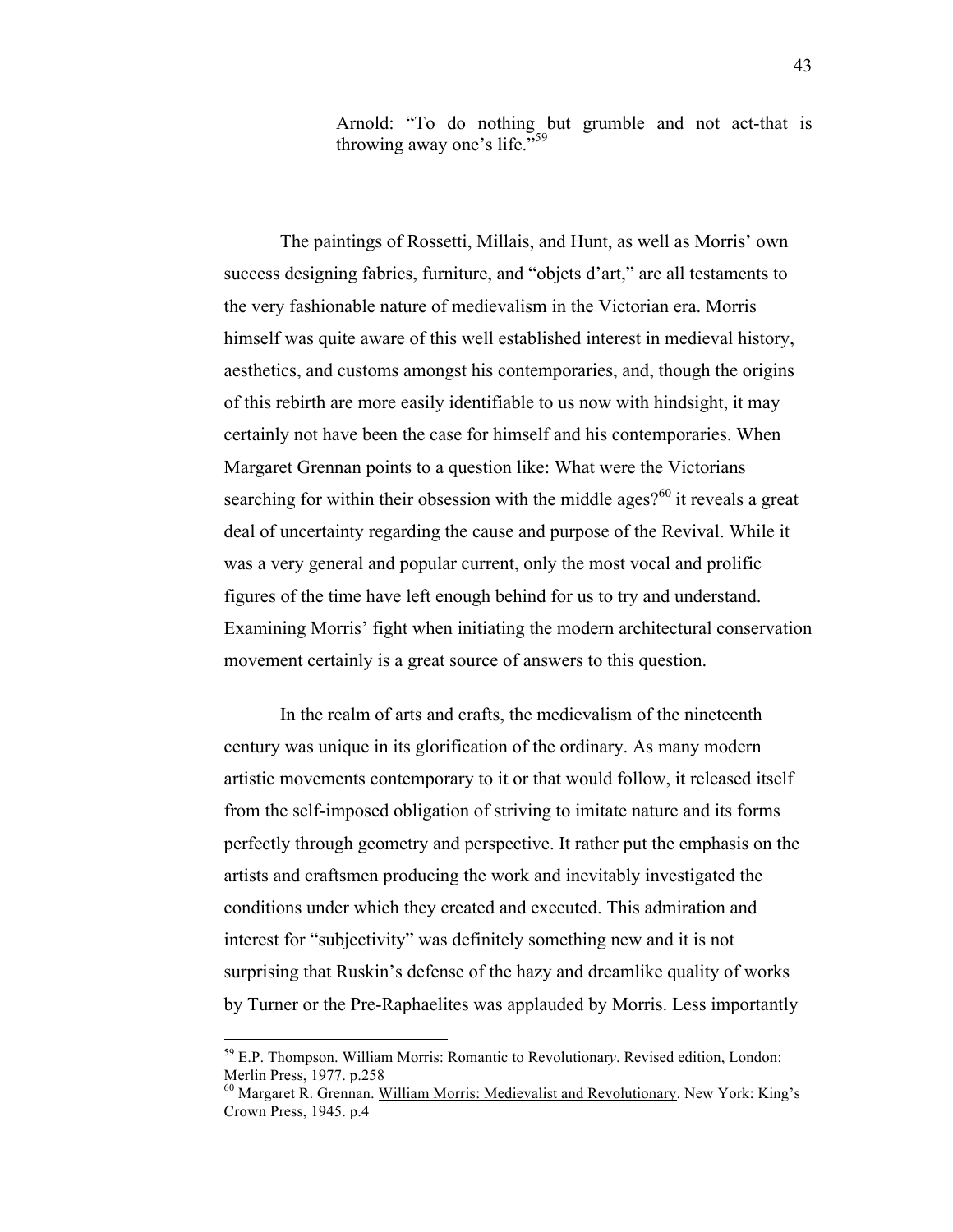regarding the specifics of this paper, yet quite important in understanding the greater impact of Victorian Medievalism, it must be pointed out that it had the direct effect of raising the status of the decorative arts to a much higher plain. The work Morris carried out through his firm named *Morris & Co.* at the height of its popularity not only became the driving force behind the now well known Arts & Crafts movement, but it also helped revive techniques and processes that were quickly vanishing or had already fallen prey to the negative effects of mass manufacturing. Morris worked tirelessly to research and reintroduce the historically correct and proper techniques used by medieval tanners, craftsmen, upholsterers, and cabinet makers. Ironically, it is this new and important fact that made his firm's textiles and furniture unavailable to anyone other than the wealthy upper classes. Whether he liked it or not, it is well known that this champion of the common people had the very social class he despised doing much of the patronage for his work. The irony did not stop there as low quality, mass produced copies of his very fashionable work were bought by the lower classes who also took part in the craze.

As an undeniable marker of the medievalism we are referring to in this section, the rebuilding or restoration of Gothic buildings had the important impact of forcing learned men and women to ask themselves questions on the subject for the first time. There was quite a contrast with the neo-classical movement, which could not really have reeked havoc on surviving examples of authentic classical architecture for the very simple reasons that there were not many left after close to two thousand years of destruction and pillaging. We can also claim that the style had resurfaced mostly in western European countries which had seen a limited amount of permanent constructions built on their territories in the correct style during the classical period of Antiquity. The advent of the Neo-Gothic movement on the contrary led to the destructive practices of "restoration" and reconstruction which in turn gave birth to the modern architectural conservation movement. When Morris founded the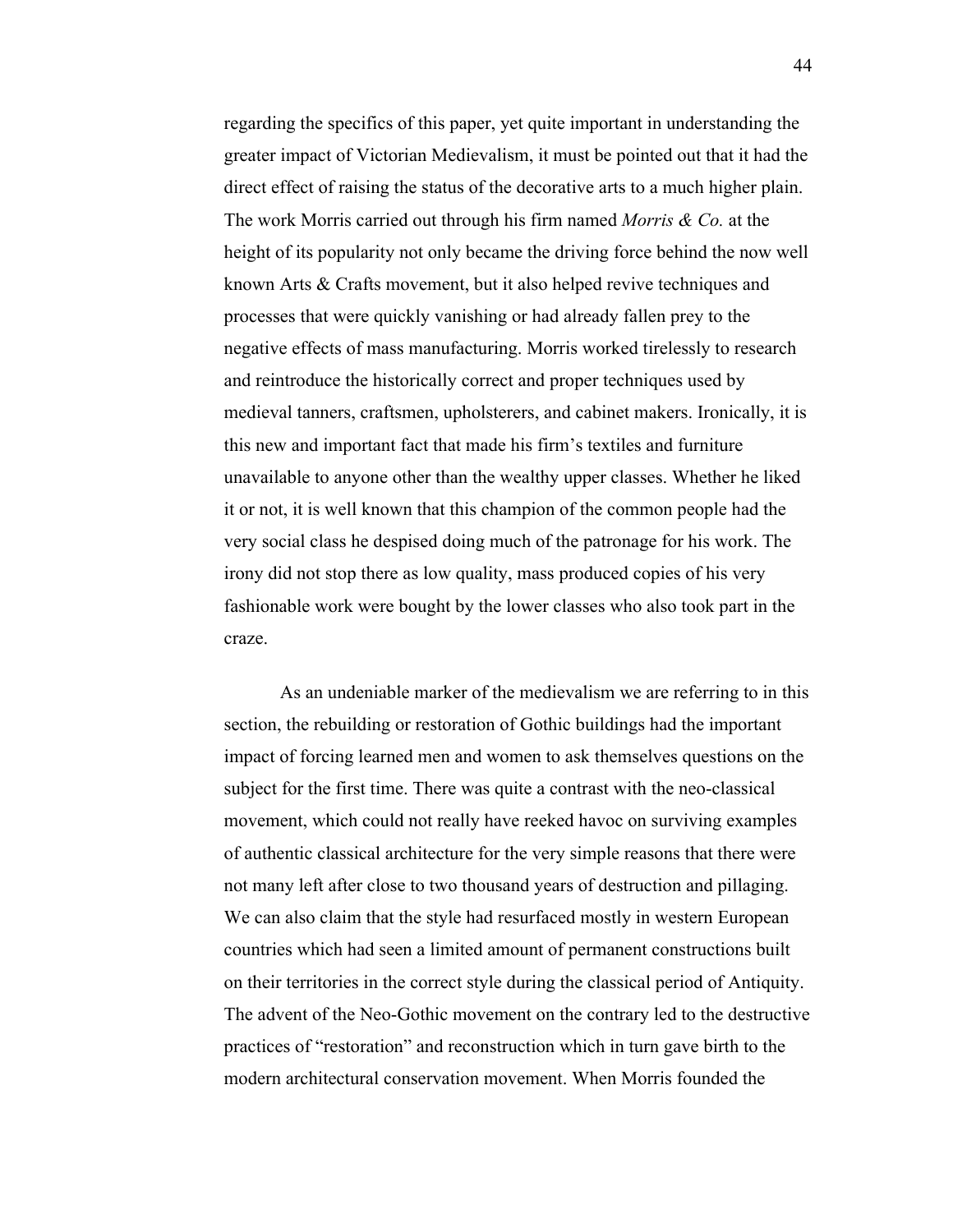Society for the Protection of Ancient Buildings in 1877, it was a call to arms against what he thought were despicable practices which contributed to the disappearance of countless authentic examples of medieval architecture. It must be clear that Morris was not somehow very suddenly disenchanted with the medievalism he himself had once championed. He was rather railing against the foolish practice of destroying authentic work to replace it with a copy or imitation in order to increase its "Gothicness." It would seem as though to many, the resurgence and popularization of a medieval aesthetic had nothing to do with the preservation of authentic examples from the period but simply a fashion like any other. As we will examine in the following section, there are many potential reasons behind the resurgence of the medieval style in architecture in the late eighteenth and nineteenth century, but in the end most were likely related to some form of political or religious motivation. We will attempt to establish that the advent of the Gothic Revival in the popular mind has more to do with the social and religious situation in early nineteenth century England than with the legacy of Romantic poets and artists. This is most true when regarding architecture.

## **The Gothic Revival**

The Gothic always stood for ideas larger than itself. The eighteenth century admired it for its suggestive quality of decay and melancholy, the early nineteenth for the religious piety it expressed, the late nineteenth for its superb engineering. In the course of the revival the Gothic was attached to social movements of every sort from political liberalism to patriotic nationalism, from Roman Catholic solidarity to labor reform. Like Marxism, which also drew lessons from medieval society, the Gothic revival offered a comprehensive response to the dislocations and traumas of the Industrial Revolution $61$ 

<sup>&</sup>lt;sup>61</sup> Michael J. Lewis. The Gothic Revival. New York: Thames and Hudson, 2002. p.7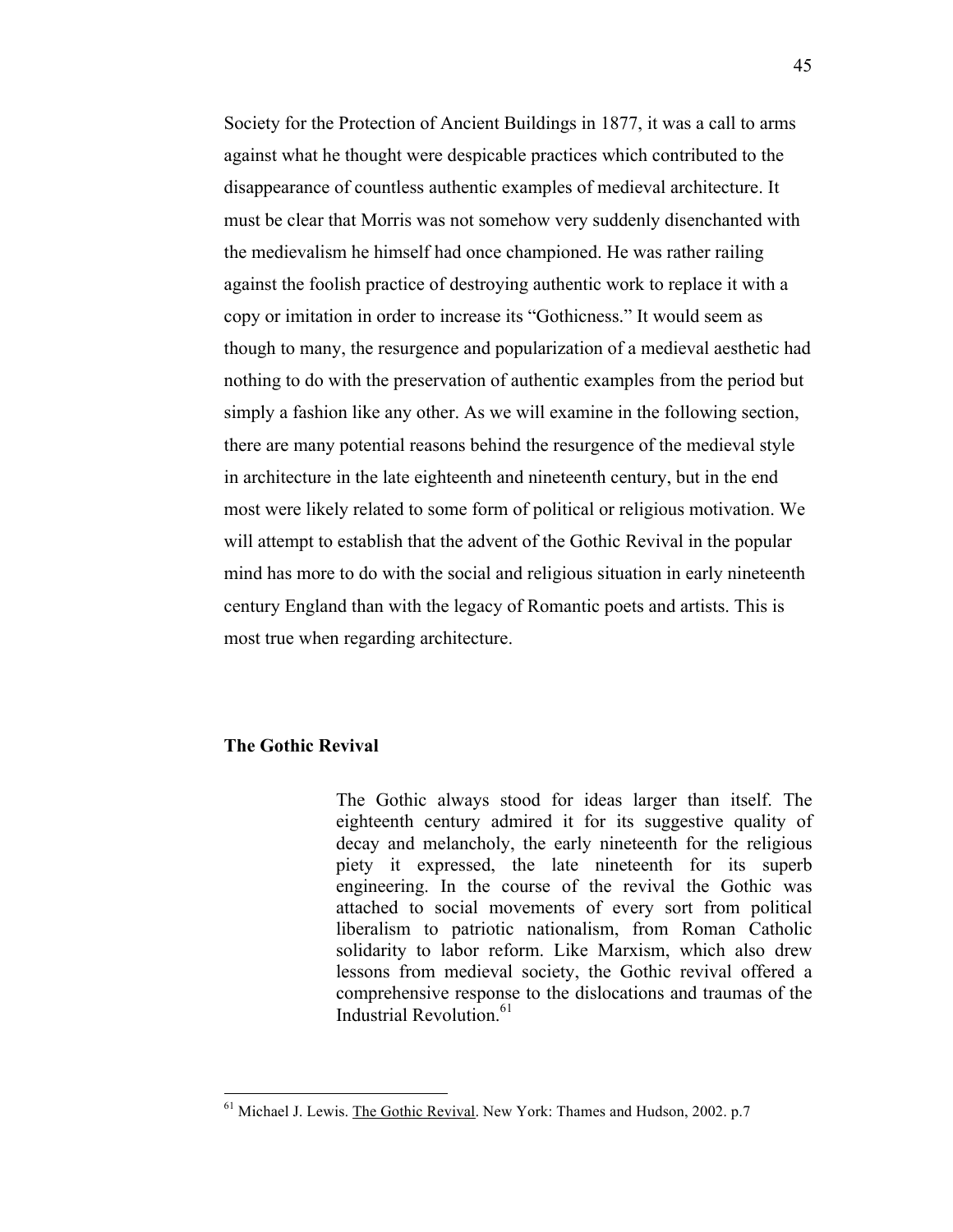The historicism which manifested itself in the poetry, prose, and visual arts of the British Romantics and their direct descendants also came to life in the nation's architecture. During the first half of the nineteenth century, it was clear that the dominant aesthetic for Ecclesiastical architecture would be that of the High Gothic style, as copied or imagined by the architects of the day. As will be examined here, this renewed fervor for the Gothic style was the result of numerous factors converging onto a specific time and place. The impact on the physical architecture of a nation was undeniable. The fascination with the Gothic aesthetic not only brings to light evidence that Morris, the Anglican Church, and the "establishment" in general held a passionate interest for this aesthetic and by extension its history, but that the common man also joined in this idealization of the middle ages.

While the numerous factors, elements, and influences that contributed to the appearance of what quickly became known as the Gothic Revival are still subject to scrutiny and debate by academics, there are certain areas where consensus can be found. For the purposes of this research we shall concentrate on these in our attempt to present a most objective and general account of the various elements of which the revival was composed. In Michael J. Lewis' general outline and explanation of the revival entitled *The Gothic Revival*, he quite appropriately titles three of the opening chapters: Romanticism, Nationalism, and Truth. This attempt to divide the origins and phases of the revival into three simple concepts is quite correct and difficult to refute when considering other histories of the revival. Although the first two concepts of Romanticism and Nationalism are easily understood, the more esoteric sounding title of "Truth" refers to both the archeological and religious implications that would define the middle and later phases of the architectural revival. As with the medievalism discussed earlier, the debt to the Romantic movement is quite difficult to deny. The aesthetic value of a small parish church in the Gothic style set atop a modest cliff above a daintily wooded meadow in a flawless bucolic scene became a sort of cliché which has graced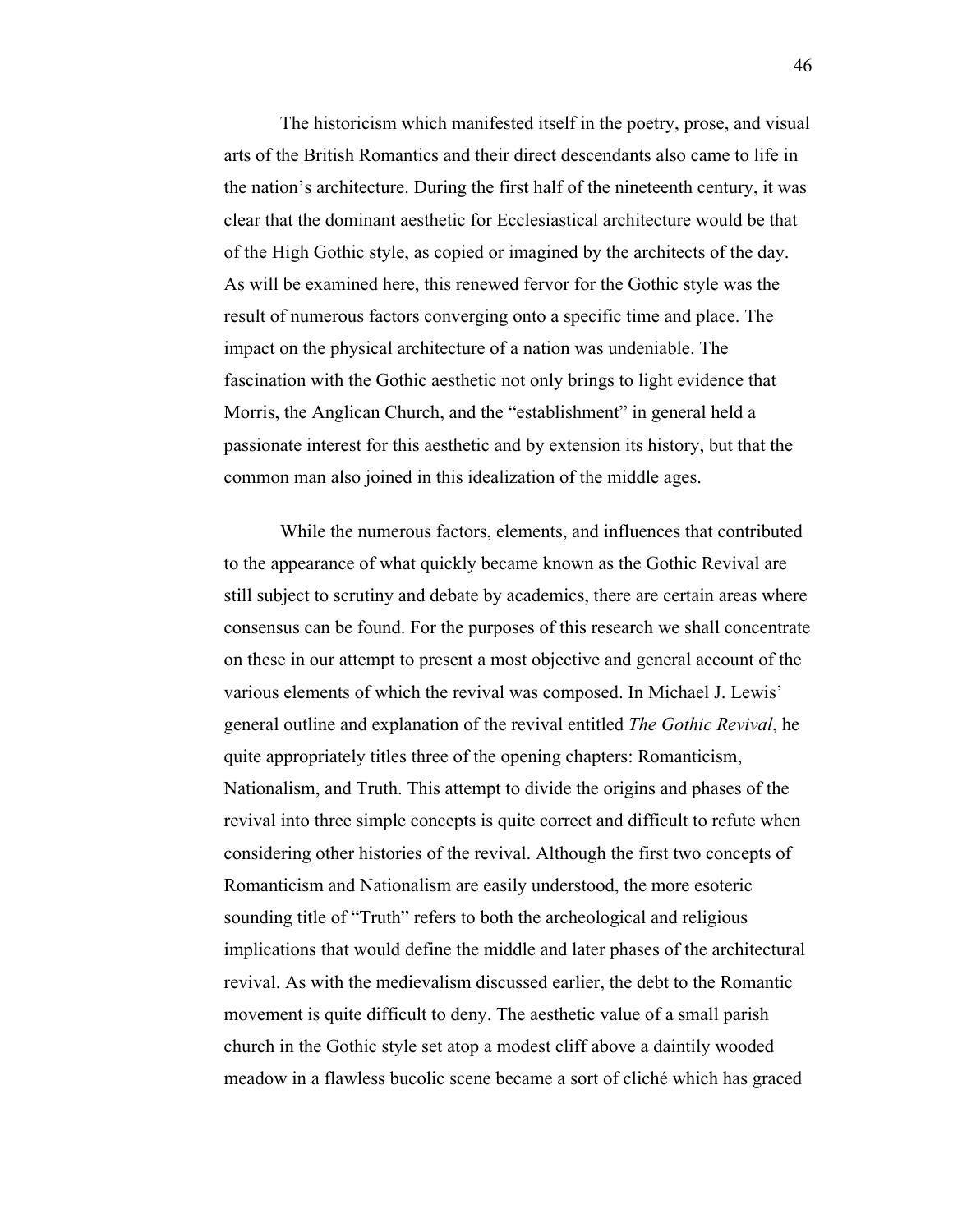many postcards in our era and found its way into a number of English paintings from the late eighteenth century on. It is difficult to pinpoint the precise time and place where a certain aesthetic creeps into the collective unconscious as the fashionable or most valued style of the day, nor is this the great concern of this research. But the use of the Gothic church by the Romantics, most notably those of the pastoral English countryside, was very effective in establishing the basic notions of the Gothic Revival to a wider audience. It seems important to point out that complementary to the rural parish church scenes referred to above, the popularity and depiction of monastic ruins, such as those by Casper David Friedrich, were highly representative of the literal and symbolic implications in establishing the vocabulary for the Gothic Revival. In these we revisited witnesses of the great loss of the medieval world in the now overwhelmingly protestant countries of northern Europe and England. By this we not only refer to the English monastic life that was doomed under Henry VIII and Thomas Cromwell, but also to a sort of nostalgia for the Roman Catholic Church whose disappearance from England under the same regime also marked the definitive end of a continuity between the middle ages and the present.

The early stages of the Gothic Revival, which are most directly related to Romanticism, were by no means comparable to the rise in both interest and expertise that occured in the nineteenth century concerning Gothic Architecture. Although its popularity was growing rapidly, the Romantic phase was still in effect and it had not yet stepped over into the phase of "Truth" as Lewis remarks:

> By the end of the eighteenth century, the Gothic had progressed a long way toward rehabilitation. It was now an essential part of the architect's repertoire, an indispensable mode for lighter commissions. Nonetheless, the rehabilitation was only partial. There was still only the most imperfect understanding of real Gothic architecture; it had yet to be attached to more serious cultural ideas than affections of melancholy and gloom. While it was handy for country houses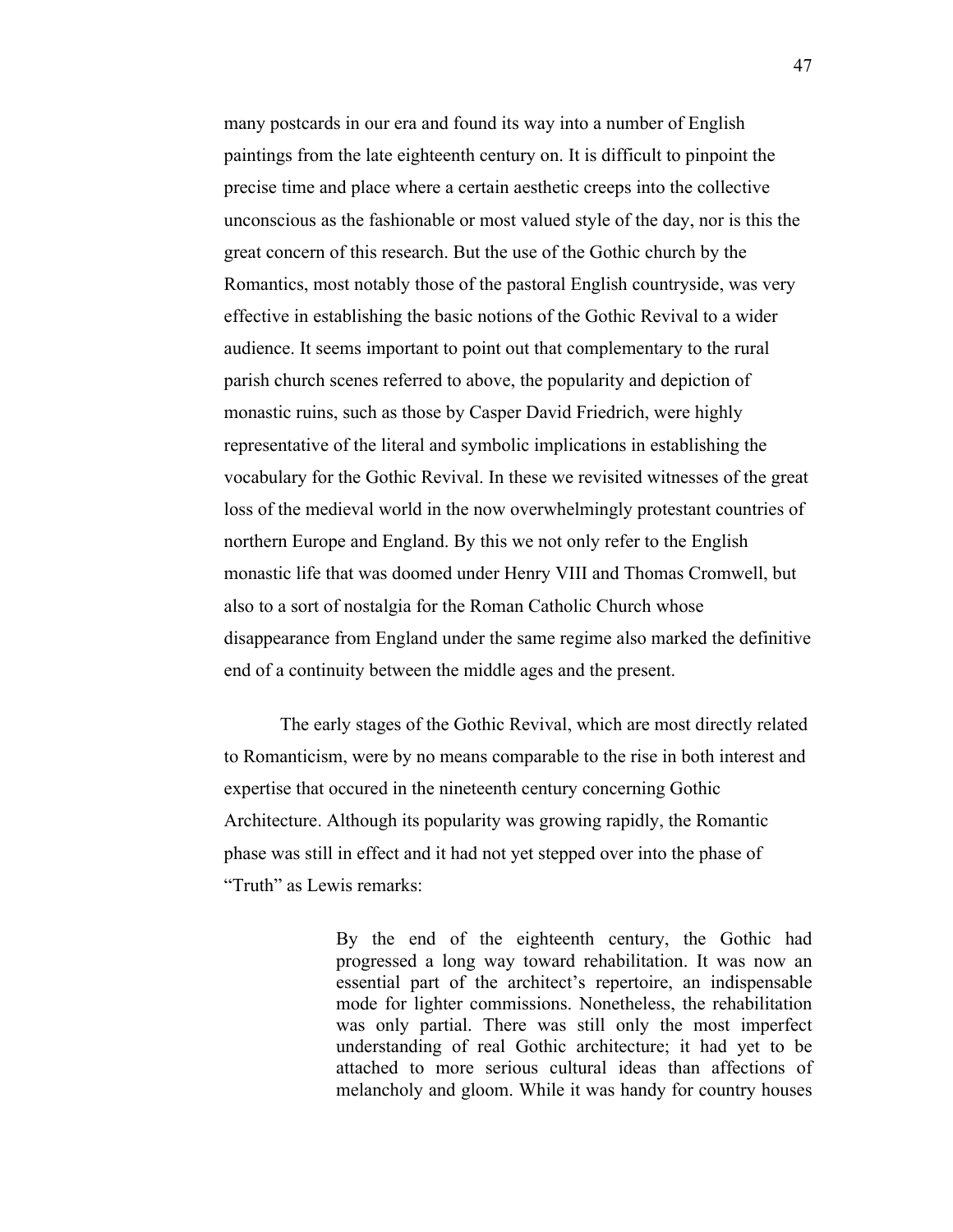or inherently gloomy objects like prisons, it was not yet fit for the most important civic commissions. In short, the Gothic had still not gathered the irresistible cultural momentum that a true revival requires. This would happen only with the twin forces of Romanticism and the Industrial Revolution, which liberated the Gothic from the quarantine of the picturesque garden and placed it in the centre of public life. $62$ 

As touched upon earlier, the Revival first manifested itself in physical architecture by showcasing obvious elements of Gothic architecture, like pointed arches and turrets in private residences commissioned by wealthy noblemen and merchants. The beginnings of the Gothic Revival thus seem much less remarkable and significant in terms of social and religious impact. It was a mere matter of time before more serious implications began to appear in relation to the use of this architectural aesthetic. While the concerns with accuracy or authenticity of style and construction were slowly beginning to be addressed, more volatile and intimate aspects were also emerging as Lewis points out: "By 1800 most of the elements of the mature Gothic Revival were already in place in England. Substantial and handsome buildings were being built, informed by ever more accurate archaeology, and there was a growing tendency to link the style with medieval piety and Christianity."<sup>63</sup>

Before proceeding any further in this particular direction, it would seem essential to mention the work of Charles L. Eastlake, who wrote the first history of the Gothic Revival in 1872. As the Revival was still very much in effect while the work was being written, the author provides an extremely important account of the "craze" from contemporary, first hand experiences. Eastlake's study of the Gothic Revival was the only significant one published until Kenneth Clark's book in 1928. The proximity of the author to the major causes and influences, as well as the major reactions and issues of the day in relation to the Gothic Revival is certainly worthy of consideration. In the introduction to its 1970 edition, J. Mordaunt Crook outlines a division of the

 $^{62}$  Michael J. Lewis. The Gothic Revival. New York: Thames and Hudson, 2002. p.35 <sup>63</sup> Ibid. p.59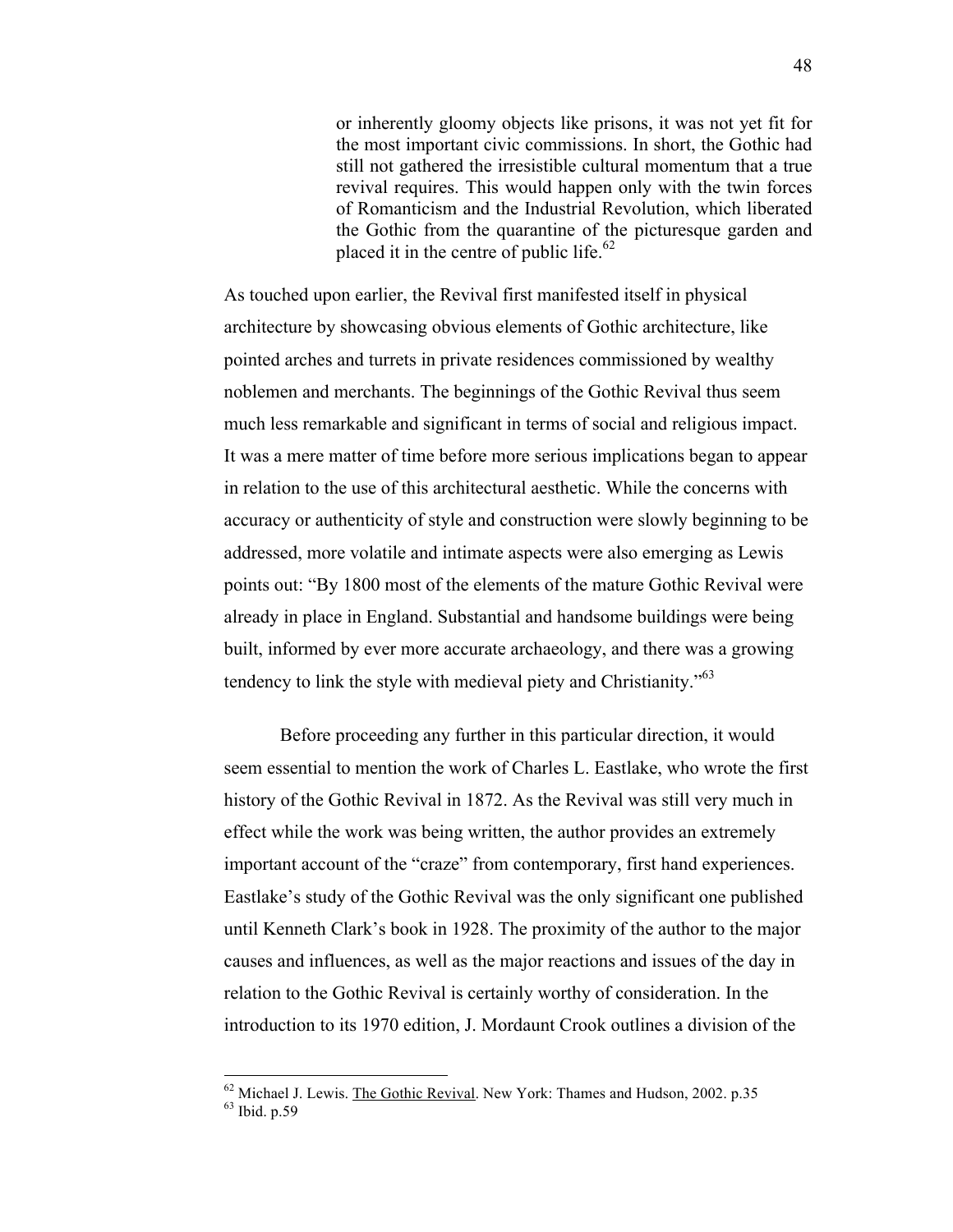Revival into two distinct phases: the Romantic and the Archeological, with the year 1845 separating the two. As these titles are fairly self explanatory, it seems worth mentioning the resemblance to Lewis' outline above, but also to Clark's classification: "the Gothic Revival divides itself very clearly into two periods. The first of these we may call the picturesque period (…) the second we may call the Ethical period."<sup>64</sup> According to Crook's system, the Romantic phase is further divided into two parts: the Rococo Gothick and the Picturesque Gothick. The alternate spelling serves to highlight the coarse, "caricaturesque" or illegitimate quality of architecture from the first phase of the Revival.

These "sections" of the Romantic phase make reference to the more artificial or unsophisticated beginnings of the Revival, where authenticity was certainly not a necessary achievements and most, if not all architectural examples from this phase are private residences and the physical incarnation wealthy men's fantasies. The primary examples would be Walpole's Strawberry Hill and Beckford's Fonthill abbey. This element of fantasy is perfectly in line with the meaning and idea behind a revival, especially one which sprung forth from the Romantic Movement, as Crook points out: "Romanticism idealizes the remote; it glorifies the distant, both in time and place. All revivals are romantic and the Gothic Revival quintessentially so."<sup>65</sup> While a general understanding of what is meant by "romantic" in this context is somewhat expected, the differences between the Rococo and the Picturesque "Gothick" in Crook's system are best expressed by he himself:

> The Rococo was principally expressed in decoration, the Picturesque in composition. The origins of Rococo Gothick were at least partly literary, the origins of the Picturesque were pictorial. But whereas the Rococo was a Continental exotic, imported and absorbed, the Picturesque was a visual philosophy of entirely native origins. Each contained

<sup>&</sup>lt;sup>64</sup> Kenneth Clark. <u>The Gothic Revival</u>. London: John Murray, 1962. p.120<br><sup>65</sup> Crook J. Mordaunt. Introduction. <u>A History of the Gothic Revival</u>. By Charles L. Eastlake, New York: Humanities Press, 1970. p.35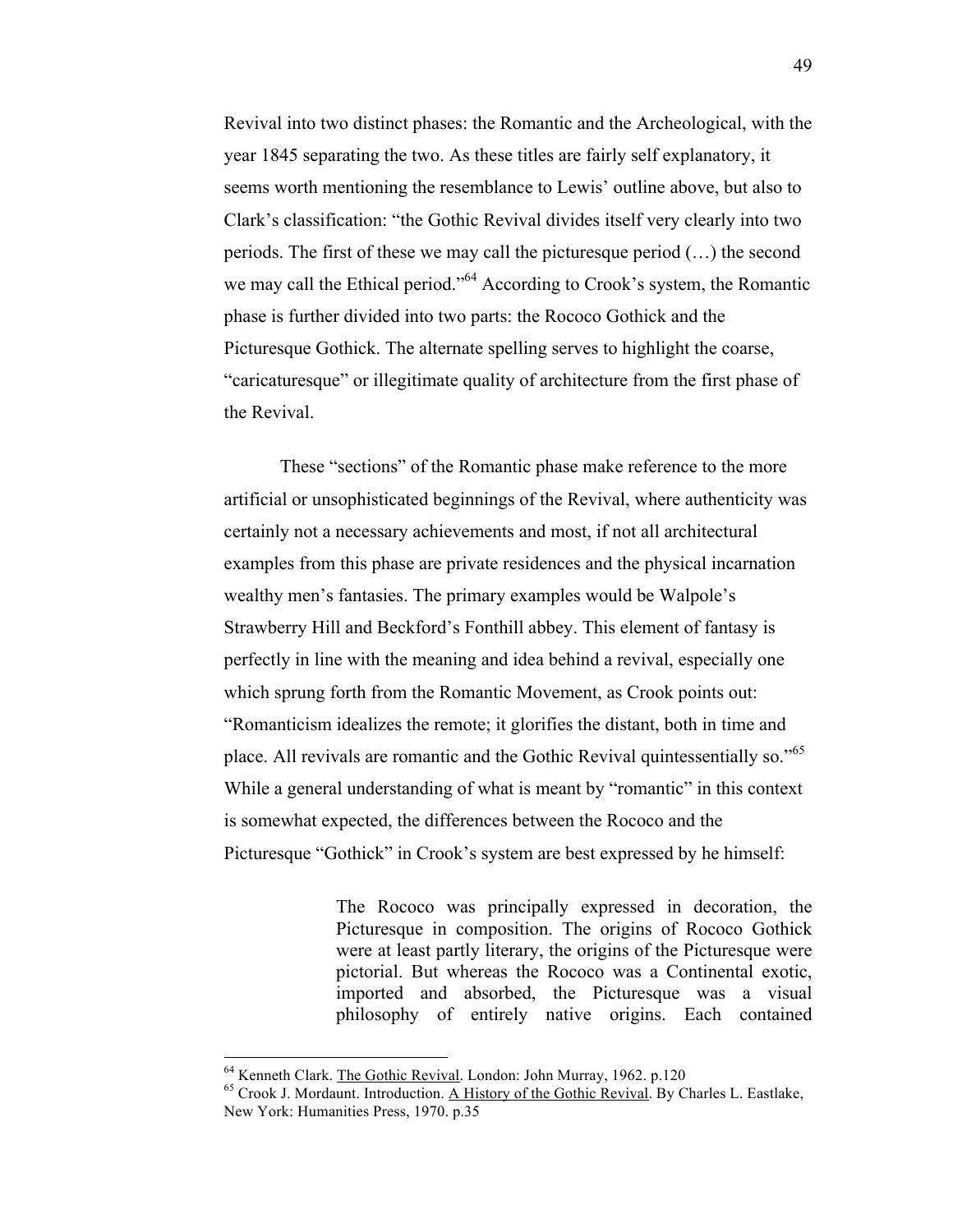something of the other, and together they constitute the first two major phases of the Gothic Revival in this country. 66

The use of the word Rococo may be interpreted by some as a pejorative designation in this context and with good reason. This early phase of the revival was certainly not its most distinguished in both quality and originality of work. It has also come to be recognized as a sort of "kitsch" period in the revival, where the passion and desire for medieval architecture was definitely present but where the true understanding and appreciation of the style was definitely lacking. Although this may be the case, it was a necessary step in the development of a Revival that would eventually last more than one hundred years. The so called Rococo and Picturesque phases not only laid the foundations for more serious archeological and stylistic research of the genuine Gothic architecture that would appear in the nineteenth century, they also served to fuel high society's penchant for a new change in taste. The well known Horace Walpole and the "Gothicizing" program of his Strawberry Hill residence, which was mentioned earlier, had a great effect on the advancement and credibility of the style. It not only reflected his personal taste, but contributed to the creation of a new generation of architects that would push further in the desire to correctly execute the style. The late eighteenth century saw the rise of Gothic from a marginal, almost laughable distraction to a serious change in taste. The enthusiasm and implication of a man of quality, such as Walpole, made a great difference in how the new aesthetic was viewed and accepted, as Clark clearly explains:

> By that time the taste for Gothic had spread from a few eccentrics to the mass of fashionable country gentlemen. Walpole, as the unconscious instrument of Romanticism, was largely responsible for this diffusion it can be called, for he did not so much popularize as aristocratise Gothic. In 1750 the taste for pinnacles was associated with parvenus and

<sup>&</sup>lt;sup>66</sup> Crook J. Mordaunt. Introduction. A History of the Gothic Revival. By Charles L. Eastlake, New York: Humanities Press, 1970. p.35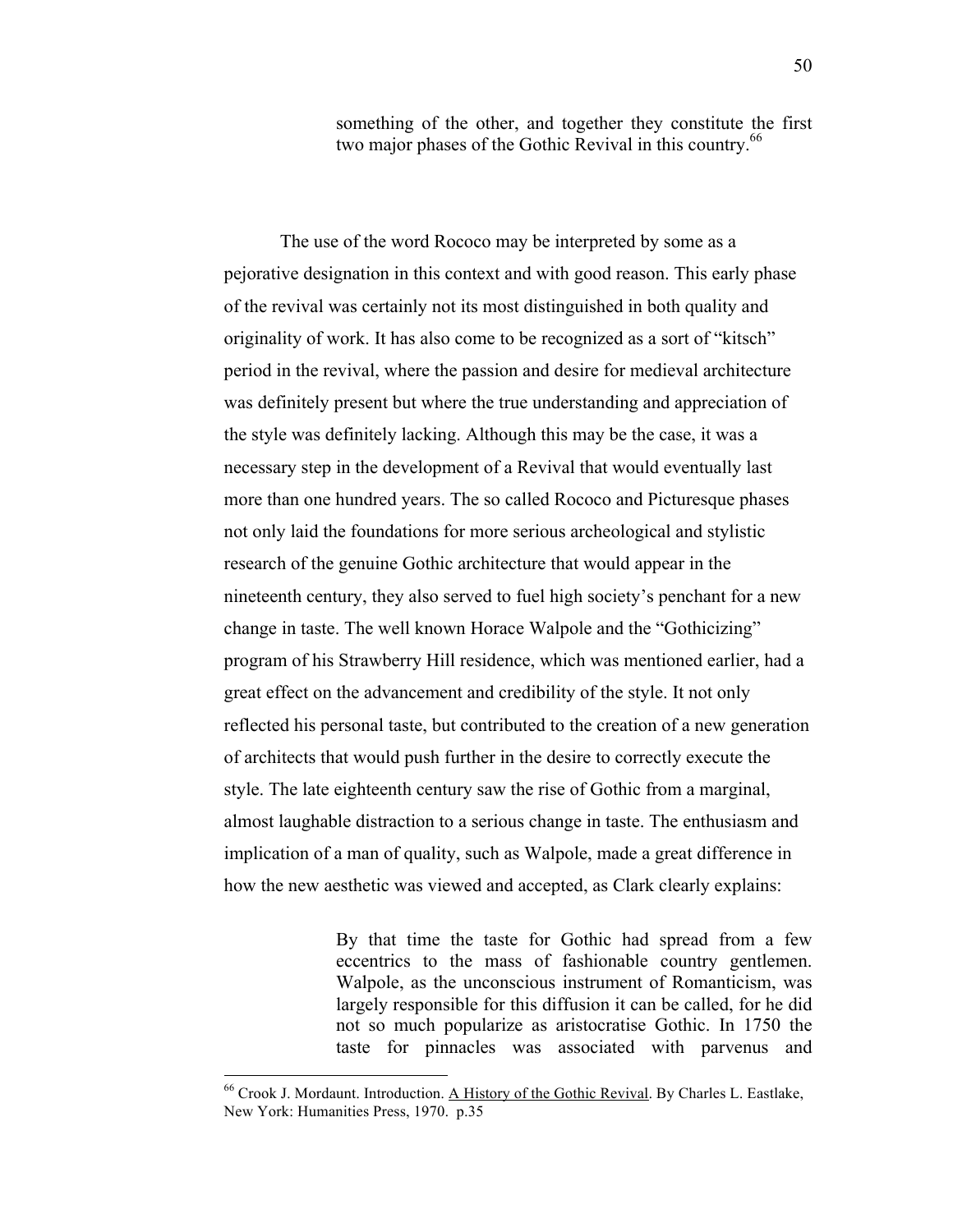Chesterfield could dismiss it as such, but when the exquisite, cultivated Walpole took up Gothic, society began to feel that there might be something in it.<sup>67</sup>

While attempting to fully understand the scope of the Revival from its sources to its impact and legacy, it seems clear that the increasing interest in associating the Gothic aesthetic to social and religious ideology was also mirrored by the rigor that could be found in concerns with stylistic correctness. Before moving on to these concerns which are central to this research project, we wish to emphasize the impressive amount of thought, work, and debate that from the early nineteenth century went into the study and refinement of reviving a truly credible and stylistically correct Gothic architecture. The phase of "Archeological Gothic" as outlined by Crook in his introduction to Eastlake's book, sought to "dig up" the most genuine and authentic looking designs for Gothic Revival buildings. While at first this practice was mainly concerned with adding or introducing Gothic elements through decorative means, it soon grew to the ultimate goal of achieving a structurally authentic Gothic building. This development was truly fundamental as Clark emphasizes: "This scholarly interest in archaeology, followed by a sentimental delight in decay, is the true source of the Revival; and it just overlaps with the use of Gothic as a traditional style.<sup> $168$ </sup> Although we may consider this greater interest in pursuing truth in style, construction, and execution as a step forward, we cannot forget the fact that it is in this phase of the Gothic Revival that we begin to hear of Church restorations. While the exact degree to which this practice would be destructive to the nation's stock of medieval buildings is still subject to much discussion, the fact that some great buildings or elements were lost cannot be disputed.

 $^{67}$  Kenneth Clark. The Gothic Revival. London: John Murray, 1962. p.62  $^{68}$  Ibid. p.11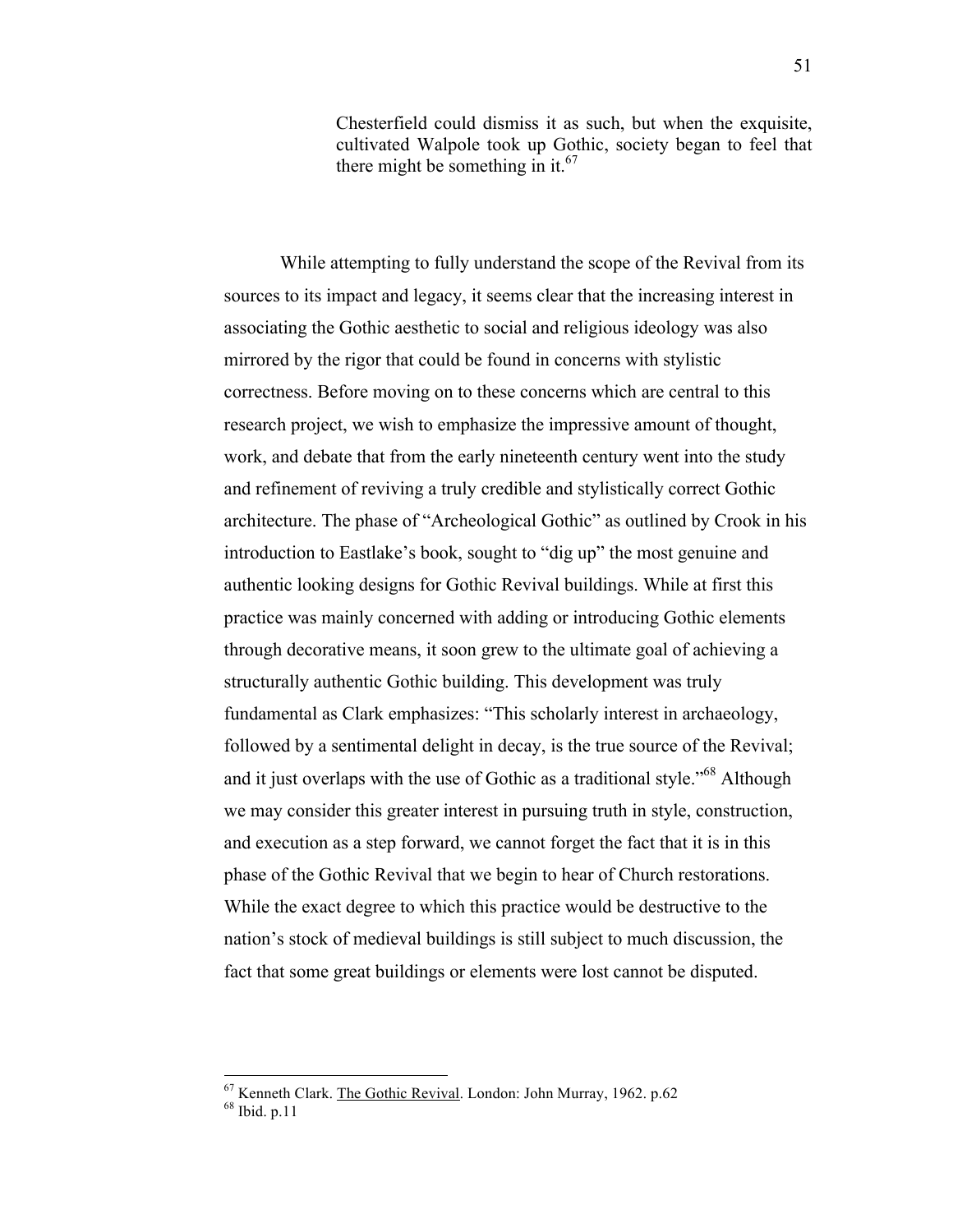According to almost all accounts read on the Gothic Revival, it is the name of the architect James Wyatt which first revealed itself as synonymous with evil. Famously dubbed Wyatt the "destroyer" by Pugin, it is well known that his contemporaries, or those nearly so, were quite harsh in judging the man. He began his career as a classical architect with a good reputation and inevitably came to benefit from patronage demanding the execution of a Gothic style. As an architect active in the late eighteenth and very early nineteenth centuries this was inevitable. His most famous work was probably the design and construction of Fonthill abbey for William Beckford, which was a prime example of picturesque Gothic commissioned by an eccentric millionaire. The fact that Wyatt's first "Gothic" works, as well as some later works were confined to private homes was perfectly in line with the developments of the Gothic Revival until then, as explained by Clark:

> If we take a period extending to 1820, the proportion of new Gothic churches to Gothic Mansions and villas would be very small indeed. There are many obvious reasons why the Gothic style is more suited to churches than to any other branch of architecture; and anyone who has thought of the matter must have been surprised to find that until 1820 the Revival was practically confined to private houses.<sup>69</sup>

The irony that is referred to here is not completely without explanation or reason. As we have seen earlier, the opening "Romantic" phase of the Gothic Revival was initiated by a select group of enthusiastic and wealthy gentlemen who saw it fit to reintroduce a style that moved them emotionally. As Eastlake put it so colorfully about this fact: "the revived taste for Medieval Architecture was as yet caviar to the multitude.<sup> $270$ </sup>The talents of Wyatt served their purposes quite well, as his outlook and abilities were perfectly in line with his patrons' desires and the defining characteristics of the picturesque phase of the Revival: "Wyatt was an essentially romantic architect. His

<sup>&</sup>lt;sup>69</sup> Kenneth Clark. <u>The Gothic Revival</u>. London: John Murray, 1962. p.93<br><sup>70</sup> Charles L. Eastlake. <u>A History of the Gothic Revival</u>. Ed. and Intro. J. Mordaunt Crook. New York: Humanities Press, 1970. p.116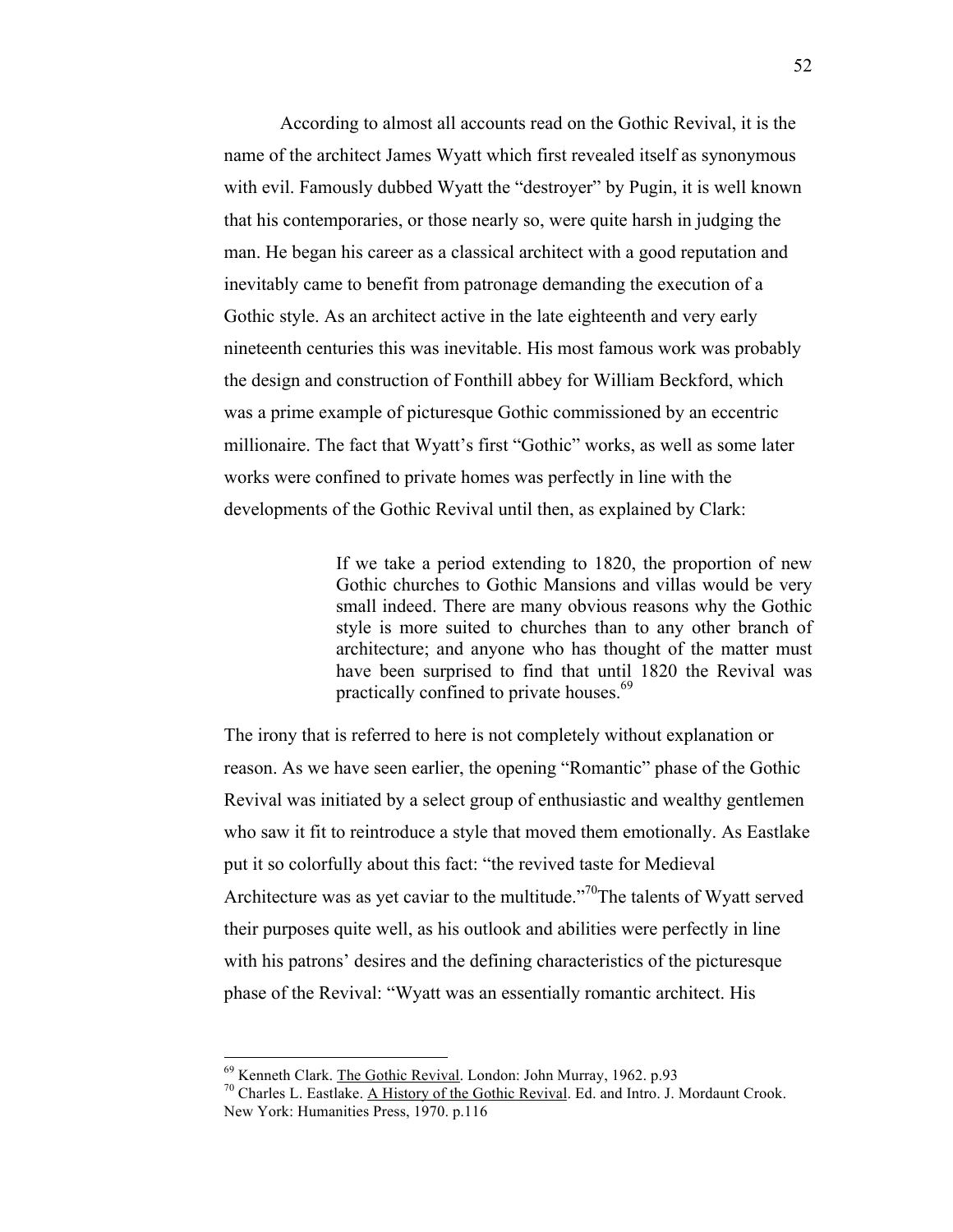strength lay in scenic effect rather than in detail.<sup> $271$ </sup> It is his move into ecclesiastical architecture, most notably that of restoration which led many to question his judgment and moved others to begin thinking about architectural conservation and the protection of medieval buildings.

Wyatt's restoration work on Salisbury, Durham and Hereford Cathedrals, as well as that which was carried out on Westminster Abbey drew heavy criticism and left Wyatt's reputation in the hands of his enemies, leaving the task of redeeming it to later biographers and historians. The destruction of certain features during restoration projects, such as screens and altars, are what particularly offended those who followed. This is particularly significant for it relates directly to the religious implications that will be discussed in the following sections. Meanwhile, if we are to use the work of Wyatt as a transition marker between two distinct phases of Gothic Revival architecture, it is without a doubt the one between the picturesque and the archeological or "ethical". A new generation of architects would take the revival one step forward in an attempt to increase concerns with authenticity and stylistic correctness. While this did not inhibit the further "destruction" of medieval churches through restoration, it did in fact pull an increasing number of Ecclesiastical and civil building commissions towards the Gothic aesthetic. The quality of the work was ensured by the passionate research and scrutiny of architects seeking out authentic examples to copy.

While Morris would later be critical of those architects he called "copyists", at least the architectural "Shams" of the mid to late eighteenth century were no longer an integral part of English architecture. The earlier romantic phases of the Revival identified above as the Rococco Gothick and Picturesque Gothick witnessed the construction of draw bridges that could not be raised, artificial ruins newly built to look as if they had been subjected to five hundred years of decay, and castle keeps that were neither structurally adequate or useful for the purposes of war. The subsequent phases of the

 $71$  Kenneth Clark. The Gothic Revival. London: John Murray, 1962. p.83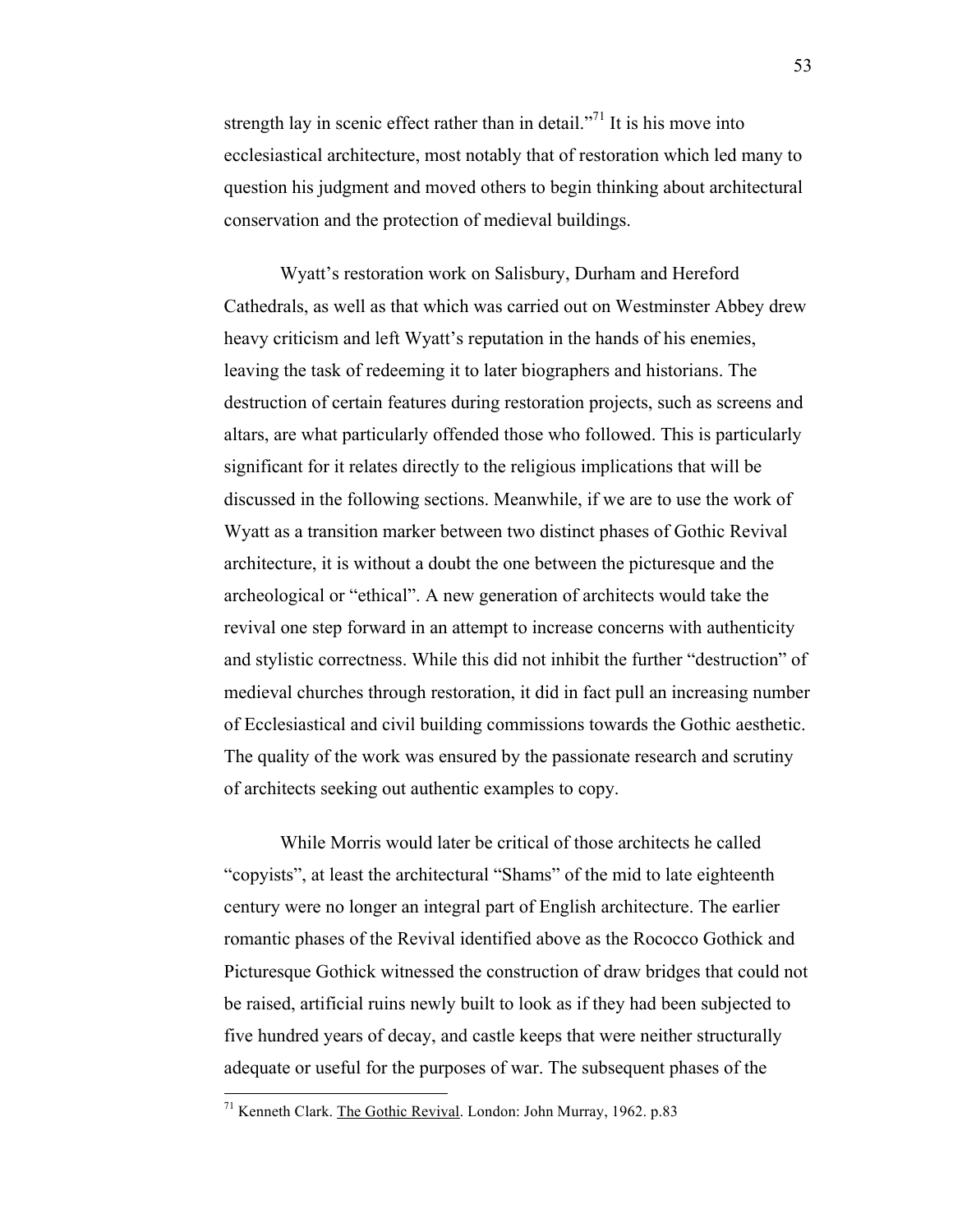Gothic Revival that are considered as "archeological" sought to redress the use of the aesthetic with useful and functional designs, as well as authenticity and historical accuracy. Some may suspect that the practice of copying medieval examples to integrate into contemporary buildings sacrificed originality in a whole generation of architects, but in the opinion of others, it may have had a positive effect, as Lewis points out:

> In the 1840's, the ideal of making a building that could not be distinguished from genuine Gothic architecture exercised an irresistible attraction over the minds of young architects. Presenting them with a clearly defined goal, it gave urgency and direction to their architectural studies, and acted as a healthy tonic on the whole Gothic Revival movement. It certainly cannot be said to have destroyed anyone's powers of imagination for out of the ranks of the most successful copyists later emerged the revival's most original architects, such as Butterfield and Street<sup>72</sup>

While Lewis touches upon a very important point, the copying that was increasingly carried out by architects in the first half of the nineteenth century was not only due to their own personal passion and motivations, but many outside factors contributed to this shift in practice. As will be examined in more detail, a number of popular figures and architectural, academic, or antiquarian societies gradually gained much importance in the decades leading up to the 1840's. These societies would put an immense amount of pressure on architects and church officials alike in their desire to standardize and establish the Gothic "Decorated" style as the exclusive and official style of Christian architecture. The reasons were aesthetic, symbolic, nationalistic, but mostly linked to the return of religious ritual. This fact comes to contradict or even oppose Lewis' idea that originality was still possible after the 1840's with good reason. The powerful Cambridge Camden Society, which was to become the Ecclesiological Society in 1845, put tremendous pressure on all

 $^{72}$  Michael J. Lewis. The Gothic Revival. New York: Thames and Hudson, 2002. p.105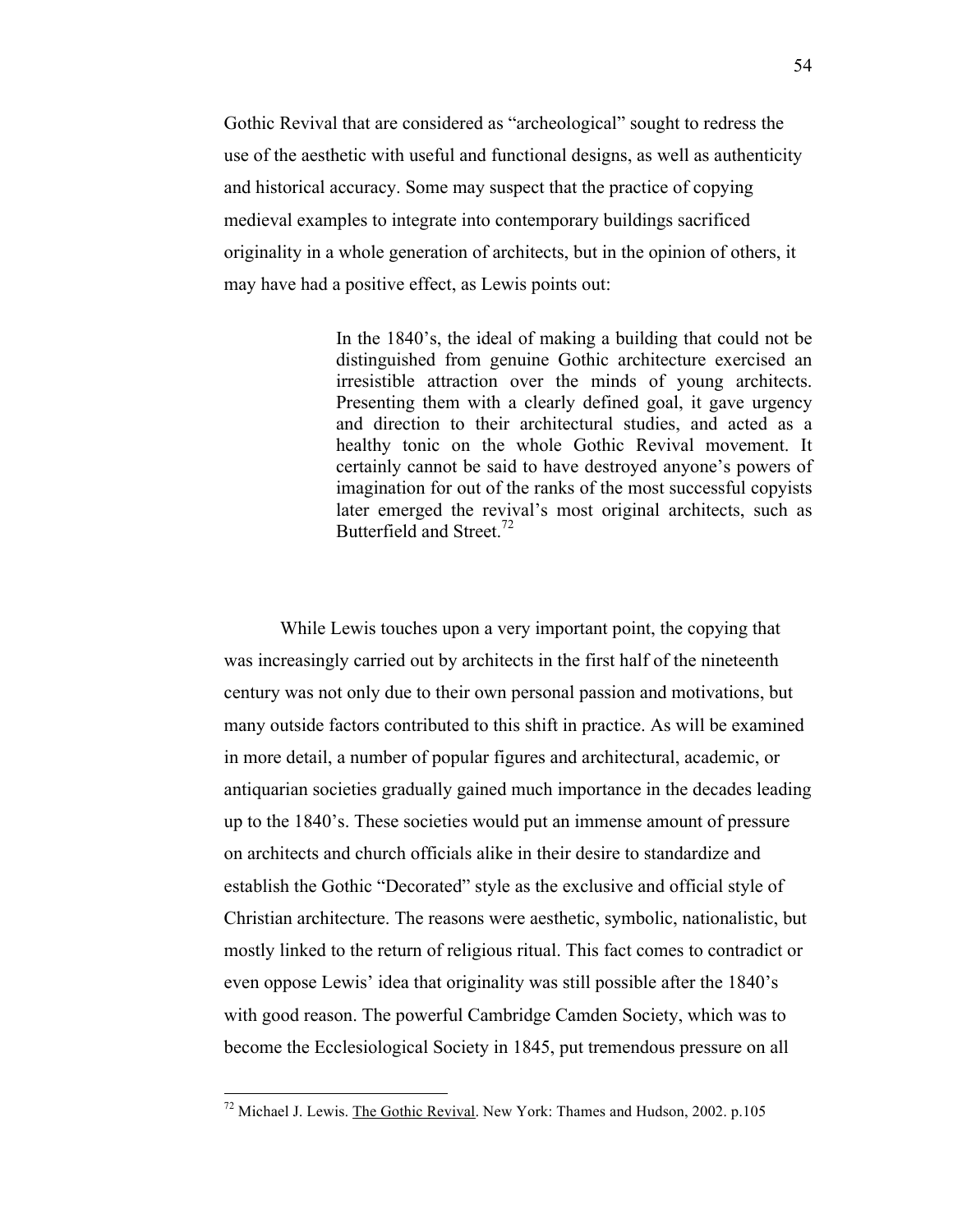those with power of decision over the construction or restoration of English Churches. They were very effective in establishing their version of the "truth", and having people accept it as gospel on the matters of architectural taste. The result was almost authoritarian as Clark points out: "After 1845 Gothic architecture was revived with a religious severity of purpose; and the architect who adopted that style worked under one of the most rigorous systems of taboo that have ever oppressed the inventive spirit."<sup>73</sup> The "purpose" he refers to is what we will seek to outline in the following section, as it directly contributes to our undertaking of establishing the true involvement of the "Church" in the Gothic Revival and by extension, in the genesis of the modern conservation movement.

<sup>&</sup>lt;sup>73</sup> Kenneth Clark. The Gothic Revival. London: John Murray, 1962. p.120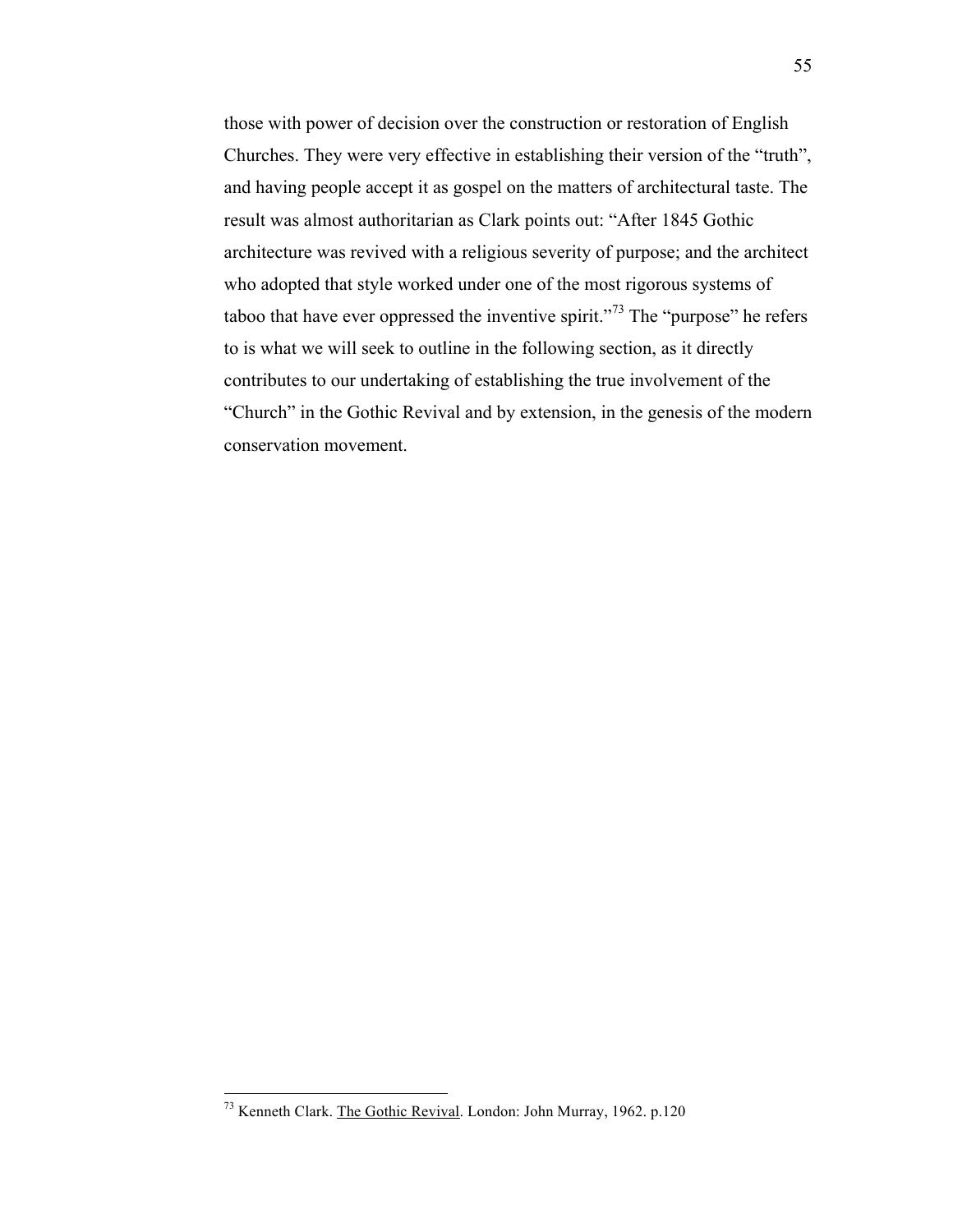# **Chapter 3 Religion and Architecture**

# **Pugin**

The choice of Gothic for the new parliament buildings in London cemented the status of a style and confirmed a popular change in taste. After the destruction of the old palace of Westminster in the fire of 1834, the design by Sir Charles Barry was accepted and executed. It must not seem as if he had taken it upon himself as some sort of maverick to submit a proposal in a style that was yet to benefit from popular favor and support. It was quite the contrary actually; as the committee in charge of accepting proposals for the project and issuing the commission to a very fortunate architect had already determined that the style would be Gothic. The factors or reasons are easy enough to understand or speculate on. Considering that sections of certain buildings on the site of the old Palace of Westminster, such as the Great Hall and St-Stephens had survived, their Gothic style would certainly not have been easy to match up with a classical building. The history and medieval architecture of the old site had a decisive effect on the choice of style, which we can surely accept and approve of. The other major reason, according to historians of the Revival, can be attributed to the fact that in this period, there was a well established and growing belief that the Gothic style was essentially English. And as Clark points out, even if some critics denounced this as false in the knowledge that it was in fact a French style, the general sentiment of patriotic and romantic nationalism was irresistible to most. Furthermore, the simplicity of the explanation at a time when the architectural style of an Empire's seat of government was being decided demanded such a clear cut decision: "Gothic must be used because it was the national style. Everyone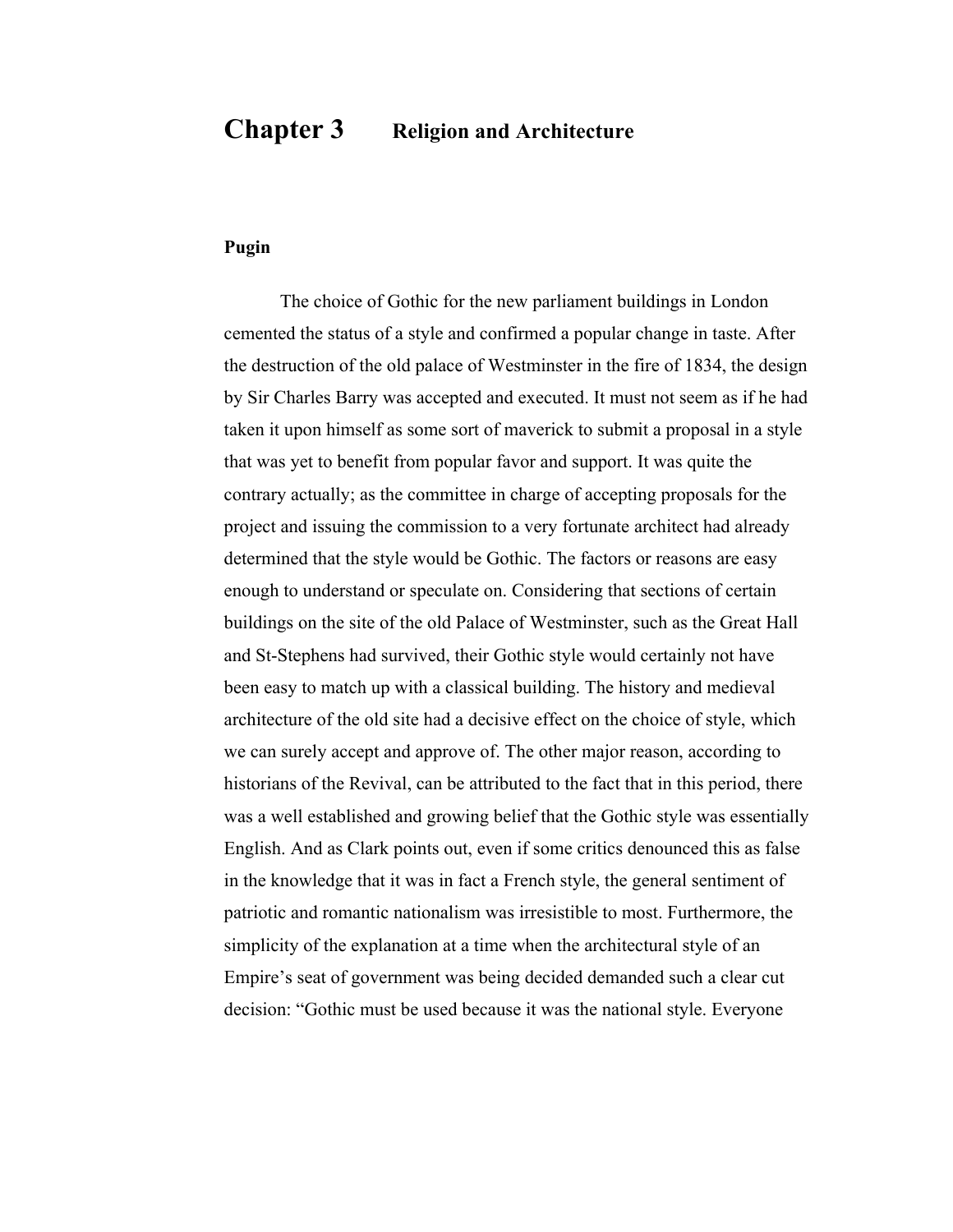liked an argument which could be put so clearly, so shortly and with so few technicalities<sup>"74</sup>

One of the main ideas behind including our discussion of the construction of the new parliament buildings in the Gothic style was certainly not to claim that it was the definitive project that confirmed the status of the new found enthusiasm for the Gothic. It serves rather to highlight the awarding of a major civic building project to an architect that was to proceed with the use of the Gothic style for the first time. As mentioned earlier, until the 1830's, most if not all buildings executed in the Gothic styles were either residential or ecclesiastical. The use of this style on what was arguably the most important commission of the century in England for a civic building says a lot about the well established popularity of the Gothic aesthetic at this particular juncture. Such is the importance of Barry's design for the new parliament buildings, but there is more beyond this fact. As almost all historians of the Revival seem to hold Augustus Welby Northmore Pugin in such high regard as a central figure in the development of the subject at hand, it seems more than appropriate to mention the fact that Barry called upon his talents during the parliament project. Pugin was not only a very passionate and talented draughtsman, his contribution and legacy within the history of the Gothic Revival is unique and extremely pertinent to the issues we mean to address here. The words Eastlake used to express this in 1872 are quite revealing of Pugin's position as the central figure marking the transition into the second phase of the Revival:

> Whatever value in the cause we may attach to the crude and isolated examples of Gothic which belong to the eighteenth century, or to the efforts of such men as Nash and Wyatt, there can be little doubt that the revival of Medieval design received its chief impulse in our own day from the energy and talents of one architect whose name marks an epoch in the history of

<sup>&</sup>lt;sup>74</sup> Kenneth Clark. The Gothic Revival. London: John Murray, 1962. p. 115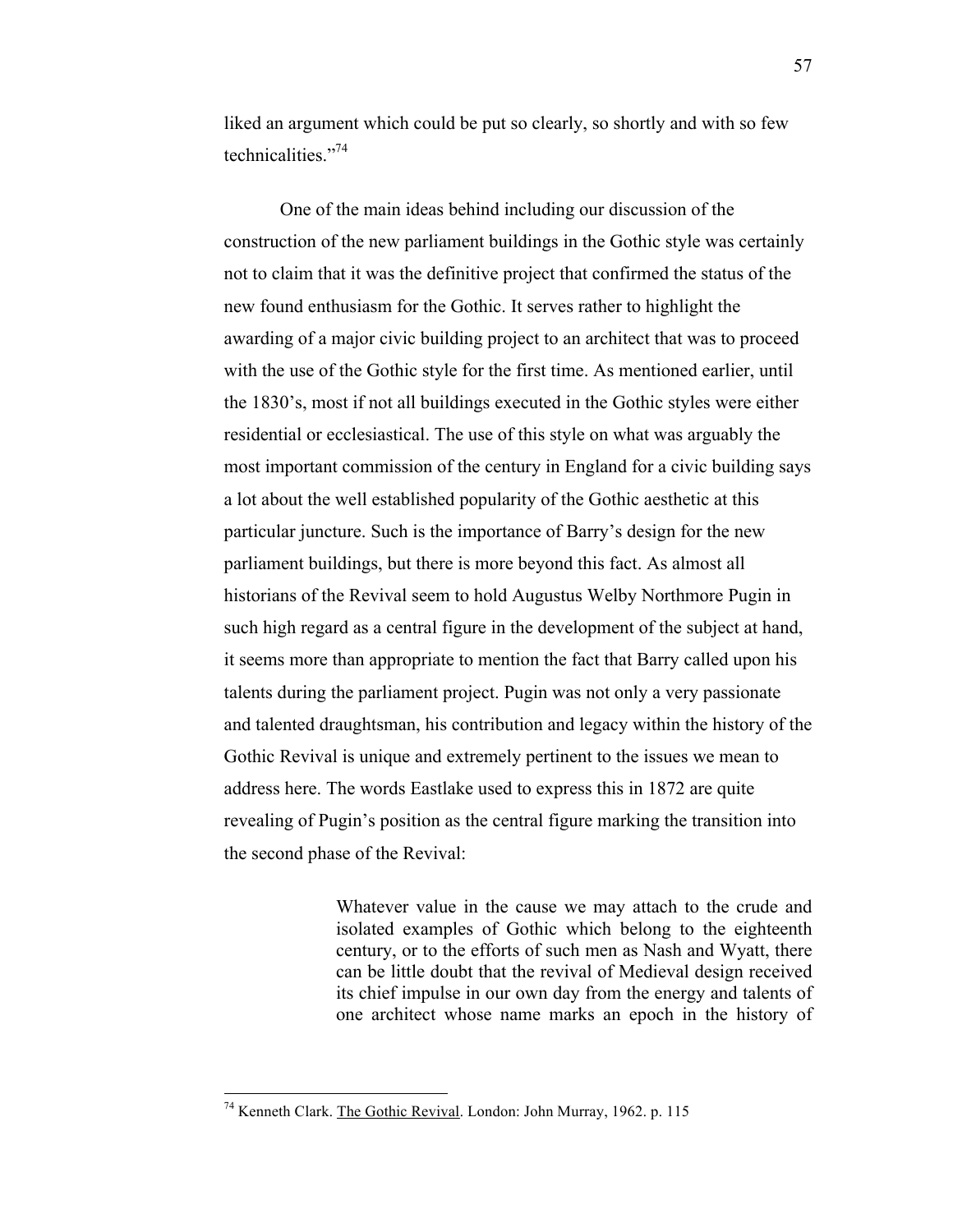British art, which, while art exists at all, can never be forgotten.<sup>75</sup>

Although all may not be in agreement, it would seem fair to claim that Pugin made his mark more as a writer, critic, and theorist, rather than as an actual architect. His work as an architect was considered truer and more accurate than what had come before him and his approach was, by almost all accounts, respected and admired. He had been renowned for his talent as a draughtsman since he was still a child, sketching medieval buildings in England and France while accompanying his architect father on professional visits. These exercises of observing and copying proved invaluable as Pugin later became known for his knowledge of Gothic detail and authentic elements. While his first real employment outside of his father's office had been to design and execute the medieval stage scenery for a show at the Covent Garden Theatre, his romantic and theatrical tendencies proved to be no obstacle for his well researched familiarity with true Gothic details. In terms of architectural aesthetics, we can claim with much certainty that Pugin metaphorically "raised the bar" for other architects practicing in the Gothic style and contributed to the appearance of a much greater quality of work. He not only did so by simply demonstrating his superior "archeological" knowledge of the Gothic style, but he also brought a new set of elements into the equation. With Pugin, faith, ritual, morality, and religion were suddenly included into any consideration of what could belong to the Revival. This new dimension gradually saw the light of day following Pugin's involvement with the Parliament building project. It was quite a significant shift and most tend to agree that he was responsible for it, as Clark emphasizes:

> A few years later Gothic was fortified with principles stricter and more comprehensive than those on which classical buildings were based; and architects had come to look on

 $<sup>75</sup>$  Charles L. Eastlake. A History of the Gothic Revival. Ed. and Intro. J. Mordaunt Crook.</sup> New York: Humanities Press, 1970. p.145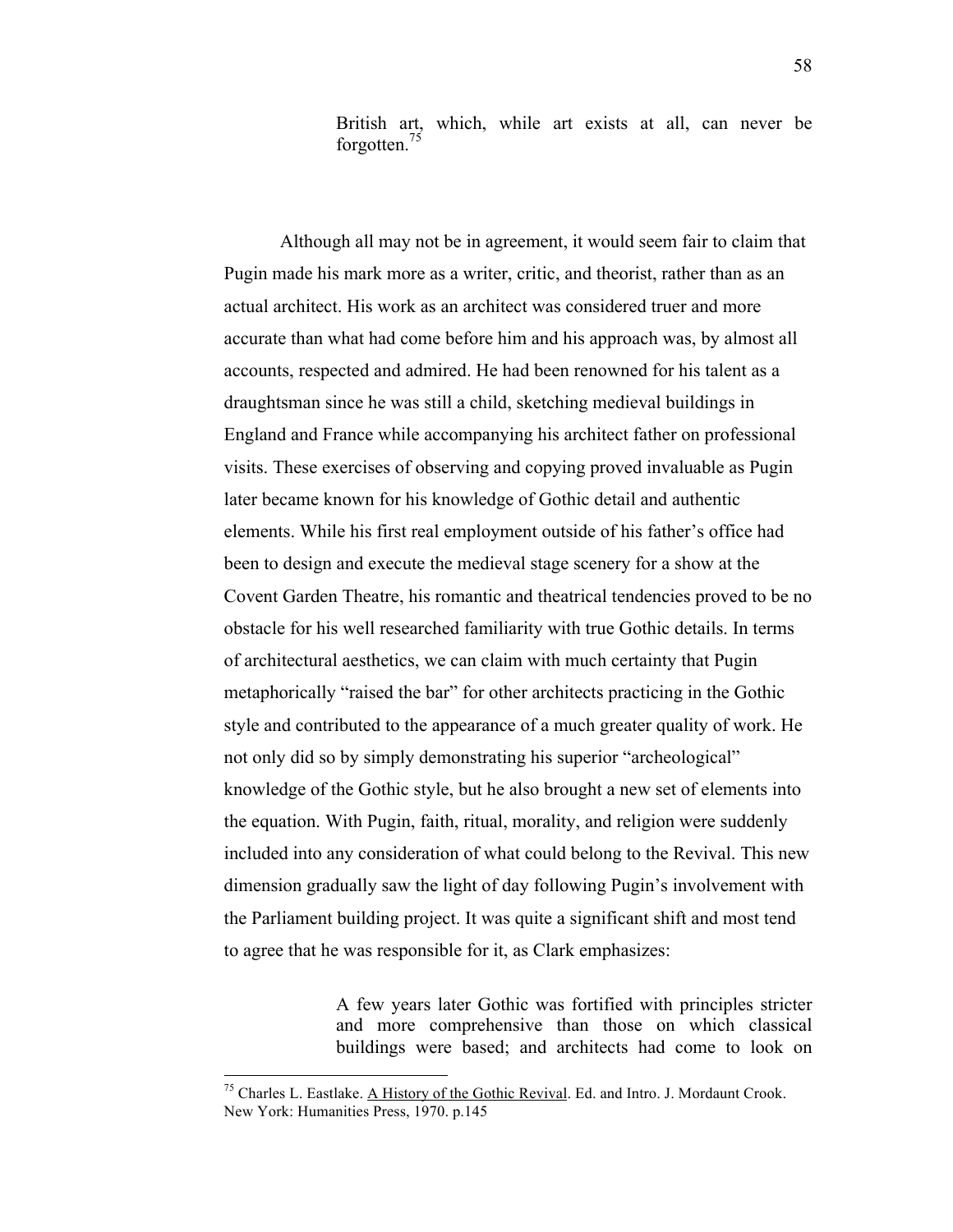Gothic not as a style, but as a religion. A change had taken place in the whole nature of the Revival. The man who brought about this change was Pugin.<sup>76</sup>

The idea that architecture could be scrutinized and analyzed on moral and religious grounds was certainly a new step in the development of the Revival. Although it may not have been the first time in the history of the western world that architecture was judged on elements such as these, Pugin's approach had quite a definitive impact on his peers and all those involved in the construction of Christian churches from that point on. Unlike Ruskin, Pugin attributed much attention to the "society" that produced a certain aesthetic or style for its churches, rather than putting such great emphasis on the happiness or morality of the actual laborers building it. Much like Ruskin, Pugin did have a similar impact in promoting, or at least inspiring, the modern labor movement and the general socialist element that was on the verge of fully coming to life in nineteenth century England. His utopian vision of the middle ages put him in a select group of his "contemporaries" such as Ruskin, Morris and even Marx, although with certain obvious discrepancies, as Lewis remarks:

> Pugin yearned for the humane and cohesive society of the middle ages when a common faith and not capitalism was the organizing principle. Marx had no use for religion but his appreciation of medieval society and its communal and cooperative aspects resembled Pugin's, as did his horror at the dehumanizing nature of modern labour.<sup>77</sup>

The similarities brought to light between Pugin and one of the most scrutinized figures in modern history were significantly overshadowed by their differences on the subject of religion. Although Marxism was a fundamentally atheistic movement, Pugin's utopian vision of the middle ages was largely inspired by his devout belief in the principles of the Catholic faith.

<sup>&</sup>lt;sup>76</sup> Kenneth Clark. The Gothic Revival. London: John Murray, 1962. p.122<br><sup>77</sup> Michael J.Lewis. The Gothic Revival. New York: Thames and Hudson, 2002. p.86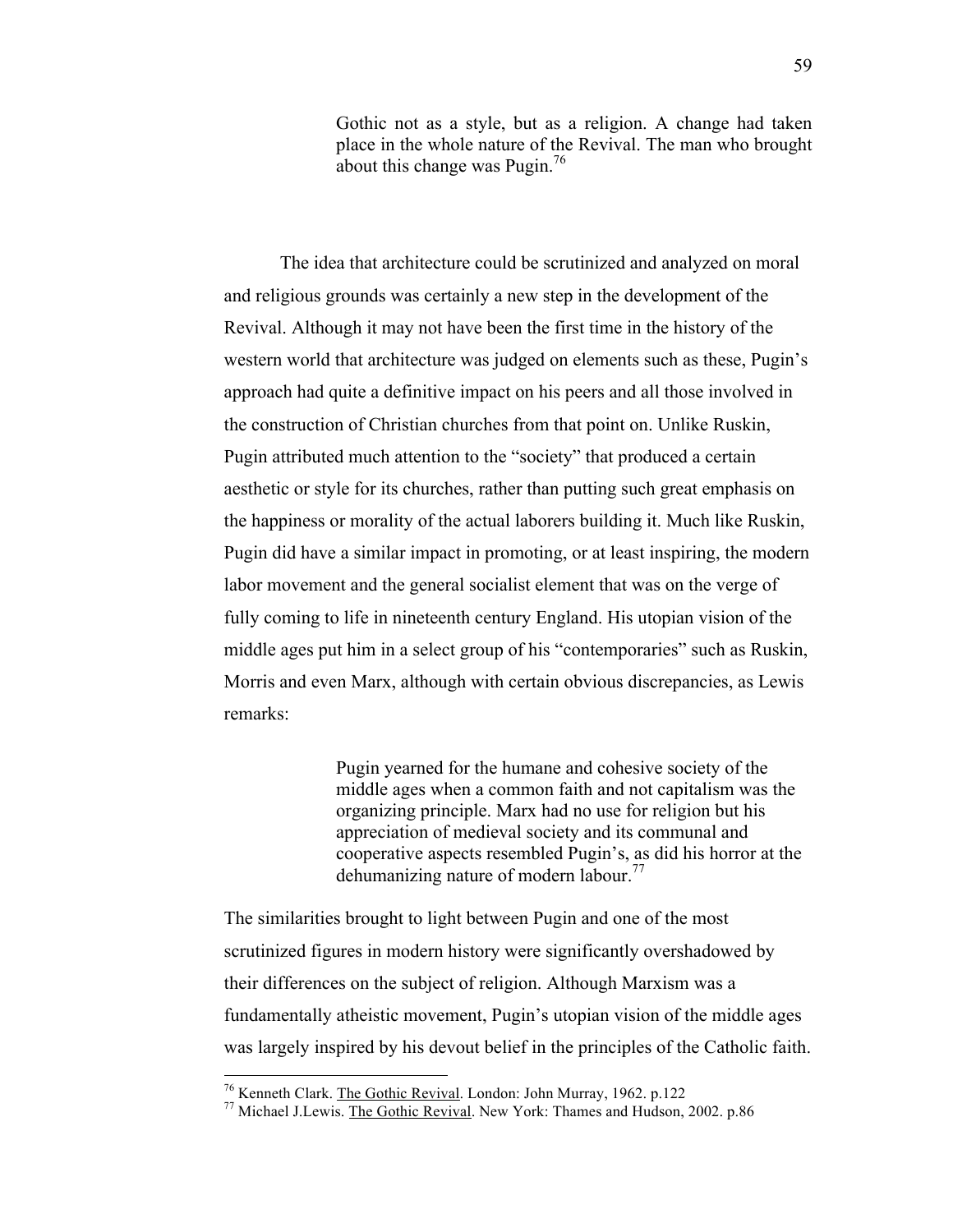Pugin's critique and theory of architecture was based on a few very clear principles, all reverting back to his desire to promote the Gothic aesthetic as the only true style or form of Christian architecture. The first principle that is omnipresent throughout his written works is his deep hatred for classical architecture. As he was born into a time and place still greatly defined by neo-classicism, Pugin most probably felt that its continued use for architectural projects was a clear target on which he could continue to take aim. Adding to this was the fact that as a deeply religious man, Pugin could not overlook the fact that the sources of neo-classicism were essentially pagan and had no clear links to the Christian faith. We may consider his point valid in this particular case, although the Roman Church had commissioned a very significant amount of Ecclesiastical construction projects showcasing elements of classical antiquity in the centuries that had preceded his own.

Another phenomenon he deplored was the overly bare and simple churches that had appeared in England following the protestant reformation, but most importantly, following the puritanical era of the seventeenth century. While many other protestant denominations practiced their religion in nothing more than square boxes with rows of benches and a pulpit at the front, the Anglican Church had also been seriously stripped of symbolic ornamentation and imagery since its first contact with iconoclasts centuries before. While Pugin drew great criticism in England for wanting to bring back these elements in Anglican Churches, his true intentions could not really have been to reconvert the whole nation back to Catholicism as his critics seemed to insinuate. The symbolic imagery and ornamentation Pugin longed to see return to the churches of England was, in his mind, far more noble and acceptable than what had existed prior to the Council of Trent. He argued that the alternative was far more worthy of contempt: "There is no fear at the present time of sacred representations being regarded with superstitious reverence: there is far greater danger that, holy symbols and figures being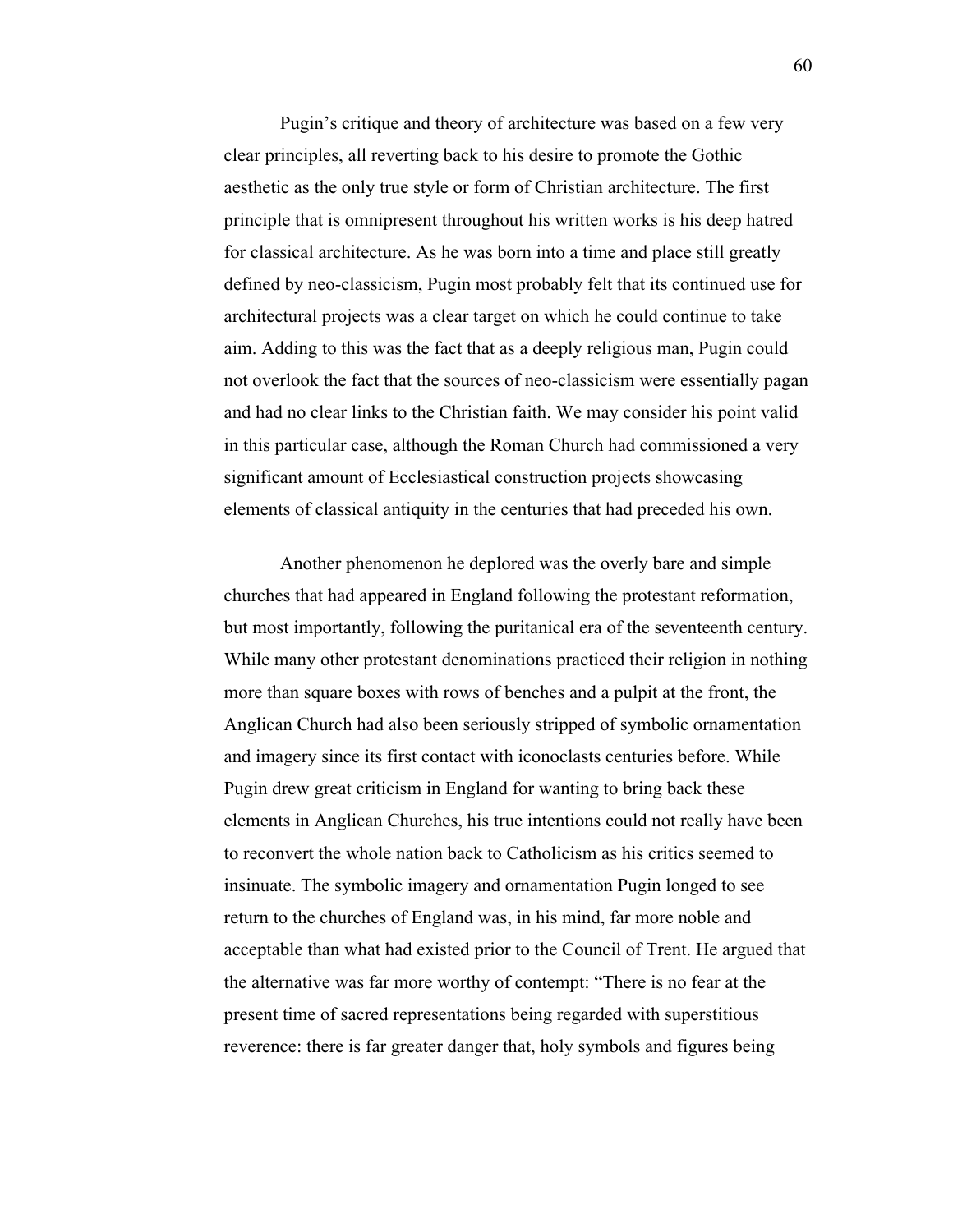replaced by pagan fables or bare walls, men will lose all remembrance of the glorious mysteries they represented."78

Pugin saw a great link between the aesthetics of an authentic medieval church executed in the Gothic style and the ritualistic functions that it meant to accommodate. The sacraments and rituals that had been retained in the Catholic ceremonies had certainly not all survived in the Anglican sphere. The need for elements like chancels screens and altars not only disappeared, but were considered almost heretical to bring back into the fold of Anglican Church architecture at this point in time. Furthermore, the change in ritual over the centuries had resulted in the loss and destruction of such beautifully executed architectural elements through restoration work or deliberate damage. This at once had a direct effect on the state of England's many medieval churches and on those that were yet to be built in the now popular Gothic style. Pugin understood this and passionately sought to remedy the situation. In his *Apology for the Revival of Christian Architecture*, Pugin first aims his words at Catholics in England on this subject: "They hold precisely the same faith, and in essentials retain the same ritual as the ancient English Church. They, consequently, require precisely the same arrangement of church, the same symbols and ornaments as were common in this country previous to the schism."79 Then to the other denominations in the country: "The various religious communities are bound by the same rule to recite the same office, and have the same duties to perform as those who erected and used the many solemn buildings, now alas! in ruins, which are scattered all over the land."<sup>80</sup>

Although we cannot, as mentioned earlier, realistically believe that Pugin thought he would be the one to bring an end to the Anglican Church and restore the Catholic faith in the country, he could not help but try. In his

 $^{78}$  A.W.N. Pugin. An apology for the revival of Christian architecture in England. London: J. Weale, 1843. p.30<br><sup>79</sup> Ibid. p.22

<sup>80</sup> Ibid. p.22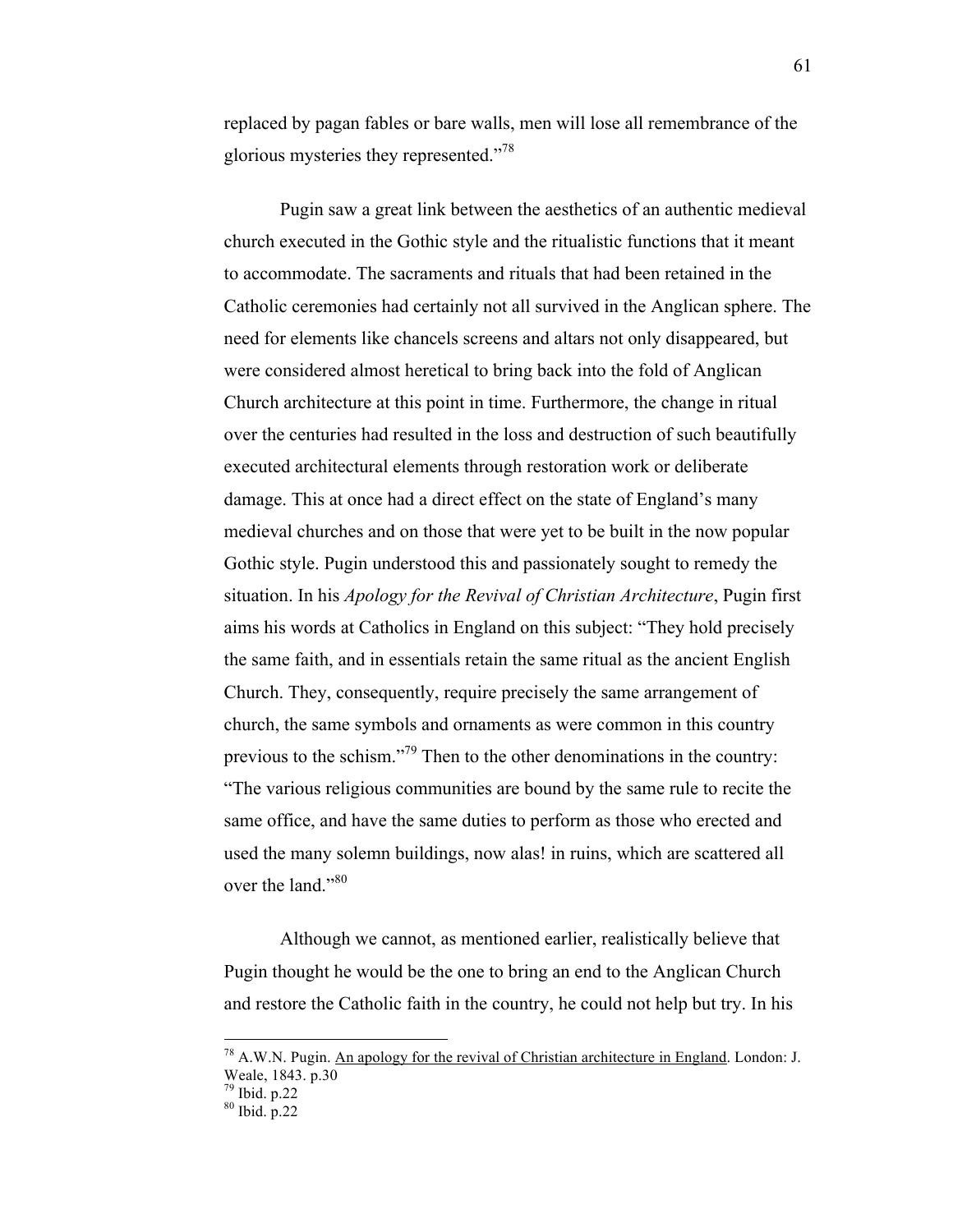writings, Pugin did not shy away from providing recommendations to the Anglican Church in terms of ritual or practice, as he could not separate these from those concerning ecclesiastical architecture. Even if he knew that his influence on bringing back ritual would be limited at best, he still proceeded with his ideology in what concerned the style that should be employed for the country's churches:

> With respect to the present Anglican Church the case is, of course, by no means so clear and positive. Still, if she acted on her present acknowledged doctrines and discipline, without even taking into consideration any probable change in her position, she must turn to Catholic antiquity for the types of her architecture and ornament."<sup>81</sup>

This fairly general statement from his *Apology for the Revival of Christian Architecture* is then followed by an enumeration and explanation of every element he thought should have a place in every Anglican Church: "As I have shown the Anglican Church requires bell towers, spires, naves, chancels, screens, fonts, altars, sacred symbols and ornaments".<sup>82</sup> Pugin then proceeds with his usual anti classical sentiment, adding a hint of sarcasm: "I will ask whether the types of these various features are to be found in the ancient pointed churches of England, or in the classic temples of antiquity?"<sup>83</sup> These ideas laid out by Pugin had a definitive impact and caused reactions from his contemporaries. Although there may have been much resistance directly related to his choice of religion, his views on architecture were undeniable to most. The importance of Pugin's contribution is put into context by Eastlake as early as 1872:

> He describes the proper position and purpose of the chancel screen, rood and rood loft; the plan and number of the sedilia; the use of the sacrarium and revestry; the shape and furniture of the altar. These are matters upon which at the present time the clergy of neither Church would require much information;

 $81$  A.W.N. Pugin. An apology for the revival of Christian architecture in England. London: J. Weale, 1843. p.25<br><sup>82</sup> Ibid. p.31

 $83$  Ibid. p. 31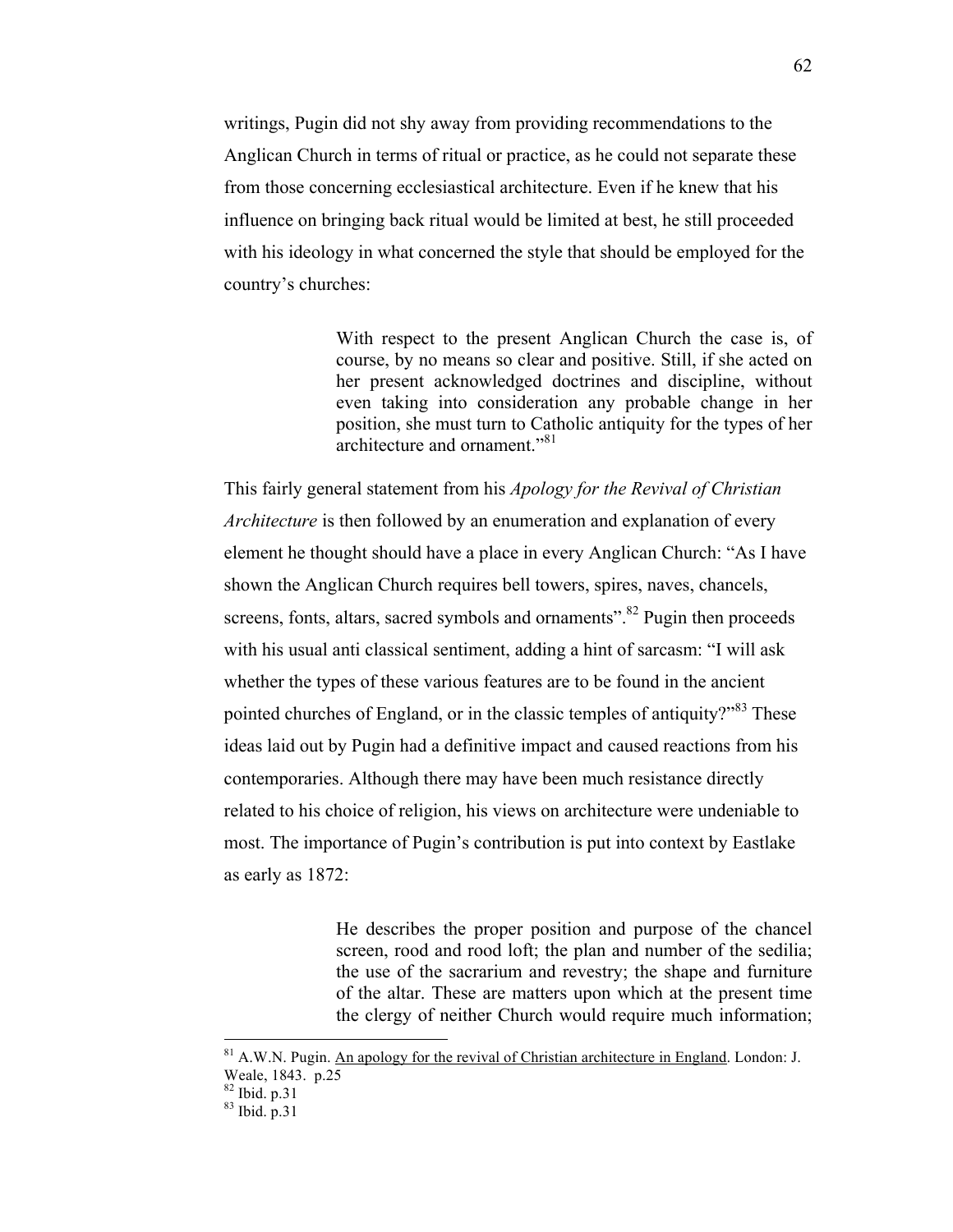but it must be remembered that before Pugin began to write, ecclesiastical sentiment was rare, and artistic taste was rarer.<sup>84</sup>

Pugin was very effective and influential because of his undeniable passion and expertise on the matters of Gothic Architecture. His justification of style being the reflection of purpose and function resonated with many, including Ruskin and Morris who would later restate this in various ways. This ideal was not only an attack on frivolous decorations and accents, it was an expression of truth and enlightened thought. Pugin knew how to express this quite eloquently, as demonstrated here in an excerpt from his famous book *Contrasts*: "It will be readily admitted that the great test of architectural beauty is the fitness of the design to the purpose for which it is intended, and that the style of a building should so correspond with its use that the spectator may at once perceive the purpose for which it was erected.<sup>385</sup> This statement accommodates his ideas on the unbreakable bond between ritual and architecture while providing justification to more utilitarian minds that may have had any interest in these matters at the time. Arguably his greatest work, *Contrasts* was quite dramatic and uncompromising in its approach. It was a passionate rejection of classicism in architecture, as it was described to be in direct opposition to the Gothic aesthetic, the only truly Christian aesthetic according to Pugin. And this was so not only on an aesthetic level, but also in terms of moral quality. In this book we get a clear view of Pugin's utopian or idealized vision of the middle ages contrasted with the "pagan" classical architecture that plagued his times. This is achieved both in words and in drawings. It is a beautiful and entertaining book, which also gives us a glimpse of the similar social ideals that would also be at the center of Ruskin and Morris' "systems". In his introduction to the book, Hitchcock describes the work quite neatly: "Contrasts is neither an archaeological treatise nor a

<sup>&</sup>lt;sup>84</sup> Charles L. Eastlake. A History of the Gothic Revival. Ed. and Intro. J. Mordaunt Crook. New York: Humanities Press, 1970. p.154<br><sup>85</sup> A.W.N. Pugin. Contrasts. New York: Humanities Press, 1969. p.1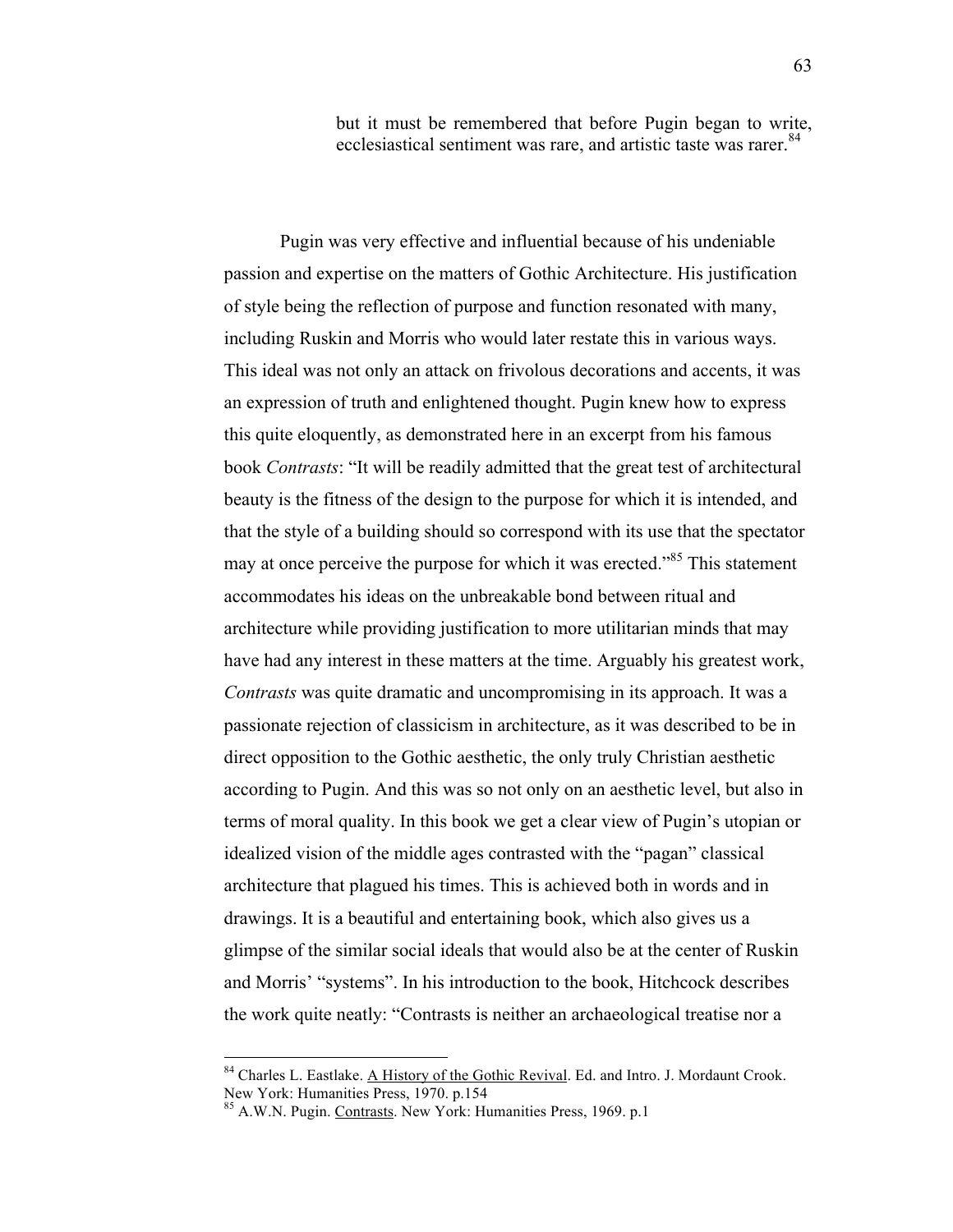collection of models for direct emulation. It is a polemical work whose motivation was almost as much religious, and even social, as architectural."<sup>86</sup>

Anyone reading Pugin can understand how he was a controversial figure as a Catholic in early nineteenth century England. He was by far the most vocal and qualified character to have taken up the cause of explaining and "framing" the Gothic Revival, he was also the first. It can be believed that his insistence on expressing the undeniable connection between religion and architecture gave him the sort of "gravitas" needed for his ideas to mark the collective unconscious in such a way. The fact that he was a Catholic only came to be a sort of annoyance for those who felt it was not right to engage in his views on architecture for that simple reason, all the while making him one of the most revered personalities of the Gothic Revival in England. As with any true Romantic, his approach was poetic and emotional when describing a Church built according to proper "Christian" rules:

> Like the religion itself, their foundations are in the cross, and they rise from it in majesty and glory. The lofty nave and choir, with still loftier towers, crowned by clusters of pinnacles and spires, all directed towards heaven, beautiful emblems of the Christian's brightest hope, the shame of the Pagan; the cross, raised on high in glory, a token of mercy and forgiveness, crowning the sacred edifice, and placed between the anger of God and the sins of the city. $87$

Although his sincerity and genius were never in doubt, his religion did eventually limit his capacity to gain the approval of his peers on a professional level. His ideals and principles were also in peril of not being applied in the physical world until an Anglican organization took it up for itself. The situation is well explained by Lewis:

> While he (Pugin) enjoyed great stature abroad, as a Catholic in a protestant country he could never win full acceptance as a

<sup>&</sup>lt;sup>86</sup> H.R. Hitchcock. Introduction. Contrasts. By A.W.N. Pugin. New York: Humanities Press, 1969. p.13

<sup>&</sup>lt;sup>87</sup> A.W.N. Pugin. Contrasts. New York: Humanities Press, 1969. p.4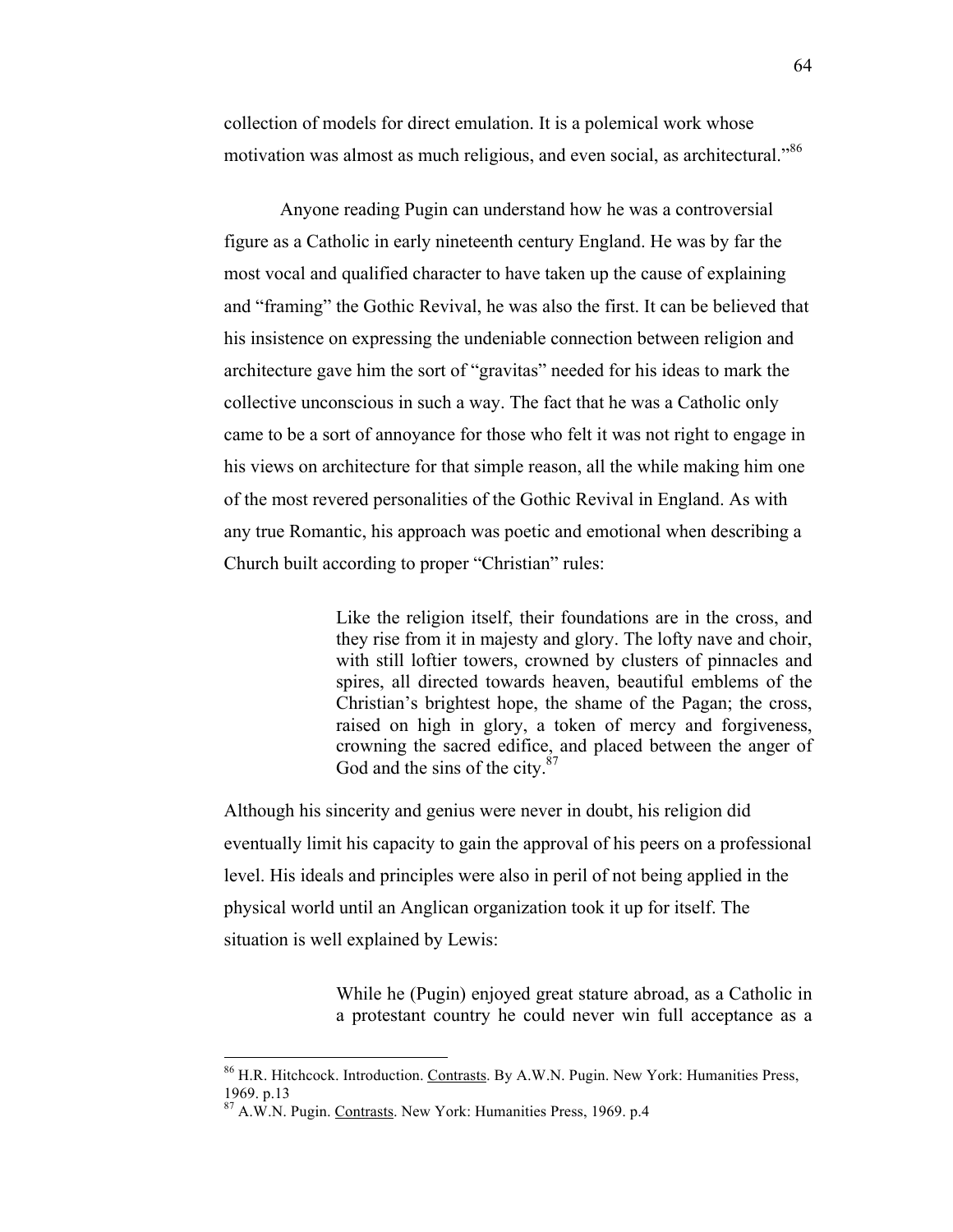reformer of religious architecture. Not until he himself was personally disassociated from his doctrine could the Church of England embrace it. This feat was the accomplishment of the Ecclesiological Society." 88

## **Ecclesiology**

As was the case with Pugin**,** Ecclesiology is essential to outline in our attempt to establish the effects of the English Church's idealized vision of the middle ages through its acceptance and promotion of Gothic as the one and only aesthetic for Church architecture. It is difficult to determine with much certainty when the phenomenon came to be for it is something that first lived in hearts and minds before spilling onto tracts and pamphlets. Eastlake chose to outline the causes of its appearance after the decision of constructing the new Parliament buildings in the Gothic style, as he explains: "The revival of ancient Church Architecture received a fresh and no less powerful impetus from the rapidly increasing taste for ecclesiology, which had by this time begun to develop itself in England."<sup>89</sup> He continues outlining the causes:

> First to the necessity of providing additional churches (...) and secondly, to that remarkable change which was gradually taking place in the religious convictions of English Churchmen (...) representing a tendency to invest the Church with higher spiritual functions, and to secure for it a more symbolical and imposing form of worship than had for many generations past been claimed or maintained.<sup>90</sup>

This statement by Eastlake expresses a fairly standard view shared by historians of the Revival. The Ecclesiological concerns that were brought into the fold, beginning in the 1830's had a definitive impact on where and how the Gothic Revival would evolve. It also touched upon something more profound and fundamental than what had transpired up to that point in the

<sup>&</sup>lt;sup>88</sup> Michael J. Lewis. The Gothic Revival. New York: Thames and Hudson, 2002. p.90<br><sup>89</sup> Charles L. Eastlake. <u>A History of the Gothic Revival</u>. Ed. and Intro. J. Mordaunt Crook.

New York: Humanities Press, 1970. p.187<br><sup>90</sup> Ibid. p.187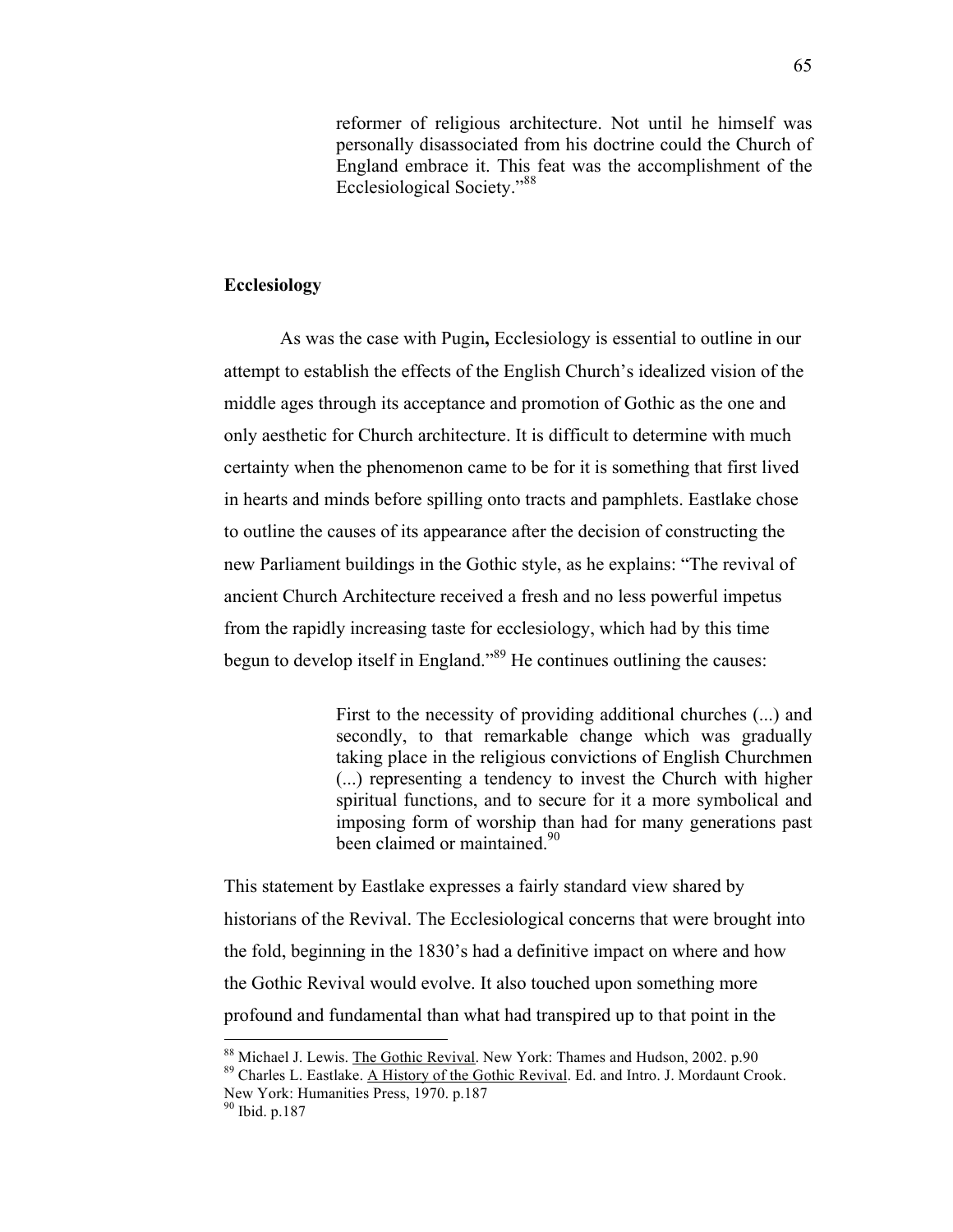name of romantic or nationalistic concerns. The major elements of Ecclesiology were largely defined by two particular organizations: the Oxford Movement, also known as Tractarianism, and the Cambridge Camden Society, who would later change its name to the Ecclesiological Society in 1845.

Although these two Societies were certainly not the first archeological or antiquarian societies to appear on the grounds of England's two most famous and revered Universities, they were the most influential and effective and have been ever since. The Oxford movement and the Camden society tapped into a popular desire for renewal of religious ritual and symbolism in the nation's churches, and this renewed religious fervor had a direct effect on the nation's architecture. While this may have been the case, the whole situation seems quite unlikely to the contemporary reader, as Clark points out:

> It is hard to believe that the pietistic archaeological society of a University should have a very great influence on architecture. Yet such was undoubtedly the case. With the spread of Tractarian doctrines men began to discover within themselves a half-repressed desire for ritual; and symbolism achieved the sudden popularity of a new sport. The Camden Society was first in the field, and remained the most influential of many similar bodies. $91$

Since the puritan days, there had been a gradual disappearance of any emotion, color, or flavor in English religious practice. Scholars agree that the evangelical or utilitarian tendencies of the clergy and Church officials had, over the centuries, brought the organization to such a bleak point in terms of architectural aesthetics and ceremonial tradition. It would seem as though the great fear of taking part in anything remotely associated to the Roman Church and the Pope had driven the Anglican Church to strip itself of any element that may be reminiscent of the time when we spoke of just one united Church. In the early nineteenth century, a popular sentiment seemed to converge with a common desire to revitalize the nation's churches, as well as their attendance and the popular interest in religion. With that in mind, enthusiastic university

 $91$  Kenneth Clark. The Gothic Revival. London: John Murray, 1962. p.161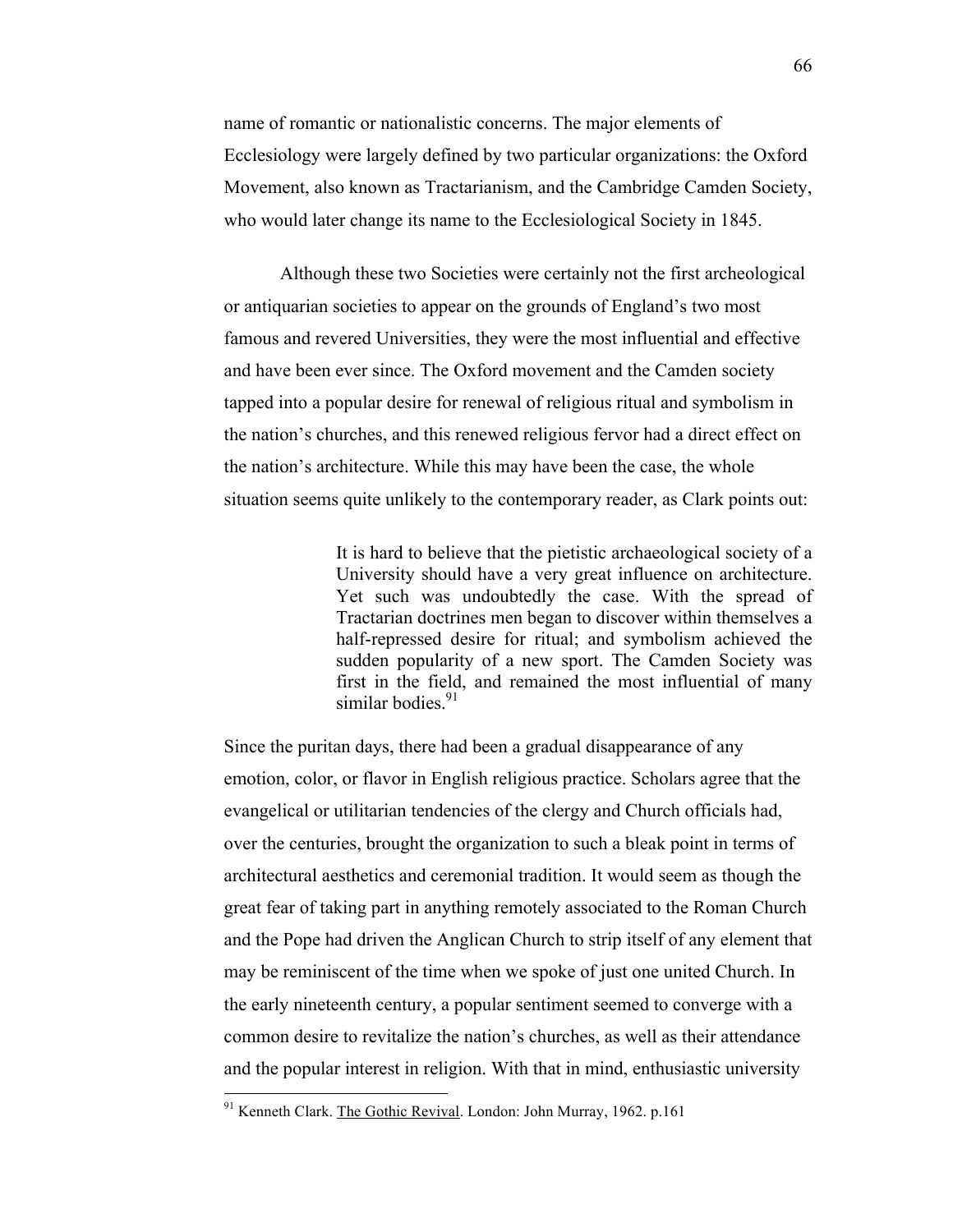students passionate about architecture proceeded to form organizations that would bring back the traditional Gothic aesthetics, without necessarily knowing they would have such an impact. Lewis describes the early stages of the Oxford movement:

> Beginning in 1833, the first critical tracts were published, urging a revival of traditional forms of worship. No longer should worship concentrate solely on the spoken word of the sermon, but the sacred, sacramental rites should be revived, restoring the solemnity and mystery of pre-reformation worship. $92$

Contrary to the Romantic phase of the Revival, the ecclesiological period, if we may call it that, gave a sense of purpose and legitimacy to the whole affair.

The desire for the renewal of passion and emotion in religious practice and architecture by extension was not restricted to the Anglicans. As mentioned earlier, Pugin had been critical of his own Catholic Church also "losing its way" and having a negative impact on the choice of architectural style in the centuries that preceded his own. Although this may have been the case, the degree to which the Anglicans had strayed was much greater than the Catholics, as Eastlake emphasizes: "The Roman Catholics had perverted the forms and ceremonies which pertained to the ancient faith. The Anglicans had almost forgotten."<sup>93</sup> The influence of Pugin was definitely present in the ideas of the university societies that sprang up and gave the Revival its second wind in this period. As Clark explains, the Revival would have probably died out had it not been for the appearance of these pious architectural societies who, like Pugin, at once harnessed the power of public dissatisfaction and fueled it. Contrary to Pugin, the Oxford society which preceded the Cambridge Camden Society, was more enthralled by the idea of reviving religious traditions than architectural aesthetics, as Clark explains:

<sup>&</sup>lt;sup>92</sup> Michael J. Lewis. <u>The Gothic Revival</u>. New York: Thames and Hudson, 2002. p.90<br><sup>93</sup> Charles L. Eastlake. A History of the Gothic Revival. Ed. and Intro. J. Mordaunt Crook.

New York: Humanities Press, 1970. p.154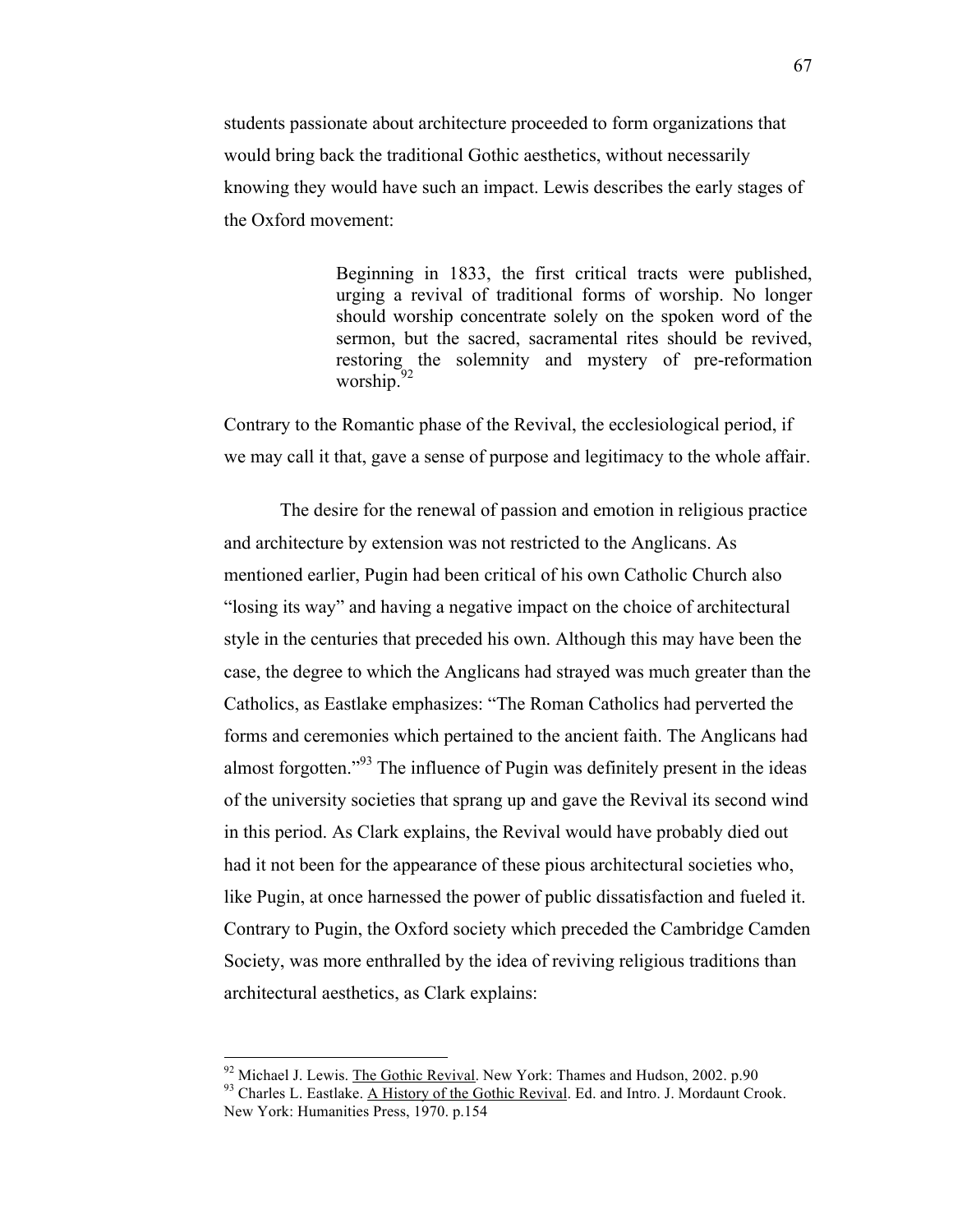The Tractarians had arrived at Gothic architecture by reversing Pugin's position. He had said: to revive Gothic architecture you must also revive old forms of worship. They said: To revive old forms of worship you must revive Gothic architecture. His impulse had been primarily architectural, theirs was primarily religious; and since religion is a wider and more exciting topic than architecture, their theories of Gothic became more influential than his<sup>94</sup>

The Cambridge Camden society would later take the lead and become one of the most powerful agents promoting the Gothic aesthetic in Victorian England, to a point where they would eventually be described as dangerous by some of their contemporaries. The idea was essentially the same as it was with the Oxford Society, yet to achieve their goals, the "Camdens" were reputed as being quite uncompromising in their promotion of the Gothic aesthetic as the only true Christian architecture.

The ecclesiological movement provides us with a prime example of the "Church" and its idealized vision of the middle ages being the driving force behind a revival that would bring about "copyist" architecture and the destruction of certain of the nation's architectural treasures. The embodiment of their ideals would later fuel William Morris' own crusade to defend authentic English architecture issued from all phases of history, including those that were additions to Gothic buildings. As we continue to examine the causes and consequences of the Gothic Revival as the primary source of William Morris' founding of the modern architectural conservation movement, we must be certain to include the Ecclesiological Societies in our definition of it. Like the loss of ritual and essentially Gothic elements in the church architecture of England, the Ecclesiological Revival was the accomplishment of individual members of the clergy and parishioners. Unlike the Catholic Church, which moves on papal bulls and conclusions arrived at through councils, the Anglican Church did so through the fervor of its members and leaders. While the head of the Anglican Church has always

<sup>&</sup>lt;sup>94</sup> Kenneth Clark. The Gothic Revival. London: John Murray, 1962. p.155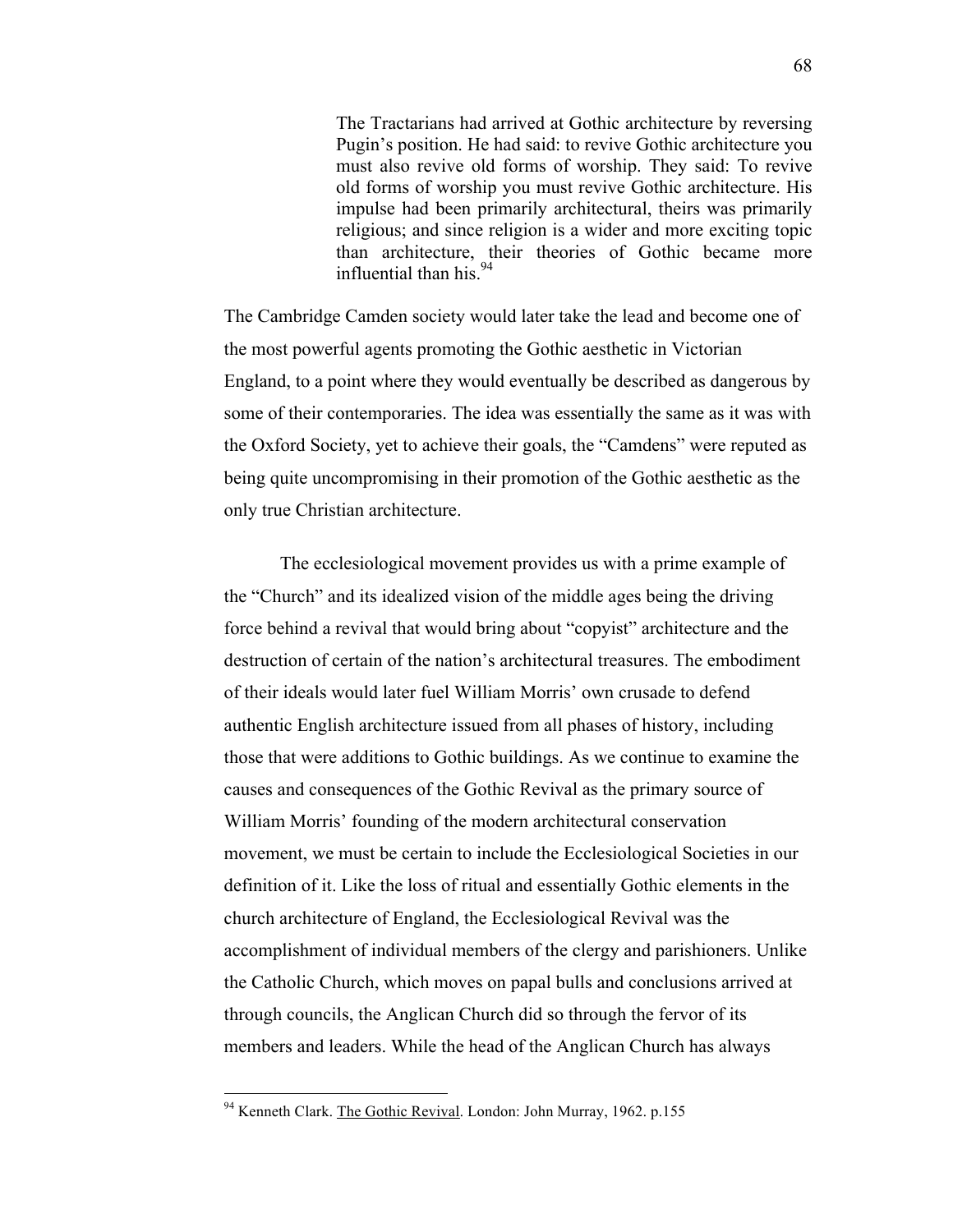remained the sovereign of the United Kingdom, it is not comparable to the centralized system which answers to the Catholic Pope. It is therefore important to point out that when we speak of the "Church" within the confines of this research, we are also referring to the Societies in question, not only to the official Anglican organization. Moreover, the ranks of the Cambridge and Oxford Societies were composed of many characters of diverse occupations, but certainly had an important contingent of clergymen.

The period in which William Morris came of age was one of profound and tumultuous transformations. The dawn of the nineteenth century brought with it a series of socio-economical changes which affected all major dimensions of English society. The advent of industrialization, as well as the increasingly apparent domination of the capitalist economic model provided the necessary impetus for important migrations towards urban centers and unprecedented growth in general. By the same stroke, traditional class structures and social hierarchies were gradually redrawn or modified according to a new set of rules. As Great Britain began the nineteenth century as a traditional agrarian society to then later turn into a nation of industry and manufacturing, the cleavage between urban and rural no longer sufficed in characterizing English society. The century saw a complete transformation of society in both settings, in turn affecting traditional socio-economic and class structures. Chris Brooks describes the impact on rural society: "The traditionary patterns of work and social relations that characterized the old rural community were supplanted by the horizontal cleavages of class. Contract replaced custom, though agricultural workers were slow to recognize their identity as a rural proletariat."95 He then contrasts it with the urban dimension: "In the raw cities, by contrast, customary structures vanished more quickly and more completely, abolished by the logic of laissez-faire and the

<sup>&</sup>lt;sup>95</sup> Chris Brooks. Introduction. The Victorian Church: Architecture and Society. Eds. Chris Brooks and Andrew Saint. New York: Manchester University Press, 1995. p.1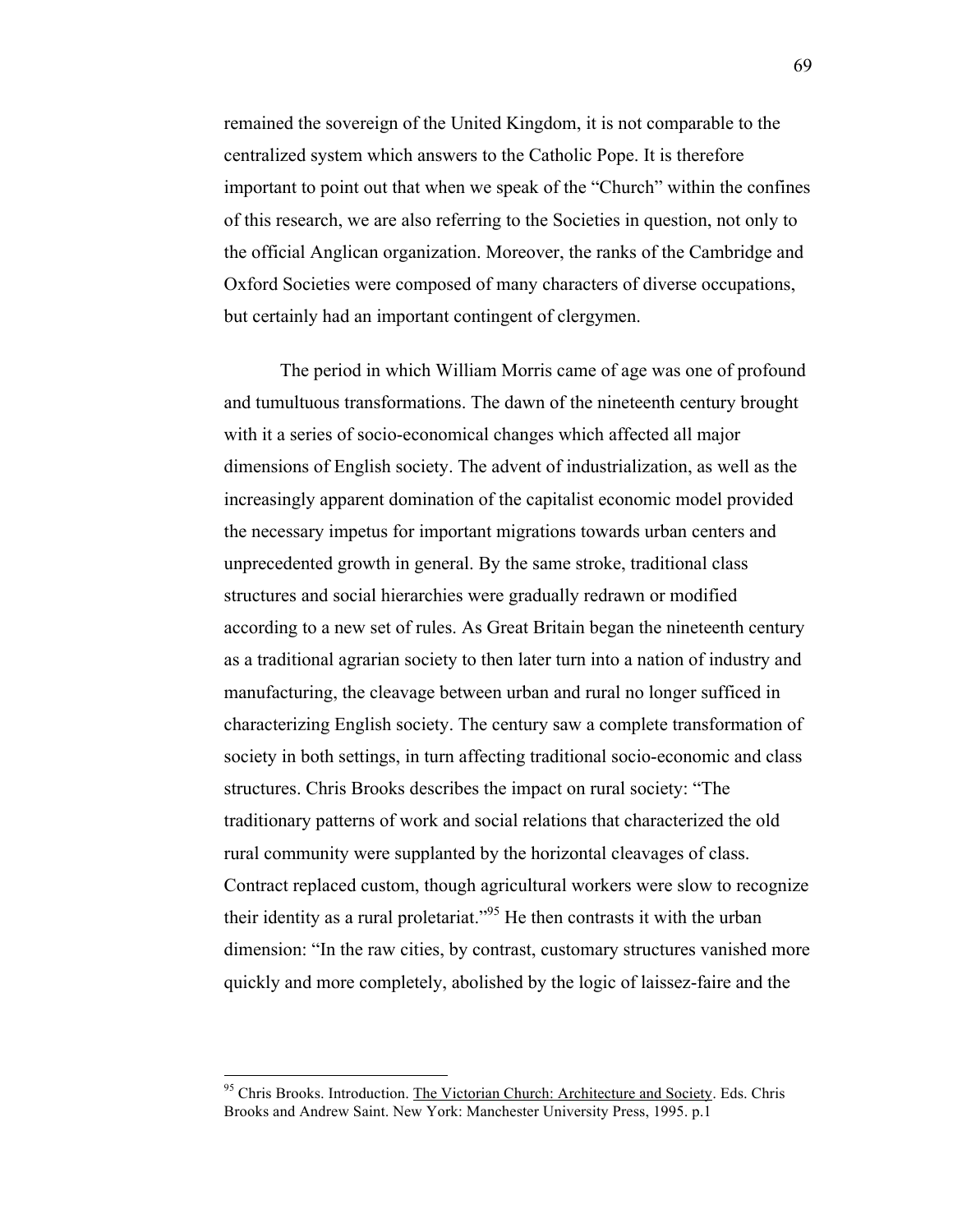factory system."96 The capitalist utopia with its division of labor and obsession with profit at all cost had now become a reality.

The significance of these great changes in nineteenth century England relating to our topic is quite easily understood. The social changes and the impact of industrialization had a profound effect on the nation's ecclesiastical architecture. In the century that, according to Brooks, saw the population go from 16 million in 1801 to over 41 million in 1901, the Anglican Church launched the greatest church building campaign of its history. Even more so, the "High Church" Anglican revival of the 1830's had its effect on the physical architecture of the nation through intensive restoration programs. This renewed fervor and enthusiasm for building and restoring was directly related to the institution's desire to reconnect with the people, as it is known that the Church's flock had grown thinner through the last several decades. The main challenges that had led to the Church's decline in membership are attributed to a few different concepts in the work of Chris Brooks. While on the one hand the Church had gradually alienated itself from the population it served through its basic structure and hierarchy, it was the questionable behavior of landowning bishops and churchmen, or at least the perception of their wrong doing that gradually led people to question the pertinence and authority of the Anglican organization, as Brooks explains: "Anglicanism, rather than being responsive to the whole of the nation from which it claimed allegiance, was perceived as the morally coercive arm of the ruling elite".<sup>97</sup> The other major factor according to Brooks is the clear gains that "non conformist" or "dissenting" protestant sects had been making since the mid eighteenth century, most notably Methodists, Baptists, and Congregationalists. Although this may have been a decisive factor, the ground that was lost to other factions was only a symptom of a rot that had long ago taken hold of the Anglican organization, as Brooks also emphasizes:

<sup>&</sup>lt;sup>96</sup> Chris Brooks. Introduction. The Victorian Church: Architecture and Society. Ed. Chris Brooks and Andrew Saint. New York: Manchester University Press, 1995. p.1 97 Ibid. p.4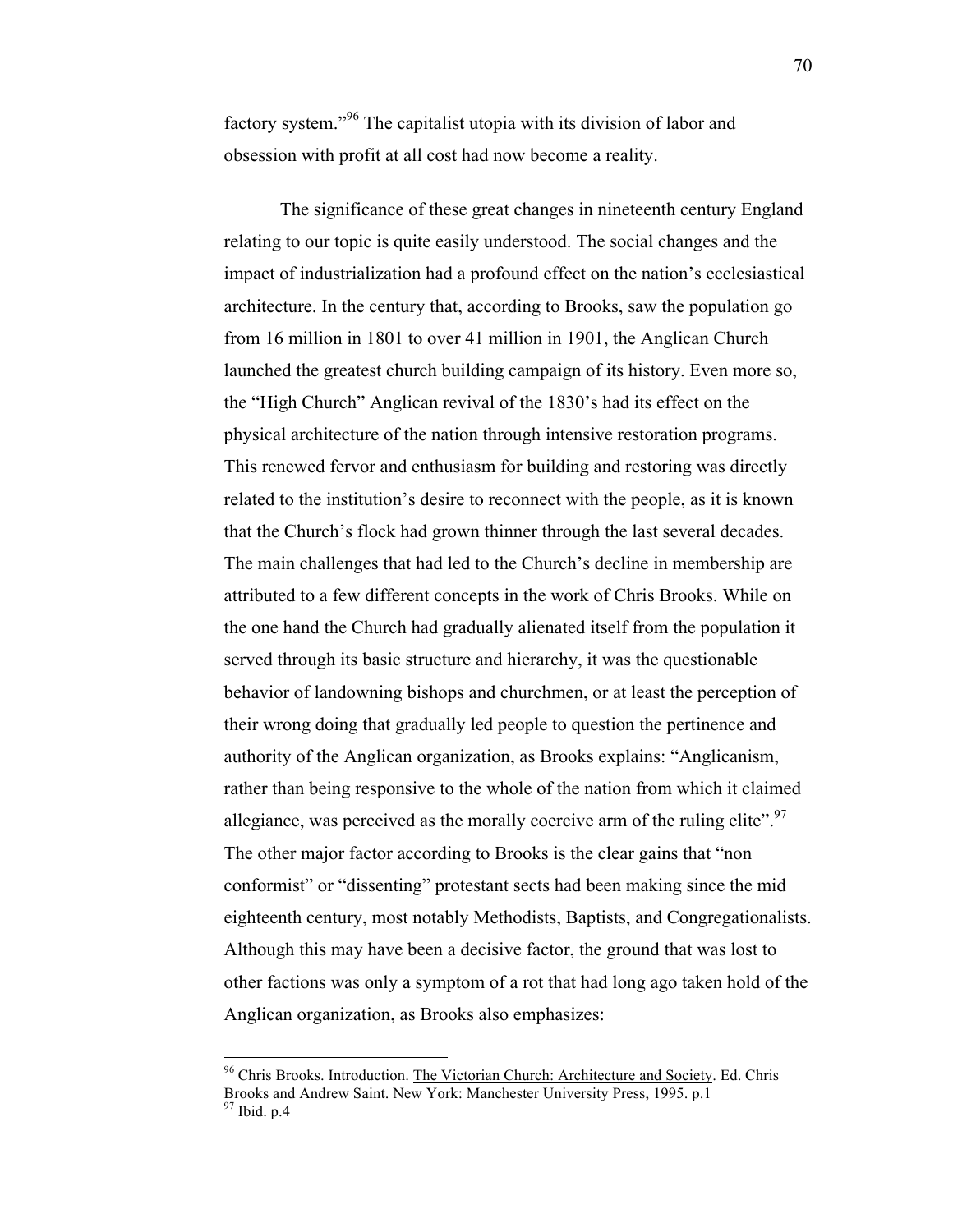The impact of Methodism and the New Dissent accelerated a long-term decline in allegiance to the Church of England. It seems clear that its membership had been falling in real terms from at least the middle of the eighteenth century, and by the early nineteenth century Anglicanism appeared to be fast losing its hold on the people it claimed to serve.<sup>98</sup>

The 1830's saw a number of reforms and commissions put into place, most notably in the realm of finances where the Church had been perceived as crooked and abusive for some time. The spiritual revival that we have already briefly mentioned in the previous section also had a decisive effect from this point as ecclesiological societies such as those from Oxford and Cambridge sought to bring back ancient ritual and ceremony to Anglican liturgy. The population's thirst for a more emotional and intimate form of worship was a force that the Anglican Church planned on harnessing as it embarked on its building program. The renewed fervor that was to save Anglicanism from its long decline not only gave hope that it would stop hemorrhaging parishioners, so to speak, but that it would in fact gain some new ground and attract fresh souls and funding to the Church. Brooks describes this fact as it is central to the building campaigns that would follow: "It was just at this period, when even churchmen were gloomily prophesying the end, that Anglicanism reasserted itself. Spiritual revival had been under way for a couple of decades as the impetus of evangelicalism began to make itself felt, securing not only influence but also, crucially; patronage."<sup>99</sup>

#### **The Church and its Aesthetic**

As we briefly reviewed the ideas of Pugin, as well as the Ecclesiological and Tractarian Societies in the previous sections within the

<sup>&</sup>lt;sup>98</sup> Chris Brooks. Introduction. The Victorian Church: Architecture and Society. Ed. Chris Brooks and Andrew Saint. New York: Manchester University Press, 1995. p.5<sup>99</sup> Ibid. p.6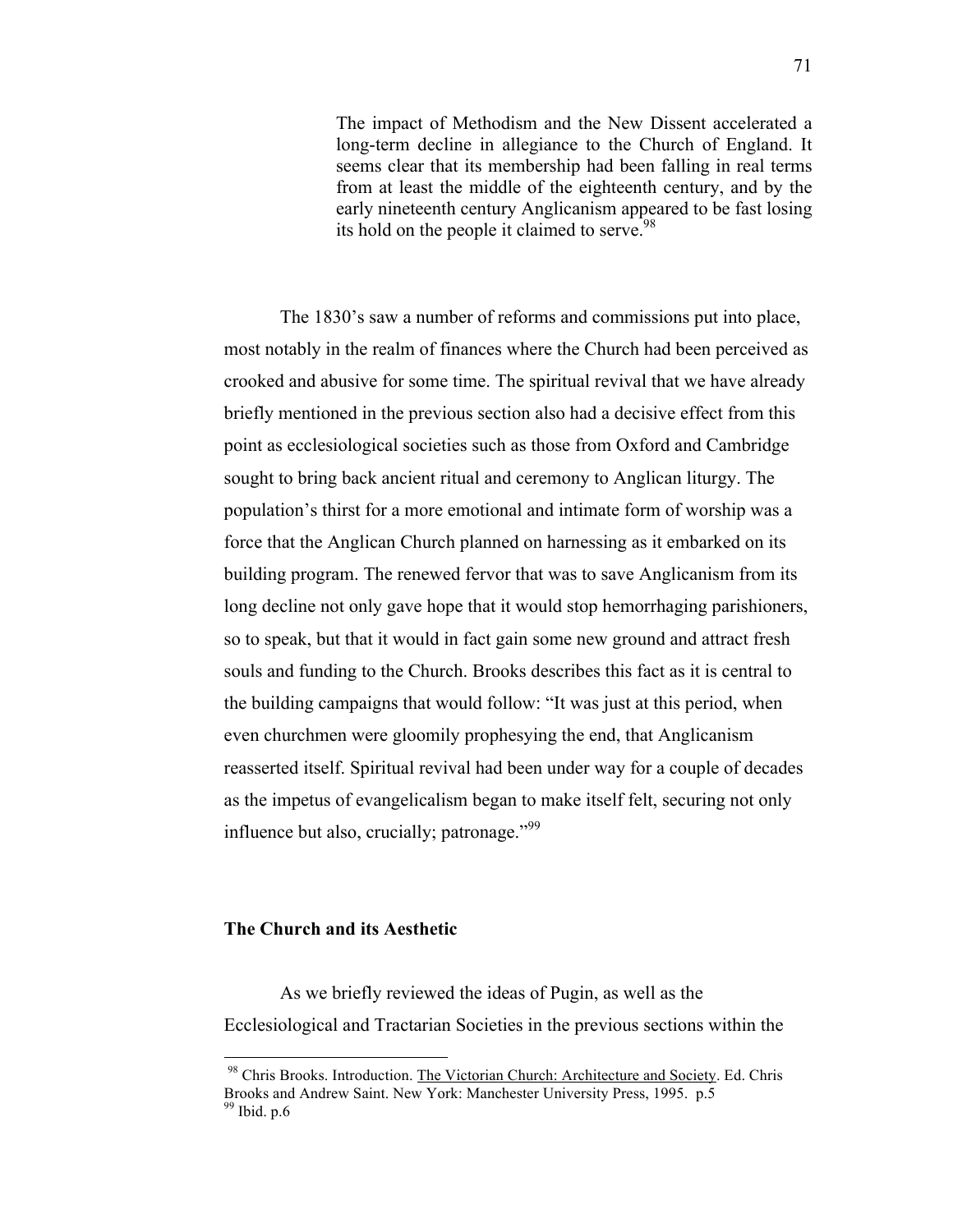context of the Gothic Revival, their importance in religious terms is quite central to the question at hand. The idea that a certain architectural aesthetic could serve the devices of the Anglican Church on their road to recovery was certainly not a new one, but it is difficult to recall another period in western civilization where it had been so effective in transforming contemporary taste for such a large amount of people spread over such great distances. Although, for example, the early Italian baroque had served the efforts of the Catholic Counter Reformation to a certain degree, it was arguably smaller in scope, influence, and impact on the "common man" as compared to what eventually transpired in the Anglo-Saxon world and beyond with the revival of the Gothic style. Also contrary to the above mentioned early Italian Baroque, evidence that the revival of the Gothic aesthetic had anything to do with the wishes and instructions of the head of the Church of England is somewhat lacking. As the Anglican Church was, at least in principle, lead by the English monarch, it is surprising to realize that the main thrust and enthusiasm which fueled the return of the Gothic style for all ecclesiastical buildings came from below, not from above. The impetus given to the Revival which William Morris hated so deeply came from clergymen, intellectuals, members of parliament, and ordinary citizens. As it is quite impossible to pinpoint with any sort of precision the exact time when the Revival gained undeniable prominence, it is equally impossible to do the same for identifying the specific people responsible for the Revival. What we can say with much certainty is that this Revival was a popular one. Although initiated by the Romantics, ideologically framed by the Church and various societies, the new middle class bought into it without necessarily supporting or even understanding the religious charge that came with it.

The 1830's mark an important transition for many reasons. First of all it was in this decade that Pugin wrote his most definitive works and rose to great prominence as a champion of a historically accurate Gothic style to become the nation's preferred architectural fashion for all churches and civic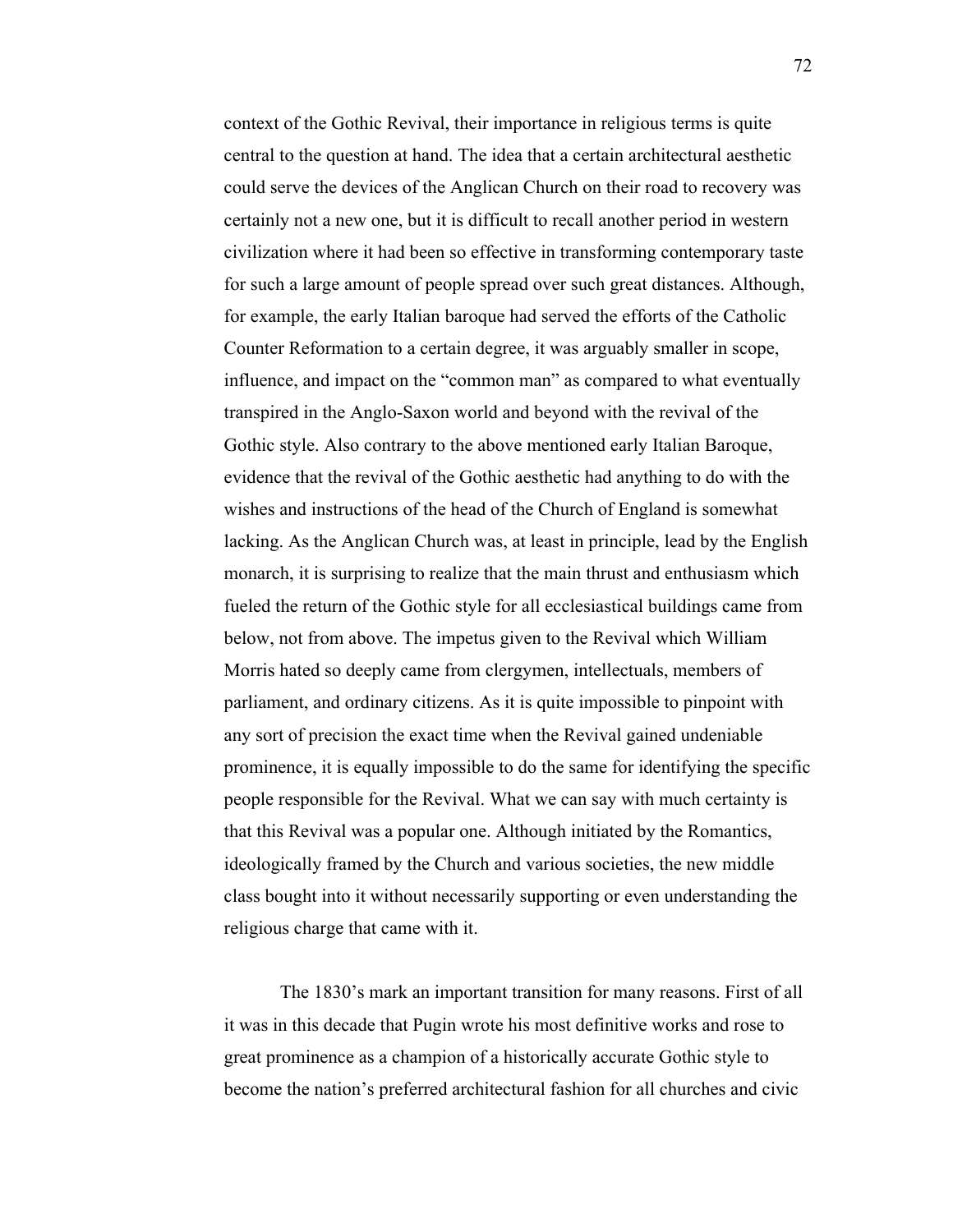construction. As mentioned in the previous chapter, his tone and morally authoritative voice on the subject meshed well with the rising evangelical sentiment that was growing in the country during this period. Lobbying for the return of ancient ritual to Church ceremony meant that the architecture of the churches had to accommodate the resurfacing of these. This was particularly pertinent to the times as Lewis remarks:

> During the 1830's the Church of England was engaged in the turbulent process of renewal. Three centuries after the protestant reformation, many felt the Church had become remote and spiritually unfulfilling. It had systematically eliminated all the vestiges of Catholic ritual and ceremony, insulating itself from Rome but it had also estranged itself from the livelier currents of protestant worship. $100$

The turbulent process of renewal mentioned here is an obvious reference to what is popularly known as the High Anglican Revival, which coincided perfectly with the writings of Pugin of the same decade, regardless of the fact that he was himself Catholic. There is clear evidence of a new energy and will to increase the popularity and pertinence of the Church and this was to be achieved through the use of architecture.

As we have mentioned that the Gothic Revival in the Church gained prominence through its members rather than through an executive order from its supreme leader, it is important to mention the essential involvement of the various groups and institutions that formed the most active and militant entities involved in the renewal. While the highly complex and multifaceted system of Church building in Victorian England will not be discussed in great detail here, for it is a lengthy subject in itself, the process through which an ecclesiastical building came to be is quite worthy of mention. It seems essential to point out that although the offices of the Anglican Church were the only ones with proper authority to initiate a church building project after

<sup>&</sup>lt;sup>100</sup> Michael J. Lewis. The Gothic Revival. New York: Thames and Hudson, 2002. p.90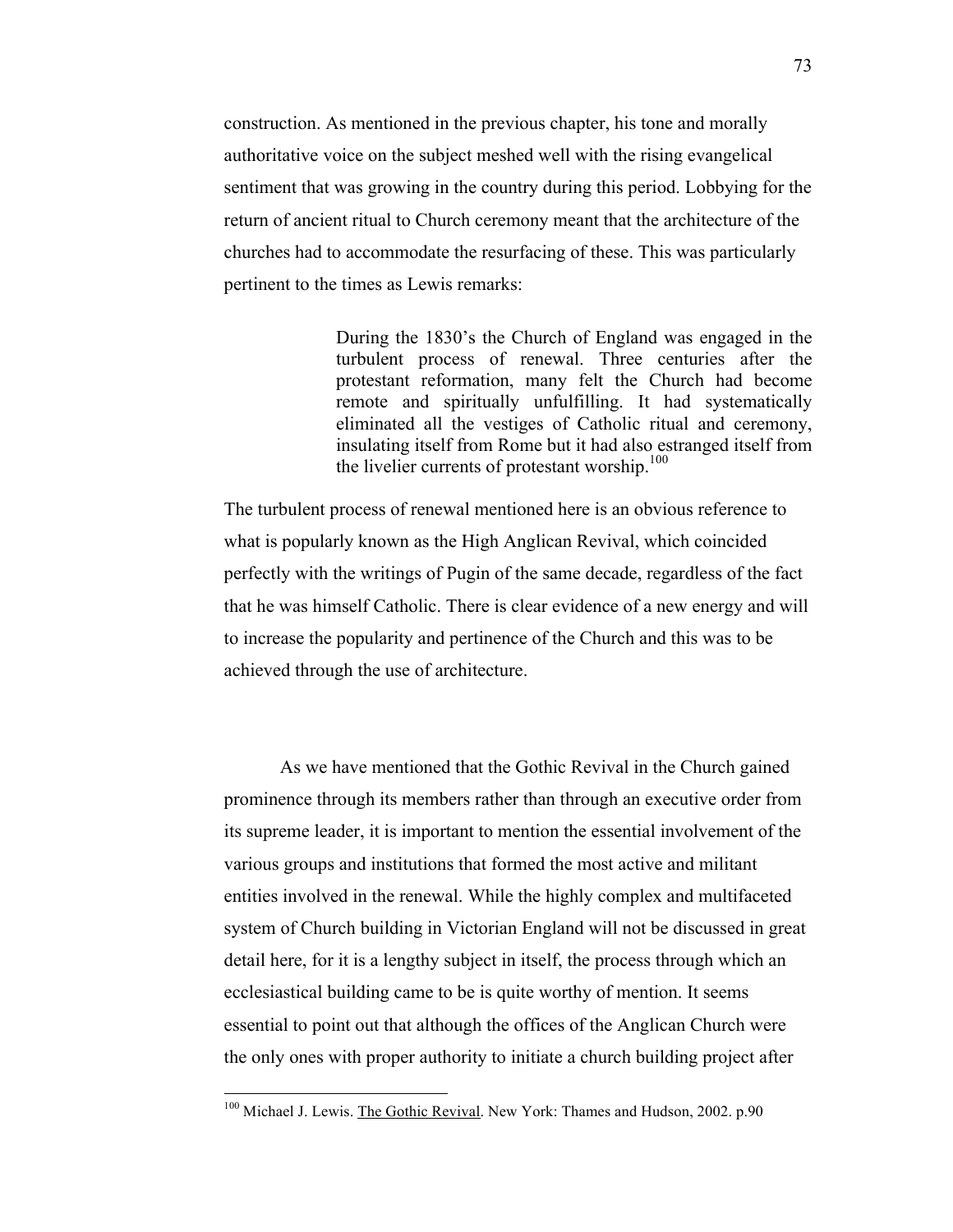granted approval from Parliament, a number of commissions and organizations had a great influence on the aesthetic details and financial matters. The Cambridge Camden Society as well as the Oxford Movement, are both fine examples of organizations which greatly contributed to steering the Church and the Architects it hired towards the exclusive use of the High Gothic style for any new Church construction or restoration. In regards to this, Christopher Miele emphasizes the importance of architects and their work which came to be subsidized by the Church and informed by the work of architectural societies. In addition to this, Miele also challenges the widely held idea that architects of the time were simply involved in some sort of feeding frenzy when confronted with the spectacular amount of work available at the time. Their task and involvement is presented as one that is much more important than a simple business transaction, much more profound in its ultimate mission or undertaking:

> The official and unofficial institutions of the Church were not simply fodder for a hungry profession. Churchmen charged architects with the task of refabricating the most enduring icons of the Anglican worship in the most efficient and persuasive way possible. An exact and certain system of knowledge, such as that provided by archaeology and architectural history, dispensed by a modern and reformed group of professionals, would bring the Church new strength and vigor, or so it was believed.<sup>101</sup>

The Cambridge Camden Society and the Oxford Movement were both major players in the ascension and permanent establishment of the High Gothic style as the dominant or even exclusive style for ecclesiastical architecture in the nineteenth century. Although others may have theorized and preached about its superior nature for a host of reasons, these two organizations put pressure on architects and had sufficient churchmen in their ranks to be successful in influencing the main parties concerned that a

<sup>&</sup>lt;sup>101</sup> Christopher Miele. "Their interest and habit: Professionalism and the Restoration of Medieval Churches, 1837-77". The Victorian Church: Architecture and Society. New York: Manchester University Press, 1995. p.169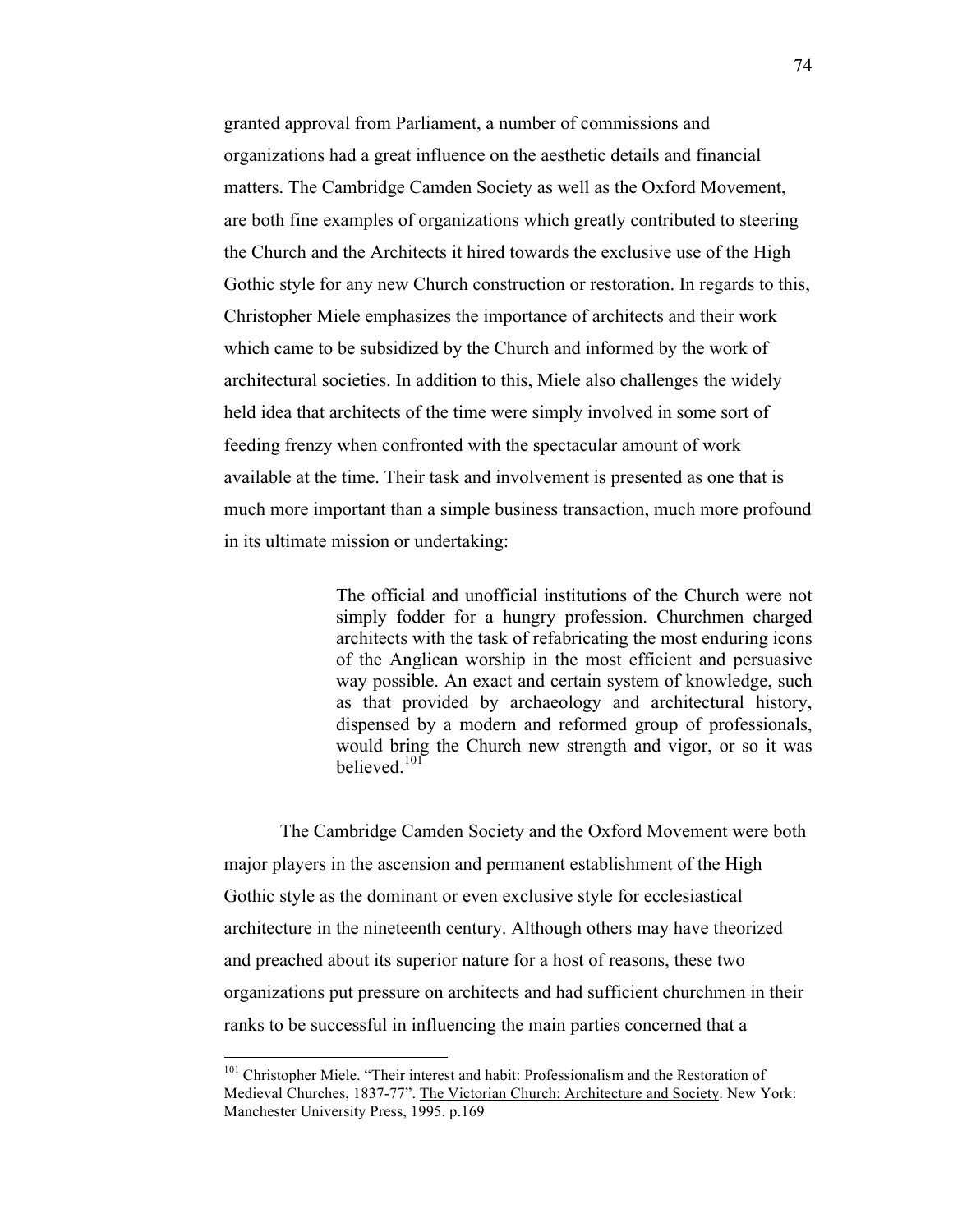particular style was the most appropriate for the Church's buildings. This particular style was not simply Gothic, but more specifically, the English Decorated style of Gothic. Much like Pugin, the above mentioned organizations opted for this particular phase in the development of the style as the truest and most excellent available for their churches for reasons which are still being debated today. In his history of the Gothic Revival, Kenneth Clark alludes to this question as to why the Victorians opted for the Decorated rather than any other: "The question now is what period of Gothic is the truest and most Christian. And for many reasons it was clear that one style and one only could be tolerated: the Decorated or Edwardian."<sup>102</sup> He then offers up a simple explanation which is somewhat revealing of his thoughts on the Victorian mind: "Every movement, it was thought, must have a rise, a zenith and a decline, and the Victorians, with a mistaken sense of symmetry, always placed the zenith in the middle of a movement's course. The 'best period' was the central period."<sup>103</sup> There were virulent debates and discussions concerning this amongst church members, officials, critics, architects and common people. It is remarkable that the greater part of a nation's inventory in medieval Churches was put in peril by the choice of a style whose ultimate selection would, in the words of Clark, seem almost trivial.

The widespread interest in such seemingly frivolous questions is further evidence that the issues surrounding the renewal of the Anglican Church through the architecture of its buildings was of great importance to many, be they directly concerned or not. Determining which phase of Gothic was in fact the most "Gothic" seemed to be a fairly popular concern at the time. Organizations such as the Cambridge movement also came to the same conclusions as Lewis points out: "The Ecclesiological Society viewed Gothic architecture as the product of a prolonged process of historical evolution, which achieved perfection at the end of the thirteenth century, remaining at

<sup>&</sup>lt;sup>102</sup> Kenneth Clark. <u>The Gothic Revival</u>. London: John Murray, 1962. p.171 <sup>103</sup> Ibid. p.171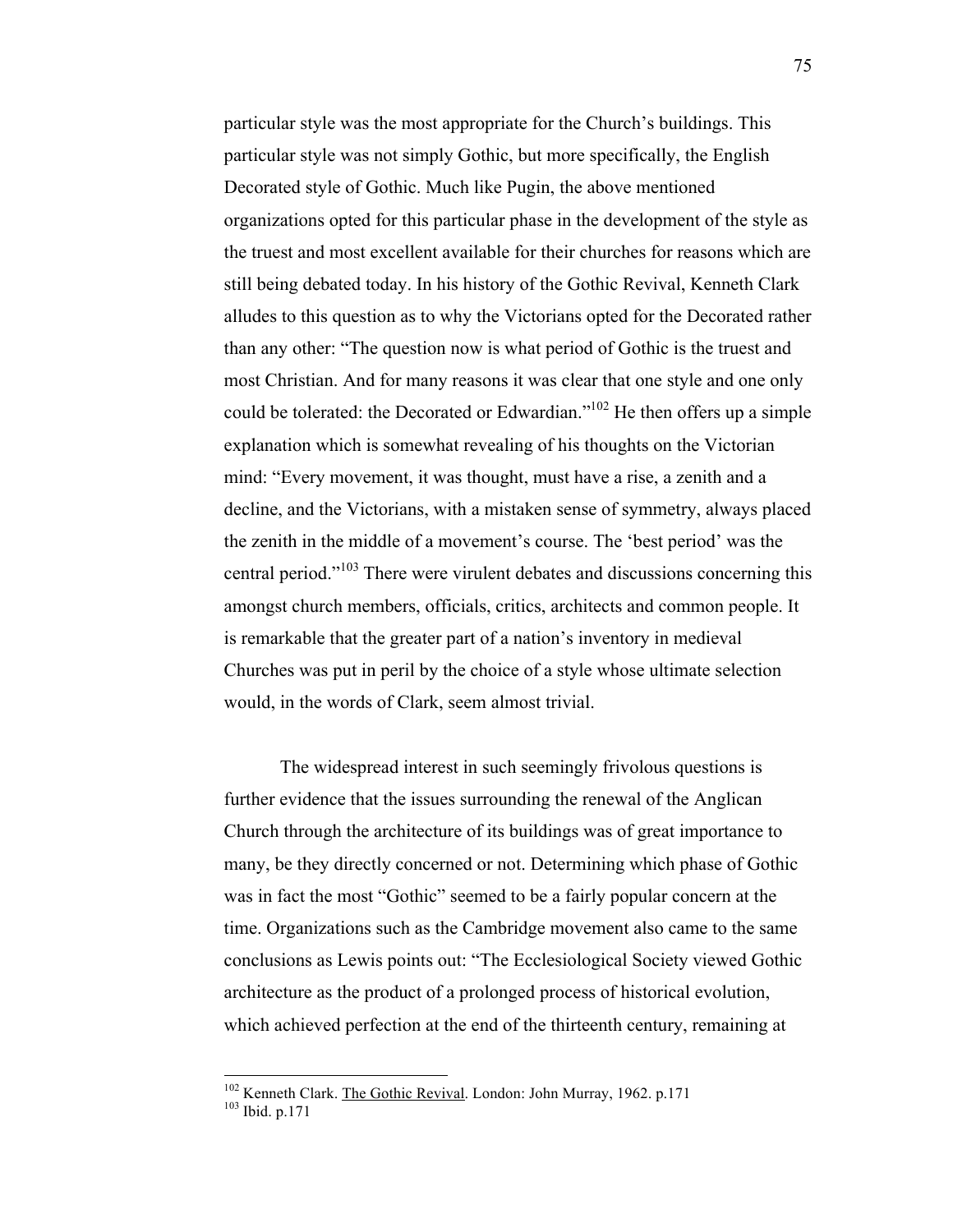the peak for a time and slowly degenerating thereafter."<sup>104</sup> As may be suspected, this point in time designates the period which saw the English Decorated style gain its prominence, therefore confirming the general views stated above were shared and promoted by such societies. The Ecclesiologist and Tractarians were not only "tastemakers" or trendsetters; they had a conscious agenda while choosing the "right" type of Gothic. It is well understood that these organizations were greatly concerned with issues such as archeological correctness, as well as religious purpose when singing the praises of any architectural style. Although we may stand accused of falsely characterizing the Oxford Tractarian Movement and Cambridge Camden Ecclesiological Society as one and the same, we shall occasionally continue to treat them as such. For the purpose of our undertaking the differences and discrepancies between the two are quite minor and superficial.

As we have mentioned earlier, the organizations known as Tractarian or Ecclesiological grew to great prominence and influence after their original founding in the 1830's. Far from being marginal, the Ecclesiological movement drew its strength from some of the country's most powerful players, especially in what concerned the matters of the Church, as Eastlake points out:

> It received patronage and support from some of the highest dignitaries of the English Church. Beneficed clergy, University dons, distinguished laymen in every condition of life, wealthy amateurs, as well as many an architect and artist of note, were enrolled among its members With many of these the principles of reform, whether aesthetic or ecclesiastical, which it advocated, were extremely popular.<sup>105</sup>

They also became a force to be reckoned with as many architects of the time may have been willing to testify. Their power to enforce their choice of style and architectural plan to all new Church construction and restorations was

<sup>&</sup>lt;sup>104</sup> Michael J. Lewis. The Gothic Revival. New York: Thames and Hudson, 2002. p.106<br><sup>105</sup> Charles L. Eastlake. <u>A History of the Gothic Revival</u>. Ed. and Intro. J. Mordaunt Crook. New York: Humanities Press, 1970. p.199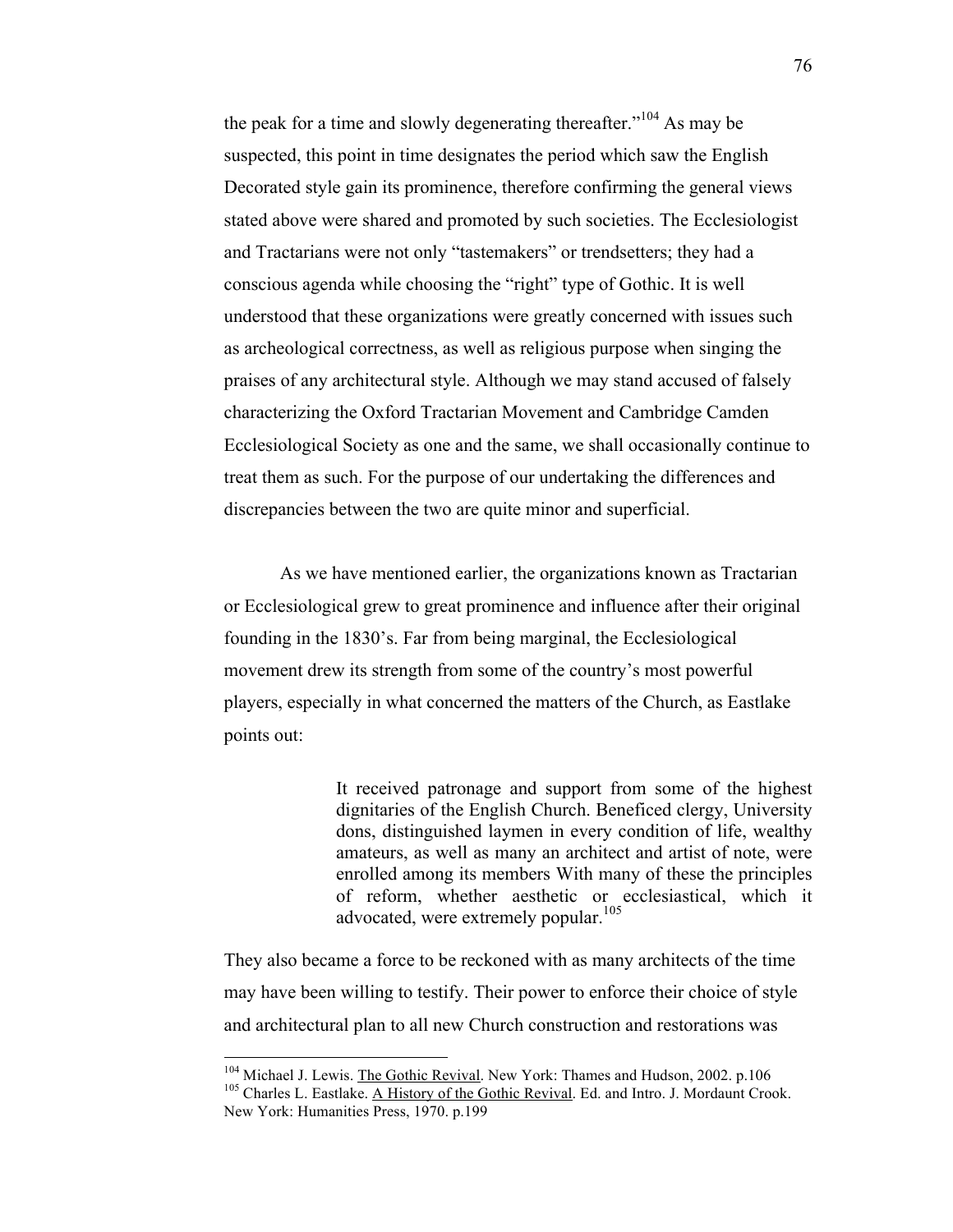relentless. The ideal that they were promoting had much more to do with religion than aesthetic, it is therefore without reproach that we may suspect that they were conscious of their mission and felt that they had virtue and divine purpose on their side. This was particularly true for the Cambridge Society, as Clark emphasizes: "The Camdenians were not in a position to use their power mercifully. In a world full of doubt their intolerance was their strength, and they knew it. They were ruthless and infallible tyrants."<sup>106</sup> The same could be said of the Oxford movement. Although they were regarded as less extreme or fanatical than the Camdenians, their desire to promote the Gothic aesthetic in the service of reviving religious sentiment for the Anglican Church was equally passionate and powerful, as Clark points out in one of his descriptions of the Movement:

> I hope that no reader of these hasty paragraphs will imagine that the motives of the Oxford Movement were merely romantic. This, indeed, was the great mistake of the movement's enemies in Oxford: they supposed that the Tractarians stood for no more than a sentimental medievalism which had long been fashionable, and they quite overlooked the theological learning and moral earnestness which made the movement solid.<sup>107</sup>

It is certainly true that by the 1840's, the romantic impetus behind the Gothic Revival had all but disappeared. By this time, the religious motives behind the Revival were omnipresent and could not be disassociated from the whole question. While Clark's claims that "Fashion and economy had led to Gothic being applied to ecclesiastical architecture" <sup>108</sup> and that "the connection was too superficial to have survived practical difficulties" <sup>109</sup> seem to make much sense when regarding the overwhelming amount of restorations that took place in the second half of the nineteenth century as compared to new constructions, the romantic element must not be forgotten as central to

<sup>&</sup>lt;sup>106</sup> Kenneth Clark. <u>The Gothic Revival</u>. London: John Murray, 1962. p.162<br><sup>107</sup> Ibid. p.153<br><sup>108</sup> Ibid. p.155<br><sup>109</sup> Ibid. p.155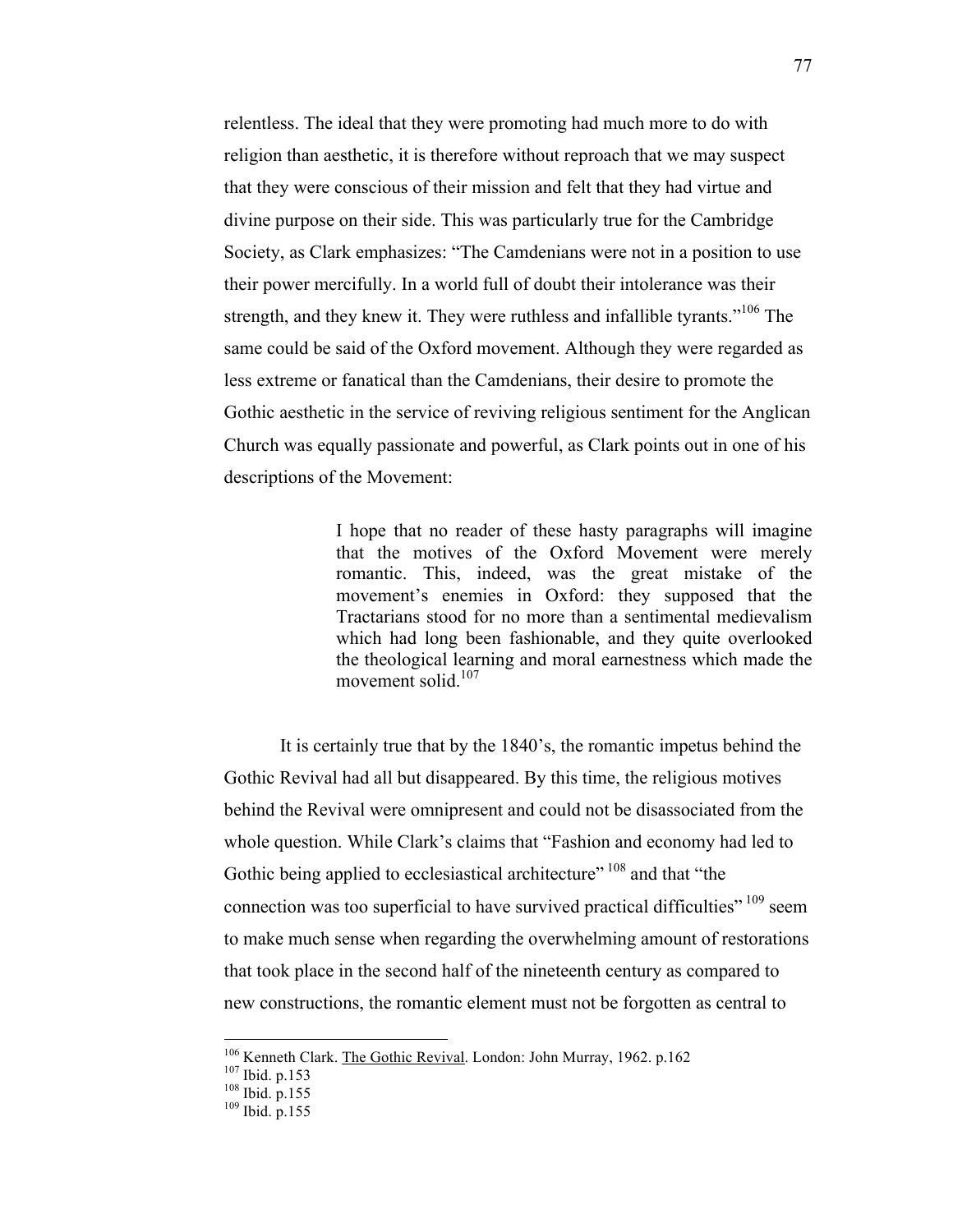the beginnings of the whole movement. Clark further emphasizes the debt to the organizations in question for ensuring the further development and survival of the Revival:

> Had Anglican requirements remained unaltered, Gothic would have been abandoned as a style for churches, and the Gothic Revival would have died with the death of Beckfordian romanticism. But the Tractarians wished to revive old ritual, and to do so they required churches in which it could accurately be performed-churches with altars and deep chancels; moreover, they wished to move the imagination through symbols, and for this they required the sculpture and architecture of the church to be rich in symbolical device. In short, they wanted a true Gothic church. $110^7$

As Christopher Miele explains: "It is no secret that church restoration and the Gothic Revival were tools of Anglican reform."<sup>111</sup> The Revival was not only a tool, but it took on a life of its own in some ways. When referring to it, Michael Hunter expresses the thought that religious implications came to impact things in a less positive manner: "it was complicated by an ethical streak associated with the religious revival that lay behind it".<sup>112</sup> This of course meshes well with the apparently tyrannical behavior of the Camdenians which would eventually lead them to change their name. Apart from the strange power over the practices of architects which they seemed to acquire in the 1840's, the Ecclesiological movement, most notably the Cambridge Camden Society came to be associated with Catholicism in a time when there was great fear of such associations. As we have mentioned earlier, the fundamental principles that the Society promoted and championed were almost perfectly in line with what Pugin had been pushing. While all historians of the Revival take care of mentioning this popular and controversial association between "popism" and the doctrines of organizations

<sup>&</sup>lt;sup>110</sup> Kenneth Clark. <u>The Gothic Revival</u>. London: John Murray, 1962. p.155  $111$  Christopher Miele. "Their interest and habit: Professionalism and the Restoration of Medieval Churches, 1837-77". The Victorian Church: Architecture and Society. New York: Manchester University Press, 1995. p.166

<sup>&</sup>lt;sup>112</sup> Michael Hunter, Introduction. Hunter, Michael, Ed. Preserving the Past: The Rise of Heritage in Modern Britain. Gloucestershire, 1996.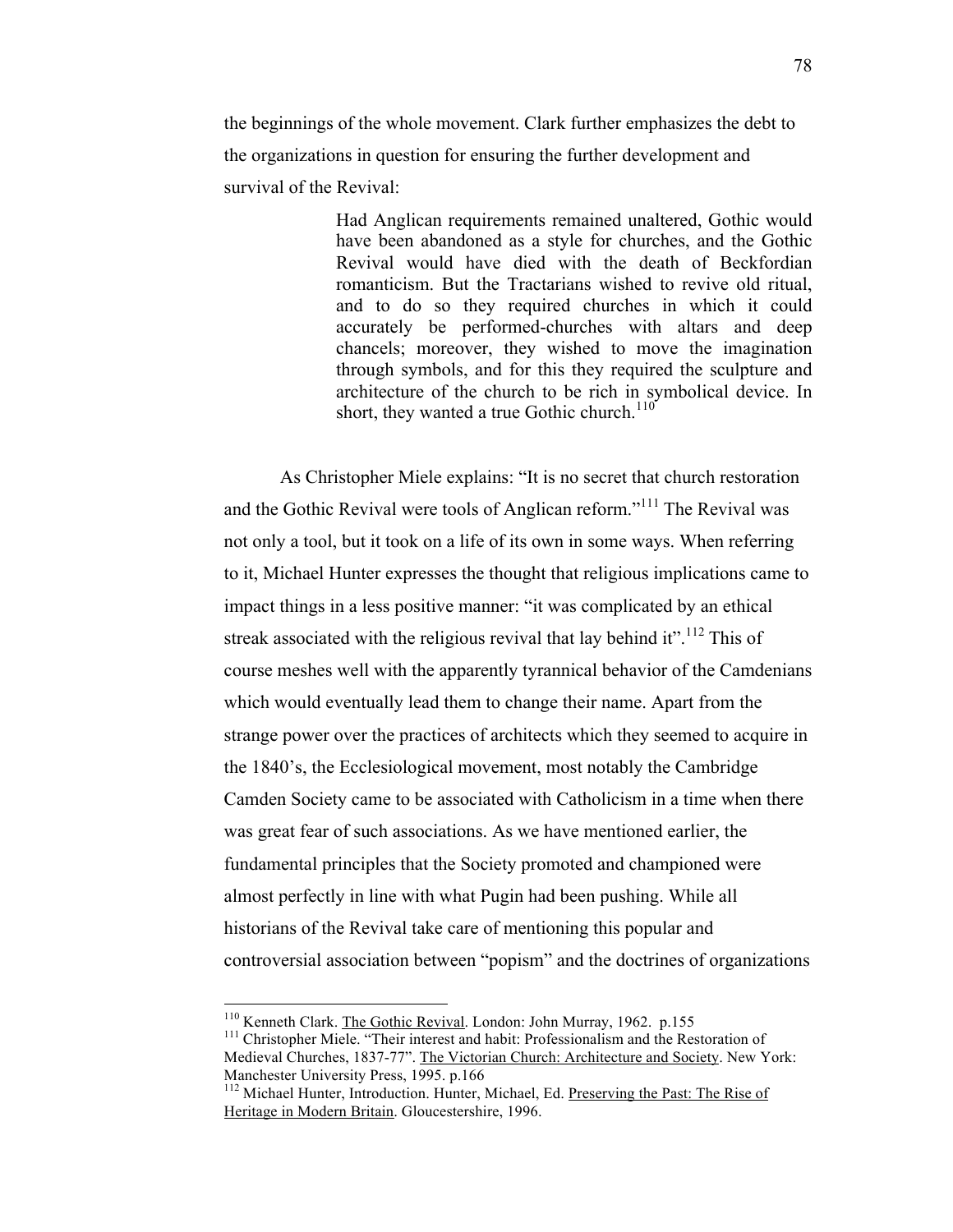such as the Camdenians, it is Clark who gives it a fairly substantial place in his history of the Revival. For the sake of brevity, it seems practical to sum it up by quoting him saying that "the architectural doctrines of the Camden Society depended on the revival of Catholic ritual"<sup>113</sup> and any enemies the Cambridge Camden Society surely used this stance to attack them. This was so even as the Society counted many clergymen amongst its members. The major factor also worthy of mention is that while it was huge in England, the nineteenth century also brought the revival of the Gothic aesthetic to the continent, where it was apparently automatically associated with the Pope. It would seem that this was all a mistake in free association if we give any credibility to what Eastlake had to say on the subject, although he is quite right in pointing out the religious persuasion of the two main advocates of the Revival:

> It is a common error to suppose that the Church of Rome has encouraged to any great extent, or for any special purpose, the Revival of Gothic Architecture. (...) It is, however, remarkable that two of the first and in their time unquestionably the most eminent, apologists for the revival of the style in this country were Roman Catholics, Milner and Pugin.<sup>114</sup>

The controversy referred to above is of course but a footnote in the grand scheme of the Revival's history. What should be remembered in regards to the question at hand is the overwhelming evidence and consensus around the fact that the Anglican Church made use of the Gothic aesthetic in the construction and Restoration of its Churches on a massive scale beginning in the 1840's. This desire to build as they had more than five hundred years before led to the greatest campaign of Restorations ever known, and to the partial or complete destruction of innumerable Churches or elements whose authenticity could never be matched by reproductions or copies in the eyes of men like William Morris. It is therefore appropriate to point out that a credible

<sup>&</sup>lt;sup>113</sup> Kenneth Clark. The Gothic Revival. London: John Murray, 1962. p.163-4  $114$  Charles L. Eastlake. A History of the Gothic Revival. Ed. and Intro. J. Mordaunt Crook. New York: Humanities Press, 1970. p.118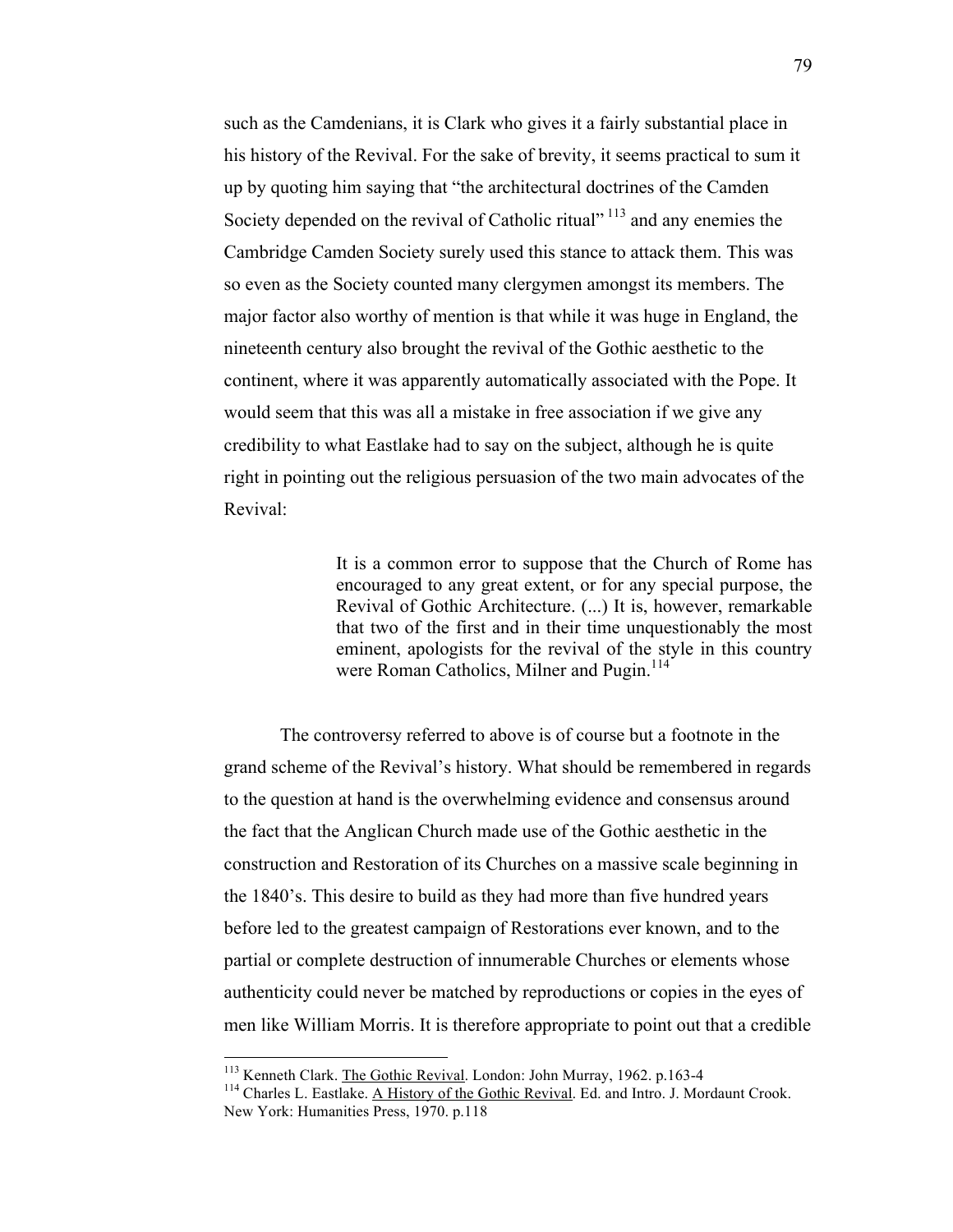case can be made to demonstrate how the creation of the modern architectural conservation movement under William Morris was directly linked and largely reactionary to the impact of the Anglican Church's ideologically driven building program. The impact of the Church's desire to tap into the religious enthusiasm of the day which took the form of a Gothic Revival, created a sufficiently dyer situation for the surviving architectural history of a nation. This was true enough for a wealthy upper middle class bourgeois named William Morris to take up arms against the whole structure and organization.

In one of his articles, Michael Hall takes a very refreshing look at the meaning of Anglican Church architecture between  $1850$  and  $1870^{115}$  and expands upon some of the fundamental themes we have been describing thus far. While we have established that the involvement of the Church and religion in architecture ensured the survival and expansion of the Gothic Revival, Hall opens our eyes to the idea that from the mid-nineteenth century onwards the Revival may have taken a very different course. In describing the idea of development, he discusses how certain actors of the Revival began to question the extents to which most believed that the Church owed its authority to its links to the past, which in turn cast doubt on its great promotion of the authentic Gothic aesthetic as the model of choice. As he mentions, a great part of this move away from the precepts of the early Revival was due to the simple fact that a link to the past also meant a direct link to the Roman Catholic Church. Furthermore, the concept of revival itself suggested that originality and modernity was impossible when completely defined by ancient models. Hall describes the Gothic Revival as entering a new phase by the end of the mid-century mark:

> However, at the end of the 1840's a new emphasis on the modern rather than on the early Church seems to have helped to set the Gothic Revival in England on an entirely unexpected course. For some time, there had been growing unease about

<sup>&</sup>lt;sup>115</sup> Michael Hall. "What do Victorian Churches Mean? Symbolism and Sacramentalism in Anglican Church Architecture, 1850-1870". *The Journal of the Society of Architectural Historians*. vol. 59, no. 1, March 2000, p. 78-95.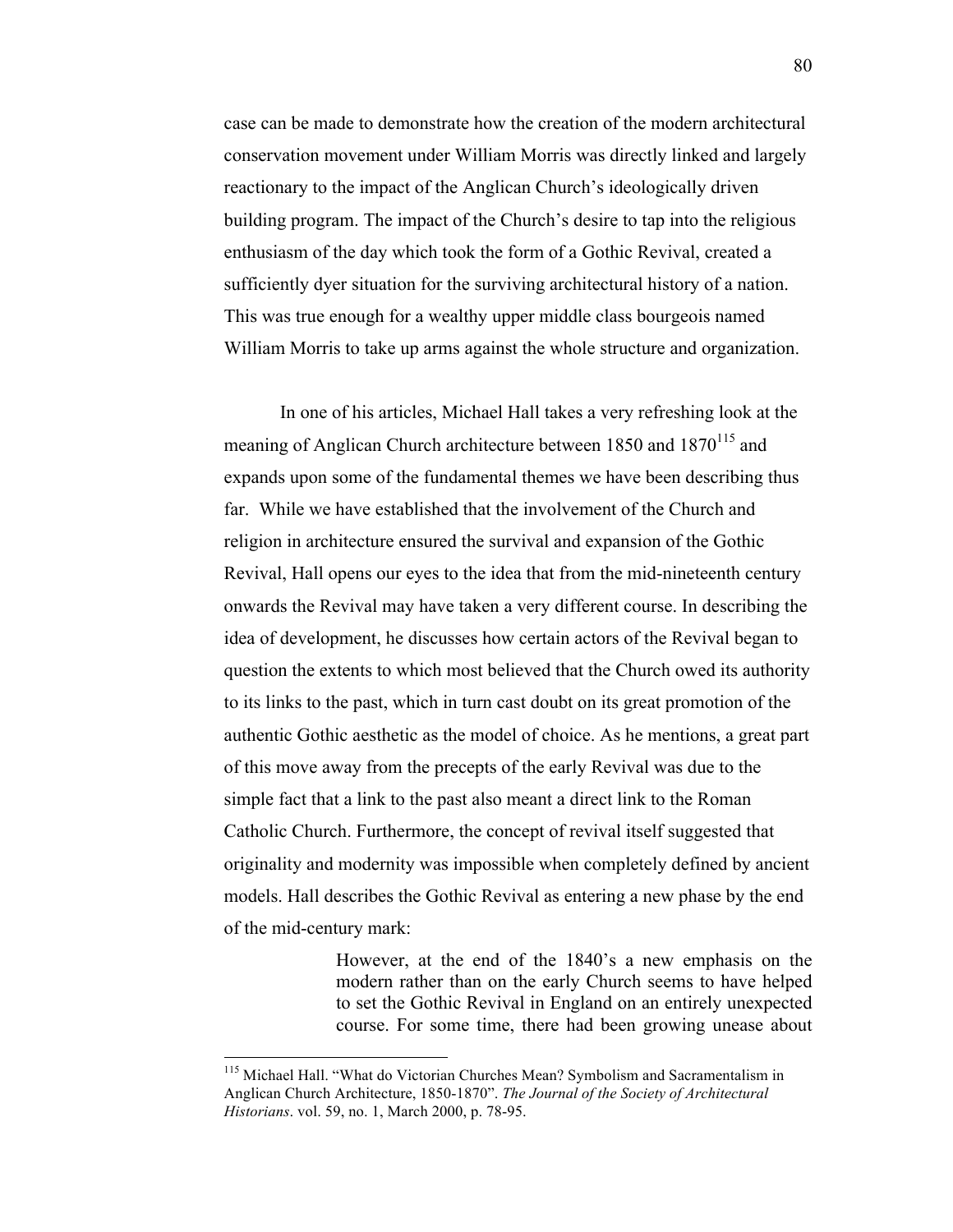the devotion of Gothic architects to archaeological exactitude in the face of concern that the nineteenth century, so progressive in every other aspect, had yet to create its own style. If doctrine could develop, so surely could architecture, and if authority lay in the modern rather than the ancient Church, why should Gothic not be modern rather than simply a revival of ancient forms<sup> $2^{116}$ </sup>

As discussed in our opening chapter, the "fear" that Victorian architects would fail to develop their own style was one that William Morris definitely shared, although in his case it may have been more of an occasion to be critical of certain peers rather than a genuine concern for the legacy of his contemporaries. Regardless of this malicious speculation, the concept brought forth by Hall forces us to consider that although men like Morris were still railing against restoration architects and setting up a Society for the Protection of Ancient Buildings in 1877, decades before others were also concerned about the development of a "modern" style in the midst of all the seemingly overwhelming enthusiasm for the middle ages. This article not only questions all that we have been reviewing about the importance of religious significance in the works of the Revival, but also suggests that science and secular ideas found their way in the architecture of the Gothic Revival within the timeframe we have been outlining. Hall implies that searching for traces of protomodernist elements in the architecture of the Revival is certainly not a new concept for scholars, yet more recently some have pushed further in suggesting that even the influence of certain figures like Ruskin contributed to this alternative to strict architectural historicism:

> Subsequent historians have taken a more sophisticated interest in the use of historical styles, and have realized, for example, that the Ruskinian emphasis on nature as the origin of Gothic ornament was essentially scientific in that it demanded a close

<sup>&</sup>lt;sup>116</sup>Michael Hall. "What do Victorian Churches Mean? Symbolism and Sacramentalism in Anglican Church Architecture, 1850-1870". The Journal of the Society of Architectural Historians. vol. 59, no. 1, March 2000, p.80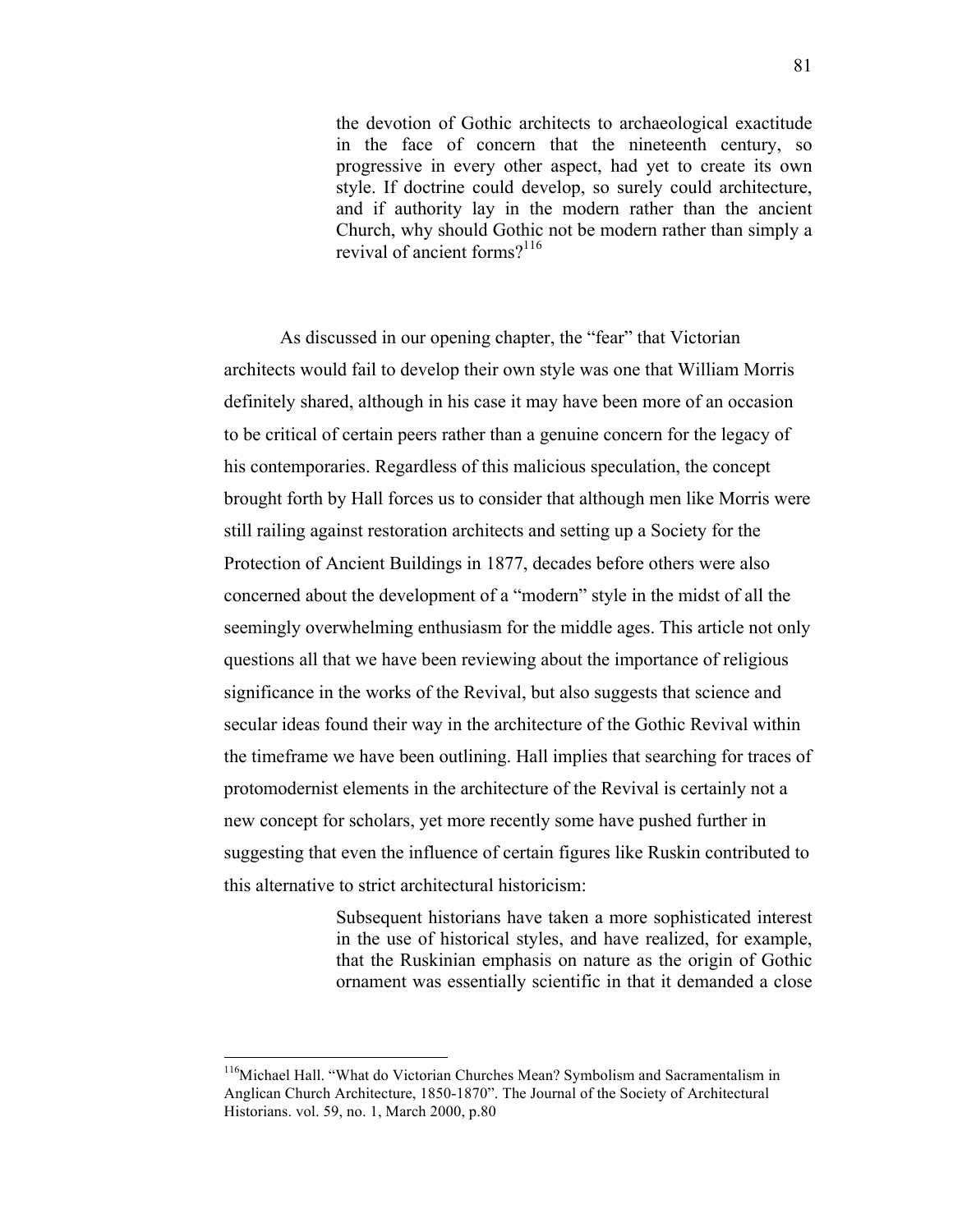observation of the natural world and an ability to schematize  $it<sup>117</sup>$ 

Hall's examination of science and technology finding its way in the realm of Church Architecture is truly enlightening, especially in demonstrating how new ideas in astronomy, geology, and the advent of Darwinism was somehow integrated in some projects of the day. Furthermore, it is pointed out through the words of Eve Blau how these new concepts offered relief from the religion and medievalism of the previous decades "in secularizing the Gothic Revival and freeing it from historicism, ecclesiology and antiquarianism. It also gave Gothic new associations with modern science, technology and progress."<sup>118</sup> Hall also takes great care in pointing out that "modernity" still was not automatically at odds with religion and how it impacted architecture: "It is now often forgotten that the passion for geology and natural history, which obsessed clergymen as much as anybody in the first half of the century, seemed to enhance religious belief rather than undermine it, for science was believed to reinforce the argument from design."<sup>119</sup>

The article continues in a discussion of how new discoveries in geology and science not only failed to cast doubt on the existence of God, but rather served to redefine the popular understanding of the concept. The enlightenment idea of a creator turned "absentee landlord" was replaced by one of an active designer constantly improving upon his creations. The way this found its way into the Church architecture of the time according to Hall was through naturalistic forms in sculpture and ornament, as well as metaphorical representations deliberately linking science and religion. One of his examples is actually a stained glass representation of Genesis by William

<sup>&</sup>lt;sup>117</sup> Michael Hall. "What do Victorian Churches Mean? Symbolism and Sacramentalism in Anglican Church Architecture, 1850-1870". The Journal of the Society of Architectural Historians. vol. 59, no. 1, March 2000, p.81

<sup>&</sup>lt;sup>118</sup> Eve Blau. Ruskinian Gothic: the Architecture of Deane and Woodward 1845-1861. Princeton: 1982. p.74

<sup>&</sup>lt;sup>119</sup> Michael Hall. "What do Victorian Churches Mean? Symbolism and Sacramentalism in Anglican Church Architecture, 1850-1870". The Journal of the Society of Architectural Historians. vol. 59, no. 1, March 2000, p.81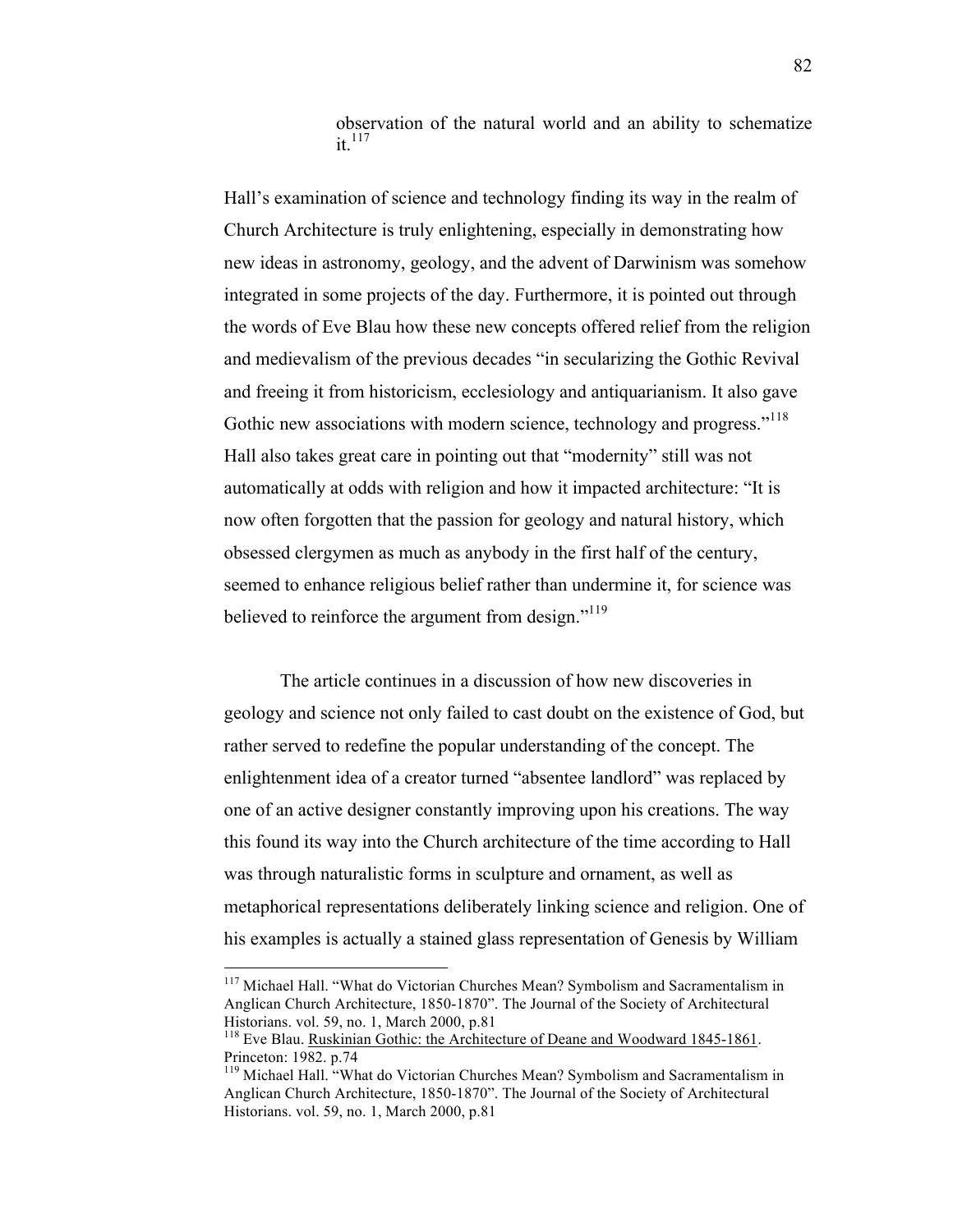Morris' firm. He then remarks that this was not to last and the conscious attempts to use science and Darwinism to confirm or explain the creation of the universe was not to be the only popular concern represented in Church architecture or decoration. Instead we read of a greater concern with the meaning of the sacraments and liturgy, much like that which we have described at length in previous paragraphs describing the Ecclesiological and Tractarian groups. The symbolism found in Churches was understood in more simple terms, as in medieval times. Allen points out how the architect Benjamin Webb, along with John Mason Neale translated and published a thirteenth century book on the symbolism of Church architecture and ornamentation. A book that explained the symbolic nature of all aspects of liturgy. He points out that in their introduction they clearly laid out their objective: "We mean to convey the idea that, by the outward and visible form, is signified something inward and spiritual: that the material fabrick symbolizes, embodies, figures, represents, expresses, answers to, some abstract meaning."<sup>120</sup>

Essentially, the first half of Hall's article establishes the theory that during the period of great church building and restoration projects, three great "concerns" framed the meaning of symbolism in Church architecture, in three more or less concurrent phases:

> So the three phases of the Gothic Revival between about 1840 and 1870 are contiguous with three ways of understanding a church building as symbolic form: what might be called the iconographical, as understood by Neale and Webb; the metaphorical, as understood by Ruskin and Beresford Hope; and the sacramental."<sup>121</sup>

The importance of this in relation to this paper is that while Hall brings our attention to the secular elements that fueled the Revival, he also confirms our

<sup>&</sup>lt;sup>120</sup> John Mason Neale and Benjamin Webb. The Symbolism of Churches and Church Ornaments. London, 1843. xxvi.<br><sup>121</sup>Michael Hall. "What do Victorian Churches Mean? Symbolism and Sacramentalism in

Anglican Church Architecture, 1850-1870". The Journal of the Society of Architectural Historians. vol. 59, no. 1, March 2000, p.87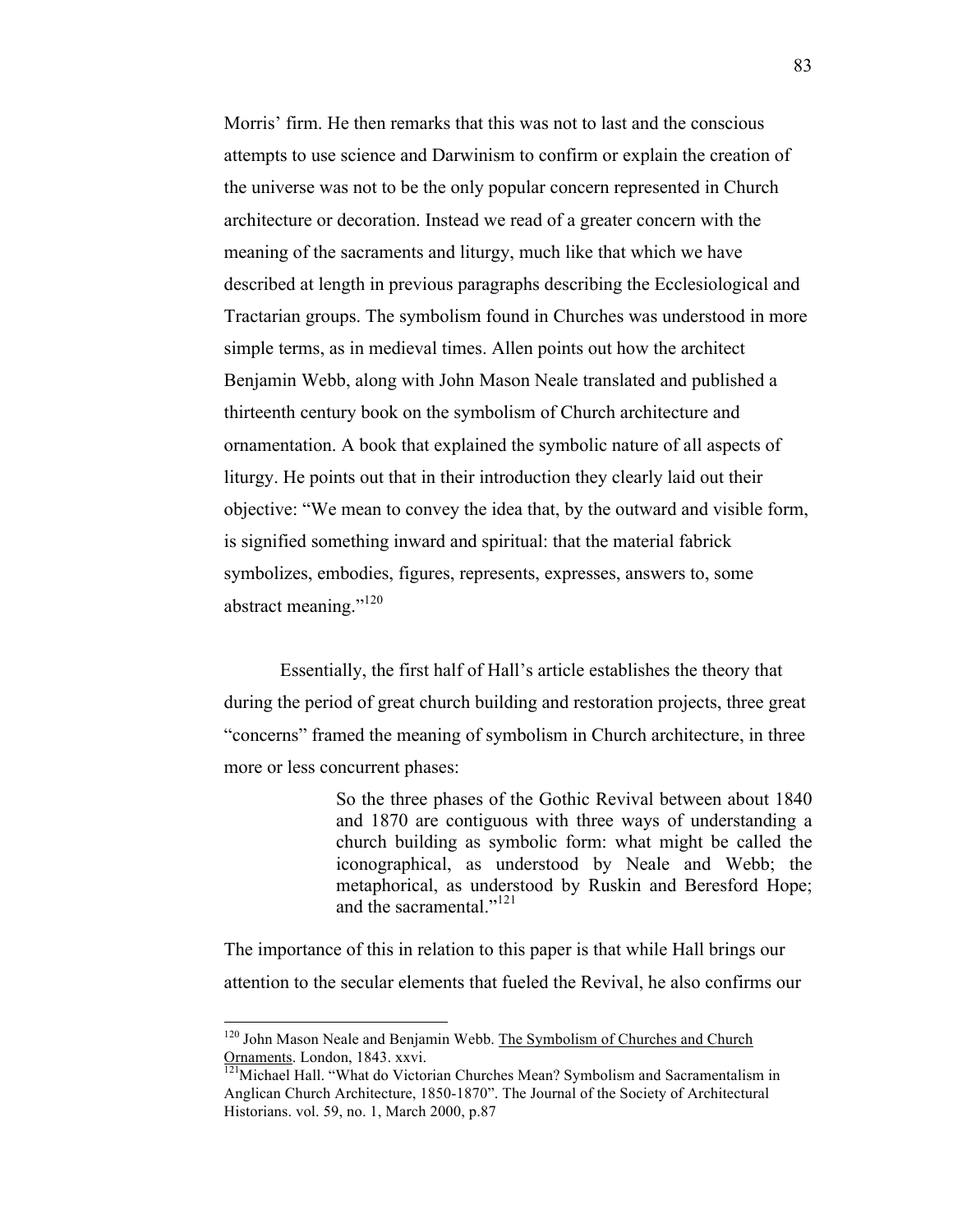idea that Morris' attitude towards Revival Church architecture and restoration put him at odds with the institution and its proponents. As Hall points out, the advent of architectural conservation coincided with a gradual move away from religion: "In some ways this is curious, as the movement became entwined with a deeply secularizing attitude to church buildings that emphasized their value as historical documents over and above their modern spiritual function."<sup>122</sup> William Morris' creation of the modern architectural conservation movement can then be interpreted as a direct affront to the Church, as Chris Miele informs us: "The act of conservation, which enshrines the very decay of the church fabric, is a commentary on the decline of the institution of the church (...) because the scrupulous preservation of the physical fabric arrests the church at a particular historical moment, it connotes a similar end to the building's spiritual mission".<sup>123</sup>

The quote above by Miele is very clever in how it explains the simple act or doctrine of architectural conservation as a clear challenge to the validity of a Church and its mission as a building. We were never able to find clear evidence that Morris was a fervent atheist, promoter of secularism or anything of the sort. In light of Miele's interpretation, his whole ideology of conservation was more or less an offense to the Church. Not only was he seeking to put an end to restoration practices, he was also rendering the buildings function as invalid in its contemporary context. As we reviewed in the opening chapter, William Morris' ideas on architectural conservation were certainly not his alone; they came about gradually over the decades with significant support from architects and others. It would be stretching to claim that his whole enterprise succeeded through his own spite for the undertakings of the Anglican Church. As demonstrated by Hall in his article, there was a

<sup>&</sup>lt;sup>122</sup> Michael Hall. "What do Victorian Churches Mean? Symbolism and Sacramentalism in Anglican Church Architecture, 1850-1870". The Journal of the Society of Architectural Historians. vol. 59, no. 1, March 2000, p.90<br><sup>123</sup> Christopher Miele. "Their interest and habit: Professionalism and the Restoration of

Medieval Churches, 1837-77". The Victorian Church: Architecture and Society. New York: Manchester University Press, 1995. p.170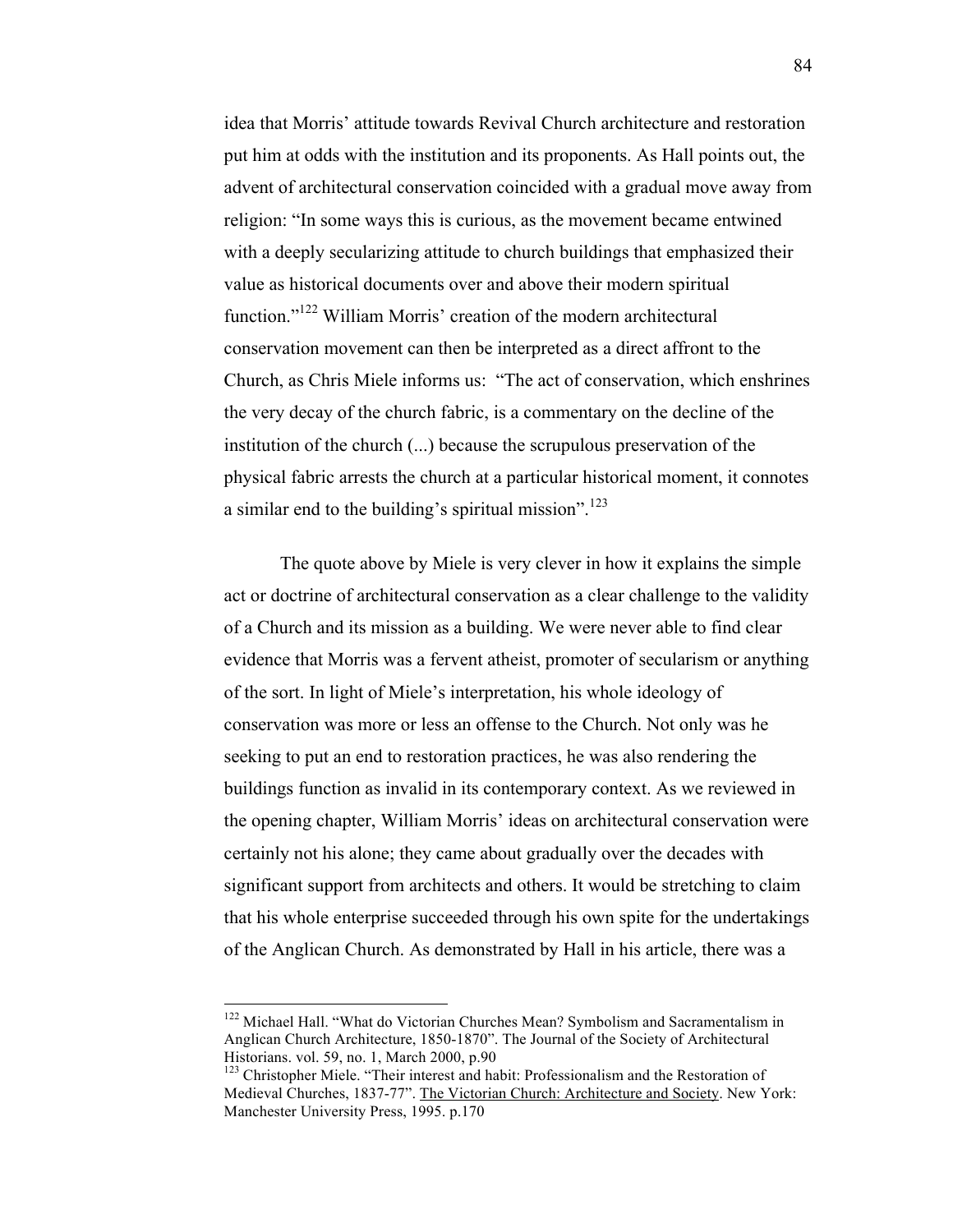significant secular current in Church architecture by the middle of the nineteenth century and Morris was capable of harnessing its force to put his ideas on conservation into practice and gain support from his contemporaries.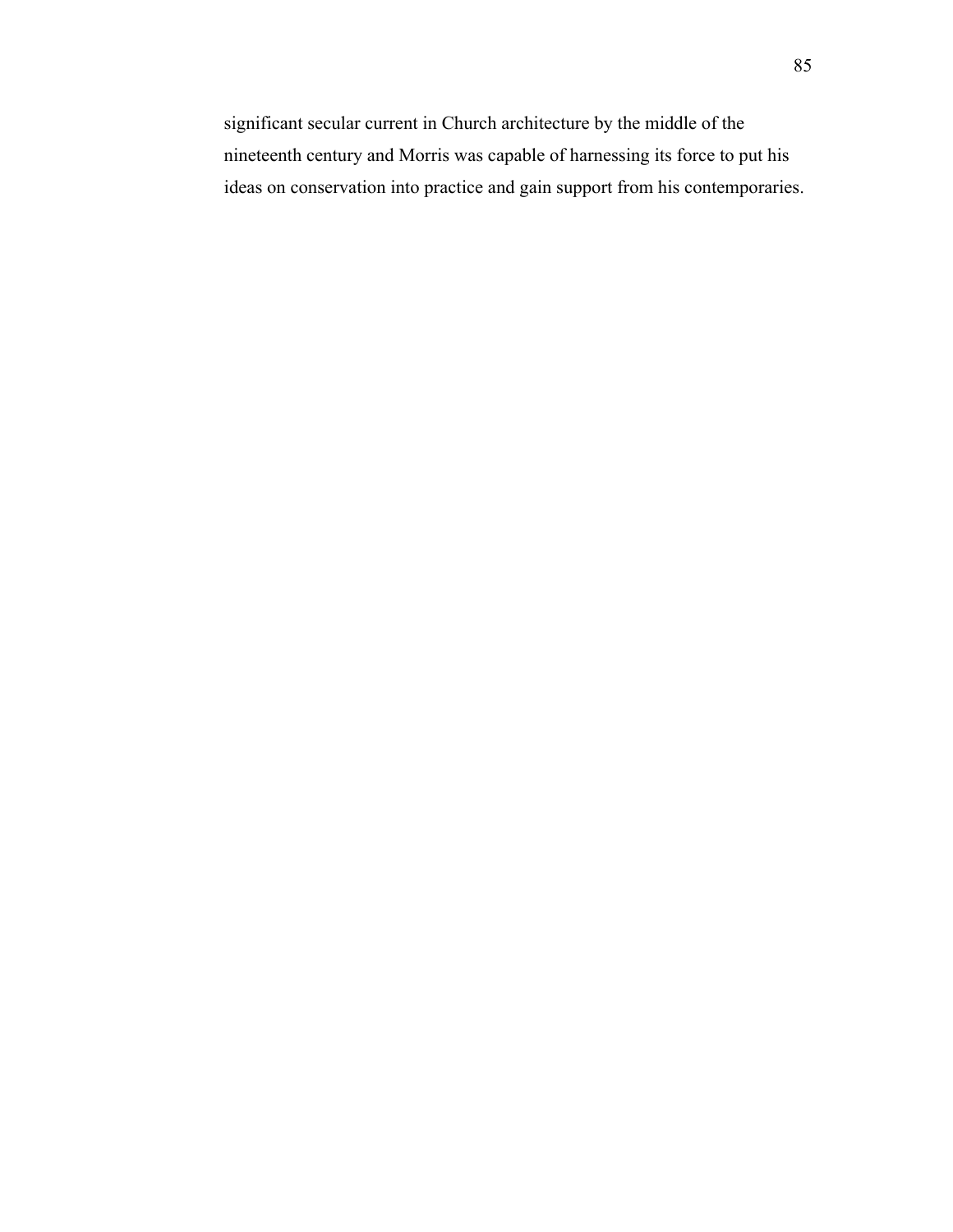# **Conclusion**

In our attempt to better understand the genesis of the modern architectural conservation movement, we have shown that the implications were much more complex than a mere question of aesthetics. The consequences of the Gothic Revival on England's architecture were very serious and warranted decisive action from those who wished to protect it for future generations. With hindsight we can say that the founding of the SPAB may not have been the first but was definitely the most lasting and meaningful remedy to the destruction of authentic medieval architecture. William Morris' campaign against restoration has proven itself to have laid down the most permanent rules and guidelines on how to treat heritage architecture in the western world. As we have set out to demonstrate, Morris was not fighting against a strange unidentifiable evil which was eating away at the nation's architectural treasure indiscriminately. He rather positioned himself against a conscious and deliberate campaign to rebuild and restore which was driven by ideological goals and concerns. As we have demonstrated, the Anglican Church sought to regain some of the importance it had lost in the previous centuries by catering to a popular enthusiasm for medieval buildings and ancient Christian ritual. While a nation's inventory of medieval buildings was the most precious of treasures capable of telling a tale of the past, we can understand how the question of its treatment and conservation could have put Morris and the actions of the Anglican Church at odds with each other. As the remaining architectural evidence of a civilization most often informs us of what made them great or not, the opposition between what the Church was doing and what Morris did in reaction to it can credibly be understood as a struggle to define the middle ages in the realm of collective memory.

We sought to establish the fact that medievalism had been very much in vogue in England since the eighteenth century and was a logical progression from the Romantic Movement. The enthusiasm for the middle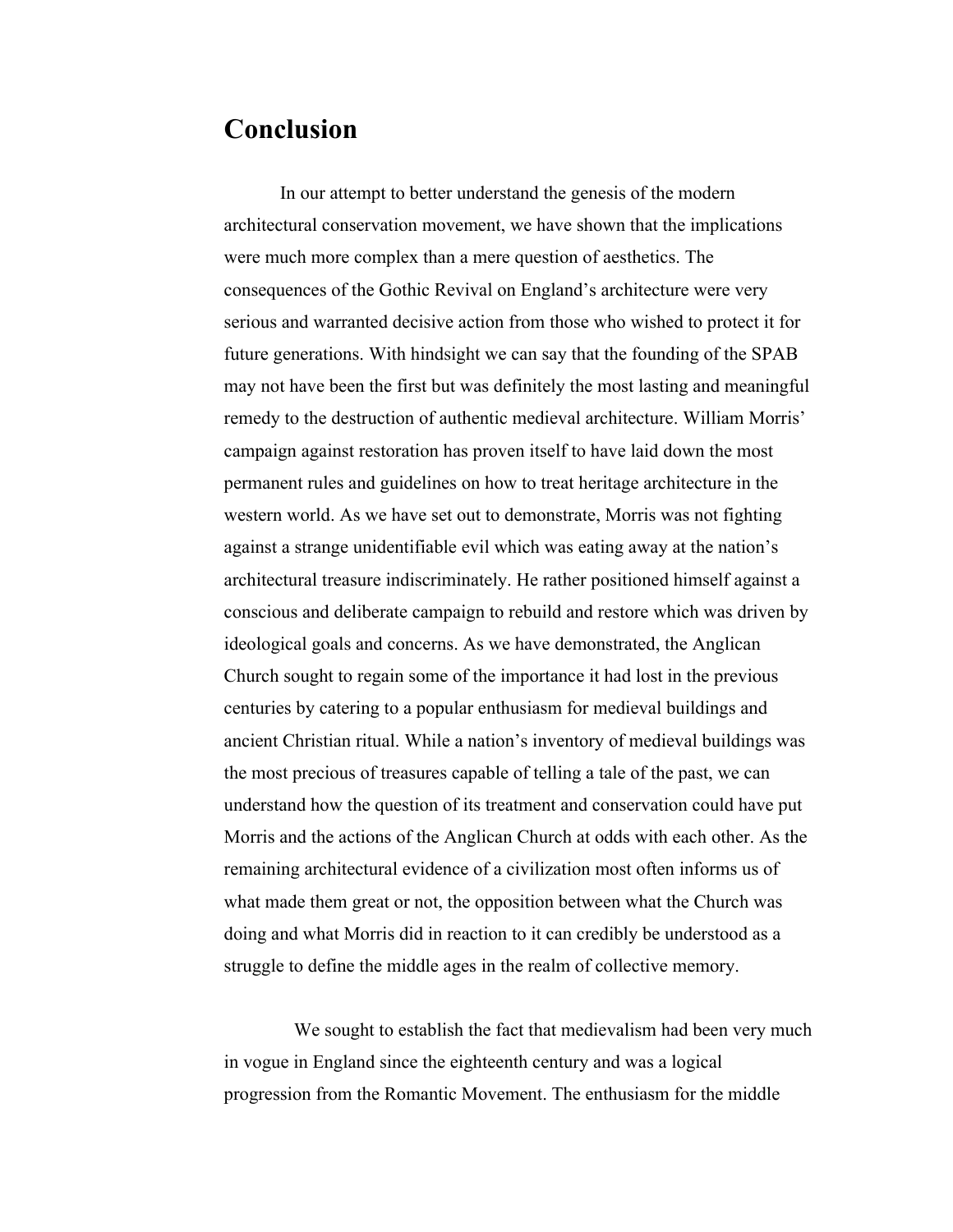ages gained momentum and by the middle of the nineteenth century, had developed into a full fledged fashion which affected the nation's designers, architects, writers, and artists, while also gaining support in the general population. In doing so we were able to demonstrate that William Morris was very much a man of his time and grew to love and understand the middle ages on a level which was beyond the capacity of most. Through his study, translation and composition of epic poems and medieval romance, Morris grew familiar with the aesthetics of the times and formed an emotional link with them. Through his study of history and his appreciation for the English medieval architecture he had the privilege of growing up around, Morris learned to love what he would later have to protect. In following the lead of men like Ruskin, Morris bought into a new way of analyzing civilization from the point of view of its artistic and cultural production. This in turn led to an admiration for certain social aspects of the middle ages, but mostly to a relative hatred of the times he lived in himself. In his appreciation of the Pre-Raphaelites we can recognise the romantic dreamer, while in his own artistic production we acquaint ourselves with Morris the medieval craftsman.

As we examined in a fairly thorough manner in this research, the Gothic Revival was on schedule to arrive whether Morris agreed to it or not. The interest and knowledge that had developed in regards to the middle ages through the eighteenth century came to fruition in the nineteenth century. The general love and appreciation for the Gothic aesthetic, which had been restricted to books and artefacts until a certain point, suddenly came to pour out onto the nation's architecture. From the outrageous construction projects commissioned by rich eccentrics who wished to mimic a dream world of romance and chivalry sprang forth more serious and carefully studied projects. The construction projects in question came to be synonymous with restoration. While the sources and origins of the Revival were deeply rooted in the Romantic ideals of the eighteenth century, by the time the Victorian era had arrived all such concerns were relegated to a much less important post. As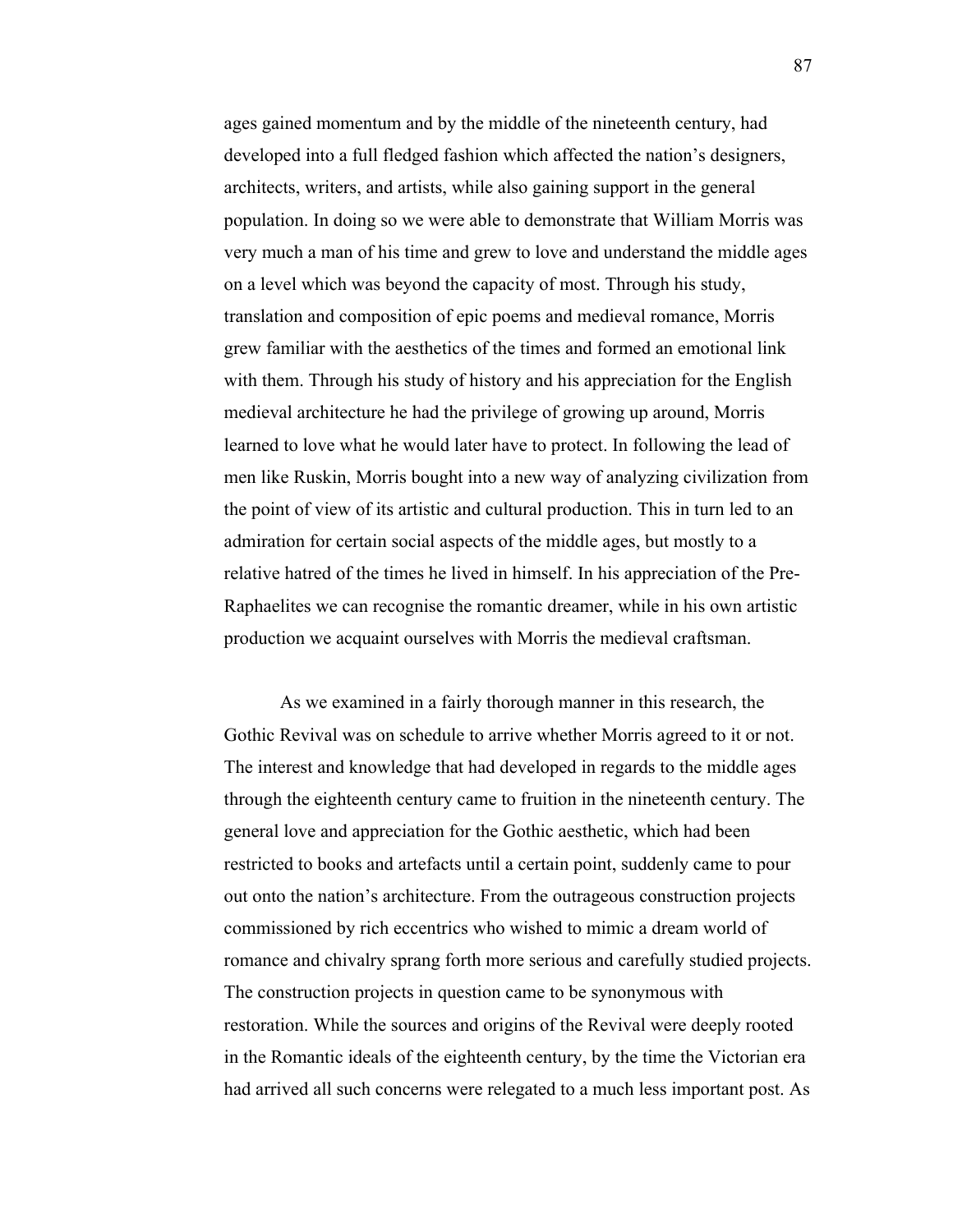we have mentioned, the serious archaeological studies of Gothic artefacts, coupled with a growing desire to build authentic Gothic structures led to a much more sophisticated system of design and architecture. This of course was the natural progression of the Gothic Revival as it eventually pointed in a direction which would bring it to be at the centre of social, religious, and ideological concerns.

In our discussion of Pugin and Ecclesiology, we sought to outline the most prominent and effective advocates incorporating both religious and architectural concerns. While Pugin was only one man, who also happened to be a Catholic in Protestant England, his impact and real effect could certainly not have gone unnoticed. As we made sure to properly discuss, his desire to see old Catholic rituals once again become part of mass all over the country led to a veritable movement which had a great impact on the nation's architecture. In relating the architecture of a church and all its elements to the ritual functions they served, Pugin completely changed the course of the Gothic Revival. From aesthetic and archaeological concerns, it grew to incorporate religious concerns which the Anglican Church certainly did not ignore. When discussing Pugin, we emphasized his great knowledge and passion for medieval architecture, which was in fact a great point in common with William Morris. While this may have been the case, the religious functions that warranted the restoration of an authentic building in Pugin's mind certainly would not have been thought of along the same lines by Morris. As we have restated numerous times, the desire to "Gothicize" a medieval building to an imagined state of perfection was completely contrary to what Morris thought to be acceptable and most certainly, in our opinion, if it was done to serve some ideological purpose for the Church.

We may consider that the Cambridge Camden Society and the Oxford movement simply took Pugin's ideas and put them to practice through their influence and reach. By setting up architectural and archaeological societies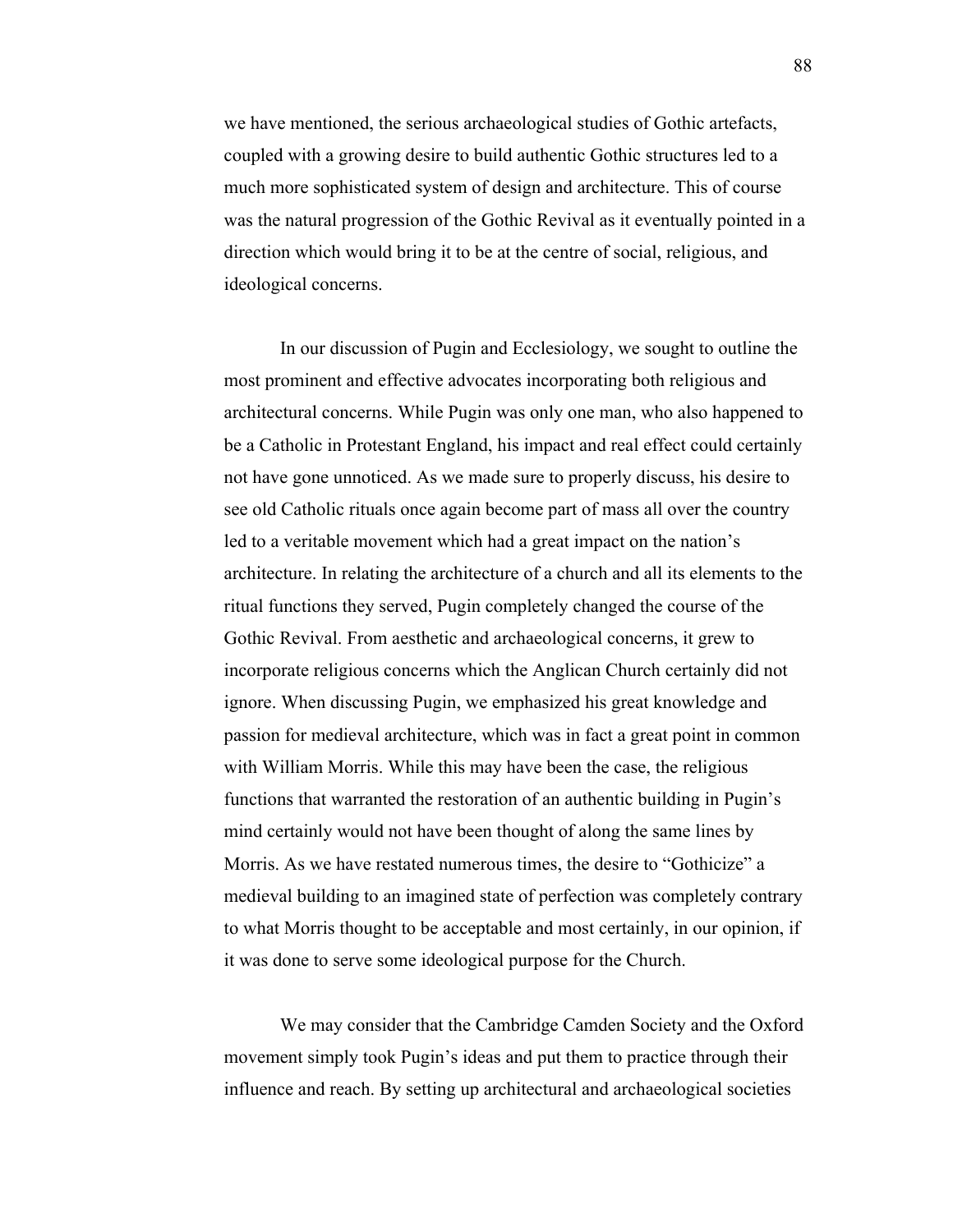which concerned themselves with religion as being central to their areas of interest, the societies in question grew to influence the choices that were made with English architecture. As we reported, these societies had members from prominent spheres of society and often also had powerful churchmen in their ranks. This fact obviously led to their rise as some of the most influential elements in church building during the Victorian era. The choice of the decorated Gothic style as the only option for church architecture was enforced by these entities. As with Pugin, the link between the architecture, liturgy, and religious ceremony was the driving force behind their strength and popularity, which certainly was not displeasing to the Anglican Church. It is our view that the Ecclesiological and Tractarian Societies served the purposes of the Church and were prime movers of sorts in the destruction of authentic English medieval architecture.

While the Ecclesiological movement changed the course of the Gothic Revival by shifting the focus to morality and religion, rather than romanticism and archaeology, they would have remained a simple footnote in history had the Anglican Church not seized the opportunity presented to it. As we outlined how a popular movement led to a generalized desire for a return to passion and emotion in Church ceremony, the Anglicans saw the way to achieve their devices. We are not implying that they were wrong in doing so, but rather that the wave of restorations that followed certainly would not have occurred had they not had anything to gain from it. The desire for the Church to renew itself and regain what it had lost in importance during the course of the last two centuries made the solution all the more attractive. As ecclesiology took hold and mingled with a century old fascination for the Gothic aesthetic, the context was simply perfectly suited for what the Anglican Church chose to do with a very important portion of its property. Being the largest owner of medieval buildings in the country, it held the bulk of what all seemed to be fussing about in their hands. The choice to restore in the Gothic style was a conscious move to increase popularity and regain "market share" if you will.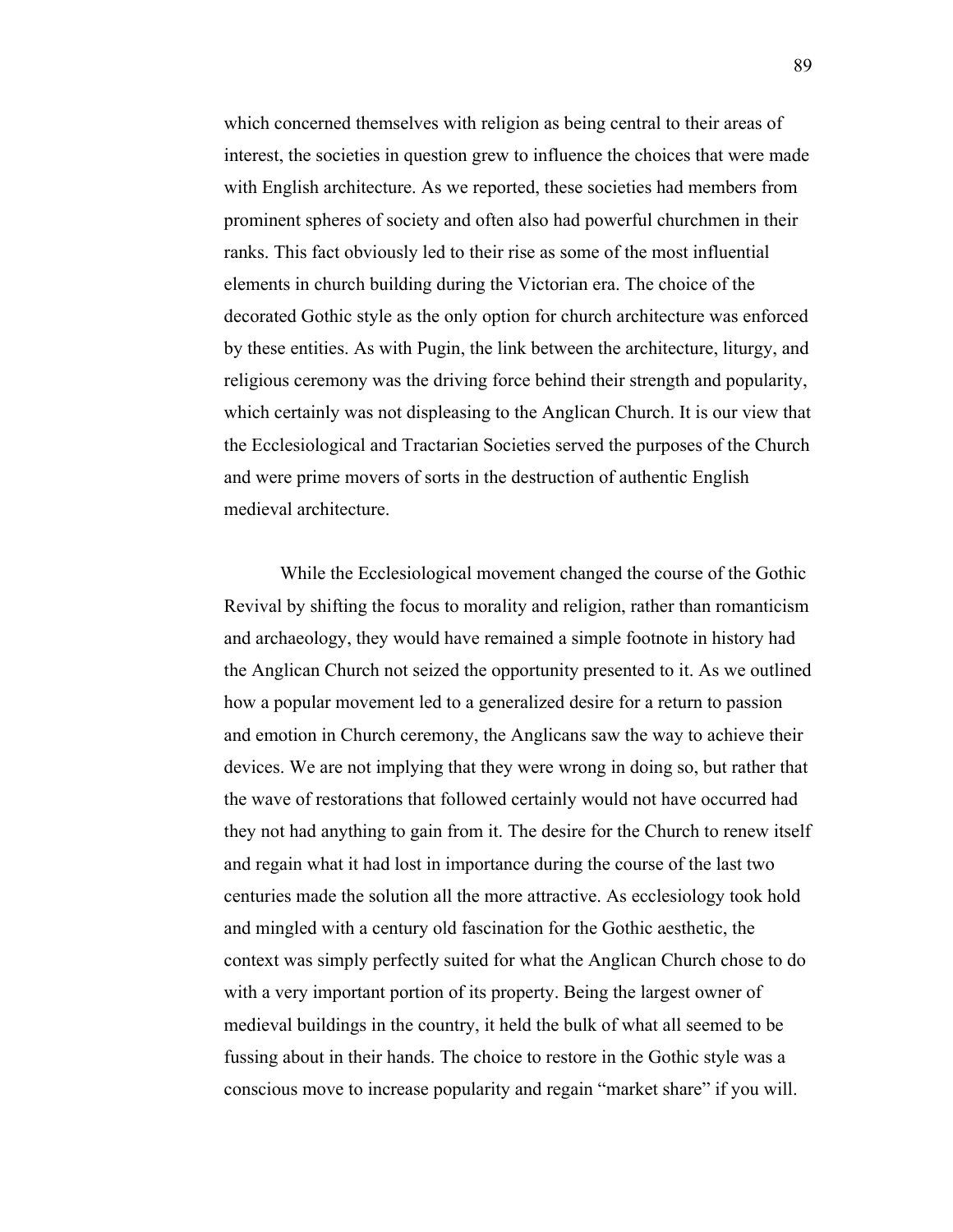The convergence of religion and architecture had never been so perfectly suited to have such a massive impact. Furthermore, it would seem fair to agree that the Gothic Revival would never have resulted in such a grand century of restorations had it remained the passion of a few romantic eccentrics. As we have seen, it was the ideologically driven building campaigns that breathed new life into it, and sustained its activities until the tide of restorations led to resistance and the creation of the modern conservation movement.

While William Morris was certainly not an admirer of the Anglican Church and its restoration campaigns, it was the economical implications that developed along with it that came to further displease the man. In the section entitled "The Business of Restoration," we reviewed the long stayed consensus that restoration architects such as Street, Scott, and Butterfield made a fortune with the commissions given out by the Church at the height of the Revival between 1840 and 1875 and beyond. Furthermore, we also described the revisionist take that Christopher Miele expressed in being critical of Morris' attitude towards these architects that were his contemporaries. While Morris clearly benefited from restoration commissions through his firm which made stained glass amongst other things, he chose to first take direct aim at the architects which worked on restoration projects as if they did so without question. Miele exposed the idea that Morris may have ignored the fact that certain architects had already begun to make their way towards a position that was closer to conservation. In the process he came to favour the image of the greedy architect, preying on the ignorant churchman for rhetorical reasons. While we tend to agree with Miele on this, we do believe that it is quite paradoxical how on the one hand he momentarily managed to excuse the Church in order to blame the profession instead. Although we can understand that it catered to his socialist penchant, we cannot help but see contradictions in how he also knew very well that the Church was the major culprit of restorations, as he even suggested that their property be nationalized later on. William Morris was enigmatic in a certain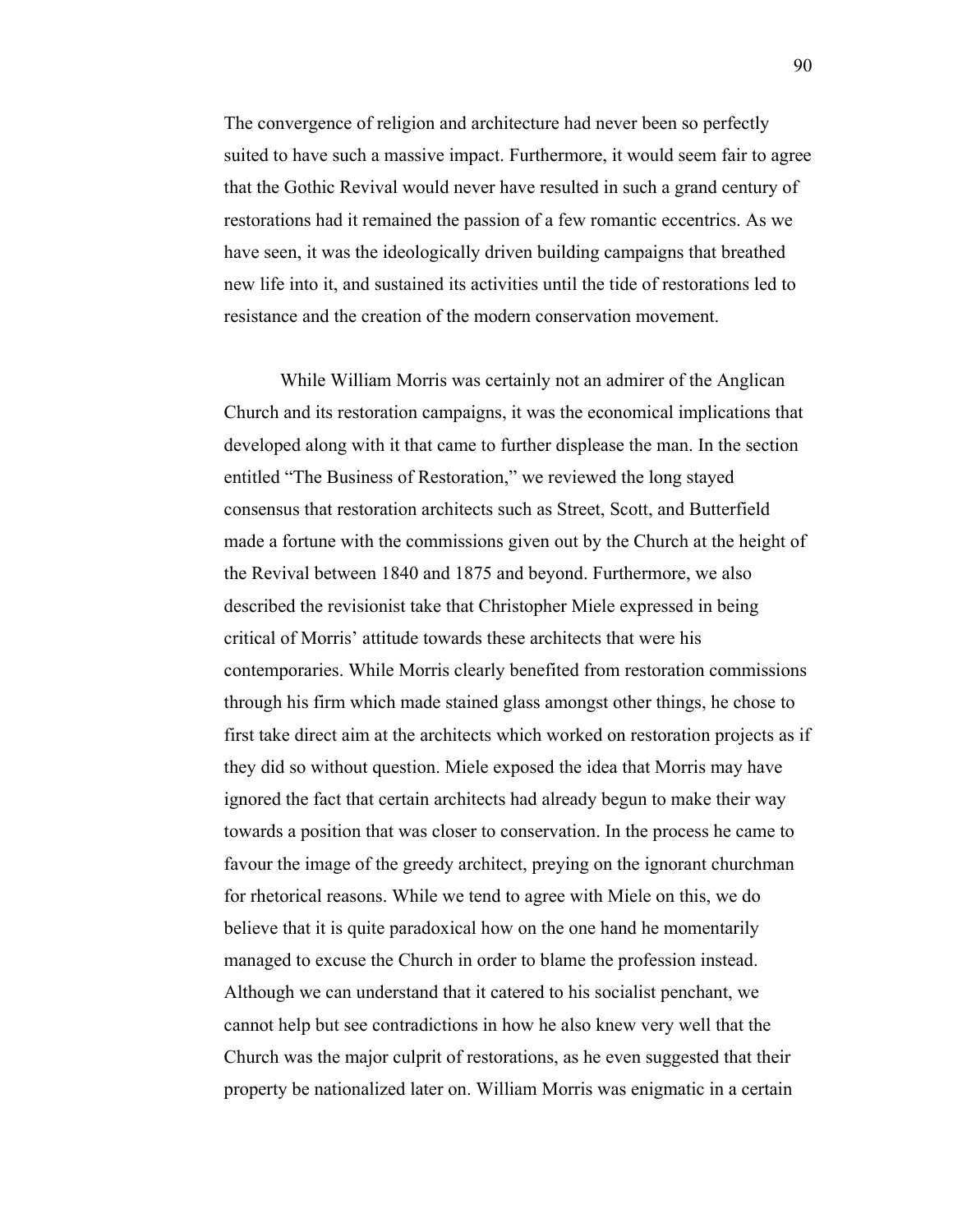way, but he was also a political activist charged full of passion, emotion and ego. He eventually would criticize both the Church and the profession for restoration, but we may understand his attack on restoration architects while ignoring the steps they may have taken towards conservation as one which demonstrated his lack of humility.

In reviewing much of William Morris' writings, it is quite clear that he certainly was not a quiet and complacent man who made secrets of his opinions. While we truly believe that the modern architectural conservation movement would not have been the same without him founding the SPAB, it is our opinion that his desire for recognition may have had an effect on his choice of which entities should be held responsible for the crime of restoration. Although we can agree that restoration architects played their part in destroying what could have been saved, it was the Church that had the power to start and stop work on what was arguably the greatest collection of authentic medieval architecture in Western Europe. Furthermore, we can realistically claim that Morris would never have been moved to found the SPAB had the Church not engaged in its extreme process of renewal through an enhancement of its artefacts. As we pointed to the contrast between the language in Morris' letter to the *Athenaeum* and the *Manifesto* in the same month and year, it is clear that Morris was capable of anger and denouncement, as well as appeasing. The fact of the matter remains that William Morris attributed great importance to his nation's architecture, especially that which had been produced in its most interesting, unique and romantic period of the middle ages. His love of the past, hatred of the present and hope that the future might be more like the past fuelled his convictions to protect the nation's architectural treasures. His well documented belief that a building told a tale of its builders and the society in which it was built was very real and heartfelt. The didactic function served by an old building was not only a link to the past, but also evidence of greater purpose achieved through the dignity of art and craftsmanship. The fracture with traditional craft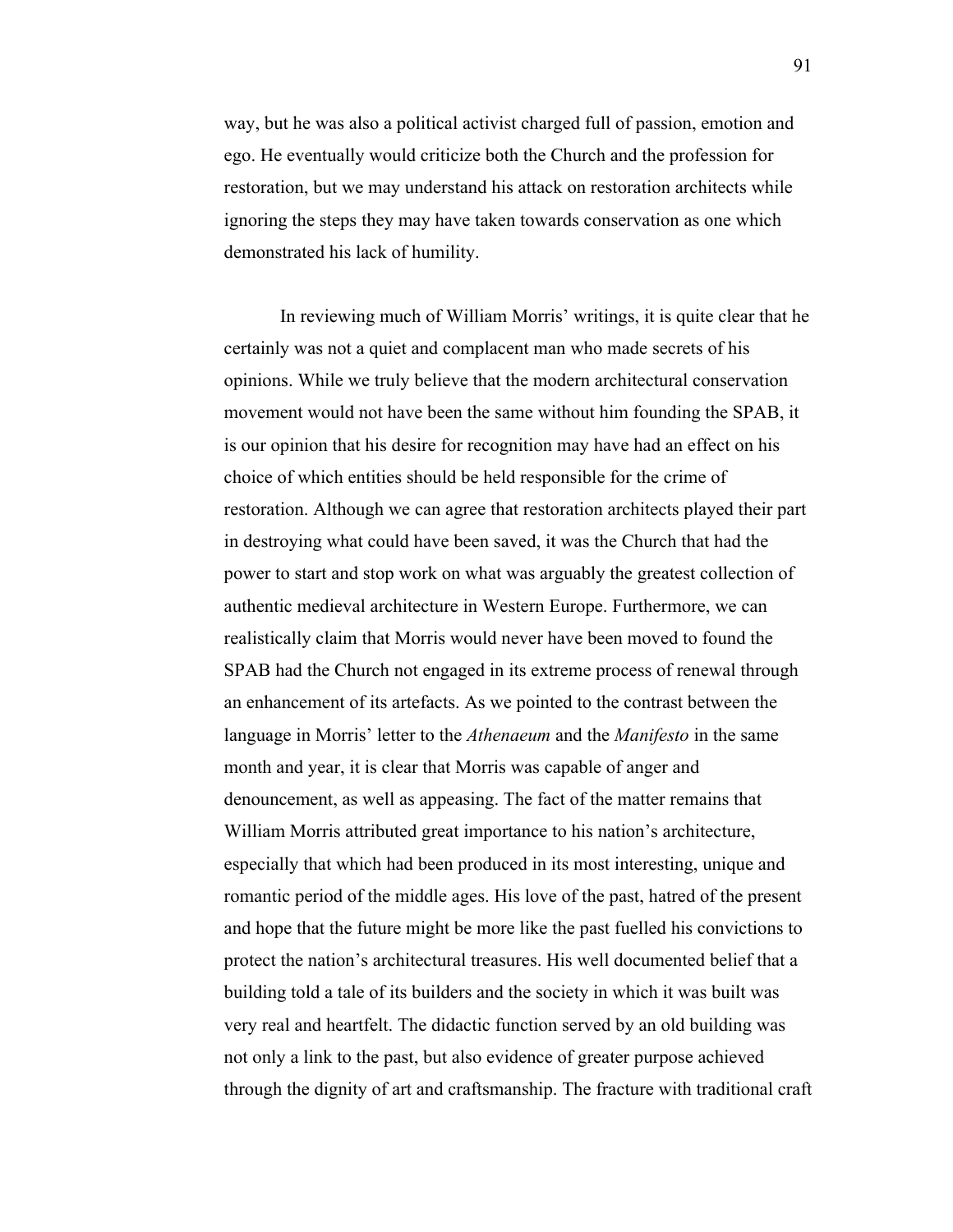and work that was brought on by the Industrial Revolution certainly played its part in Morris' grim world view. The fact that the Anglican Church took part in this charade by sacrificing authenticity to replace it with manufactured fakes was simply a perfect issue to rise up against. It is a well accepted fact that Morris was a utopian thinker and his desire to share his idealized vision of the middle ages with future generations by protecting its architecture certainly was a noble undertaking.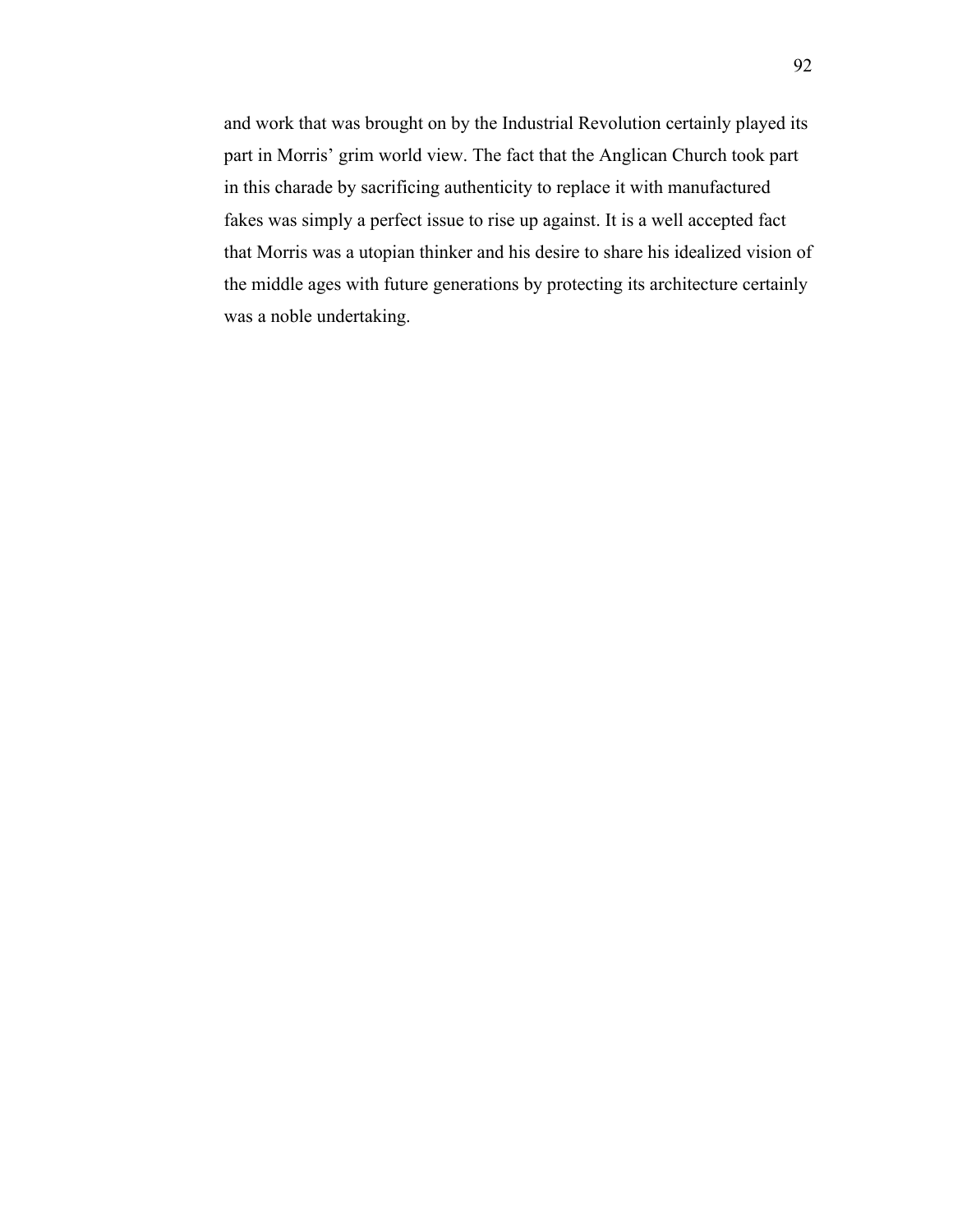# **Appendix I**

## **Manifesto of the Society for the Protection of Ancient Buildings (SPAB)**

### **By William Morris**

A Society coming before the public with such a name as that above written must needs explain how, and why, it proposes to protect those ancient buildings which, to most people doubtless, seem to have so many and such excellent protectors. This, then, is the explanation we offer.

No doubt within the last fifty years a new interest, almost like another sense, has arisen in these ancient monuments of art; and they have become the subject of one of the most interesting of studies, and of an enthusiasm, religious, historical, artistic, which is one of the undoubted gains of our time; yet we think that if the present treatment of them be continued, our descendants will find them useless for study and chilling to enthusiasm. We think that those last fifty years of knowledge and attention have done more for their destruction than all the foregoing centuries of revolution, violence, and contempt.

For Architecture, long decaying, died out, as a popular art at least, just as the knowledge of medieval art was born. So that the civilised world of the nineteenth century has no style of its own amidst its wide knowledge of the styles of other centuries. From this lack and this gain arose in men's minds the strange idea of the Restoration of ancient buildings; and a strange and most fatal idea, which by its very name implies that it is possible to strip from a building this, that, and the other part of history - of its life that is - and then to stay the hand at some arbitrary point, and leave it still historical, living, and even as it once was.

In early times this kind of forgery was impossible, because knowledge failed the builders, or perhaps because instinct held them back. If repairs were needed, if ambition or piety pricked on to change, that change was of necessity wrought in the unmistakable fashion of the time; a church of the eleventh century might be added to or altered in the twelfth, thirteenth, fourteenth, fifteenth, sixteenth, or even the seventeenth or eighteenth centuries, but every change, whatever history it destroyed, left history in the gap, and was alive with the spirit of the deeds done midst its fashioning. The result of all this was often a building in which the many changes, though harsh and visible enough, were, by their very contrast, interesting and instructive and could by no possibility mislead. But those who make the changes wrought in our day under the name of Restoration, while professing to bring back a building to the best time of its history, have no guide but each his own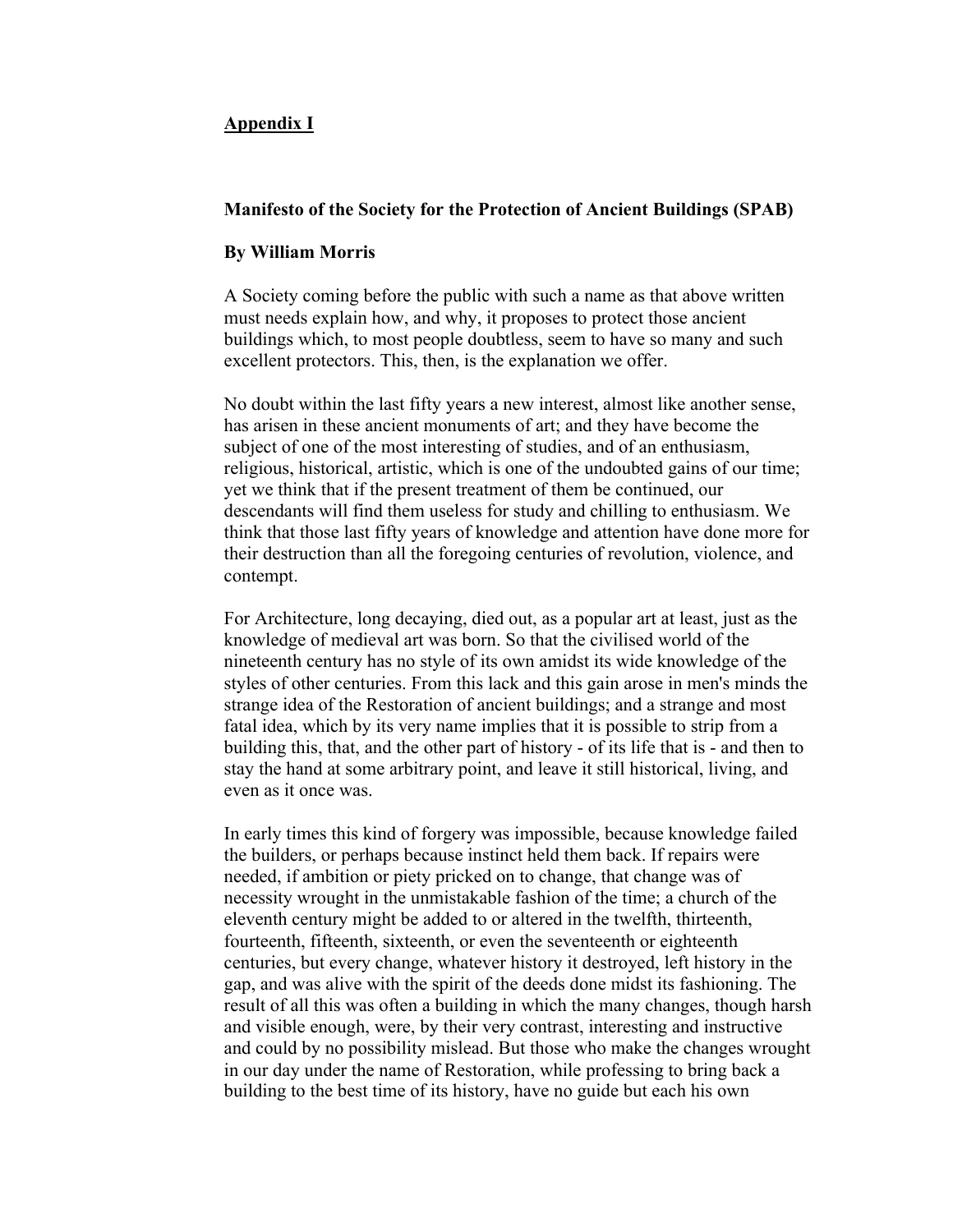individual whim to point out to them what is admirable and what contemptible; while the very nature of their task compels them to destroy something and to supply the gap by imagining what the earlier builders should or might have done. Moreover, in the course of this double process of destruction and addition the whole surface of the building is necessarily tampered with; so that the appearance of antiquity is taken away from such old parts of the fabric as are left, and there is no laying to rest in the spectator the suspicion of what may have been lost; and in short, a feeble and lifeless forgery is the final result of all the wasted labour.

It is sad to say, that in this manner most of the bigger Minsters, and a vast number of more humble buildings, both in England and on the Continent, have been dealt with by men of talent often, and worthy of better employment, but deaf to the claims of poetry and history in the highest sense of the words.

For what is left we plead before our architects themselves, before the official guardians of buildings, and before the public generally, and we pray them to remember how much is gone of the religion, thought and manners of time past, never by almost universal consent, to be Restored; and to consider whether it be possible to Restore those buildings, the living spirit of which, it cannot be too often repeated, was an inseparable part of that religion and thought, and those past manners. For our part we assure them fearlessly, that of all the Restorations yet undertaken the worst have meant the reckless stripping [from] a building of some of its most interesting material features; while the best have their exact analogy in the Restoration of an old picture, where the partly-perished work of the ancient craftsmaster has been made neat and smooth by the tricky hand of some unoriginal and thoughtless hack of today. If, for the rest, it be asked us to specify what kind of amount of art, style, or other interest in a building, makes it worth protecting, we answer, anything which can be looked on as artistic, picturesque, historical, antique, or substantial: any work in short, over which educated, artistic people would think it worthwhile to argue at all.

It is for all these buildings, therefore, of all times and styles, that we plead, and call upon those who have to deal with them to put Protection in the place of Restoration, to stave off decay by daily care, to prop a perilous wall or mend a leaky roof by such means as are obviously meant for support or covering, and show no pretence of other art, and otherwise to resist all tampering with either the fabric or ornament of the building as it stands; if it has become inconvenient for its present use, to raise another building rather than alter or enlarge the old one; in fine to treat our ancient buildings as monuments of a bygone art, created by bygone manners, that modern art cannot meddle with without destroying.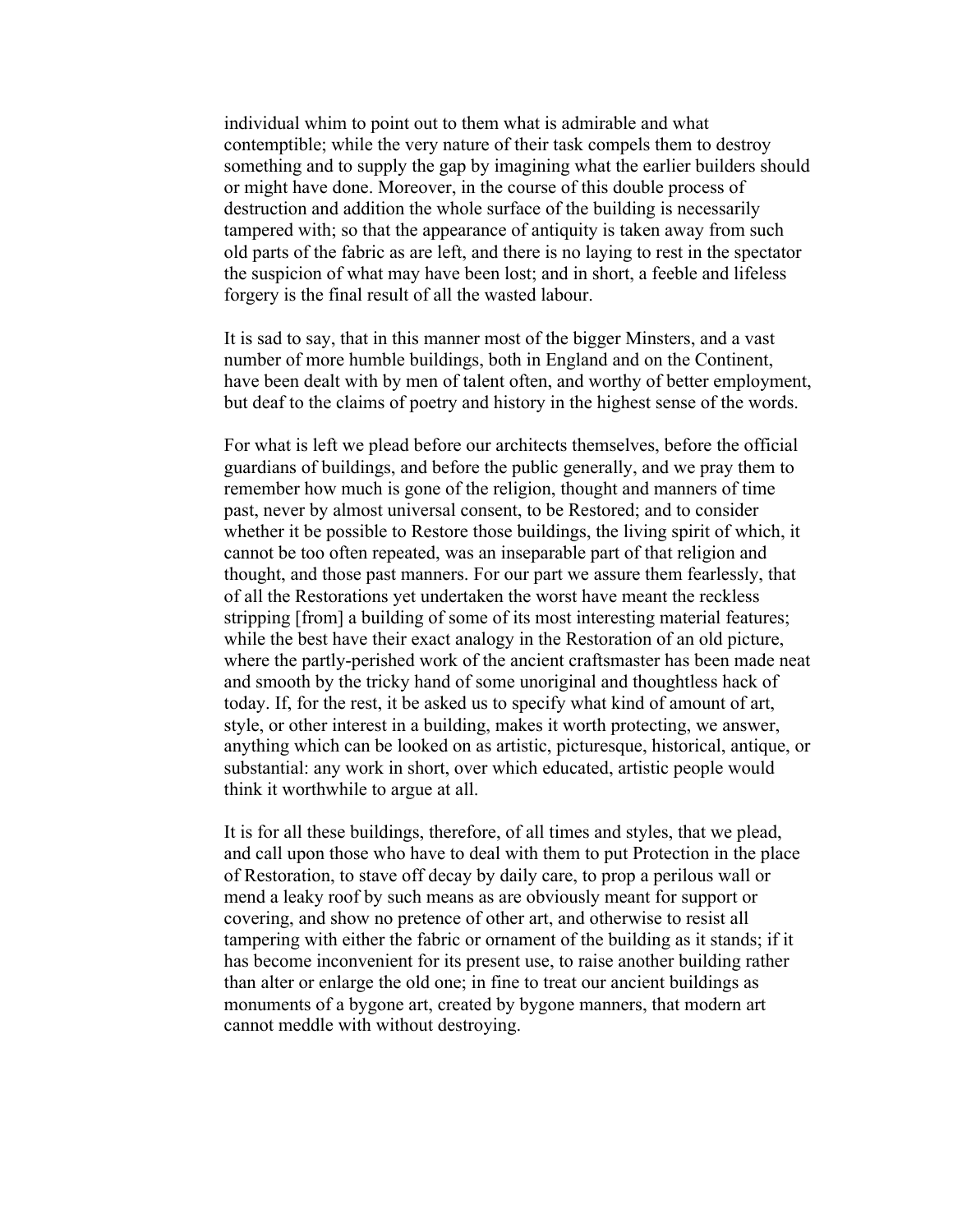Thus, and thus only, shall we escape the reproach of our learning being turned into a snare to us; thus, and thus only can we protect our ancient buildings, and hand them down instructive and venerable to those that come after us.

1877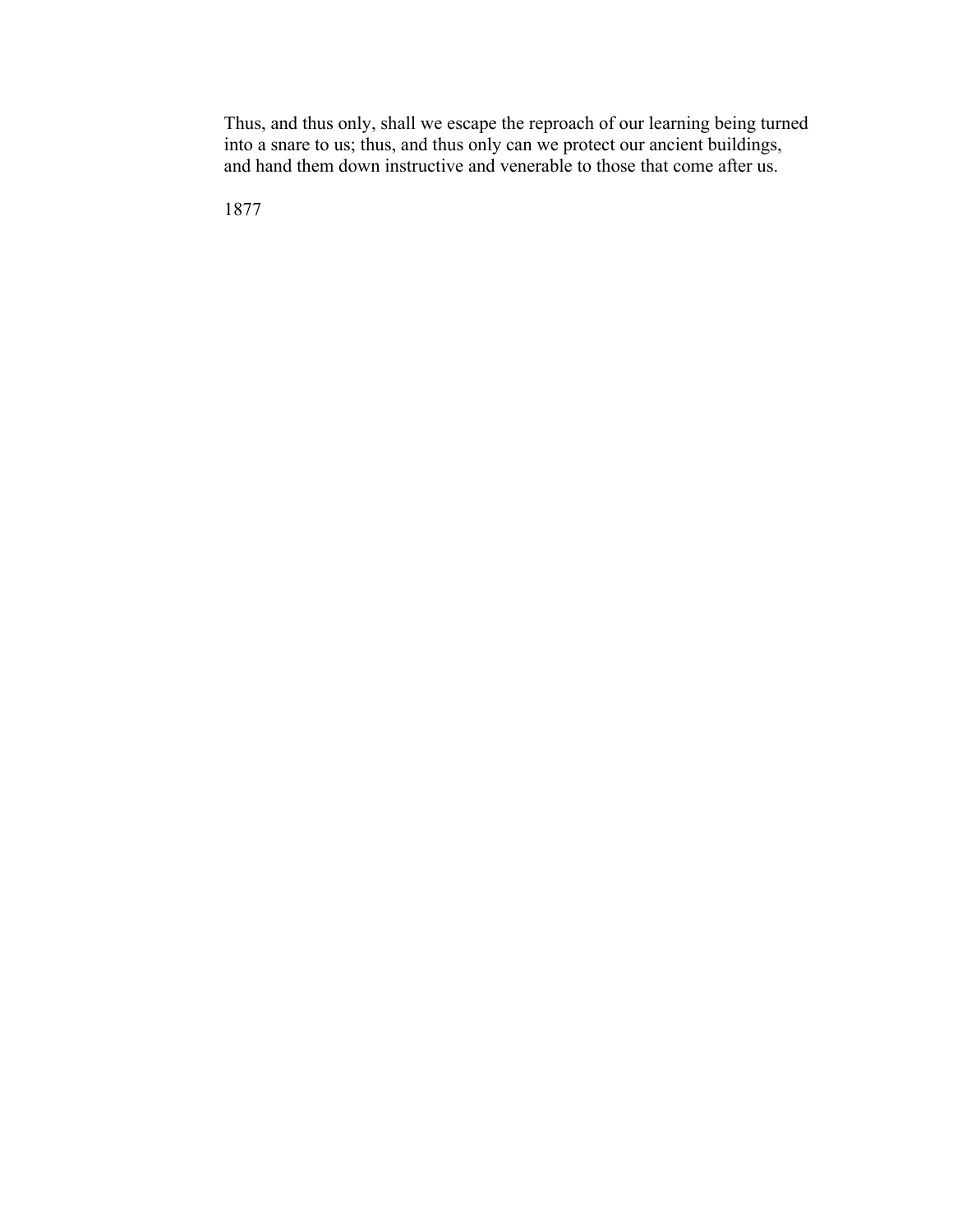## **Appendix II**

#### **Tewkesbury Minster**

#### **By William Morris**

My eye just now caught the word `restoration' in the morning paper, and, on looking closer, I saw that this time it is nothing less than the Minster of Tewkesbury that is to be destroyed by Sir Gilbert Scott. Is it altogether too late to do something to save it - it and whatever else beautiful or historical is still left us on the sites of the ancient buildings we were once so famous for? Would it not be of some use once for all, and with the least delay possible, to set on foot an association for the purpose of watching over and protecting these relics, which, scanty as they are now become, are still wonderful treasures, all the more priceless in this age of the world, when the newlyinvented study of living history is the chief joy of so many of our lives?

Your paper has so steadily and courageously opposed itself to those acts of barbarism which the modern architect, parson, and squire call `restoration,' that it would be waste of words to enlarge here on the ruin that has been wrought by their hands; but, for the saving of what is left, I think I may write a word of encouragement, and say that you by no means stand alone in the matter, and that there are many thoughtful people who would be glad to sacrifice time, money, and comfort in defence of those ancient monuments: besides, though I admit that the architects are, with very few exceptions, hopeless, because interest, habit, and ignorance bind them, and that the clergy are hopeless, because their order, habit, and an ignorance yet grosser, bind them; still there must be many people whose ignorance is accidental rather than inveterate, whose good sense could surely be touched if it were clearly put to them that they were destroying what they, or, more surely still, their sons and sons' sons, would one day fervently long for, and which no wealth or energy could ever buy again for them.

What I wish for, therefore, is that an association should be set on foot to keep a watch on old monuments, to protest against all `restoration' that means more than keeping out wind and weather, and, by all means, literary and other, to awaken a feeling that our ancient buildings are not mere ecclesiastical toys, but sacred monuments of the nations's growth and hope.

Letter to *Athenaeum*, 10 March 1877.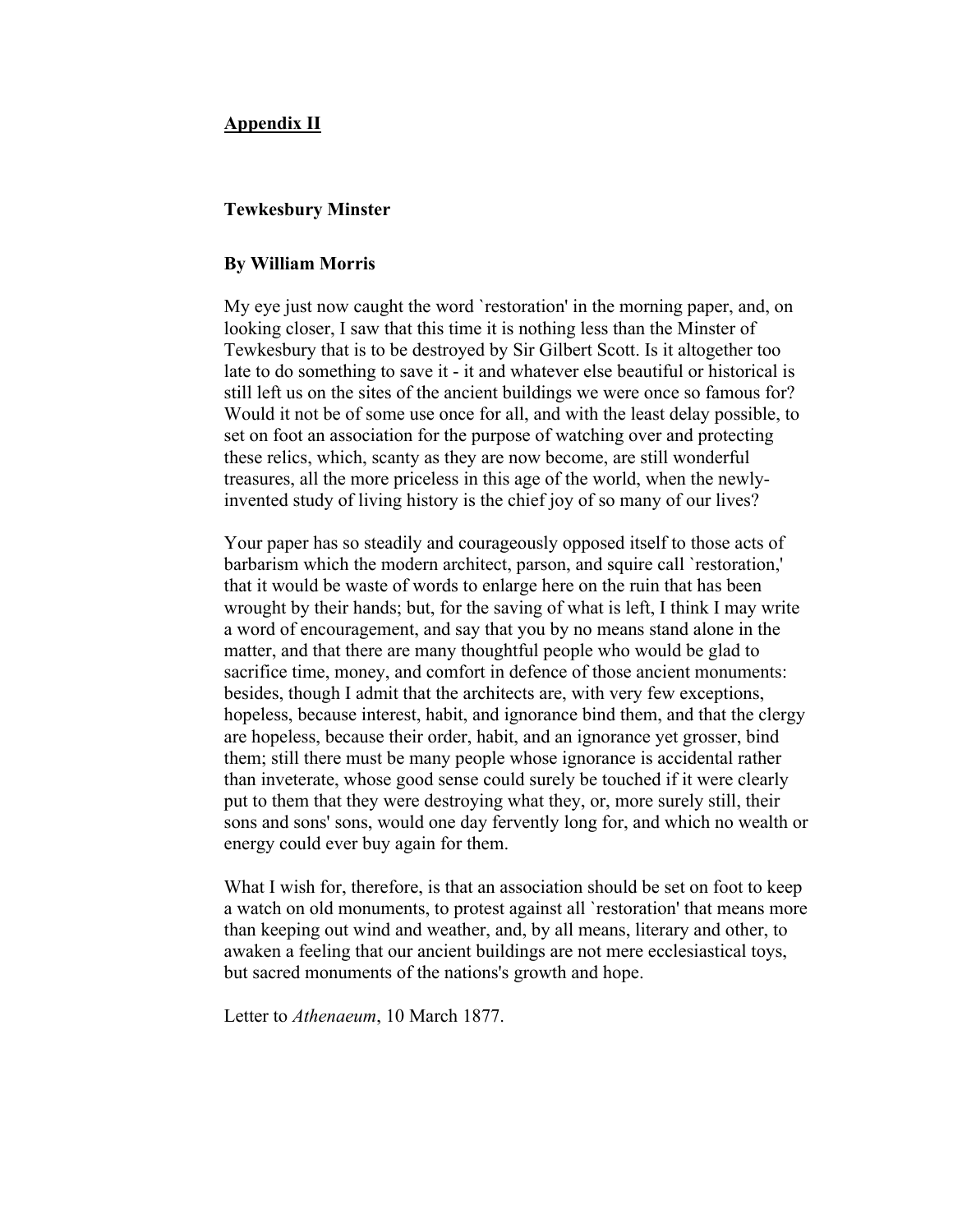# **Bibliography**

Brooks, Chris and Andrew Saint, eds. The Victorian Church: Architecture and Society. New York: Manchester University Press, 1995.

Chadwick, Owen. The Victorian Church. London: Adam & Charles, 1970.

Colvin, Howard. Essays in English Architectural History. New Haven: Yale University Press, 1999.

Clark, Kenneth. The Gothic Revival. London: John Murray, 1962.

Davey, Peter. Arts and Crafts Architecture. London: Phaidon Press, 1995.

Donovan, Andrea Elizabeth. William Morris and the Society for the Protection of Ancient Buildings. New York: Routledge, 2008.

- Eastlake, Charles L. A History of the Gothic Revival. New York: Humanities Press, 1970.
- Faulkner**,** Peter. Against the Age: An Introduction to William Morris. London: Allen & Unwin, 1980.

Faulkner**,** Peter, Ed. William Morris: the Critical Heritage. London: Routledge, 1973.

Glasier, J.B. William Morris and the Early Days of the Socialist Movement. London: Longmans, Green & Co., 1921.

Grennan, Margaret R. William Morris: Medievalist and Revolutionary. New York: King's Crown Press, 1945.

Grey, Lloyd Eric. William Morris: Prophet of England's New Order. London: Cassell and Company, 1949.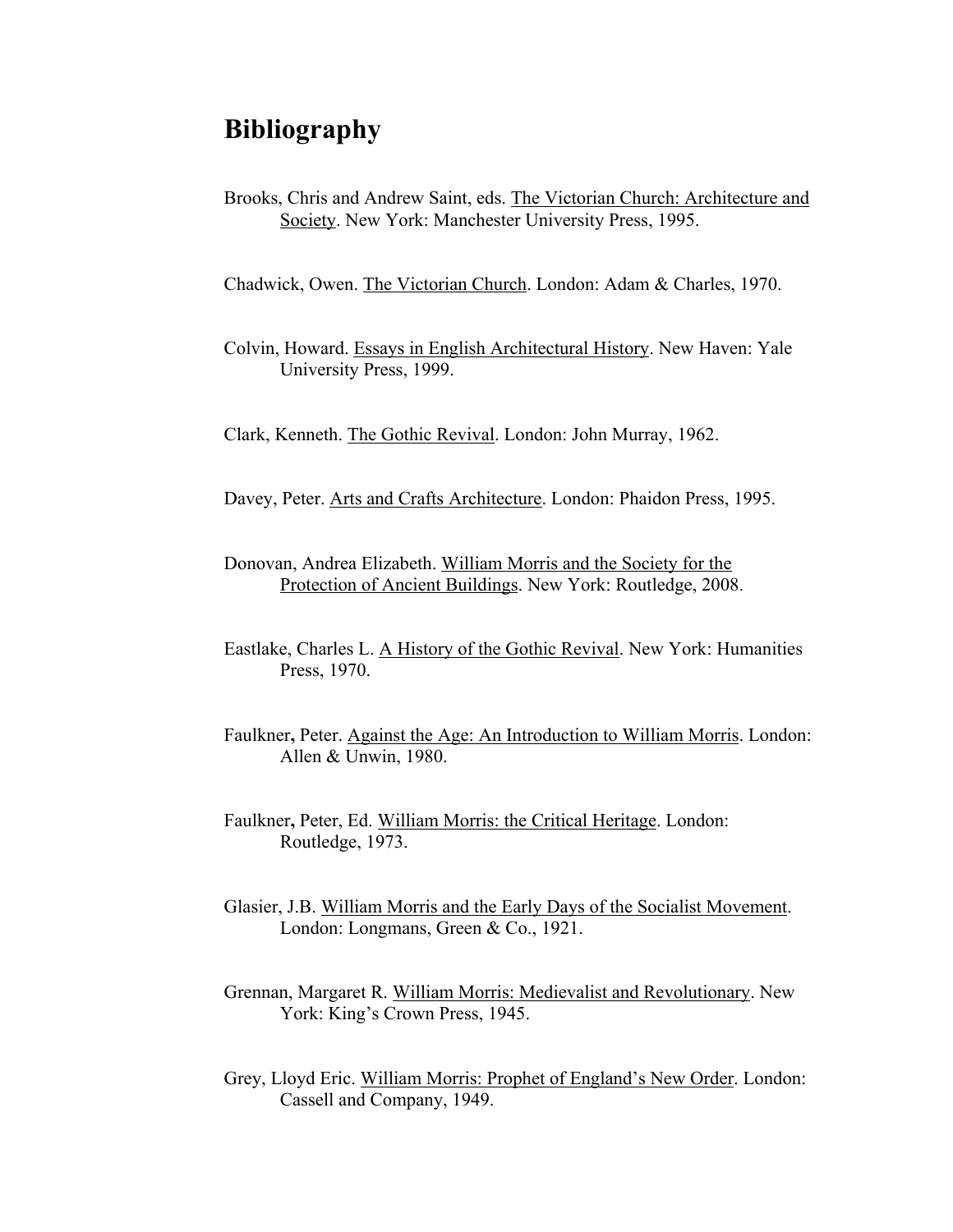- Hall, Michael. "What do Victorian Churches Mean? Symbolism and Sacramentalism in Anglican Church Architecture, 1850-1870". The Journal of the Society of Architectural Historians. vol. 59, no. 1, March 2000, p. 78-95.
- Hunter, Michael, Ed. Preserving the Past: The Rise of Heritage in Modern Britain. Gloucestershire, 1996.
- Jeffery, Paul. The City Churches of Sir Christopher Wren. London: The Hambledon Press, 1996.
- Kinna, Ruth. William Morris: The Art of Socialism. Cardiff: University of Wales, 2000.

Kitson Clark, G. The Making of Victorian England. London: Methuen, 1965.

Lewis, Michael J. The Gothic Revival. New York: Thames and Hudson, 2002.

MacCarthy, Fiona. William Morris: A life for our Time. London: Faber and Faber, 1994.

Mackail, J. W. The Life of William Morris. New York: B. Blom, 1968.

- Mason, David and Vincent Shacklock. "Restoration to Conservation: the Study and Treatment of Historic Buildings and Monuments in Britain." Journal of architectural conservation. vol.1, n.1, March 1995, p.8-26.
- Melnyk, Julie. Victorian Religion: Life and Faith in Britain. London: Preager, 2008
- Meier, Paul. La pensée utopique de William Morris. Paris : Éditions sociales, 1972.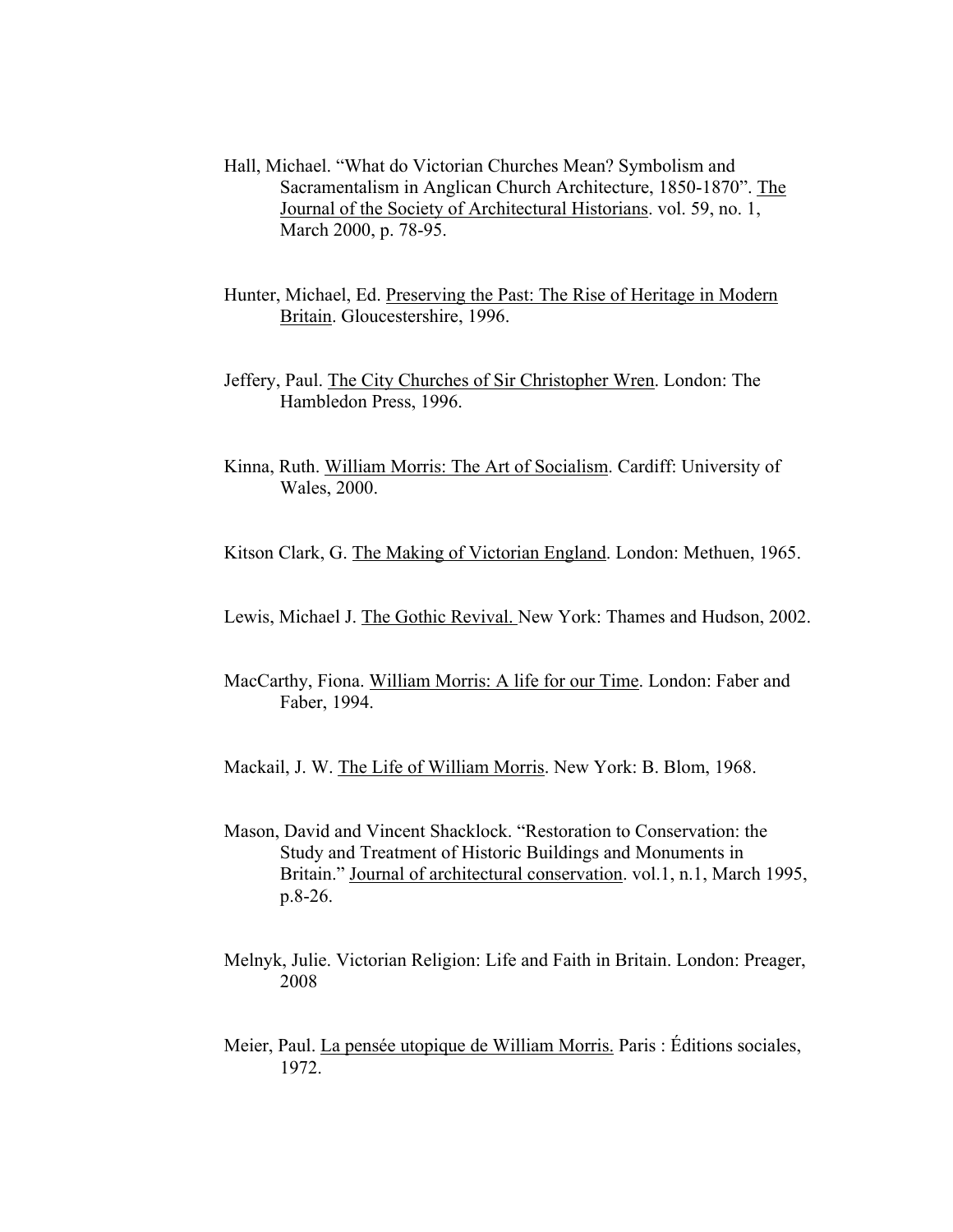- Miele, Christopher. "A Small Knot of Cultivated People: William Morris and Ideologies of Protection." Art Journal. vol.54, summer 1995, p.73-79.
- Miele, Christopher. "Their interest and habit: Professionalism and the Restoration of Medieval Churches, 1837-77". The Victorian Church: Architecture and Society. New York: Manchester University Press, 1995.
- Miele, Christopher. "The first conservation militants: William Morris and the Society for the Protection of Ancient Buildings." Preserving the Past: The rise of Heritage in Modern Britain. Stroud, Gloucestershire: Alan Sutton Publishing, 1996.
- Miele, Christopher, Ed. William Morris: On Architecture. Sheffield: Sheffield Academic Press, 1996.
- Miele, Christopher, Ed. From William Morris: Building Conservation and the Arts and Crafts Cult of Authenticity, 1877-1939. London: Yale University Press, 2005.
- Morris, William. William Morris on Art and Socialism. Ed. Norman Kelvin. Mineola, NY: Dover Publications, 1999.
- Morris, William. "Manifesto of the Society for the Protection of Ancient Buildings, 1877." William Morris: On Architecture. Ed. Christopher Miele. Sheffield: Sheffield Academic Press, 1996. p.52-56.
- Morris, William. "Destruction of City Churches: Letter to the Times 17 April 1878." William Morris: On Architecture. Ed. Christopher Miele. Sheffield: Sheffield Academic Press, 1996. p.176-179.
- Pinkney, Tony, Ed. We met Morris: Interviews with William Morris, 1885-96. Reading: Spire Books, 2005
- Price, Nicholas Stanley, M. Kirby Talley Jr. and Alessandra Melucco Vaccaro. Ed. Historical and Philosophical issues in the Conservation